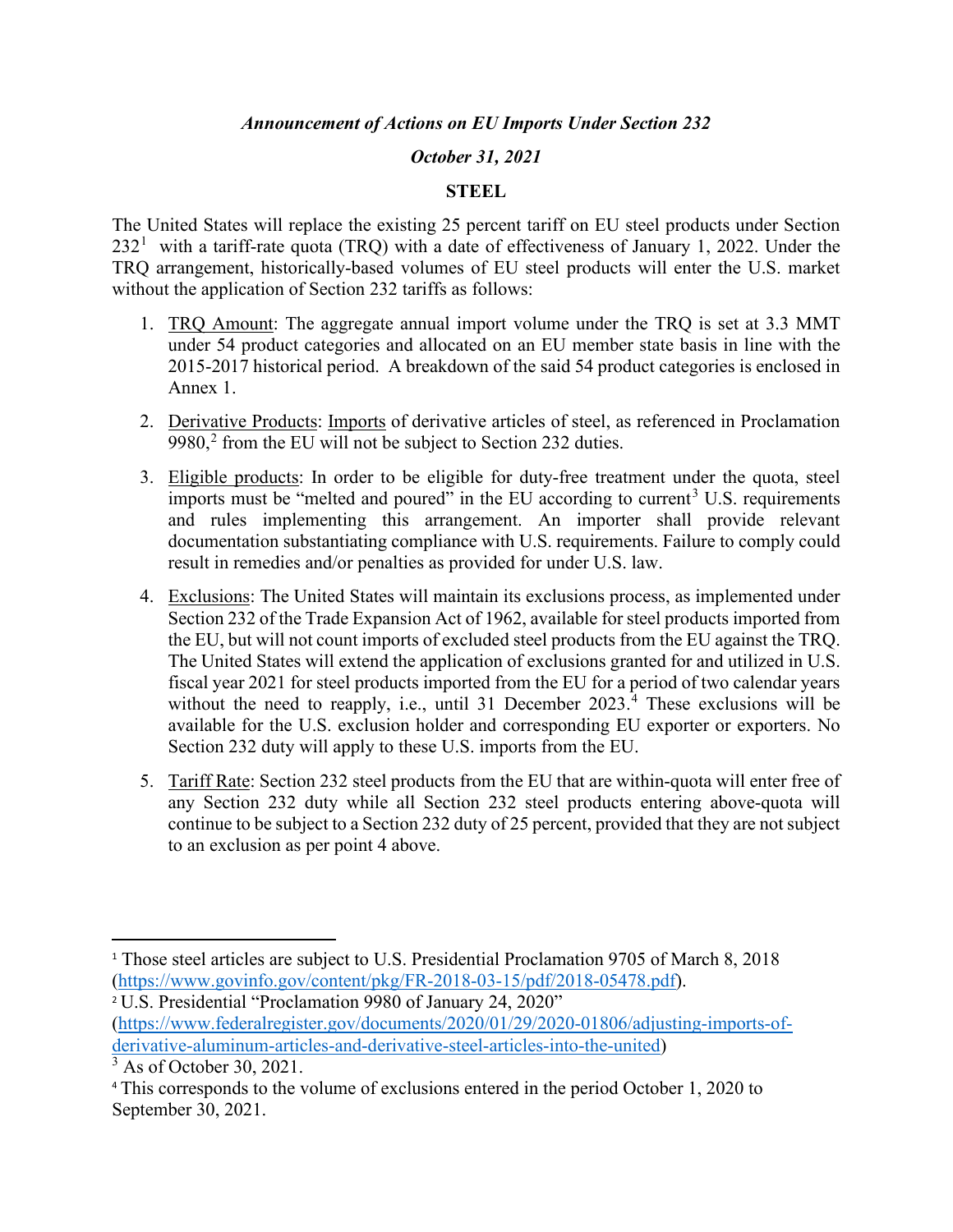- 6. Administration: The TRQ will be calculated for each year of the measure and administered on a quarterly basis. Any unused TRQ volume from the first quarter of the year, up to 4 percent of the allocated quota for that quarter, will roll over to the third quarter; any unused TRQ volume from the second quarter of the year, subject to the same limit, will roll over into the fourth quarter; and any unused TRQ volume from the third quarter, subject to the same limit, will roll over into the first quarter of the following year. The TRQ will be allocated on a first-come, first-served basis for each product category from each EU member state. The United States will provide on a public website updated information on the utilization of the quarterly quota for each product category, including information on the transferred unused TRQ volumes from one quarter to another.
- 7. Adjustment: The United States will conduct annual reviews of the TRQ to calculate the level of U.S. steel demand (apparent consumption) in the previous year when such data becomes available from the World Steel Association. For each 6 percent that this calculated level is above or below U.S. steel demand in 2021, the TRQ volume would increase or decrease, respectively, by 3 percent relative to the level outlined in point 1 in the subsequent twelve-month period. Should the calculated level of U.S. steel demand not be at least 6 percent above or below the U.S. fiscal year 2021 level, then the TRQ volume in the subsequent year would be at the level outlined in point 1 above.
- 8. Review: Starting no later than April 1, 2022, the United States will evaluate utilization and administration of the TRQ every three months and, at the request of the EU, enter into consultations to address any substantial under-use of the TRQ.

### **ALUMINUM**

The United States will replace the existing 10 percent tariff on EU aluminum products under Section  $232<sup>5</sup>$  $232<sup>5</sup>$  $232<sup>5</sup>$  with a tariff-rate quota (TRQ) with a date of effectiveness of January 1, 2022. Under the TRQ arrangement, historically-based volumes of EU aluminum products will enter the U.S. market without the application of Section 232 tariffs as follows:

- 1. TRQ Amount: The aggregate annual import volume under the TRQ is set at 18 thousand metric tons (TMT) for unwrought aluminum under two product categories, and 366 TMT for semi-finished (wrought) aluminum under 14 product categories. The import volumes will be allocated on an EU member state basis in line with the 2018-19 historical period, with the exception of foil (7607), where 2021 annualized data will be utilized. A breakdown of the said product categories is enclosed in Annex 2.
- 2. Derivative Products: Imports of derivative articles of aluminum, as referenced in Proclamation 9980,<sup>[6](#page-1-1)</sup> from the EU will not be subject to Section 232 duties.

<span id="page-1-0"></span><sup>5</sup> Those aluminum articles are subject to U.S. Presidential Proclamation 9704 of March 8, 2018 [\(https://www.govinfo.gov/content/pkg/FR-2018-03-15/pdf/2018-05477.pdf\)](https://www.govinfo.gov/content/pkg/FR-2018-03-15/pdf/2018-05477.pdf).

<span id="page-1-1"></span><sup>6</sup> U.S. Presidential "Proclamation 9980 of January 24, 2020"

[<sup>\(</sup>https://www.federalregister.gov/documents/2020/01/29/2020-01806/adjusting-imports-of](https://www.federalregister.gov/documents/2020/01/29/2020-01806/adjusting-imports-of-derivative-aluminum-articles-and-derivative-steel-articles-into-the-united)[derivative-aluminum-articles-and-derivative-steel-articles-into-the-united\)](https://www.federalregister.gov/documents/2020/01/29/2020-01806/adjusting-imports-of-derivative-aluminum-articles-and-derivative-steel-articles-into-the-united).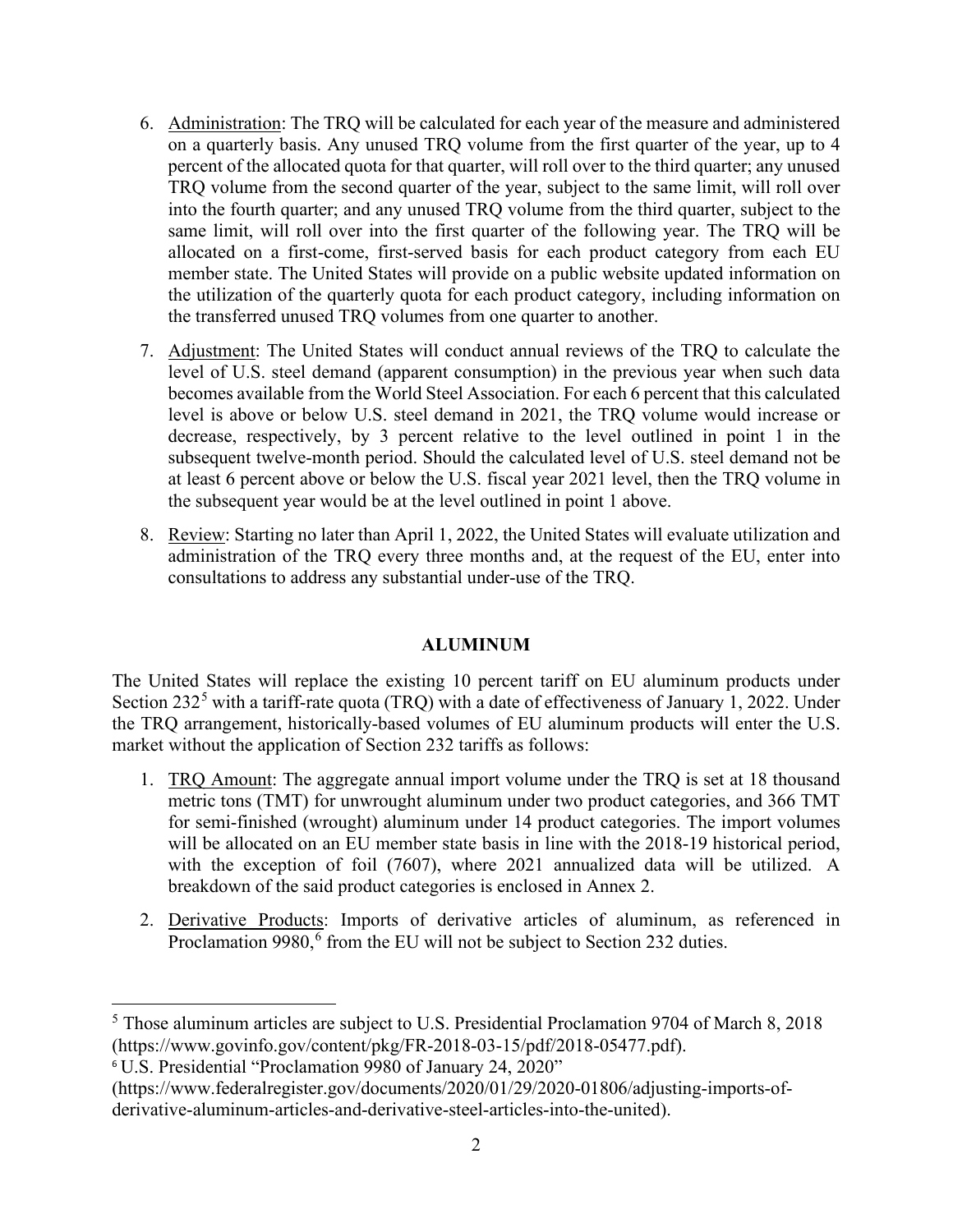- 3. Entry Documentation: An importer shall provide a Certificate of Analysis for each aluminum product entered into the United States, as required by current<sup>[7](#page-2-0)</sup> U.S. law and rules implementing this arrangement. Failure to provide this documentation could result in remedies and/or penalties as provided for under U.S. law.
- 4. Exclusions: The United States will maintain its exclusions process, as implemented under Section 232 of the Trade Expansion Act of 1962, available for aluminum products imported from the EU.
- 5. Tariff Rate: Section 232 aluminum products from the EU that are within-quota will enter free of any Section 232 duty, while all Section 232 aluminum products entering abovequota will continue to be subject to a Section 232 duty of 10 percent, provided that they are not subject to an exclusion as per point 4 above.
- 6. Administration: The TRQ is calculated for each year of the measure and administered on a semi-annual basis, with no more than 60 percent of the TRQ to be filled in the first half of the year. The United States will provide on a public website updated information on the utilization of the semi-annual quota for each product category.

<span id="page-2-0"></span><sup>7</sup> As of October 30, 2021.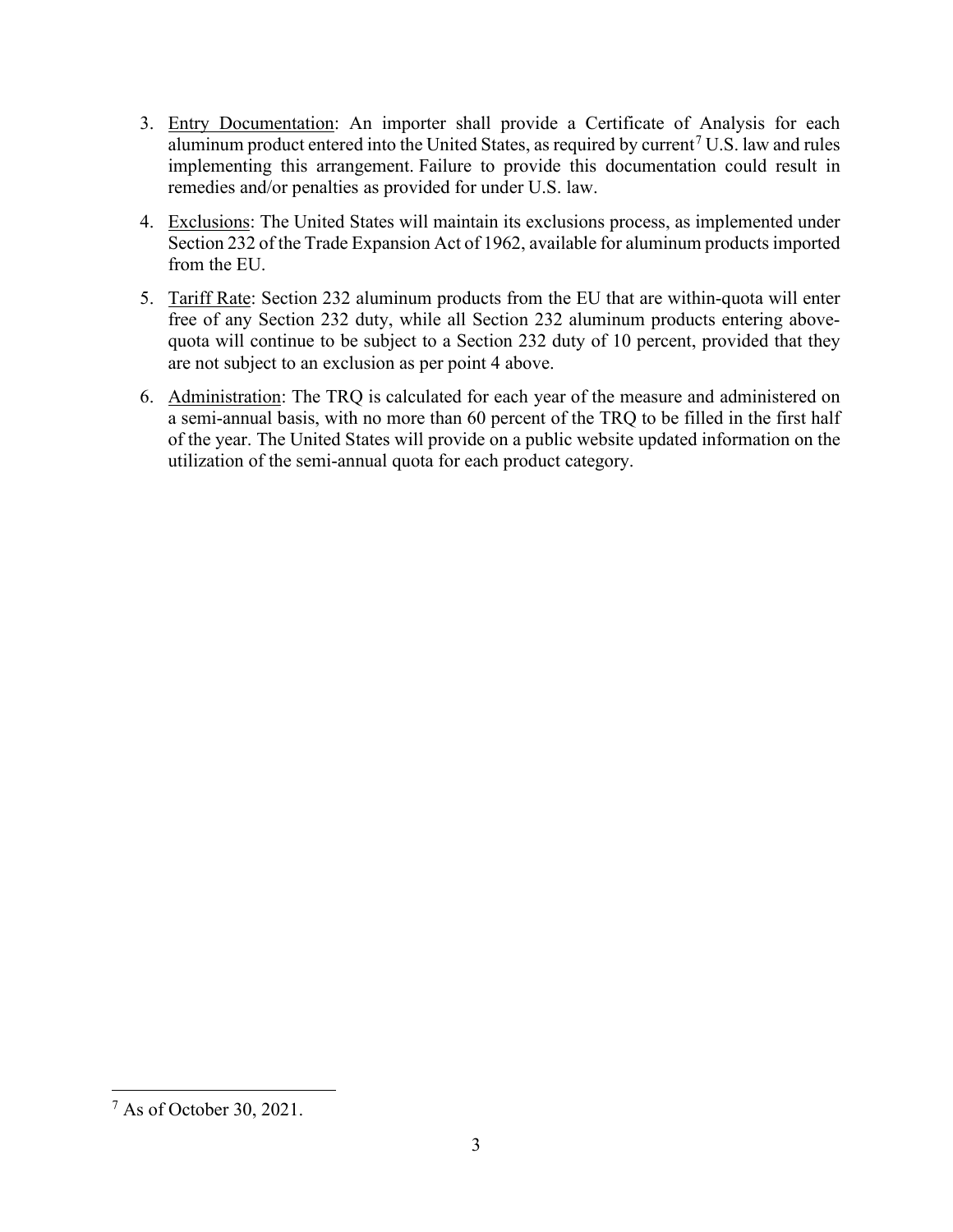## **ANNEX 1: PRODUCT CATEGORIES FOR STEEL**

| <b>HTS Code</b> | <b>HTS Description</b>                               | Quota             |
|-----------------|------------------------------------------------------|-------------------|
|                 |                                                      | Category          |
| 7206100000      | <b>IRON AND NONALLOY STEEL INGOTS</b>                | Ingots            |
| 7206900000      | INGOTS AND OTHER PRIMARY FORMS, OTHER                | Ingots            |
| 7207110000      | SEMIFINISHED IRON/NONALLOY STL, < 0.25%              | Blooms, billets   |
|                 | CARBON, RECTANGULAR/SQUARE CROSS                     | and slabs, semi-  |
|                 | SECTION, WDTH < 2X THK                               | finished          |
| 7207120010      | SEMIFINISHED IRON/NONALLOY STL, < 0.25%              | Blooms, billets   |
|                 | CARBON, RECTANGULAR CROSS SECTION, WDTH <            | and slabs, semi-  |
|                 | <b>4X THK</b>                                        | finished          |
| 7207120050      | SEMIFINISHED IRON/NONALLOY STL, < 0.25%              | Blooms, billets   |
|                 | CARBON, RECTANGULAR CROSS SECTION, WDTH              | and slabs, semi-  |
|                 | $>>=4X$ THK                                          | finished          |
| 7207190030      | SEMIFINISHED IRON/NONALLOY STL, < 0.25%              | Blooms, billets   |
|                 | CARBON, CIRCULAR CROSS SECTION                       | and slabs, semi-  |
|                 |                                                      | finished          |
| 7207190090      | SEMIFINISHED IRON/NONALLOY STL, < 0.25%              | Blooms, billets   |
|                 | CARBON, CROSS SECTION OTHER THAN                     | and slabs, semi-  |
|                 | RECT/SQ/CIRC                                         | finished          |
| 7207200025      | SEMIFINISHED IRON/NONALLOY STL, >/= 0.25%            | Blooms, billets   |
|                 | CARBON, RECTANGULAR/SQUARE CROSS                     | and slabs, semi-  |
|                 | SECTION, WDTH < 4X THK                               | finished          |
| 7207200045      | SEMIFINISHED IRON/NONALLOY STL, >/= 0.25%            | Blooms, billets   |
|                 | CARBON, RECTANGULAR/SQUARE CROSS                     | and slabs, semi-  |
|                 | SECTION, WDTH $\ge$ /= 4X THK                        | finished          |
| 7207200075      | SEMIFINISHED IRON/NONALLOY STL, >/= 0.25%            | Blooms, billets   |
|                 | CARBON, CIRCULAR CROSS SECTION                       | and slabs, semi-  |
|                 |                                                      | finished          |
| 7207200090      | SEMIFINISHED IRON/NONALLOY STL, >/= 0.25%            | Blooms, billets   |
|                 | CARBON, CROSS SECTION OTHER THAN                     | and slabs, semi-  |
|                 | RECT/SQ/CIRC                                         | finished          |
|                 | 7208101500   FLAT-ROLLED IRON/NONALLOY STL, WDTH >/= | Hot-rolled plate, |
|                 | 600MM, HOT-RLD, NOT CLAD/PLATED/COATED,              | in coils          |
|                 | PATTERNS IN RELIEF, COILS, PICKLED                   |                   |
| 7208103000      | FLAT-ROLLED IRON/NA STL, WDTH >/= 600MM,             | Hot-rolled plate, |
|                 | HOT-RLD, NOT CLAD/PLATED/COATED, PATTERNS            | in coils          |
|                 | IN RELIEF, COILS, THK>/=4.75MM                       |                   |
| 7208106000      | FLAT-ROLLED IRON/NA STL, WDTH >/= 600MM,             | Hot-rolled sheet  |
|                 | HOT-RLD, NOT CLAD/PLATD/COATD, COILS,                |                   |
|                 | PATTERNS IN RELIEF, THK < 4.75MM                     |                   |
|                 |                                                      |                   |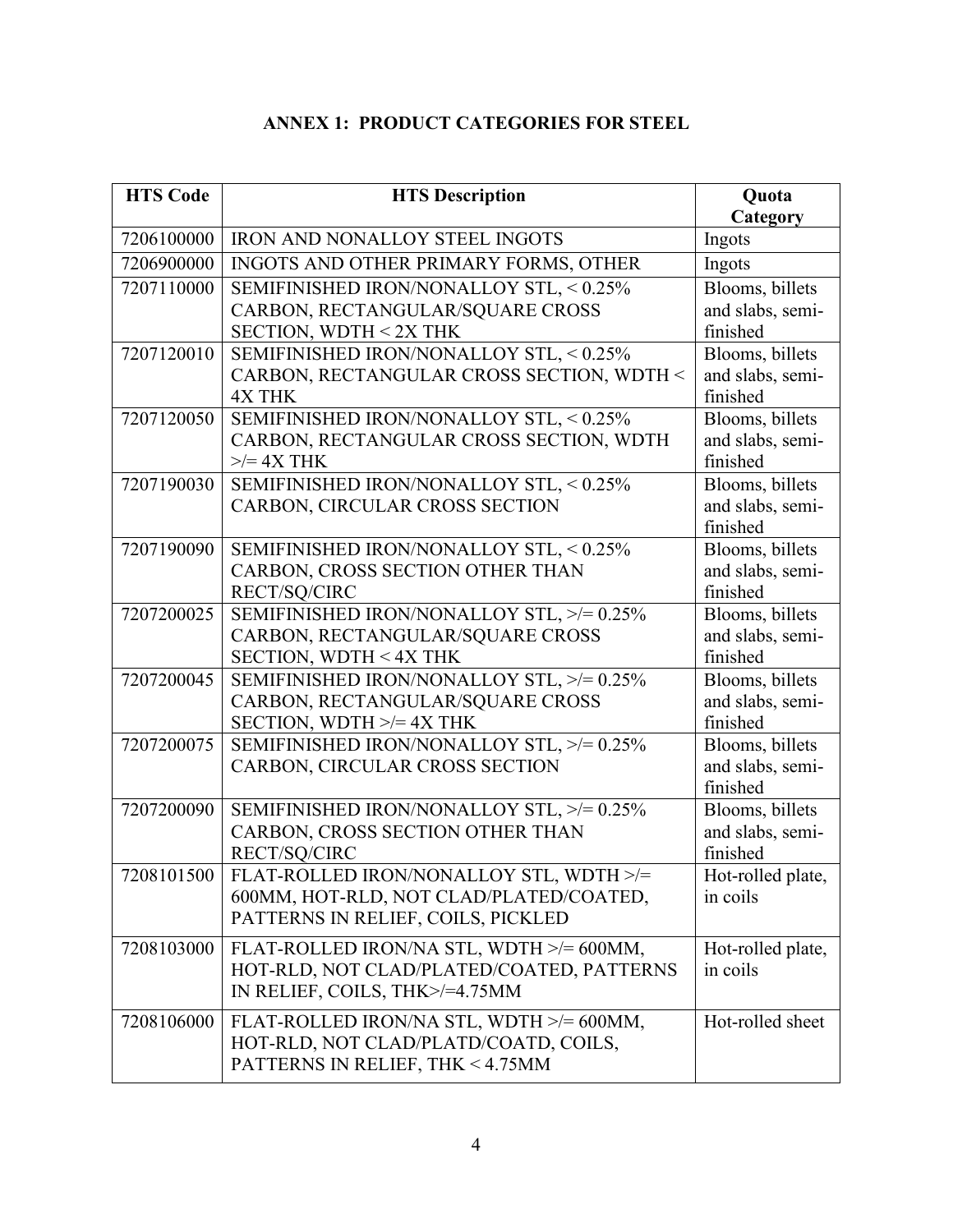| <b>HTS Code</b> | <b>HTS Description</b>                                                                                                                       | Quota<br>Category             |
|-----------------|----------------------------------------------------------------------------------------------------------------------------------------------|-------------------------------|
| 7208253000      | FLAT-ROLLED IRON/NA STL, WDTH >/= 600MM,<br>HOT-RLD, NOT CLAD/PLATED/COATED, COILS,<br>PICKLED, THK >/= 4.75MM, HIGH-STR STL                 | Hot-rolled plate,<br>in coils |
| 7208256000      | FLAT-ROLLED IRON/NA STL, WDTH >/= 600MM,<br>HOT-RLD, NOT CLAD/PLATED/COATED, COILS,<br>PICKLED, THK $\ge$ /= 4.75MM, NESOI                   | Hot-rolled plate,<br>in coils |
| 7208260030      | FLAT-ROLLED IRON/NA STL, WDTH >/= 600MM,<br>HOT-RLD, NOT CLAD/PLATD/COATD, COILS,<br>PCKLD, THK 3-4.75MM, HI-STRENGTH STL                    | Hot-rolled sheet              |
| 7208260060      | FLAT-ROLLED IRON/NA STL, WDTH >/= 600MM,<br>HOT-RLD, NOT CLAD/PLATD/COATD, COILS,<br>PCKLD, THK 3-4.75MM, NOT HI-STRENGTH                    | Hot-rolled sheet              |
| 7208270030      | FLAT-ROLLED IRON/NA STL, WDTH >/= 600MM,<br>HOT-RLD, NOT CLAD/PLATD/COATD, COILS,<br>PCKLD, THK < 3MM, HI-STRENGTH STL                       | Hot-rolled sheet              |
| 7208270040      | FLAT-ROLLED IRON/NA STL, WDTH >/= 600MM,<br>HOT-RLD, NOT CLAD/PLATD/COATD, COILS,<br>PCKLD, THK < 3MM, HI-STRENGTH STL. Advanced or<br>Ultra | Hot-rolled sheet              |
| 7208270045      | FLAT-ROLLED IRON/NA STL, WDTH >/= 600MM,<br>HOT-RLD, NOT CLAD/PLATD/COATD, COILS,<br>PCKLD, THK < 3MM, HI-STRENGTH STL. OTHER                | Hot-rolled sheet              |
| 7208270060      | FLAT-ROLLED IRON/NA STL, WDTH >/= 600MM,<br>HOT-RLD, NOT CLAD/PLATD/COATD, COILS,<br>PCKLD, THK < 3MM, NOT HI-STRENGTH STL                   | Hot-rolled sheet              |
| 7208360030      | FLAT-ROLLED IRON/NA STL, WDTH>/=600MM, HOT-<br>RLD, NOT CLAD/PLATED/COATED, COILS, NOT<br>PCKLD, THK > 10MM, HIGH-STR STL                    | Hot-rolled plate,<br>in coils |
| 7208360060      | FLAT-ROLLED IRON/NA STL, WDTH>/=600MM, HOT-<br>RLD, NOT CLAD/PLATED/COATED, COILS, NOT<br>PCKLD, THK > 10MM, NESOI                           | Hot-rolled plate,<br>in coils |
| 7208370030      | FLAT-ROLLED IRON/NA STL, WDTH>/=600MM, HOT-<br>RLD, NOT CLAD/PLATED/COATED, COILS, NOT<br>PCKLD, THK 4.75-10MM, HIGH-STR STL                 | Hot-rolled plate,<br>in coils |
| 7208370060      | FLAT-ROLLED IRON/NA STL, WDTH>/=600MM, HOT-<br>RLD, NOT CLAD/PLATED/COATED, COILS, NOT<br>PCKLD, THK 4.75-10MM, NESOI                        | Hot-rolled plate,<br>in coils |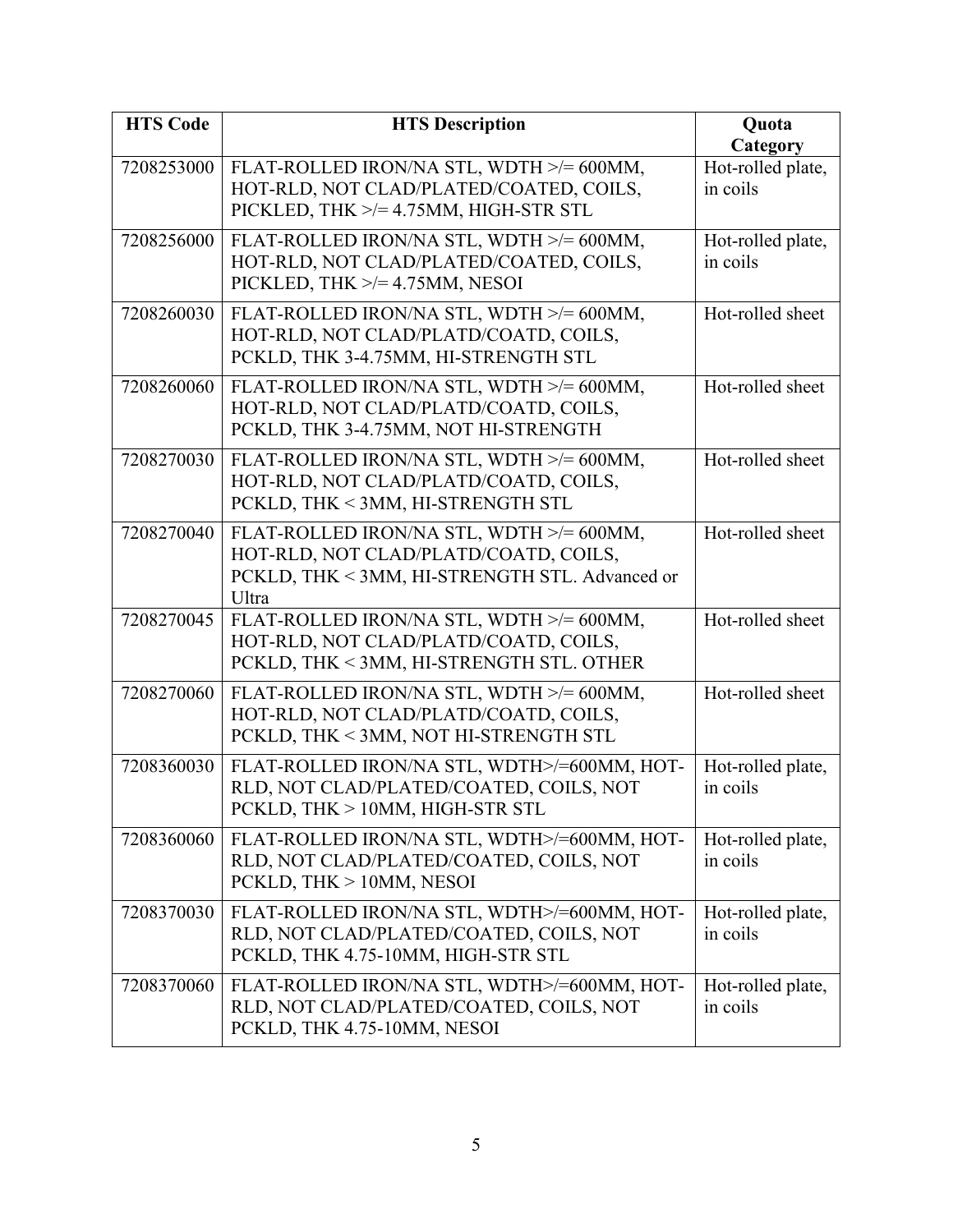| <b>HTS Code</b> | <b>HTS Description</b>                                                                                                                 | Quota                        |
|-----------------|----------------------------------------------------------------------------------------------------------------------------------------|------------------------------|
| 7208380015      | FLAT-ROLLED IRON/NA STL, WDTH >/= 600MM,<br>HOT-RLD, NOT CLAD/PLATED/COATED, COILS, THK<br>3-4.75MM, HIGH-STRENGTH STL                 | Category<br>Hot-rolled sheet |
| 7208380030      | FLAT-ROLLED IRON/NA STL, WDTH >/= 600MM,<br>HOT-RLD, NOT CLAD/PLATED/COATED, COILS, THK<br>3-4.75MM, UNTRIMMED EDGES                   | Hot-rolled sheet             |
| 7208380090      | FLAT-ROLLED IRON/NA STL, WDTH >/= 600MM,<br>HOT-RLD, NOT CLAD/PLATED/COATED, COILS, THK<br>3-4.75MM, NESOI                             | Hot-rolled sheet             |
| 7208390015      | FLAT-ROLLED IRON/NA STL, WDTH >/= 600MM,<br>HOT-RLD, NOT CLAD/PLATED/COATED, COILS, THK<br>< 3MM, HIGH-STRENGTH STL                    | Hot-rolled sheet             |
| 7208390020      | FLAT-ROLLED IRON/NA STL, WDTH >/= 600MM,<br>HOT-RLD, NOT CLAD/PLATED/COATED, COILS, THK<br>< 3MM, HIGH-STRENGTH STL, Advanced or Ultra | Hot-rolled sheet             |
| 7208390025      | FLAT-ROLLED IRON/NA STL, WDTH >/= 600MM,<br>HOT-RLD, NOT CLAD/PLATED/COATED, COILS, THK<br>< 3MM, HIGH-STRENGTH STL - OTHER            | Hot-rolled sheet             |
| 7208390030      | FLAT-ROLLED IRON/NA STL, WDTH >/= 600MM,<br>HOT-RLD, NOT CLAD/PLATED/COATED, COILS, THK<br>< 3MM, UNTRIMMED EDGES                      | Hot-rolled sheet             |
| 7208390090      | FLAT-ROLLED IRON/NA STL, WDTH >/= 600MM,<br>HOT-RLD, NOT CLAD/PLATED/COATED, COILS, THK<br>$<$ 3MM, NESOI                              | Hot-rolled sheet             |
| 7208403030      | FLAT-ROLLED IRON/NA STL, WDTH >/= 600MM,<br>HOT-RLD, NOT CLD/PLTD/CTD, NOT COILS,<br>PATTERNS IN RELIEF, THK > 10MM                    | Plate in cut<br>lengths      |
| 7208403060      | FLAT-ROLLED IRON/NA STL, WDTH >/= 600MM,<br>HOT-RLD, NOT CLD/PLTD/CTD, NOT COILS,<br>PATTERNS IN RELIEF, THK 4.75-10MM                 | Plate in cut<br>lengths      |
| 7208406030      | FLAT-ROLLED IRON/NA STL, WDTH >/= 600MM,<br>HOT-RLD, NOT CLAD/PLATED/COATED, NOT COILS,<br>PATTNS IN RELIEF, THK < 3MM                 | Hot-rolled sheet             |
| 7208406060      | FLAT-ROLLED IRON/NA STL, WDTH >/= 600MM,<br>HOT-RLD, NOT CLAD/PLATED/COATED, NOT COILS,<br>PATTNS IN RELIEF, THK 3-4.75MM              | Hot-rolled sheet             |
| 7208510030      | FLAT-ROLLED IRON/NA STL, WDTH>/=600MM, HOT-<br>RLD, NOT CLD/PLTD/CTD, NOT COILS, THK > 10MM,<br>UNIVERSAL MILL PLATE                   | Plate in cut<br>lengths      |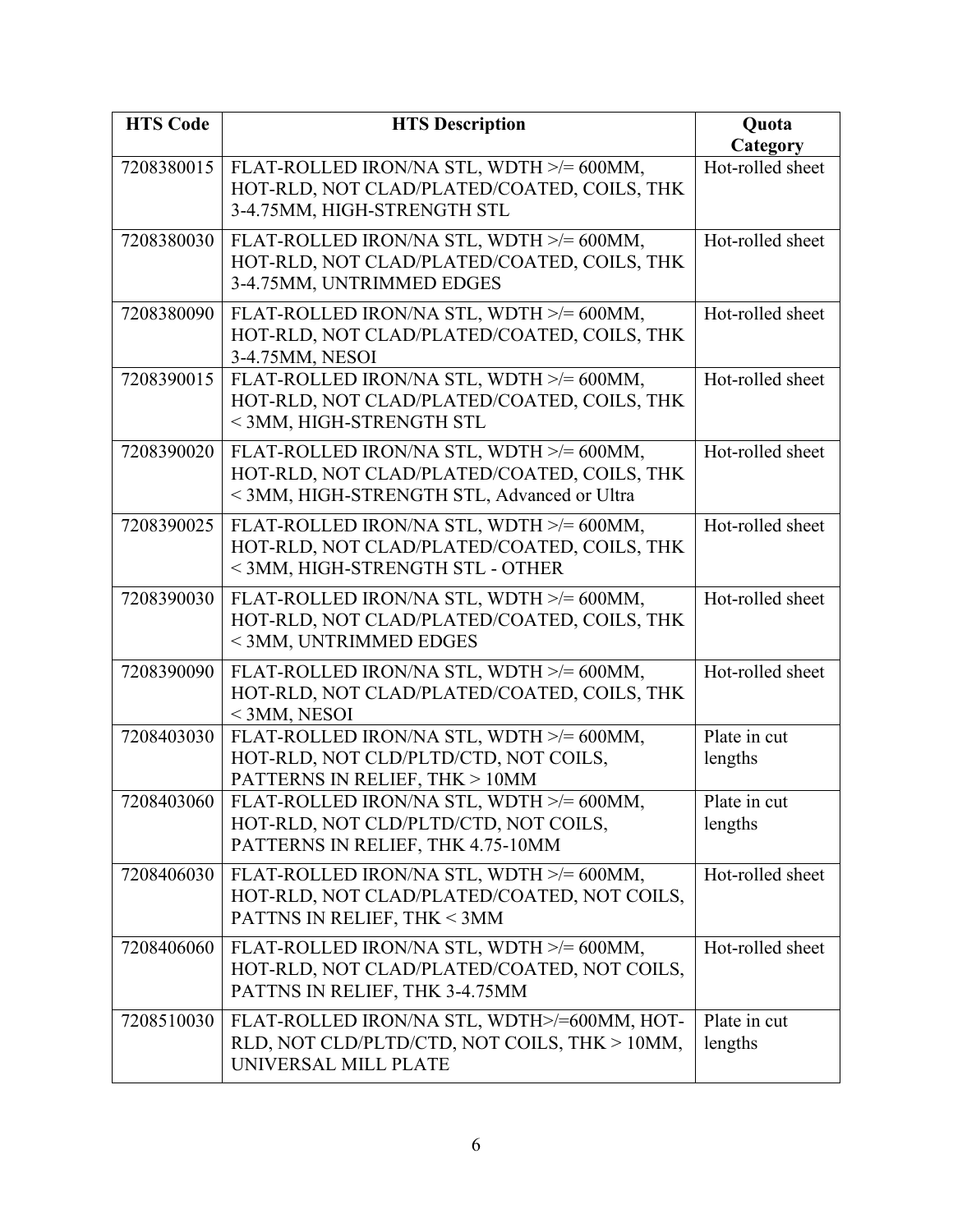| <b>HTS Code</b> | <b>HTS Description</b>                                                                   | Quota                        |
|-----------------|------------------------------------------------------------------------------------------|------------------------------|
|                 |                                                                                          | Category                     |
| 7208510045      | FLAT-ROLLED IRON/NONALLOY STL, WDTH >/=                                                  | Plate in cut                 |
|                 | 600MM, HOT-RLD, NOT CLD/PLTD/CTD, NOT COILS,                                             | lengths                      |
|                 | THK > 10MM, HIGH-STR STL                                                                 |                              |
| 7208510060      | FLAT-ROLLED IRON/NONALLOY STL, WDTH >/=                                                  | Plate in cut                 |
|                 | 600MM, HOT-RLD, NOT CLD/PLTD/CTD, NOT COILS,                                             | lengths                      |
|                 | $THK > 10MM$ , NESOI                                                                     |                              |
| 7208520000      | FLAT-ROLLED IRON/NONALLOY STL, WDTH >/=                                                  | Plate in cut                 |
|                 | 600MM, HOT-RLD, NOT CLD/PLTD/CTD, NOT COILS,                                             | lengths                      |
|                 | THK 4.75-10MM                                                                            |                              |
| 7208530000      | FLAT-ROLLED IRON/NONALLOY STL, WDTH >/=                                                  | Hot-rolled sheet             |
|                 | 600MM, HOT-RLD, NOT CLAD/PLATED/COATED,                                                  |                              |
|                 | NOT COILS, THK 3-4.75MM                                                                  |                              |
| 7208540000      | FLAT-ROLLED IRON/NONALLOY STL, WDTH >/=                                                  | Hot-rolled sheet             |
|                 | 600MM, HOT-RLD, NOT CLAD/PLATED/COATED,                                                  |                              |
|                 | NOT COILS, THK < 3MM                                                                     |                              |
| 7208900000      | FLAT-ROLLED IRON/NONALLOY STL, WDTH >/=                                                  | Hot-rolled sheet             |
|                 | 600MM, HOT-RLD, NOT CLAD/PLATED/COATED,                                                  |                              |
|                 | <b>NESOI</b>                                                                             |                              |
| 7209150000      | FLAT-ROLLED IRON/NONALLOY STL, WDTH >/=                                                  | Cold-rolled                  |
|                 | 600MM, COLD-RLD, NOT CLAD/PLATED/COATED,<br>COILS, THK $\ge$ /= 3MM                      | sheet, and other<br>products |
| 7209160030      | FLAT-RLD IRON/NA STL, WDTH >/= 600MM, COLD-                                              | Cold-rolled                  |
|                 | RLD, NOT CLAD/PLATD/COATED, COILS, THK 1-                                                | sheet, and other             |
|                 | 3MM, HI-STRENGTH, ANNEALED                                                               | products                     |
|                 |                                                                                          |                              |
| 7209160040      | FLAT-RLD IRON/NA STL, WDTH >/= 600MM, COLD-                                              | Cold-rolled                  |
|                 | RLD, NOT CLAD/PLATD/COATED, COILS, THK 1-                                                | sheet, and other             |
|                 | 3MM, HI-STRENGTH, ANNEALED, ADVANCED or                                                  | products                     |
|                 | <b>ULTRA</b>                                                                             | Cold-rolled                  |
| 7209160045      | FLAT-RLD IRON/NA STL, WDTH >/= 600MM, COLD-<br>RLD, NOT CLAD/PLATD/COATED, COILS, THK 1- | sheet, and other             |
|                 | 3MM, HI-STRENGTH, ANNEALED, OTHER                                                        | products                     |
|                 |                                                                                          |                              |
| 7209160060      | FLAT-RLD IRON/NA STL, WDTH >/= 600MM, COLD-                                              | Cold-rolled                  |
|                 | RLD, NOT CLAD/PLATD/COATED, COILS, THK 1-                                                | sheet, and other             |
|                 | 3MM, HI-STRENGTH, NOT ANNEALED                                                           | products                     |
| 7209160070      | FLAT-RLD IRON/NA STL, WDTH >/= 600MM, COLD-                                              | Cold-rolled                  |
|                 | RLD, NOT CLAD/PLATD/COATED, COILS, THK 1-                                                | sheet, and other             |
|                 | 3MM, NOT HI-STRENGTH, ANNEALED                                                           | products                     |
| 7209160091      | FLAT-RLD IRON/NA STL, WDTH >/= 600MM, COLD-                                              | Cold-rolled                  |
|                 | RLD, NOT CLAD/PLATD/COATED, COILS, THK 1-                                                | sheet, and other             |
|                 | 3MM, NOT HI-STRENGTH, NOT ANNEALED                                                       | products                     |
|                 |                                                                                          |                              |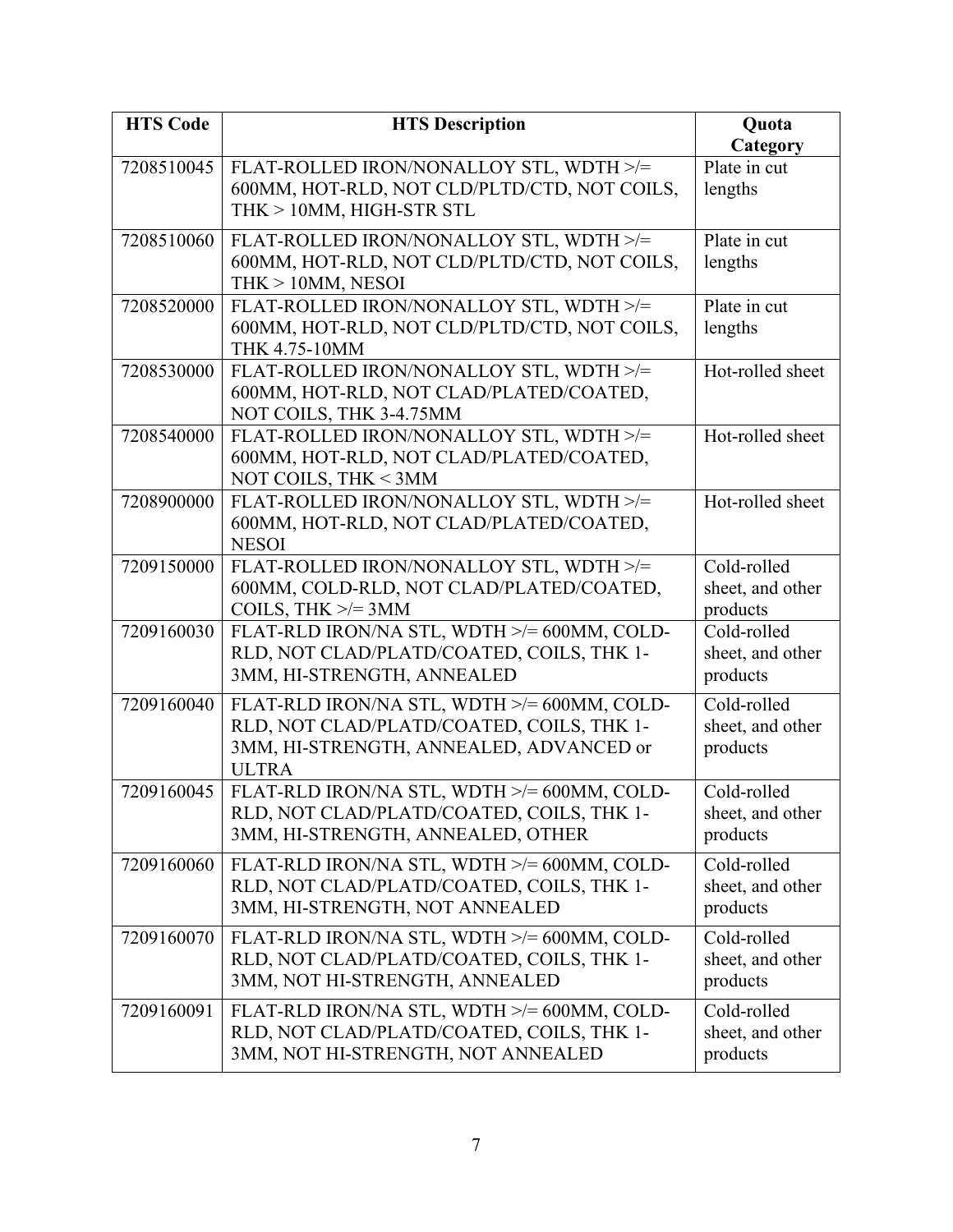| <b>HTS Code</b> | <b>HTS Description</b>                                                                                                                      | Quota<br>Category                           |
|-----------------|---------------------------------------------------------------------------------------------------------------------------------------------|---------------------------------------------|
| 7209170030      | FLAT-RLD IRON/NA STL, WDTH >/= 600MM, COLD-<br>RLD, NOT CLAD/PLATD/COATED, COILS, THK 0.5-<br>1MM, HI-STRENGTH, ANNEALED                    | Cold-rolled<br>sheet, and other<br>products |
| 7209170040      | FLAT-RLD IRON/NA STL, WDTH >/= 600MM, COLD-<br>RLD, NOT CLAD/PLATD/COATED, COILS, THK 0.5-<br>1MM, HI-STRENGTH, ANNEALED, Advanced or Ultra | Cold-rolled<br>sheet, and other<br>products |
| 7209170045      | FLAT-RLD IRON/NA STL, WDTH >/= 600MM, COLD-<br>RLD, NOT CLAD/PLATD/COATED, COILS, THK 0.5-<br>1MM, HI-STRENGTH, ANNEALED. Other             | Cold-rolled<br>sheet, and other<br>products |
| 7209170060      | FLAT-RLD IRON/NA STL, WDTH >/= 600MM, COLD-<br>RLD, NOT CLAD/PLATD/COATED, COILS, THK 0.5-<br>1MM, HI-STRENGTH, NOT ANNEALED                | Cold-rolled<br>sheet, and other<br>products |
| 7209170070      | FLAT-RLD IRON/NA STL, WDTH >/= 600MM, COLD-<br>RLD, NOT CLAD/PLATD/COATED, COILS, THK 0.5-<br>1MM, NOT HI-STRENGTH, ANNEALED                | Cold-rolled<br>sheet, and other<br>products |
| 7209170091      | FLAT-RLD IRON/NA STL, WDTH >/= 600MM, COLD-<br>RLD, NOT CLAD/PLATD/COATED, COILS, THK 0.5-<br>1MM, NOT HI-STRENGTH, NOT ANNEALED            | Cold-rolled<br>sheet, and other<br>products |
| 7209181530      | FLAT-RLD IRON/NA STL, WDTH >/= 600MM, COLD-<br>RLD, NOT CLAD/PLATD/COATED, COILS, THK <<br>0.5MM, HI-STRENGTH, ANNEALED                     | Cold-rolled<br>sheet, and other<br>products |
| 7209181560      | FLAT-RLD IRON/NA STL, WDTH >/= 600MM, COLD-<br>RLD, NOT CLAD/PLATD/COATED, COILS, THK <<br>0.5MM, HI-STRENGTH, NOT ANNEALED                 | Cold-rolled<br>sheet, and other<br>products |
| 7209182510      | FLAT RLD IRON/STL; APERATURE MASK CRT;LT<br>.361MM THK                                                                                      | Cold-rolled<br>black plate                  |
| 7209182520      | FLAT-ROLLED IRON/NA STL, WDTH >/= 600MM,<br>COLD-RLD, NOT CLAD/PLATED/COATED, COILS,<br>THK < 0.361MM, ANNEALED                             | Cold-rolled<br>black plate                  |
| 7209182580      | FLAT RLD IR/STL;COIL;GT=600MM;LT .361MM THK;<br><b>NESOI</b>                                                                                | Cold-rolled<br>black plate                  |
| 7209182585      | FLAT-ROLLED IRON/NA STL, WDTH >/= 600MM,<br>COLD-RLD, NOT CLAD/PLATED/COATED, COILS,<br>THK < 0.361MM, NOT ANNEALED                         | Cold-rolled<br>black plate                  |
| 7209186020      | FLAT-RLD IRON/NA STL, WDTH >/= 600MM, COLD-<br>RLD, NOT CLAD/PLATD/COATED, COILS, THK 0.361-<br>0.5MM, ANNEALED, NESOI                      | Cold-rolled<br>sheet, and other<br>products |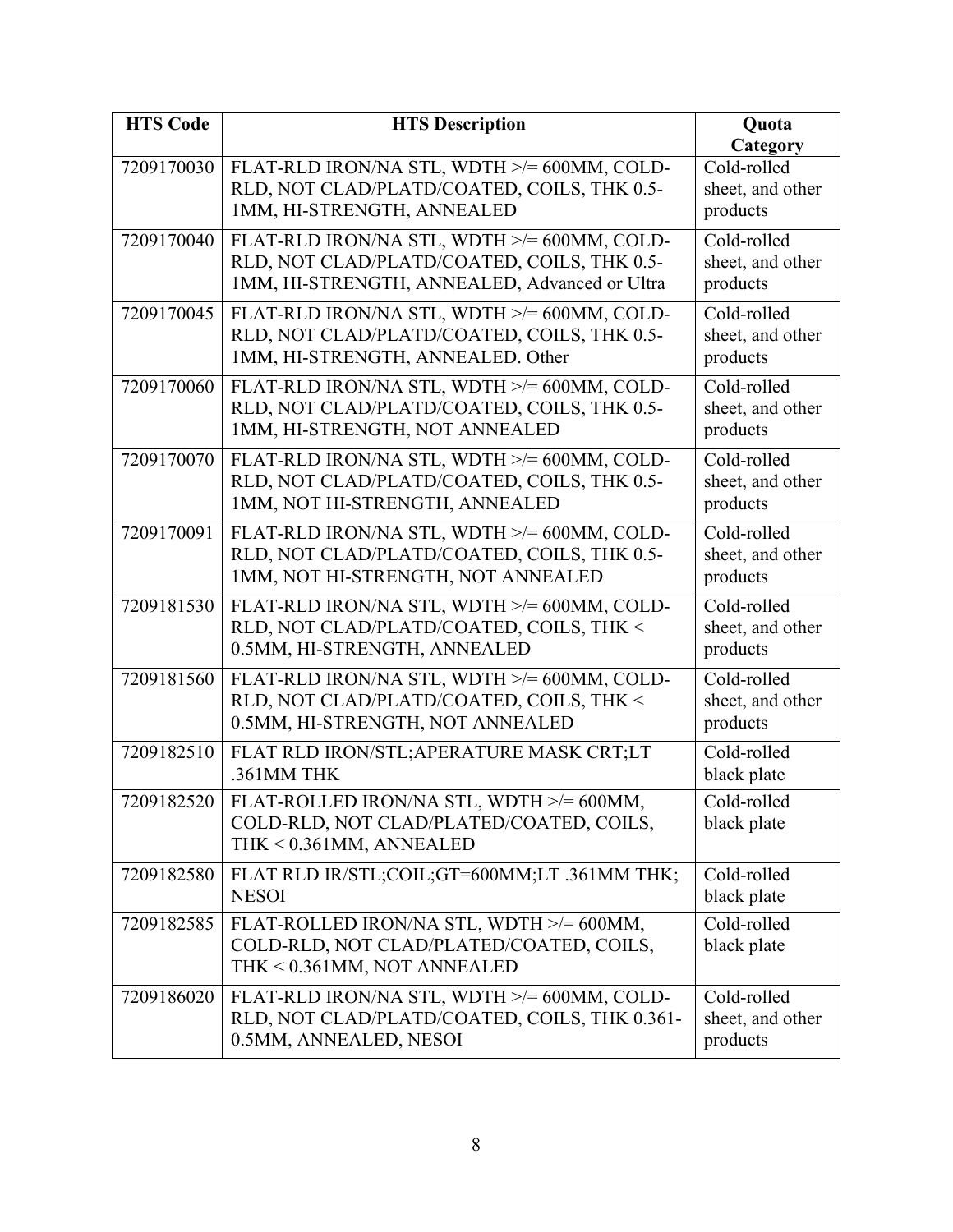| <b>HTS Code</b> | <b>HTS Description</b>                                                                | Quota            |
|-----------------|---------------------------------------------------------------------------------------|------------------|
|                 |                                                                                       | Category         |
| 7209186090      | FLAT-RLD IRON/NA STL, WDTH >/= 600MM, COLD-                                           | Cold-rolled      |
|                 | RLD, NOT CLAD/PLATED/COATED, COILS, THK                                               | sheet, and other |
|                 | 0.361-0.5MM, NOT ANNEALED, NESOI                                                      | products         |
| 7209250000      | FLAT-ROLLED IRON/NONALLOY STL, WDTH >/=                                               | Cold-rolled      |
|                 | 600MM, COLD-RLD, NOT CLAD/PLATED/COATED,                                              | sheet, and other |
|                 | NOT COILS, THK $\ge$ /= 3MM                                                           | products         |
| 7209260000      | FLAT-ROLLED IRON/NONALLOY STL, WDTH >/=                                               | Cold-rolled      |
|                 | 600MM, COLD-RLD, NOT CLAD/PLATED/COATED,                                              | sheet, and other |
|                 | NOT COILS, THK 1-3MM                                                                  | products         |
| 7209270000      | FLAT-ROLLED IRON/NONALLOY STL, WDTH >/=                                               | Cold-rolled      |
|                 | 600MM, COLD-RLD, NOT CLAD/PLATED/COATED,                                              | sheet, and other |
|                 | NOT COILS, THK 0.5-1MM                                                                | products         |
| 7209280000      | FLAT-ROLLED IRON/NONALLOY STL, WDTH >/=                                               | Cold-rolled      |
|                 | 600MM, COLD-RLD, NOT CLAD/PLATED/COATED,                                              | sheet, and other |
|                 | NOT COILS, THK < 0.5MM                                                                | products         |
| 7209900000      | FLAT-ROLLED IRON/NONALLOY STL, WDTH >/=                                               | Cold-rolled      |
|                 | 600MM, COLD-RLD, NOT CLAD/PLATED/COATED,                                              | sheet, and other |
|                 | WHETHER OR NOT IN COILS, NESOI                                                        | products         |
| 7210110000      | FLAT-ROLLED IRON/NONALLOY STL, WDTH >/=                                               | Tin plate        |
|                 | 600MM, PLATED/COATED WITH TIN, THK >/= 0.5MM                                          |                  |
|                 |                                                                                       |                  |
| 7210120000      | FLAT-ROLLED IRON/NONALLOY STL, WDTH >/=<br>600MM, PLATED/COATED WITH TIN, THK < 0.5MM | Tin plate        |
|                 |                                                                                       |                  |
| 7210200000      | FLAT-ROLLED IRON/NONALLOY STL, WDTH >/=                                               | Flat-rolled      |
|                 | 600MM, PLATED/COATED WITH LEAD (INCLUDING                                             | products, coated |
|                 | <b>TERNE-PLATE)</b>                                                                   |                  |
| 7210300030      | FLAT-ROLLED IRON/NONALLOY STL, WDTH >/=                                               | Sheets and strip |
|                 | 600MM, ELECTROLYTICALLY PLATED/COATED                                                 | electrolytically |
|                 | WITH ZINC, HIGH-STRENGTH STL                                                          | coated or plated |
|                 |                                                                                       | with zinc        |
| 7210300060      | FLAT-ROLLED IRON/NONALLOY STL, WDTH >/=                                               | Sheets and strip |
|                 | 600MM, ELECTROLYTICALLY PLATED/COATED                                                 | electrolytically |
|                 | WITH ZINC, NESOI                                                                      | coated or plated |
|                 |                                                                                       | with zinc        |
| 7210410000      | FLAT-ROLLED IRON/NONALLOY STL, WDTH >/=                                               | Flat-rolled      |
|                 | 600MM, PLATED/COATED WITH ZINC (NOT                                                   | products, hot-   |
|                 | ELECTROLYTICALLY), CORRUGATED                                                         | dipped           |
| 7210490030      | FLAT-ROLLED IRON/NA STL, WDTH >/= 600MM,                                              | Flat-rolled      |
|                 | PLATD/COATD WITH ZINC (NOT                                                            | products, hot-   |
|                 | ELECTROLYTICALLY), NOT CORRGTD, HIGH-                                                 | dipped           |
|                 | <b>STRENGTH STL</b>                                                                   |                  |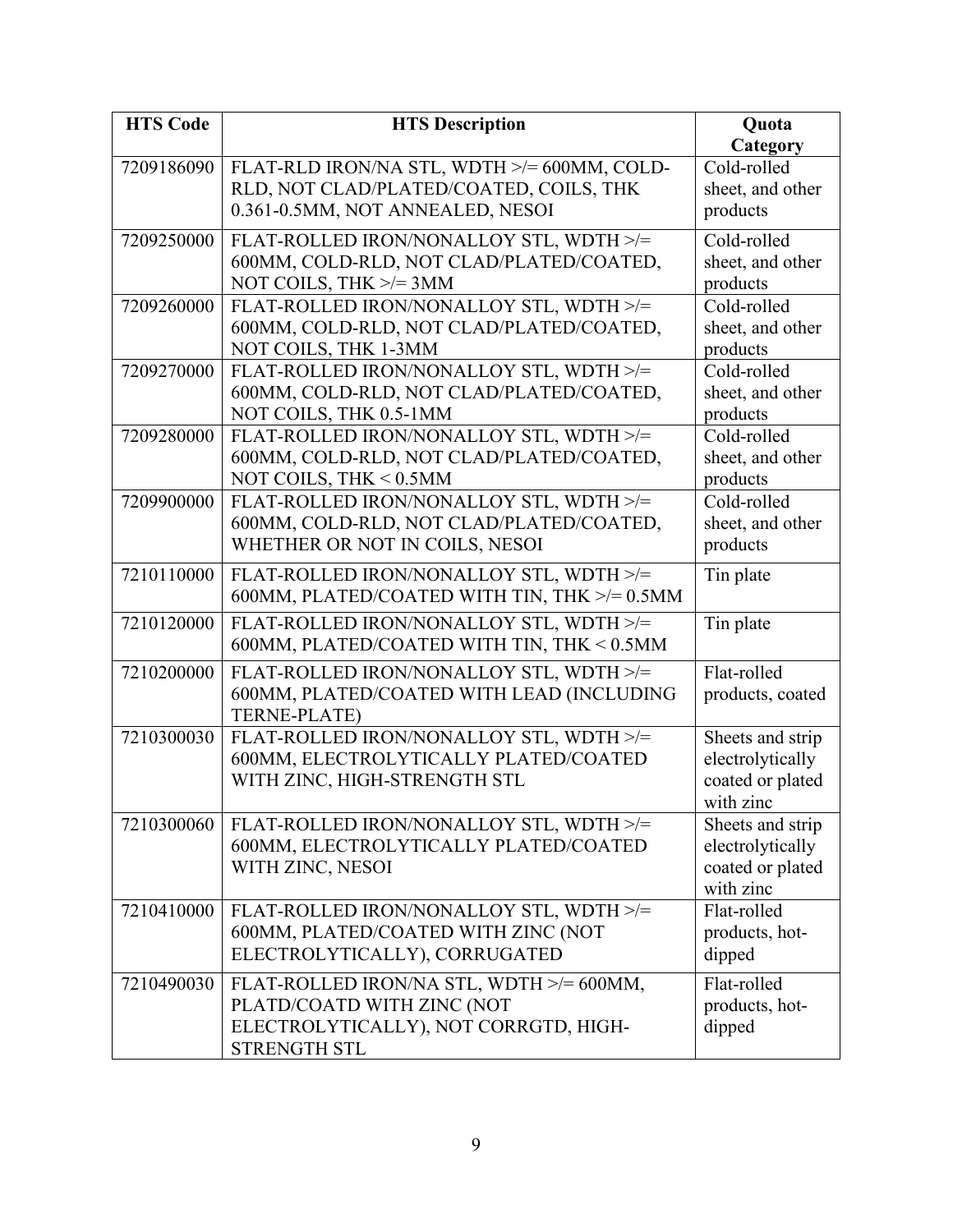| <b>HTS Code</b> | <b>HTS Description</b>                                       | Quota            |
|-----------------|--------------------------------------------------------------|------------------|
|                 |                                                              | Category         |
| 7210490040      | FLAT-ROLLED IRON/NA STL, WDTH >/= 600MM,                     | Flat-rolled      |
|                 | PLATD/COATD WITH ZINC (NOT                                   | products, hot-   |
|                 | ELECTROLYTICALLY), NOT CORRGTD, HIGH-                        | dipped           |
|                 | STRENGTH STL, Advanced or Ultra                              |                  |
| 7210490045      | FLAT-ROLLED IRON/NA STL, WDTH >/= 600MM,                     | Flat-rolled      |
|                 | PLATD/COATD WITH ZINC (NOT                                   | products, hot-   |
|                 | ELECTROLYTICALLY), NOT CORRGTD, HIGH-<br>STRENGTH STL, Other | dipped           |
| 7210490091      | FLAT-ROLLED IRON/NA STL, WDTH >/= 600MM,                     | Flat-rolled      |
|                 | PLATD/COATD WITH ZINC (NOT                                   | products, hot-   |
|                 | ELECTROLYTICALLY), NOT CORRGTD, THK >/=                      | dipped           |
|                 | 0.4MM                                                        |                  |
| 7210490095      | FLAT-ROLLED IRON/NA STL, WDTH >/= 600MM,                     | Flat-rolled      |
|                 | PLATD/COATD WITH ZINC (NOT                                   | products, hot-   |
|                 | ELECTROLYTICALLY), NOT CORRGTD, THK <                        | dipped           |
|                 | $0.4$ MM                                                     |                  |
| 7210500000      | FLAT-ROLLED IRON/NA STL, WDTH >/= 600MM,                     | Tin-free steel   |
|                 | PLATED/COATED W/ CHROMIUM OXIDES OR W/                       |                  |
|                 | <b>CHROMIUM AND CHROMIUM OXIDES</b>                          |                  |
| 7210500020      | Plated or coated with chromium oxides or with chromium       | Tin-free steel   |
|                 | and chromium oxides Of a width less than 1050 mm             |                  |
| 7210500090      | Plated or coated with chromium oxides or with chromium       | Tin-free steel   |
|                 | and chromium oxidesOther                                     |                  |
|                 |                                                              |                  |
| 7210610000      | FLAT-ROLLED IRON/NONALLOY STL, WDTH >/=                      | Flat-rolled      |
|                 | 600MM, PLATED/COATED WITH ALUMINUM-ZINC                      | products, coated |
| 7210690000      | <b>ALLOYS</b><br>FLAT-ROLLED IRON/NONALLOY STL, WDTH >/=     | Flat-rolled      |
|                 | 600MM, PLATED/COATED WITH ALUMINUM                           | products, coated |
|                 |                                                              |                  |
| 7210703000      | FLAT-ROLLED IRON/NA STL, WDTH >/= 600MM,                     | Cold-rolled      |
|                 | PAINTD/VARNSHD/COATD W/ PLASTICS, NOT                        | sheet, and other |
|                 | COATED/PLATED W/ METAL, NOT CLAD                             | products         |
| 7210706030      | FLAT-ROLLED IRON/NA STL, WDTH >/= 600MM,                     | Sheets and strip |
|                 | PAINTD/VARNSHD/COATD W/ PLASTICS,                            | electrolytically |
|                 | ELECTROLYTICALLY PLATD/COATD W/ZINC                          | coated or plated |
|                 |                                                              | with zinc        |
| 7210706060      | FLAT-ROLLED IRON/NA STL, WDTH >/= 600MM,                     | Flat-rolled      |
|                 | PAINTD/VARNSHD/COATD W/ PLASTICS,                            | products, hot-   |
|                 | PLATD/COATD W/ZINC (NOT ELECTROLYTICALLY)                    | dipped           |
| 7210706090      | FLAT-ROLLED IRON/NA STL, WDTH >/= 600MM,                     | Flat-rolled      |
|                 | PAINTD/VARNSHD/COATD W/ PLASTICS,                            | products, coated |
|                 | PLATED/COATED W/ METAL OTH THAN ZINC                         |                  |
|                 |                                                              |                  |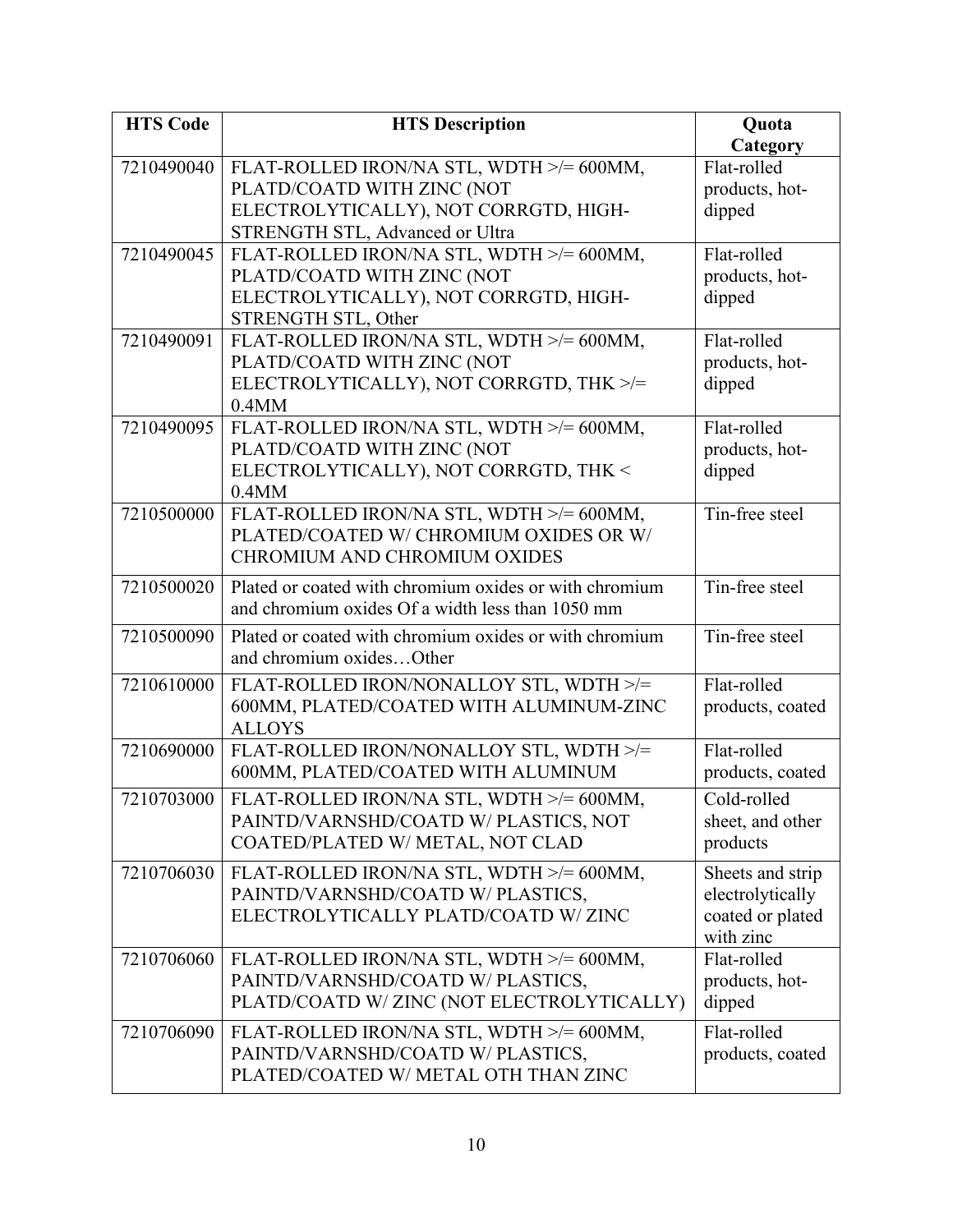| <b>HTS Code</b> | <b>HTS Description</b>                                                                                                      | Quota                               |
|-----------------|-----------------------------------------------------------------------------------------------------------------------------|-------------------------------------|
| 7210901000      | FLAT-ROLLED IRON/NONALLOY STL, WDTH >/=<br>600MM, CLAD, NESOI                                                               | Category<br>Plate in cut<br>lengths |
| 7210906000      | FLAT-ROLLED IRON/NONALLOY STL, WDTH >/=<br>600MM, NOT CLAD, ELECTROLYTICALLY<br>PLATED/COATED W/ BASE METAL                 | Flat-rolled<br>products, coated     |
| 7210909000      | FLAT-ROLLED IRON/NONALLOY STL, WDTH >/=<br>600MM, PLATED/COATED, NOT CLAD, NESOI                                            | Flat-rolled<br>products, coated     |
| 7211130000      | FLAT-ROLLED IRON/NONALLOY STL, WDTH <<br>600MM, HOT-RLD, NOT CLAD/PLATED/COATED,<br>UNIVERSAL MILL PLATE                    | Plate in cut<br>lengths             |
| 7211140030      | FLAT-ROLLED IRON/NONALLOY STL, WDTH <<br>600MM, HOT-RLD, NOT CLAD/PLATED/COATED,<br>THK >/= 4.75MM, HIGH-STRENGTH STL       | Plate in cut<br>lengths             |
| 7211140045      | FLAT-ROLLED IRON/NONALLOY STL, WDTH <<br>600MM, HOT-RLD, NOT CLAD/PLATED/COATED,<br>THK $\ge$ /= 4.75MM, NOT COILS          | Plate in cut<br>lengths             |
| 7211140090      | FLAT-ROLLED IRON/NONALLOY STL, WDTH <<br>600MM, NOT CLAD/PLATED/COATED, HOT-RLD,<br>THK $\ge$ /= 4.75MM, COILS              | Hot-rolled plate,<br>in coils       |
| 7211191500      | FLAT-ROLLED IRON/NONALLOY STL, WDTH <<br>300MM, NOT CLAD/PLATED/COATED, HOT-RLD,<br>THK < 4.75MM, HIGH-STRENGTH STL         | Hot-rolled strip                    |
| 7211192000      | FLAT-ROLLED IRON/NONALLOY STL, WDTH <<br>300MM, NOT CLAD/PLATED/COATED, HOT-RLD,<br>THK 1.25-4.75MM                         | Hot-rolled strip                    |
| 7211193000      | FLAT-ROLLED IRON/NONALLOY STL, WDTH <<br>300MM, NOT CLAD/PLATED/COATED, HOT-RLD,<br>$THK < 1.25$ MM                         | Hot-rolled strip                    |
| 7211194500      | FLAT-ROLLED IRON/NONALLOY STL, WDTH 300-<br>600MM, NOT CLAD/PLATED/COATED, HOT-RLD,<br>THK < 4.75MM, HIGH-STRENGTH STL      | Hot-rolled strip                    |
| 7211196000      | FLAT-ROLLED IRON/NONALLOY STL, WDTH 300-<br>600MM, NOT CLAD/PLATED/COATED, HOT-RLD,<br>THK < 4.75MM, PICKLED                | Hot-rolled strip                    |
| 7211197530      | FLAT-RLD IRON/NA STL, WDTH 300-600MM, NOT<br>CLAD/PLATD/COATD, HOT-RLD, THK<4.75MM, NOT<br>PCKLD, COILS, W/ UNTRIMMED EDGES | Hot-rolled strip                    |
| 7211197560      | FLAT-ROLLED IRON/NA STL, WDTH 300-600MM,<br>NOT CLAD/PLATED/COATED, HOT-RLD, THK <<br>4.75MM, NOT PCKLD, COILS, NESOI       | Hot-rolled strip                    |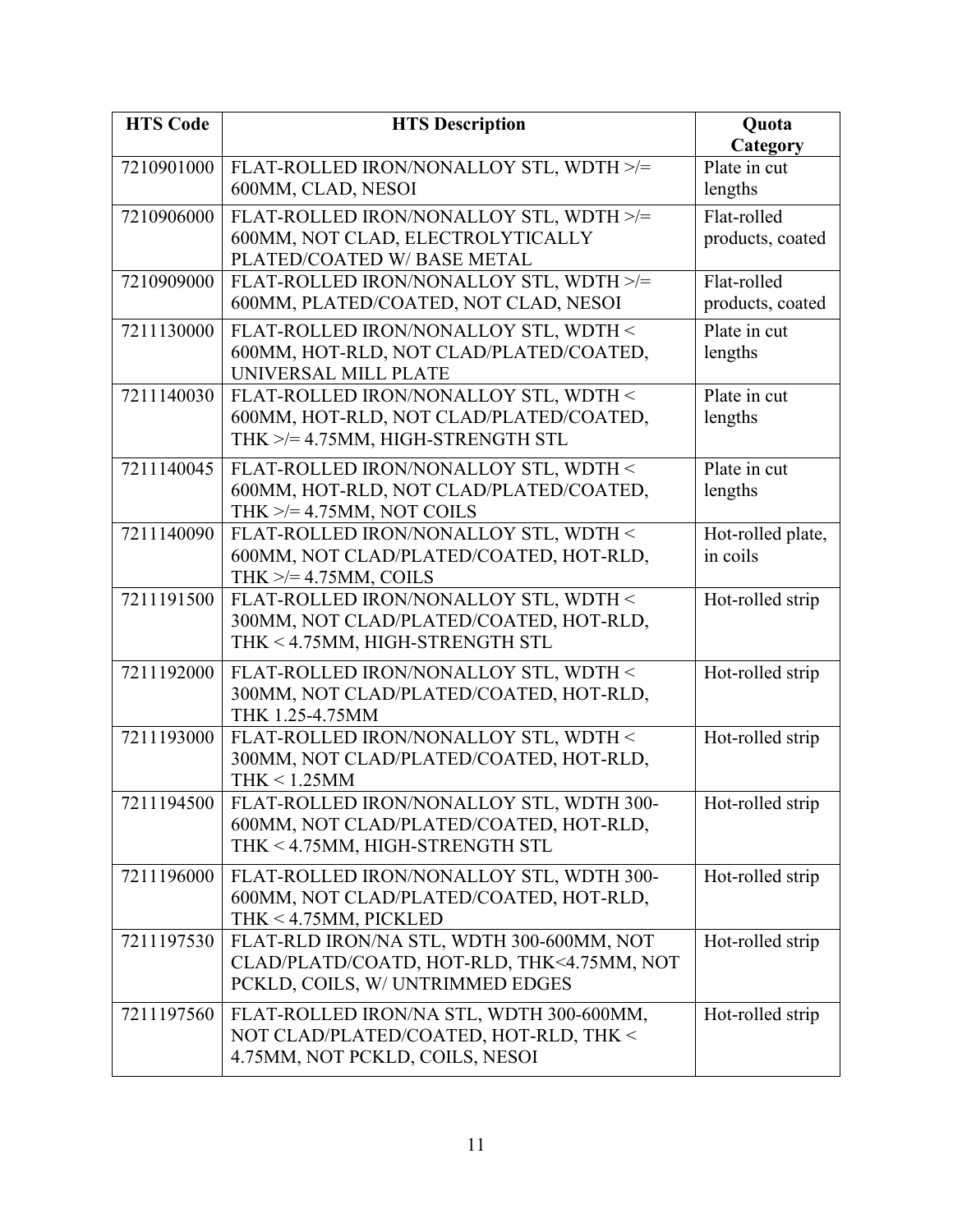| <b>HTS Code</b> | <b>HTS Description</b>                                                                                                        | Quota<br>Category                           |
|-----------------|-------------------------------------------------------------------------------------------------------------------------------|---------------------------------------------|
| 7211197590      | FLAT-ROLLED IRON/NA STL, WDTH 300-600MM,<br>NOT CLAD/PLATED/COATED, HOT-RLD, THK <<br>4.75MM, NOT PCKLD, NOT COILS            | Hot-rolled strip                            |
| 7211231500      | FLAT-RLD IRON/NA STL, WDTH < 300MM, NOT<br>CLAD/PLATED/COATED, COLD-RLD, < 0.25% CRBN,<br>THK > 1.25MM, HIGH-STRENGTH STL     | Cold-rolled<br>strip, and other<br>products |
| 7211232000      | FLAT-ROLLED IRON/NA STL, WDTH < 300MM, NOT<br>CLAD/PLATED/COATED, COLD-RLD, < 0.25% CRBN,<br>THK $> 1.25$ MM, NESOI           | Cold-rolled<br>strip, and other<br>products |
| 7211233000      | FLAT-ROLLED IRON/NONALLOY STL, WDTH <<br>300MM, NOT CLAD/PLATED/COATED, COLD-RLD, <<br>0.25% CRBN, THK 0.25-1.25MM            | Cold-rolled<br>strip, and other<br>products |
| 7211234500      | FLAT-ROLLED IRON/NONALLOY STL, WDTH <<br>300MM, NOT CLAD/PLATED/COATED, COLD-RLD, <<br>0.25% CRBN, THK                        | Cold-rolled<br>strip, and other<br>products |
| 7211236030      | FLAT-ROLLED IRON/NONALLOY STL, WDTH 300-<br>600MM, NOT CLAD/PLATED/COATED, COLD-RLD, <<br>0.25% CRBN, THK $> 1.25$ MM         | Cold-rolled<br>strip, and other<br>products |
| 7211236060      | FLAT-ROLLED IRON/NONALLOY STL, WDTH 300-<br>600MM, NOT CLAD/PLATED/COATED, COLD-RLD, <<br>0.25% CRBN, THK 0.25-1.25MM         | Cold-rolled<br>strip, and other<br>products |
| 7211236085      | FLT&CLD RLD IR/STL;(300-600MM);GT 0.25MM<br>THK;NESOI                                                                         | Cold-rolled<br>strip, and other<br>products |
| 7211236090      | FLAT-ROLLED IRON/NONALLOY STL, WDTH 300-<br>600MM, NOT CLAD/PLATED/COATED, COLD-RLD, <<br>0.25% CRBN, THK                     | Cold-rolled<br>strip, and other<br>products |
| 7211292030      | FLAT-ROLLED IRON/NONALLOY STL, WDTH <<br>51MM, NOT CLAD/PLATED/COATED, COLD-RLD, >/=<br>$0.25\%$ CRBN, THK $> 0.25$ MM, COILS | Cold-rolled<br>strip, and other<br>products |
| 7211292090      | FLAT-ROLLED IRON/NONALLOY STL, WDTH <<br>300MM, NOT CLAD/PLATED/COATED, COLD-RLD,<br>$\ge$ /= 0.25% CRBN, THK > 0.25MM, NESOI | Cold-rolled<br>strip, and other<br>products |
| 7211294500      | FLAT-ROLLED IRON/NONALLOY STL, WDTH <<br>300MM, NOT CLAD/PLATED/COATED, COLD-RLD,<br>$\ge$ /= 0.25% CRBN, THK                 | Cold-rolled<br>strip, and other<br>products |
| 7211296030      | FLAT-ROLLED IRON/NONALLOY STL, WDTH 300-<br>600MM, NOT CLAD/PLATED/COATED, COLD-RLD,<br>$\ge$ /= 0.25% CRBN, THK > 1.25MM     | Cold-rolled<br>strip, and other<br>products |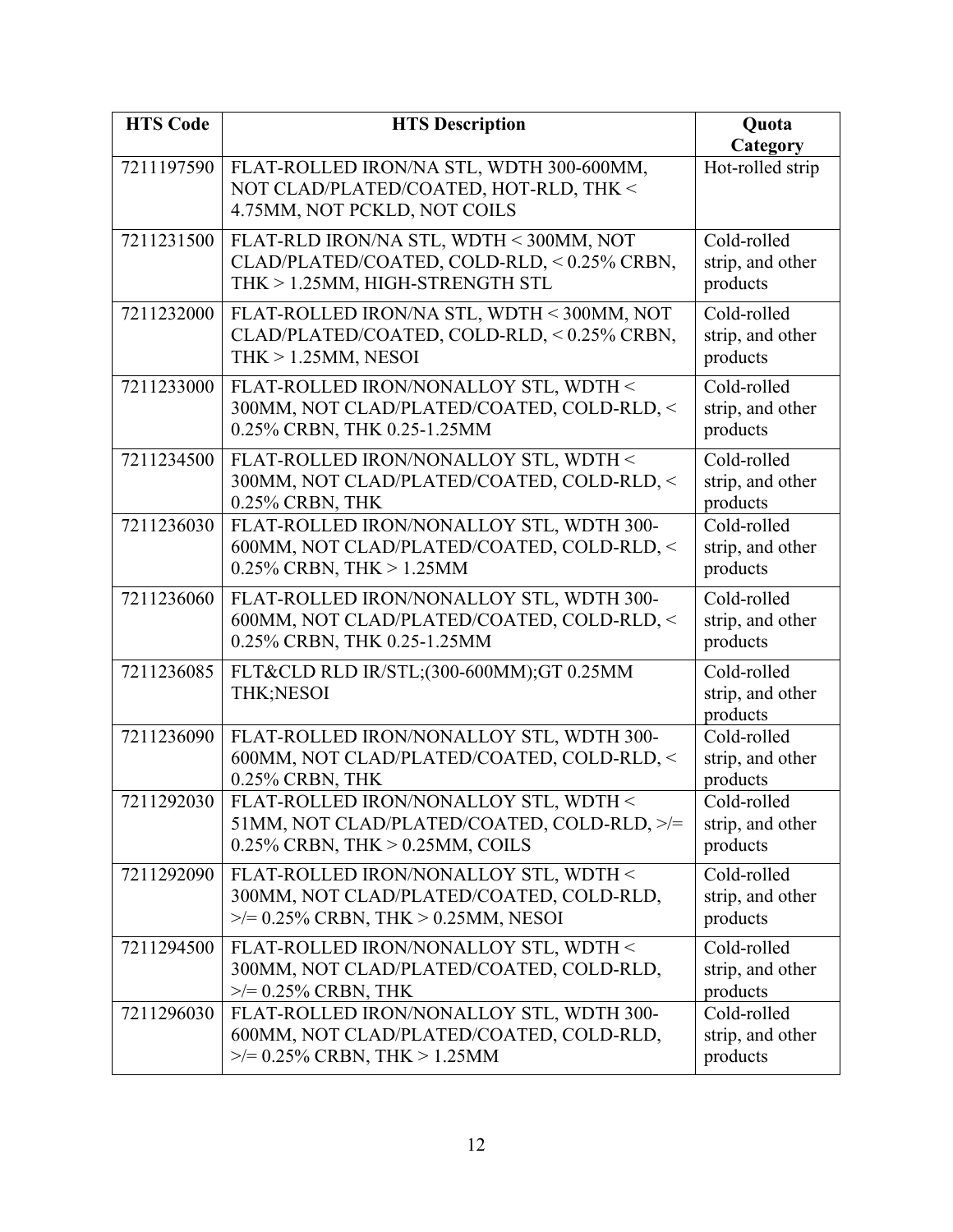| <b>HTS Code</b> | <b>HTS Description</b>                                | Quota                        |
|-----------------|-------------------------------------------------------|------------------------------|
|                 |                                                       | Category                     |
| 7211296080      | FLAT-ROLLED IRON/NONALLOY STL, WDTH 300-              | Cold-rolled                  |
|                 | 600MM, NOT CLAD/PLATED/COATED, COLD-RLD,              | strip, and other             |
|                 | $\ge$ /= 0.25% CRBN, THK                              | products                     |
| 7211900000      | FLAT-ROLLED IRON/NONALLOY STL, WDTH <                 | Cold-rolled                  |
|                 | 600MM, NOT CLAD/PLATED/COATED, NESOI                  | strip, and other<br>products |
| 7212100000      | FLAT-ROLLED IRON/NONALLOY STL, WDTH <                 | Tin plate                    |
|                 | 600MM, PLATED/COATED WITH TIN                         |                              |
| 7212200000      | FLAT-ROLLED IRON/NONALLOY STL, WDTH <                 | Sheets and strip             |
|                 | 600MM, ELECTROLYTICALLY PLATED/COATED                 | electrolytically             |
|                 | WITH ZINC                                             | coated or plated             |
|                 |                                                       | with zinc                    |
| 7212301030      | FLAT-ROLLED IRON/NONALLOY STL, WDTH <                 | Flat-rolled                  |
|                 | 51MM, PLATED/COATED WITH ZINC (NOT                    | products, hot-               |
|                 | ELECTROLYTICALLY), THK >/= 0.25MM, COILS              | dipped                       |
| 7212301090      | FLAT-ROLLED IRON/NONALLOY STL, WDTH 51-               | Flat-rolled                  |
|                 | 300MM, PLATED/COATED WITH ZINC (NOT                   | products, hot-               |
|                 | ELECTORLYTICALLY), THK >/=0.25MM                      | dipped                       |
| 7212303000      | FLAT-ROLLED IRON/NONALLOY STL, WDTH <                 | Flat-rolled                  |
|                 | 300MM, PLATED/COATED WITH ZINC (NOT                   | products, hot-               |
|                 | ELECTROLYTICALLY), THK < 25MM                         | dipped                       |
| 7212305000      | FLAT-ROLLED IRON/NONALLOY STL, WDTH 300-              | Flat-rolled                  |
|                 | 600MM, PLATED/COATED WITH ZINC (NOT                   | products, hot-               |
|                 | ELETROLYTICALLY)                                      | dipped                       |
| 7212401000      | FLAT-ROLLED IRON/NONALLOY STL, WDTH <                 | Cold-rolled                  |
|                 | 300MM, PAINTED/VARNISHED/COATED W/                    | strip, and other             |
|                 | <b>PLASTICS</b>                                       | products                     |
| 7212405000      | FLAT-ROLLED IRON/NONALLOY STL, WDTH 300-              | Cold-rolled                  |
|                 | 600MM, PAINTED/VARNISHED/COATED W/<br><b>PLASTICS</b> | strip, and other<br>products |
| 7212500000      | FLAT-ROLLED IRON/NONALLOY STL, WDTH <                 | Flat-rolled                  |
|                 | 600MM, PLATED/COATED, NESOI                           | products, coated             |
| 7212600000      | FLAT-ROLLED IRON/NONALLOY STL, WDTH <                 | Flat-rolled                  |
|                 | 600MM, CLAD, NESOI                                    | products, coated             |
| 7213100000      | <b>CONCRETE REINFORCING BARS/RODS</b>                 | Reinforcing bars             |
|                 | IRON/NONALLOY STL, HOT-RLD, IRR COILS                 |                              |
| 7213200010      | BARS/RODS IRON/NONALLOY STL, HOT-RLD, IRR             | Bars, hot-rolled,            |
|                 | COILS, FREE-CUTTING STL, > 0.1% LEAD                  | not of stainless             |
|                 |                                                       | steel                        |
| 7213200080      | BARS/RODS IRON/NONALLOY STL, HOT-RLD, IRR             | Bars, hot-rolled,            |
|                 | COILS, FREE-CUTTING STL, NESOI                        | not of stainless             |
|                 |                                                       | steel                        |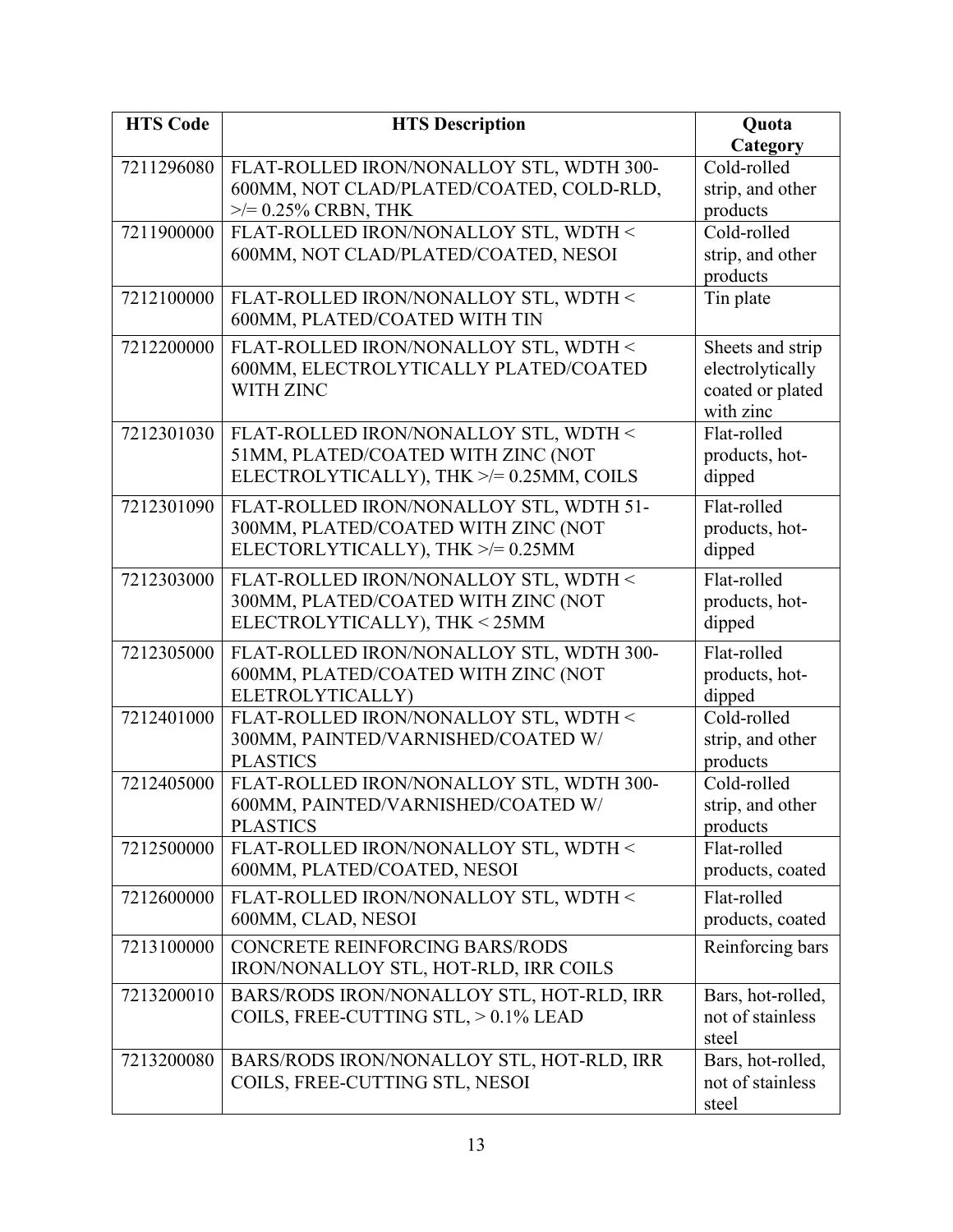| <b>HTS Code</b> | <b>HTS Description</b>                                          | Quota                      |
|-----------------|-----------------------------------------------------------------|----------------------------|
|                 |                                                                 | Category                   |
| 7213913011      | BARS/RODS IRON/NA STL, IRR COILS, HOT-RLD,                      | Bars and rods,             |
|                 | CIRC CS<14MM DIAM, NOT                                          | hot-rolled, in             |
|                 | TEMPRD/TREATD/PARTLY MFTD, TIRE-CORD QUAL                       | irregularly                |
|                 | <b>WIRE ROD</b>                                                 | wound coils                |
| 7213913015      | BARS/RODS IRON/NA STL, IRR COILS, HOT-RLD,                      | Bars and rods,             |
|                 | CIRC CS<14MM DIAM, NOT                                          | hot-rolled, in             |
|                 | TEMPRD/TREATD/PARTLY MFTD, COLD HEADING                         | irregularly                |
|                 | <b>OUALITY STL</b>                                              | wound coils                |
| 7213913020      | BARS/RODS IRON/NA STL, IRR COILS, HOT-RLD,                      | Bars and rods,             |
|                 | CIRC CS<14MM DIAM, NOT                                          | hot-rolled, in             |
|                 | TEMPRD/TREATD/PARTLY MFTD, WELDING                              | irregularly                |
|                 | <b>QUALITY WIRE ROD</b>                                         | wound coils                |
| 7213913092      | BAR ROD IRON/STEEL HOT-ROLLD IRR DIA LT                         | Bars and rods,             |
|                 | 14MM NESOI                                                      | hot-rolled, in             |
|                 |                                                                 | irregularly                |
|                 |                                                                 | wound coils                |
| 7213913093      | BARS/RODS IRON/NA STL, IRR COILS, HOT-RLD,                      | Bars and rods,             |
|                 | CIRC CS<14MM DIAM, NOT                                          | hot-rolled, in             |
|                 | TEMPRD/TREATD/PARTLY MFTD, NESOI                                | irregularly                |
|                 |                                                                 | wound coils                |
| 7213914500      | BARS/RODS IRON/NONALLOY STL, IRR COILS, HOT-                    | Bars and rods,             |
|                 | RLD, CIRC CS < 14MM DIAM, $\ge$ /= 0.6% CARBON,<br><b>NESOI</b> | hot-rolled, in             |
|                 |                                                                 | irregularly<br>wound coils |
| 7213916000      | BARS/RODS IRON/NONALLOY STL, IRR COILS, HOT-                    | Bars and rods,             |
|                 | RLD, CIRC CS < 14MM DIAM, < 0.6% CARBON, NESOI                  | hot-rolled, in             |
|                 |                                                                 | irregularly                |
|                 |                                                                 | wound coils                |
| 7213990030      | BARS/RODS IRON/NONALLOY STL, IRR COILS, HOT-                    | Bars and rods,             |
|                 | RLD, CIRC CS 14MM-19MM DIAM, NESOI                              | hot-rolled, in             |
|                 |                                                                 | irregularly                |
|                 |                                                                 | wound coils                |
| 7213990060      | BARS/RODS IRON/NONALLOY STL, HOT-RLD, IRR                       | Bars, hot-rolled,          |
|                 | COILS, CIRC CROSS SECTION >/= 19MM DIAM                         | not of stainless           |
|                 |                                                                 | steel                      |
| 7213990090      | BARS/RODS IRON/NONALLOY STL, IRR COILS, HOT-                    | Bars and rods,             |
|                 | RLD, CIRC CS $\ge$ /= 14MM DIAM OR NON CIRC CS,                 | hot-rolled, in             |
|                 | <b>NESOI</b>                                                    | irregularly                |
|                 |                                                                 | wound coils                |
| 7214100000      | OTHER BARS/RODS IRON/NONALLOY STL, INCL                         | Bars, hot-rolled,          |
|                 | TWISTED AFTER ROLLING, NOT COILS, FORGED                        | not of stainless           |
|                 |                                                                 | steel                      |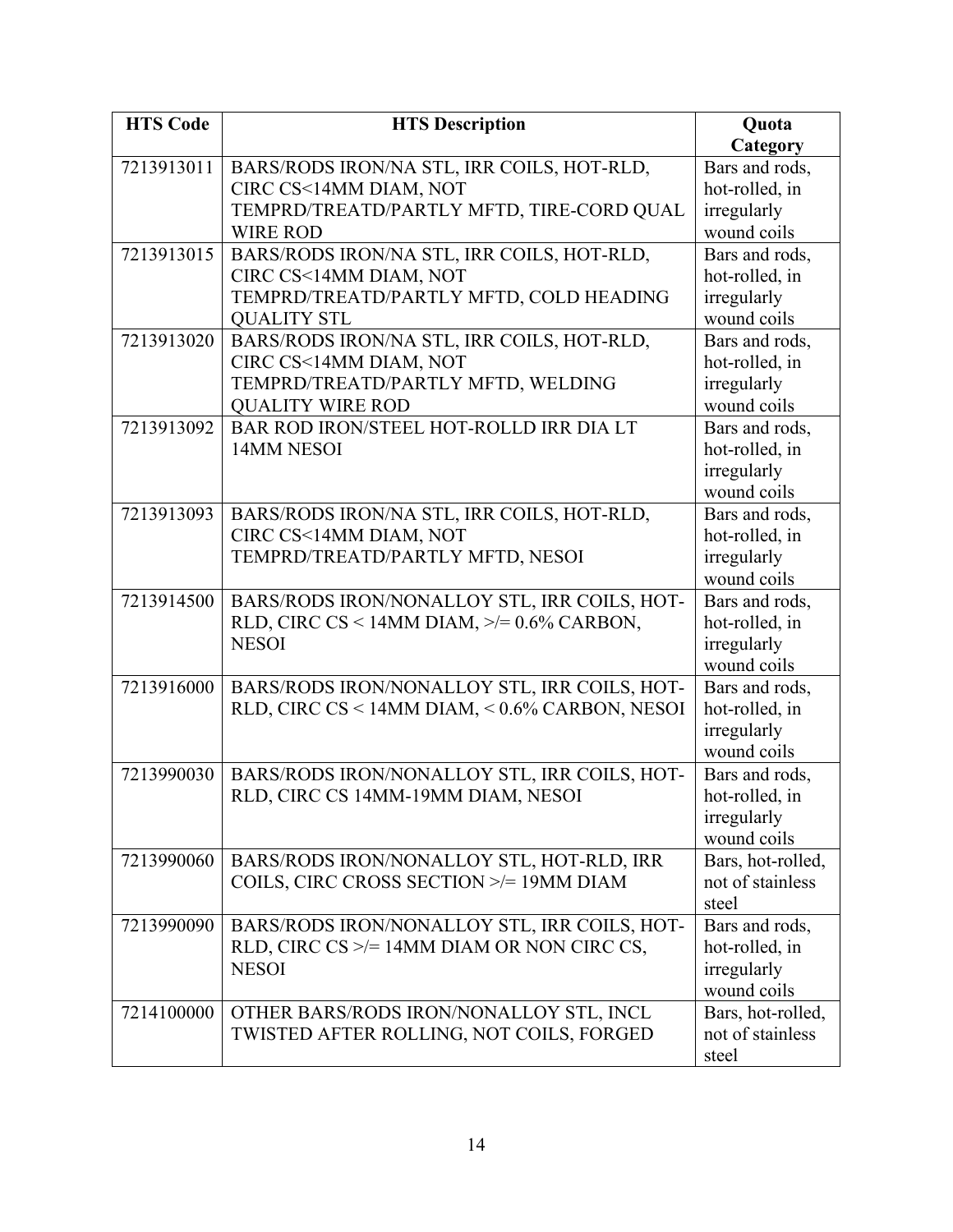| <b>HTS Code</b> | <b>HTS Description</b>                                                           | Quota                                 |
|-----------------|----------------------------------------------------------------------------------|---------------------------------------|
|                 |                                                                                  | Category                              |
| 7214200000      | <b>CONCRETE REINFORCING BARS/RODS</b><br>IRON/NONALLOY STL, HOT-                 | Reinforcing bars                      |
|                 | RLD/DRAWN/EXTRUDED, INCL TWISTED AFT                                             |                                       |
|                 | ROLLING, NOT COILS                                                               |                                       |
| 7214300010      | OTHER BARS/RODS IRON/NONALLOY STL, HOT-                                          | Bars, hot-rolled,                     |
|                 | RLD/DRWN/EXTRD, INCL TWIST AFT ROLL, NOT                                         | not of stainless                      |
|                 | COILS, FREE-CUTTING STL, >/= 0.1% LEAD                                           | steel                                 |
| 7214300080      | OTHER BARS/RODS IRON/NONALLOY STL, HOT-                                          | Bars, hot-rolled,                     |
|                 | RLD/DRWN/EXTRD, INCL TWIST AFT ROLL, NOT                                         | not of stainless                      |
|                 | COILS, FREE-CUTTING STL, NESOI                                                   | steel                                 |
| 7214910015      | BAR&ROD IOS NA RCTNGLR X-SEC,LT                                                  | Bars, hot-rolled,                     |
|                 | 0.25%CRBN,HT-RL/DR                                                               | not of stainless<br>steel             |
| 7214910016      | OTHER BARS/RODS IRON/NONALLOY STL, HOT-                                          | Bars, hot-rolled,                     |
|                 | RLD/DRWN/EXTRD, INCL TWIST AFT ROLL, NOT                                         | not of stainless                      |
|                 | COILS, RECT CS < 152MM, <0.25% CARBON                                            | steel                                 |
| 7214910020      | OTHER BARS/RODS IRON/NONALLOY STL, HOT-                                          | Bars, hot-rolled,                     |
|                 | RLD/DRWN/EXTRD, INCL TWIST AFT ROLL, NOT                                         | not of stainless                      |
|                 | COILS, RECT CS $\ge$ /= 152MM, <0.25% CARBON                                     | steel                                 |
| 7214910060      | OTHER BARS/RODS IRON/NONALLOY STL, HOT-                                          | Bars, hot-rolled,                     |
|                 | RLD/DRWN/EXTRD, INCL TWIST AFT ROLL, NOT                                         | not of stainless                      |
|                 | COILS, RECT CS, 0.25-0.6% CARBON                                                 | steel                                 |
| 7214910090      | OTHER BARS/RODS IRON/NONALLOY STL, HOT-                                          | Bars, hot-rolled,                     |
|                 | RLD/DRWN/EXTRD, INCL TWIST AFT ROLL, NOT<br>COILS, RECT CS, $\ge$ /= 0.6% CARBON | not of stainless<br>steel             |
|                 |                                                                                  |                                       |
| 7214990015      | OTHER BARS IRON/STL; ROUNDS; HOT-WKD; LT<br>0.25%CARBON                          | Bars, hot-rolled,<br>not of stainless |
|                 |                                                                                  | steel                                 |
| 7214990016      | OTHER BARS/RODS IRON/NA STL, HOT-                                                | Bars, hot-rolled,                     |
|                 | RLD/DRWN/EXTRD, INCL TWIST AFT ROLL, NOT                                         | not of stainless                      |
|                 | COILS, ROUNDS, < 0.25% CARBON, DIAM < 76MM                                       | steel                                 |
| 7214990020      | OTHER BARS IRON/STL; RNDS; HOT-WKD; LT                                           | Bars, hot-rolled,                     |
|                 | 0.25%CARBN,NES                                                                   | not of stainless                      |
| 7214990021      | OTHER BARS/RODS IRON/NA STL, HOT-                                                | steel<br>Bars, hot-rolled,            |
|                 | RLD/DRWN/EXTRD, INCL TWIST AFT ROLL, NOT                                         | not of stainless                      |
|                 | COILS, ROUNDS, < 0.25% CARBON, DIAM 76-152MM                                     | steel                                 |
| 7214990026      | OTHER BARS/RODS IRON/NA STL, HOT-                                                | Bars, hot-rolled,                     |
|                 | RLD/DRWN/EXTRD, INCL TWIST AFT ROLL, NOT                                         | not of stainless                      |
|                 | COILS, ROUNDS, < 0.25% CARBON, DIAM > 152MM                                      | steel                                 |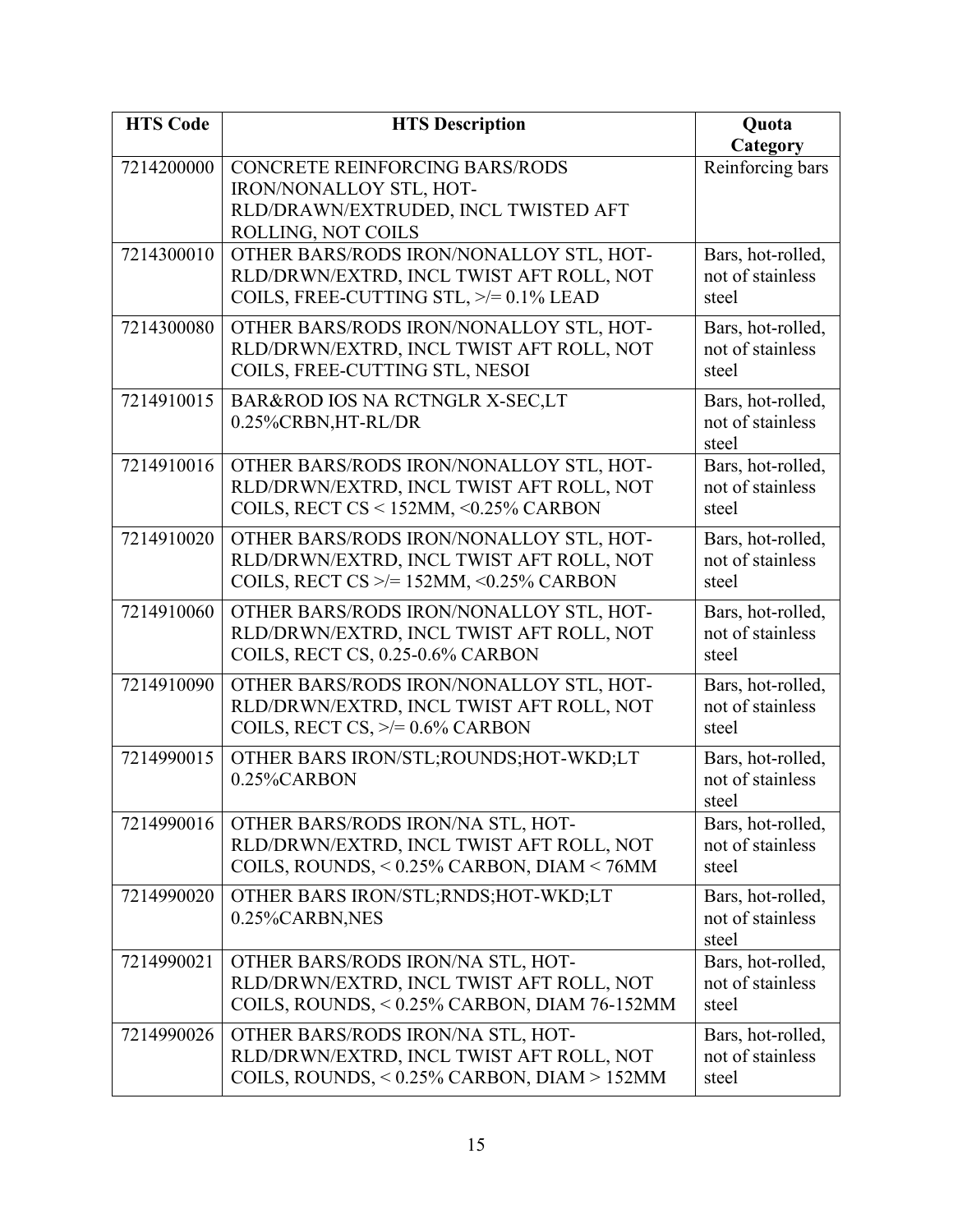| <b>HTS Code</b> | <b>HTS Description</b>                        | Quota             |
|-----------------|-----------------------------------------------|-------------------|
|                 |                                               | Category          |
| 7214990030      | OTHER BARS IRON/STL; ROUNDS; (0.25%-0.6%)     | Bars, hot-rolled, |
|                 | <b>CARBON</b>                                 | not of stainless  |
|                 |                                               | steel             |
| 7214990031      | OTHER BARS/RODS IRON/NA STL, HOT-             | Bars, hot-rolled, |
|                 | RLD/DRWN/EXTRD, INCL TWIST AFT ROLL, NOT      | not of stainless  |
|                 | COILS, ROUNDS, 0.25-0.6% CARBON, DIAM < 76MM  | steel             |
| 7214990036      | OTHER BARS/RODS IRON/NA STL, HOT-             | Bars, hot-rolled, |
|                 | RLD/DRWN/EXTRD, INCL TWIST AFT ROLL, NOT      | not of stainless  |
|                 | COILS, ROUNDS, 0.25-0.6% CARBON, DIAM 76-     | steel             |
|                 | 152MM                                         |                   |
| 7214990040      | OTHER BARS/RODS IRON/NA STL, HOT-             | Bars, hot-rolled, |
|                 | RLD/DRWN/EXTRD, INCL TWIST AFT ROLL, NOT      | not of stainless  |
|                 | COILS, ROUNDS, 0.25-0.6% CARBON, DIAM > 152MM | steel             |
| 7214990045      | OTHER BARS/RODS IRON/NA STL, HOT-             | Bars, hot-rolled, |
|                 | RLD/DRWN/EXTRD, INCL TWIST AFT ROLL, NOT      | not of stainless  |
|                 | COILS, ROUNDS, $\ge$ /= 0.6% CARBON           | steel             |
| 7214990060      | OTHER BARS/RODS IRON/NONALLOY STL, HOT-       | Bars, hot-rolled, |
|                 | RLD/DRWN/EXTRD, INCL TWIST AFT ROLL, NOT      | not of stainless  |
|                 | COILS, < 0.25% CARBON, NESOI                  | steel             |
| 7214990075      | OTHER BARS/RODS IRON/NONALLOY STL, HOT-       | Bars, hot-rolled, |
|                 | RLD/DRWN/EXTRD, INCL TWIST AFT ROLL, NOT      | not of stainless  |
|                 | COILS, 0.25-0.6% CARBON, NESOI                | steel             |
| 7214990090      | OTHER BARS/RODS IRON/NONALLOY STL, HOT-       | Bars, hot-rolled, |
|                 | RLD/DRWN/EXTRD, INCL TWIST AFT ROLL, NOT      | not of stainless  |
|                 | COILS, $\geq$ = 0.6% CARBON, NESOI            | steel             |
| 7215100010      | OTHER BARS/RODS IRON/NONALLOY STL, FREE-      | Bars, cold-       |
|                 | CUTTING STL, COLD-FORMED/FINISHED, NOT        | finished, not of  |
|                 | COILS, $\geq$ = 0.1% LEAD                     | stainless steel   |
| 7215100080      | OTHER BARS/RODS IRON/NONALLOY STL, FREE-      | Bars, cold-       |
|                 | CUTTING STL, COLD-FORMED/FINISHED, NOT        | finished, not of  |
|                 | COILS, $< 0.1\%$ LEAD                         | stainless steel   |
| 7215500015      | BARS&RODS IOS NA, CLD-FRM/FNSHD, WT LT        | Bars, cold-       |
|                 | .25%CRB                                       | finished, not of  |
|                 |                                               | stainless steel   |
| 7215500016      | OTHER BARS/RODS IRON/NONALLOY STL, COLD-      | Bars, cold-       |
|                 | FORMED/FINISHED, NOT COILS, < 0.25% CARBON,   | finished, not of  |
|                 | DIAM < 76MM                                   | stainless steel   |
| 7215500018      | OTHER BARS/RODS IRON/NONALLOY STL, COLD-      | Bars, cold-       |
|                 | FORMED/FINISHED, NOT COILS, < 0.25% CARBON,   | finished, not of  |
|                 | <b>DIAM 76-228MM</b>                          | stainless steel   |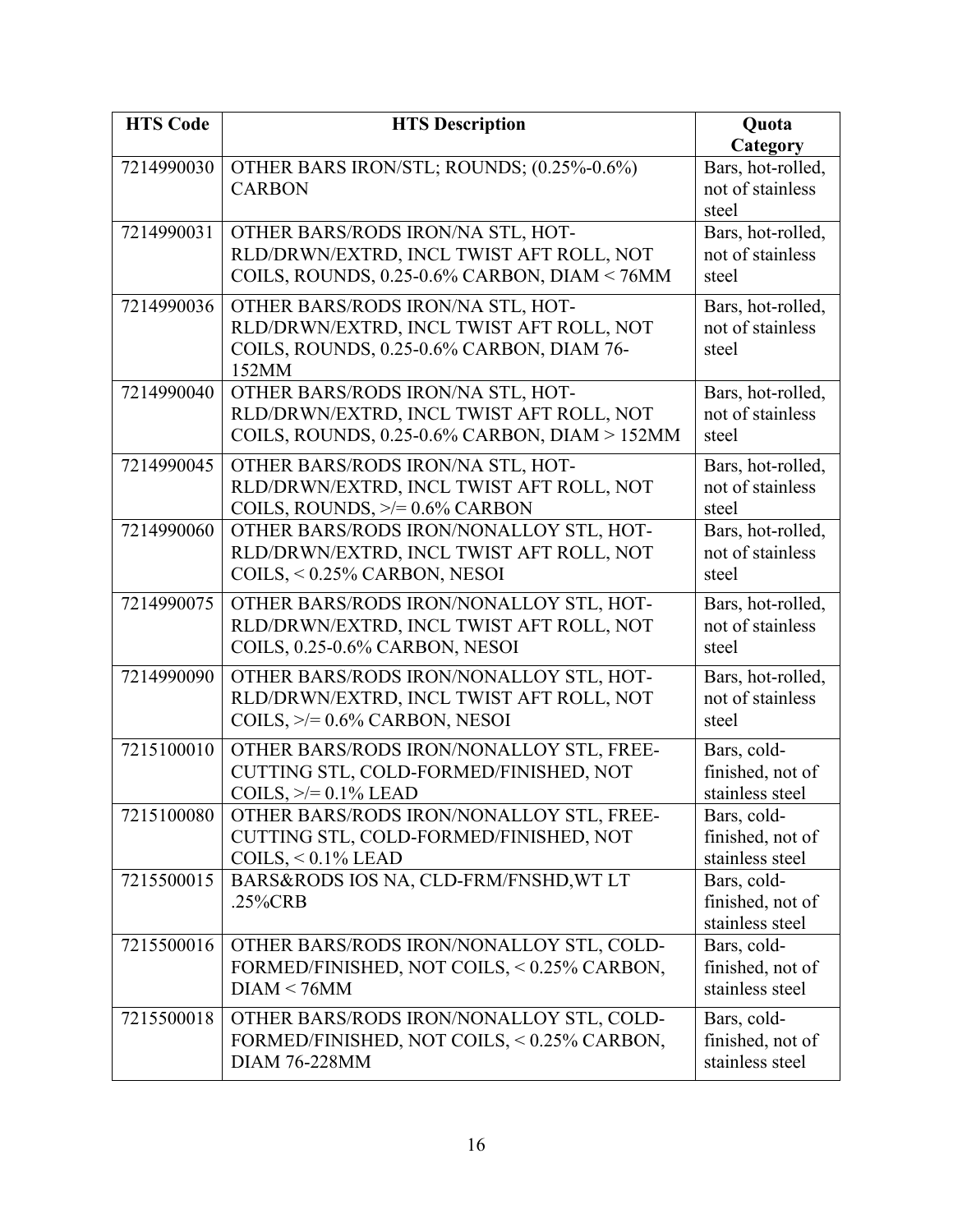| <b>HTS Code</b> | <b>HTS Description</b>                                                                                            | Quota                                                                                                |
|-----------------|-------------------------------------------------------------------------------------------------------------------|------------------------------------------------------------------------------------------------------|
|                 |                                                                                                                   | Category                                                                                             |
| 7215500020      | OTHER BARS/RODS IRON/NONALLOY STL, COLD-<br>FORMED/FINISHED, NOT COILS, < 0.25% CARBON,<br>DIAM > 228MM           | Bars, cold-<br>finished, not of<br>stainless steel                                                   |
| 7215500060      | BAR&RODS IOS NA,CLD-FRM/FNSHD, WT (.25-6%)<br><b>CARBON</b>                                                       | Bars, cold-<br>finished, not of<br>stainless steel                                                   |
| 7215500061      | OTHER BARS/RODS IRON/NONALLOY STL, COLD-<br>FORMED/FINISHED, NOT COILS, 0.25-0.6% CARBON,<br>DIAM < 76MM          | Bars, cold-<br>finished, not of<br>stainless steel                                                   |
| 7215500063      | OTHER BARS/RODS IRON/NONALLOY STL, COLD-<br>FORMED/FINISHED, NOT COILS, 0.25-0.6% CARBON,<br><b>DIAM 76-228MM</b> | Bars, cold-<br>finished, not of<br>stainless steel                                                   |
| 7215500065      | OTHER BARS/RODS IRON/NONALLOY STL, COLD-<br>FORMED/FINISHED, NOT COILS, 0.25-0.6% CARBON,<br>DIAM > 228MM         | Bars, cold-<br>finished, not of<br>stainless steel                                                   |
| 7215500090      | OTHER BARS/RODS IRON/NONALLOY STL, COLD-<br>FORMED/FINISHED, NOT COILS, >/= 0.6% CARBON                           | Bars, cold-<br>finished, not of<br>stainless steel                                                   |
| 7215901000      | OTHER BARS/RODS IRON/NONALLOY STL,<br>PLATED/COATED W/ METAL, NOT COLD-FORMED                                     | Bars, hot-rolled,<br>not of stainless<br>steel                                                       |
| 7215903000      | OTHER BARS/RODS IRON/NONALLOY STL,<br>PLATED/COATED W/ METAL, COLD-FORMED                                         | Bars, cold-<br>finished, not of<br>stainless steel                                                   |
| 7215905000      | OTHER BARS/RODS IRON/NONALLOY STL,<br>FURTHER WORKED THAN COLD-<br>FORMED/FINISHED, NESOI                         | Bars, cold-<br>finished, not of<br>stainless steel                                                   |
| 7216100010      | U SECTIONS IRON/NONALLOY STL, HOT-<br>ROLLED/DRAWN/EXTRUDED, HEIGHT < 80MM                                        | Angles, shapes<br>and sections of a<br>type known as<br>"light-shaped<br>bars" and other<br>products |
| 7216100050      | I OR H SECTIONS IRON/NONALLOY STL, HOT-<br>ROLLED/DRAWN/EXTRUDED, HEIGHT < 80MM                                   | Angles, shapes<br>and sections of a<br>type known as<br>"light-shaped<br>bars" and other<br>products |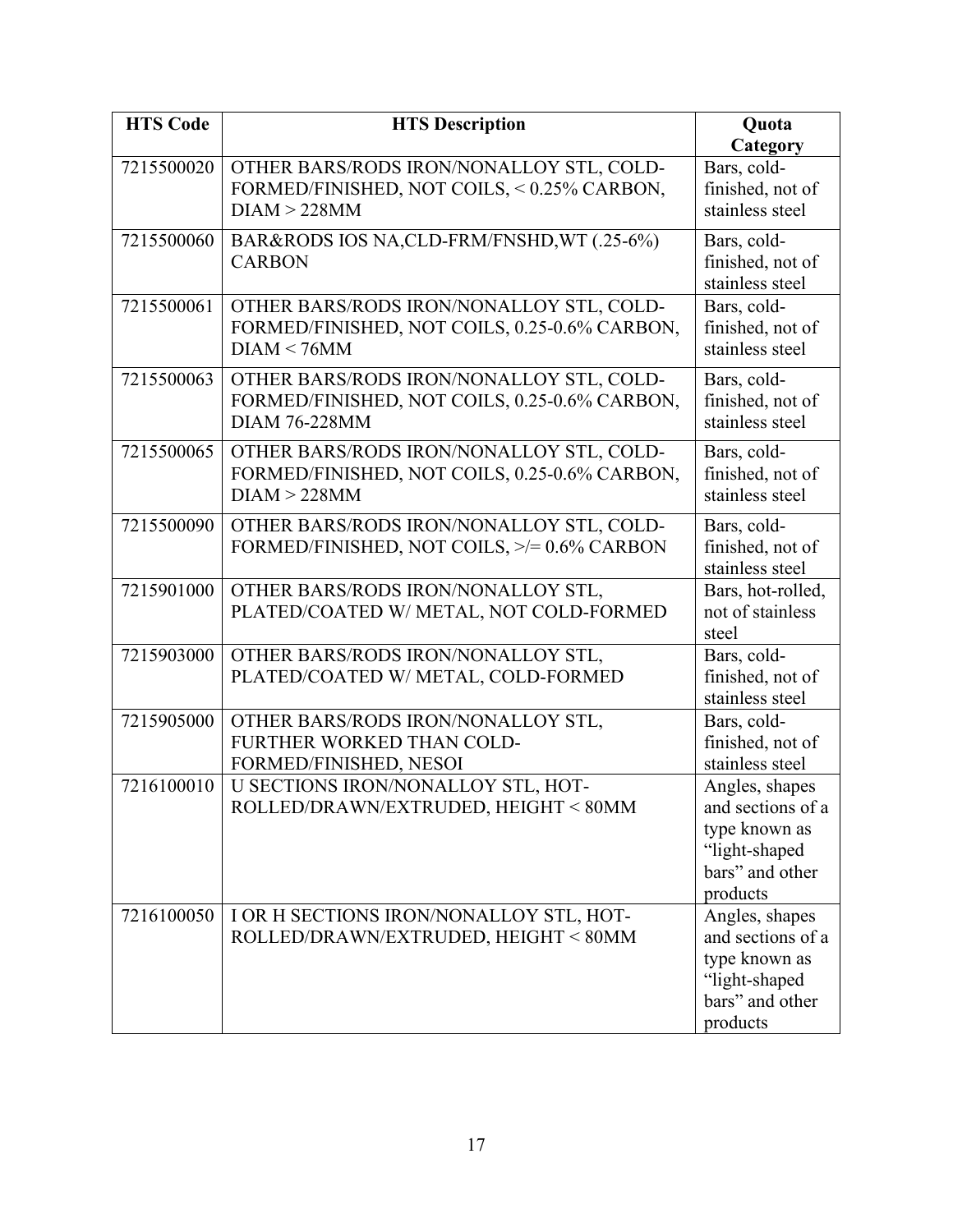| <b>HTS Code</b> | <b>HTS Description</b>                                                       | Quota                          |
|-----------------|------------------------------------------------------------------------------|--------------------------------|
|                 |                                                                              | Category                       |
| 7216210000      | L SECTIONS IRON/NONALLOY STL, HOT-                                           | Angles, shapes                 |
|                 | ROLLED/DRAWN/EXTRUDED, HEIGHT < 80MM                                         | and sections of a              |
|                 |                                                                              | type known as                  |
|                 |                                                                              | "light-shaped                  |
|                 |                                                                              | bars" and other                |
|                 |                                                                              | products                       |
| 7216220000      | T SECTIONS IRON/NONALLOY STL, HOT-                                           | Angles, shapes                 |
|                 | ROLLED/DRAWN/EXTRUDED, HEIGHT < 80MM                                         | and sections of a              |
|                 |                                                                              | type known as                  |
|                 |                                                                              | "light-shaped                  |
|                 |                                                                              | bars" and other                |
| 7216310000      |                                                                              | products                       |
|                 | U SECTIONS IRON/NONALLOY STL, HOT-<br>ROLLED/DRAWN/EXTRUDED, HEIGHT >/= 80MM | Angles, shapes<br>and sections |
|                 |                                                                              |                                |
| 7216320000      | I SECTIONS (STANDARD BEAMS) IRON/NONALLOY                                    | Angles, shapes                 |
|                 | STL, HOT-ROLLED/DRAWN/EXTRUDED, HEIGHT >/=                                   | and sections                   |
|                 | <b>80MM</b>                                                                  |                                |
| 7216330030      | H SECTIONS IRON/NA STL, HOT-RLD/DRWN/EXTRD,                                  | Angles, shapes<br>and sections |
|                 | HEIGHT $\ge$ /= 80MM, WEIGHT < 11.3KG/30.5CM, WEB<br><b>DEPTH 102-356MM</b>  |                                |
| 7216330060      | H SECTIONS IRON/NA STL, HOT-RLD/DRWN/EXTRD,                                  | Angles, shapes                 |
|                 | HEIGHT >/= 80MM, WEIGHT 11.3-27.2KG/30.5CM,                                  | and sections                   |
|                 | WEB DEPTH 203-457MM                                                          |                                |
| 7216330090      | H SECTIONS IRON/NONALLOY STL, HOT-                                           | Angles, shapes                 |
|                 | RLD/DRWN/EXTRD, HEIGHT >/= 80MM, NESOI                                       | and sections                   |
| 7216400010      | L SECTIONS IRON/NONALLOY STL, HOT-                                           | Angles, shapes                 |
|                 | ROLLED/DRAWN/EXTRUDED, HEIGHT >/= 80MM                                       | and sections                   |
| 7216400050      | T SECTIONS IRON/NONALLOY STL, HOT-                                           | Angles, shapes                 |
|                 | ROLLED/DRAWN/EXTRUDED, HEIGHT >/= 80MM                                       | and sections                   |
|                 | OTHER ANGLES/SHAPES/SECTIONS                                                 |                                |
| 7216500000      | IRON/NONALLOY STL, HOT-                                                      | Angles, shapes<br>and sections |
|                 | ROLLED/DRAWN/EXTRUDED, NESOI                                                 |                                |
| 7216990010      | OTHER ANGLES/SHAPES/SECTIONS                                                 | Angles, shapes                 |
|                 | IRON/NONALLOY STL,                                                           | and sections                   |
|                 | DRILLED/NOTCHED/PUNCHED/CAMBERED, NESOI                                      |                                |
| 7216990090      | OTHER ANGLES/SHAPES/SECTIONS                                                 | Angles, shapes                 |
|                 | <b>IRON/NONALLOY STL, NOT</b>                                                | and sections                   |
|                 | DRILLED/NOTCHED/PUNCHED/CAMBERED, NESOI                                      |                                |
| 7217101000      | FLAT WIRE IRON/NONALLOY STL, NOT                                             | Wire (other than               |
|                 | PLATED/COATED, < 0.25% CARBON, THK                                           | of stainless                   |
|                 |                                                                              | steel)                         |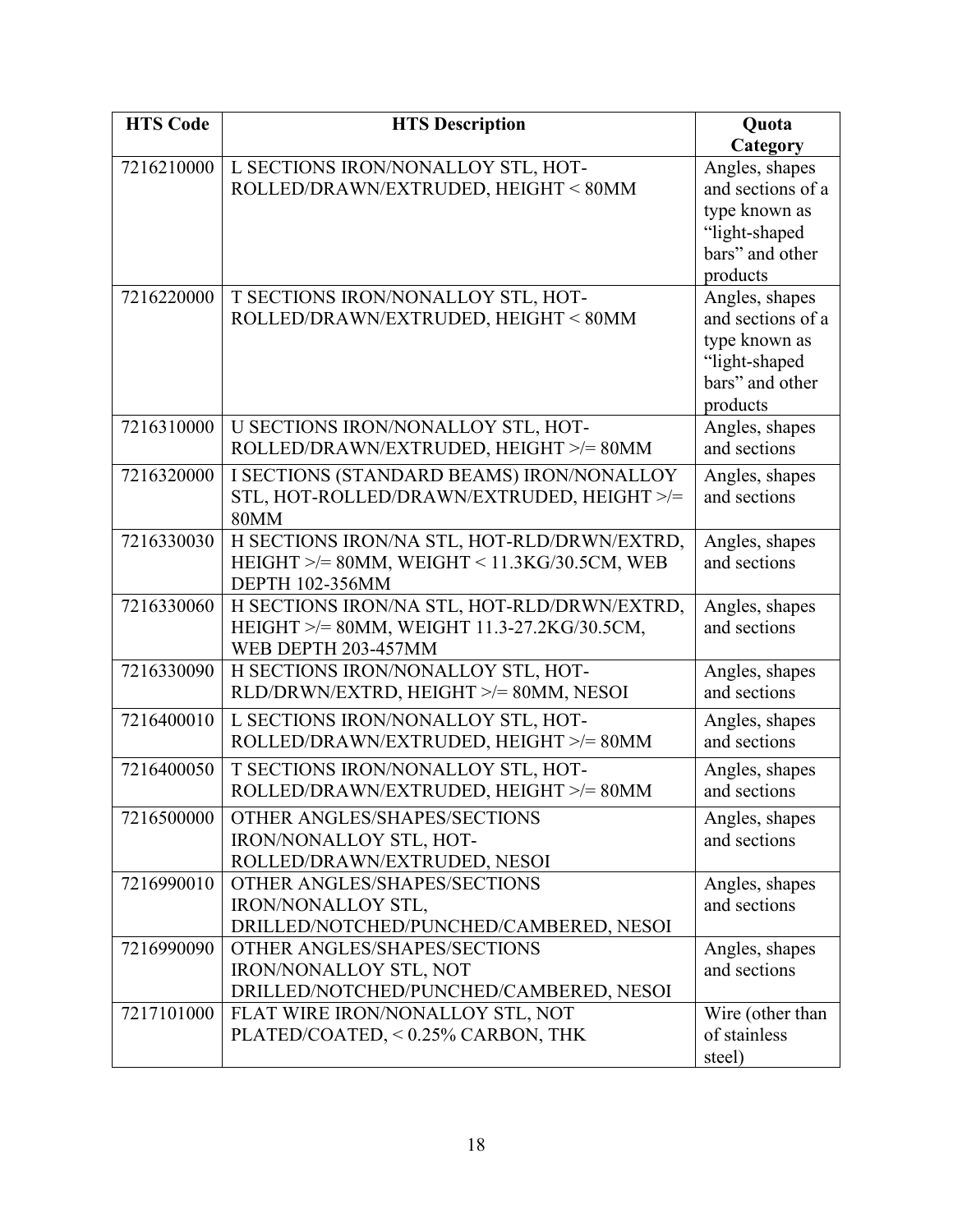| <b>HTS Code</b> | <b>HTS Description</b>                       | Quota            |
|-----------------|----------------------------------------------|------------------|
|                 |                                              | Category         |
| 7217102000      | FLAT WIRE IRON/NONALLOY STL, NOT             | Wire (other than |
|                 | PLATED/COATED, < 0.25% CARBON, THK 0.25-     | of stainless     |
|                 | 1.25MM                                       | steel)           |
| 7217103000      | FLAT WIRE IRON/NONALLOY STL, NOT             | Wire (other than |
|                 | PLATED/COATED, < 0.25% CARBON, THK > 1.25MM  | of stainless     |
|                 |                                              | steel)           |
| 7217104030      | ROUND WIRE, IR/STL, NOT/PLT LT .25%CAR, LT   | Wire (other than |
|                 | 1.5MM HEAT                                   | of stainless     |
|                 |                                              | steel)           |
| 7217104040      | ROUND WIRE IRON/NONALLOY STL, NOT            | Wire (other than |
|                 | PLATED/COATED, < 0.25% CARBON, DIAM < 1.5MM, | of stainless     |
|                 | HEAT-TREATED, COILS WGHT                     | steel)           |
| 7217104045      | ROUND WIRE IRON/NONALLOY STL, NOT            | Wire (other than |
|                 | PLATED/COATED, < 0.25% CARBON, DIAM < 1.5MM, | of stainless     |
|                 | HEAT-TREATED, NESOI                          | steel)           |
| 7217104090      | ROUND WIRE IRON/NONALLOY STL, NOT            | Wire (other than |
|                 | PLATED/COATED, < 0.25% CARBON, DIAM < 1.5MM, | of stainless     |
|                 | <b>NOT HEAT-TREATED</b>                      | steel)           |
| 7217105030      | ROUND WIRE IRON/NONALLOY STL, NOT            | Wire (other than |
|                 | PLATED/COATED, < 0.25% CARBON, DIAM >/=      | of stainless     |
|                 | 1.5MM, HEAT-TREATED                          | steel)           |
| 7217105090      | ROUND WIRE IRON/NONALLOY STL, NOT            | Wire (other than |
|                 | PLATED/COATED, < 0.25% CARBON, DIAM >/=      | of stainless     |
|                 | 1.5MM, NOT HEAT-TREATED                      | steel)           |
| 7217106000      | OTHER WIRE IRON/NONALLOY STL, NOT            | Wire (other than |
|                 | PLATED/COATED, < 0.25% CARBON                | of stainless     |
|                 |                                              | steel)           |
| 7217107000      | FLAT WIRE IRON/NONALLOY STL, NOT             | Wire (other than |
|                 | PLATED/COATED, $\ge$ /= 0.25% CARBON         | of stainless     |
|                 |                                              | steel)           |
| 7217108010      | ROUND WIRE IRON/NONALLOY STL, NOT            | Wire (other than |
|                 | PLATED/COATED, 0.25-0.6% CARBON, HEAT-       | of stainless     |
|                 | <b>TREATED</b>                               | steel)           |
| 7217108020      | ROUND WIRE IRON/NONALLOY STL, NOT            | Wire (other than |
|                 | PLATED/COATED, 0.25-0.6% CARBON, NOT HEAT-   | of stainless     |
|                 | <b>TREATED</b>                               | steel)           |
| 7217108025      | ROUND WIRE IRON/NONALLOY STL, NOT            | Wire (other than |
|                 | PLATED/COATED, > 0.6% CARBON, HEAT-TREATED,  | of stainless     |
|                 | DIAM < 1.0MM                                 | steel)           |
| 7217108030      | ROUND WIRE IRON/NONALLOY STL, NOT            | Wire (other than |
|                 | PLATED/COATED, > 0.6% CARBON, HEAT-TREATED,  | of stainless     |
|                 | DIAM 1.0-1.5MM                               | steel)           |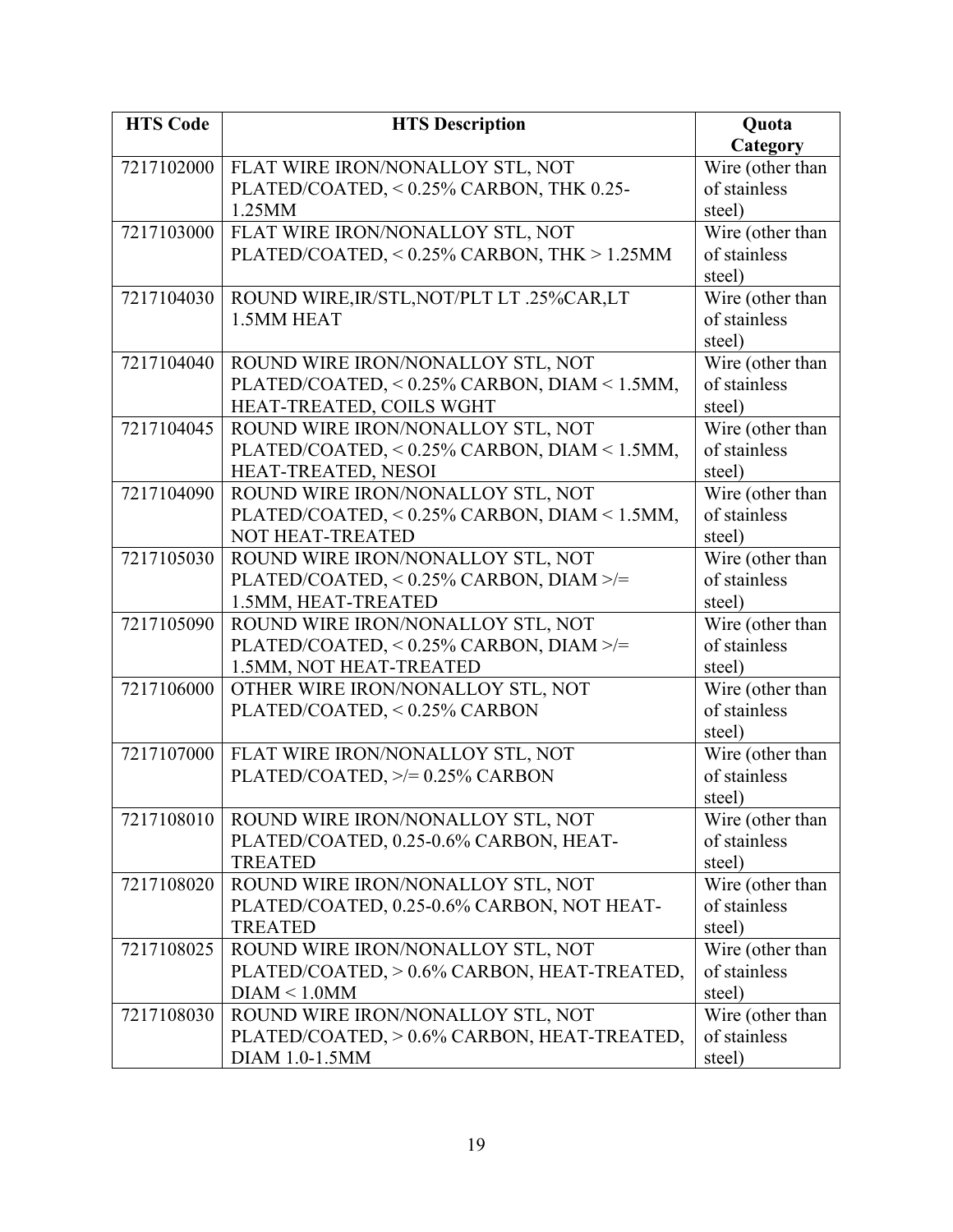| <b>HTS Code</b> | <b>HTS Description</b>                         | Quota            |
|-----------------|------------------------------------------------|------------------|
|                 |                                                | Category         |
| 7217108045      | ROUND WIRE IRON/NONALLOY STL, NOT              | Wire (other than |
|                 | PLATED/COATED, > 0.6% CARBON, HEAT-TREATED,    | of stainless     |
|                 | $DIAM \geq 1.5MM$                              | steel)           |
| 7217108060      | ROUND WIRE IRON/NONALLOY STL, NOT              | Wire (other than |
|                 | PLATED/COATED, > 0.6% CARBON, NOT HEAT-        | of stainless     |
|                 | TREATED, DIAM < 1.0MM                          | steel)           |
| 7217108075      | ROUND WIRE IRON/NONALLOY STL, NOT              | Wire (other than |
|                 | PLATED/COATED, > 0.6% CARBON, NOT HEAT-        | of stainless     |
|                 | TREATED, DIAM 1.0-1.5MM                        | steel)           |
| 7217108090      | ROUND WIRE IRON/NONALLOY STL, NOT              | Wire (other than |
|                 | PLATED/COATED, > 0.6% CARBON, NOT HEAT-        | of stainless     |
|                 | TREATED, DIAM $\ge$ = 1.5MM                    | steel)           |
| 7217109000      | OTHER WIRE IRON/NONALLOY STL, NOT              | Wire (other than |
|                 | PLATED/COATED, $\ge$ /= 0.25% CARBON, NESOI    | of stainless     |
|                 |                                                | steel)           |
| 7217201500      | FLAT WIRE IRON/NONALLOY STL,                   | Wire (other than |
|                 | PLATED/COATED WITH ZINC                        | of stainless     |
|                 |                                                | steel)           |
| 7217203000      | ROUND WIRE IRON/NONALLOY STL,                  | Wire (other than |
|                 | PLATED/COATED WITH ZINC, DIAM >/= 1.5MM, <     | of stainless     |
|                 | 0.25% CARBON                                   | steel)           |
| 7217204510      | ROUND WIRE IRON/NONALLOY STL,                  | Wire (other than |
|                 | PLATED/COATED WITH ZINC, DIAM < 1.0MM, <       | of stainless     |
|                 | 0.25% CARBON                                   | steel)           |
| 7217204520      | ROUND WIRE IRON/NONALLOY STL,                  | Wire (other than |
|                 | PLATED/COATED WITH ZINC, DIAM < 1.0MM, 0.25-   | of stainless     |
|                 | $0.6\%$ CARBON                                 | steel)           |
| 7217204530      | ROUND WIRE IRON/NONALLOY STL,                  | Wire (other than |
|                 | PLATED/COATED WITH ZINC, DIAM < 1.0MM, >/=     | of stainless     |
|                 | 0.6% CARBON                                    | steel)           |
| 7217204540      | ROUND WIRE IRON/NONALLOY STL,                  | Wire (other than |
|                 | PLATED/COATED WITH ZINC, DIAM 1.0-1.5MM, <     | of stainless     |
|                 | 0.25% CARBON                                   | steel)           |
| 7217204550      | ROUND WIRE IRON/NONALLOY STL,                  | Wire (other than |
|                 | PLATED/COATED WITH ZINC, DIAM 1.0-1.5MM, 0.25- | of stainless     |
|                 | 0.6% CARBON                                    | steel)           |
| 7217204560      | ROUND WIRE IRON/NONALLOY STL,                  | Wire (other than |
|                 | PLATED/COATED WITH ZINC, DIAM 1.0-1.5MM, >/=   | of stainless     |
|                 | 0.6% CARBON                                    | steel)           |
| 7217204570      | ROUND WIRE IRON/NONALLOY STL,                  | Wire (other than |
|                 | PLATED/COATED WITH ZINC, DIAM >/= 1.5MM, 0.25- | of stainless     |
|                 | 0.6% CARBON                                    | steel)           |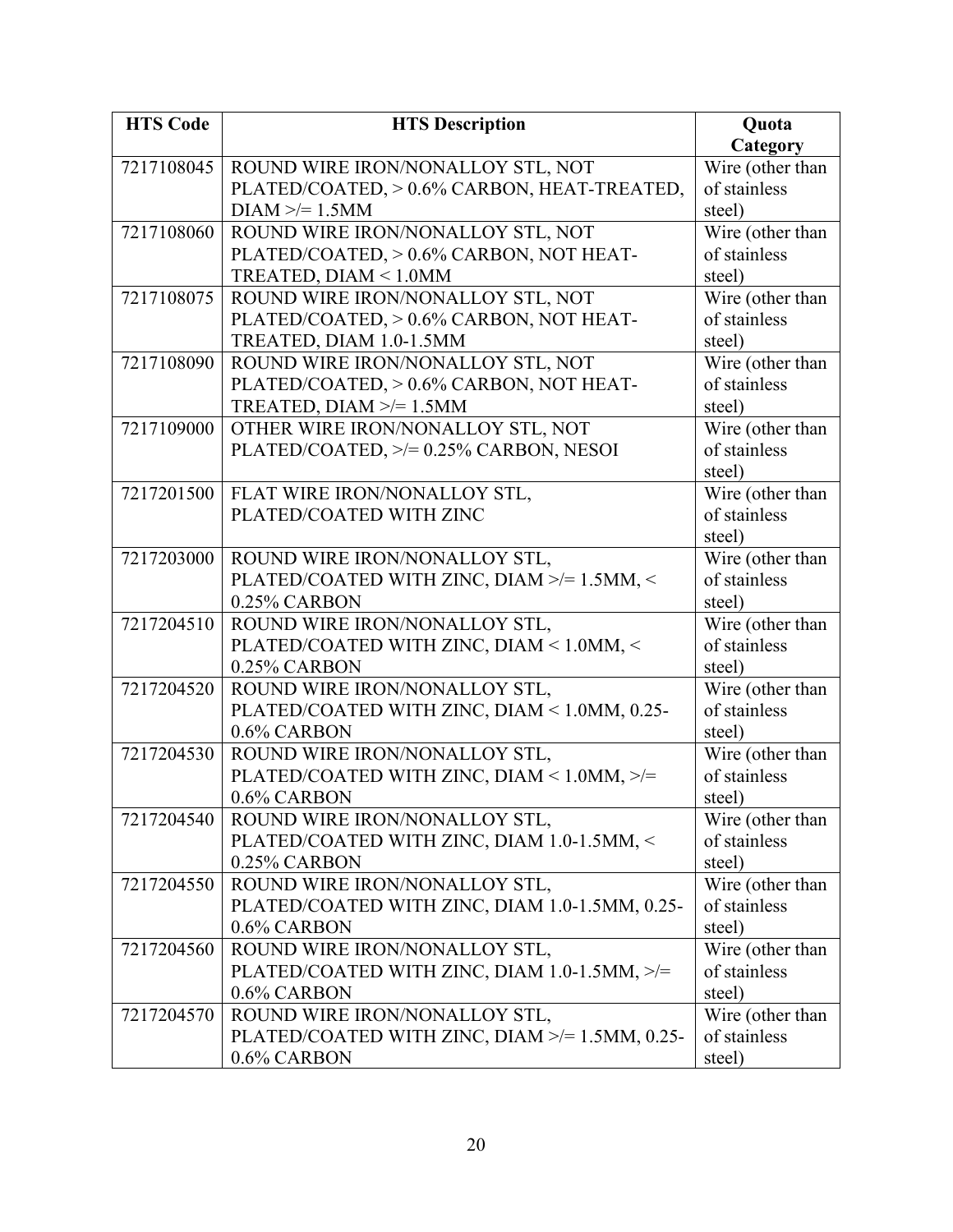| <b>HTS Code</b> | <b>HTS Description</b>                                 | Quota                            |
|-----------------|--------------------------------------------------------|----------------------------------|
|                 |                                                        | Category                         |
| 7217204580      | ROUND WIRE IRON/NONALLOY STL,                          | Wire (other than                 |
|                 | PLATED/COATED WITH ZINC, DIAM $\ge$ /= 1.5MM, $\ge$ /= | of stainless                     |
|                 | 0.6% CARBON                                            | steel)                           |
| 7217206000      | OTHER WIRE IRON/NONALLOY STL,                          | Wire (other than                 |
|                 | PLATED/COATED WITH ZINC, < 0.25% CARBON                | of stainless                     |
|                 |                                                        | steel)                           |
| 7217207500      | OTHER WIRE IRON/NONALLOY STL,                          | Wire (other than                 |
|                 | PLATED/COATED WITH ZINC, >/= 0.25% CARBON              | of stainless                     |
|                 |                                                        | steel)                           |
| 7217301530      | FLAT WIRE IRON/NONALLOY STL,                           | Wire (other than                 |
|                 | PLATED/COATED W/ OTH BASE METALS, >/= 0.6%             | of stainless                     |
|                 | <b>CARBON</b>                                          | steel)                           |
| 7217301560      | FLAT WIRE IRON/NONALLOY STL,                           | Wire (other than                 |
|                 | PLATED/COATED W/ OTH BASE METALS, < 0.6%               | of stainless                     |
|                 | <b>CARBON</b>                                          | steel)                           |
| 7217303000      | ROUND WIRE IRON/NONALLOY STL,                          | Wire (other than                 |
|                 | PLATED/COATED W/ OTH BASE METALS, DIAM >/=             | of stainless                     |
|                 | $1.5$ MM, $< 0.25\%$ CARBON                            | steel)                           |
| 7217304504      | ROUND WIRE IRON/NONALLOY STL,                          | Wire (other than                 |
|                 | PLATED/COATED W/ OTH BASE METALS, < 0.20%              | of stainless                     |
|                 | CARBON, FOR ELECTRIC ARC WELDING                       | steel)                           |
| 7217304511      | ROUND WIRE IRON/NONALLOY STL,                          | Wire (other than                 |
|                 | PLATED/COATED W/ OTH BASE METALS, DIAM <               | of stainless                     |
|                 | $1.0$ MM, < $0.25\%$ CARBON                            | steel)                           |
| 7217304520      | ROUND WIRE IRON/NONALLOY STL,                          | Wire (other than                 |
|                 | PLATED/COATED W/ OTH BASE METALS, DIAM <               | of stainless                     |
|                 | 1.0MM, 0.25-0.6% CARBON                                | steel)                           |
| 7217304530      | ROUND WIRE IRON/NONALLOY STL,                          | Wire (other than                 |
|                 | PLATED/COATED W/ OTH BASE METALS, DIAM <               | of stainless                     |
|                 | $1.0$ MM, $\geq$ = 0.6% CARBON                         | steel)                           |
| 7217304541      | ROUND WIRE IRON/NONALLOY STL,                          | Wire (other than                 |
|                 | PLATED/COATED W/ OTH BASE METALS, DIAM 1.0-            | of stainless                     |
|                 | $1.5$ MM, $\leq 0.25\%$ CARBON                         | steel)                           |
| 7217304550      | ROUND WIRE IRON/NONALLOY STL,                          | Wire (other than                 |
|                 | PLATED/COATED W/ OTH BASE METALS, DIAM 1.0-            | of stainless                     |
|                 | 1.5MM, 0.25-0.6% CARBON                                | steel)                           |
| 7217304560      | ROUND WIRE IRON/NONALLOY STL,                          | Wire (other than                 |
|                 | PLATED/COATED W/ OTH BASE METALS, DIAM 1.0-            | of stainless                     |
|                 | $1.5MM, \geq 0.6\%$ CARBON                             | steel)                           |
| 7217304590      | ROUND WIRE IRON/NONALLOY STL,                          | Wire (other than<br>of stainless |
|                 | PLATED/COATED W/ OTH BASE METALS, DIAM >/=             |                                  |
|                 | 1.5MM                                                  | steel)                           |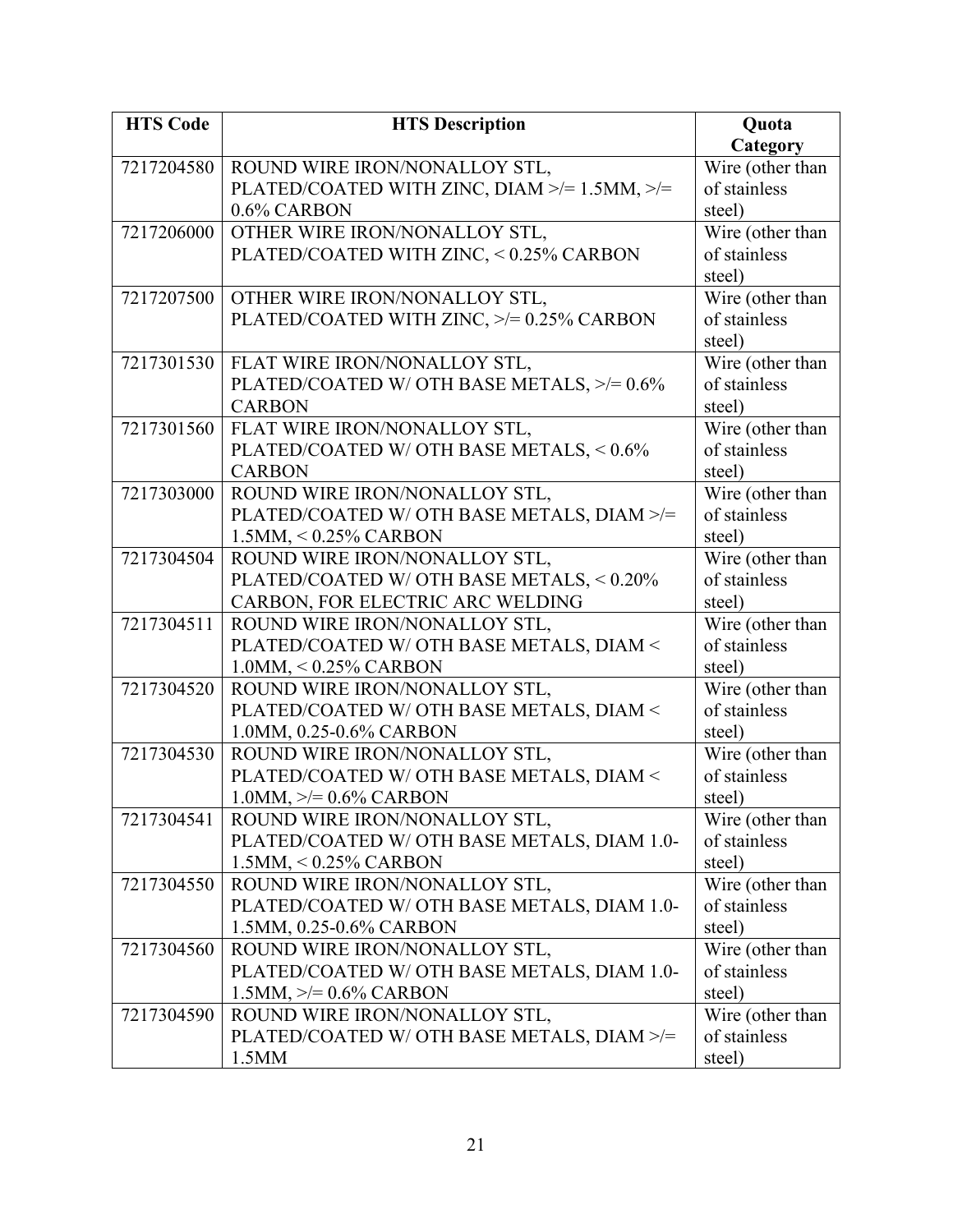| <b>HTS Code</b> | <b>HTS Description</b>                              | Quota                               |
|-----------------|-----------------------------------------------------|-------------------------------------|
|                 |                                                     | Category                            |
| 7217306000      | OTHER WIRE IRON/NONALLOY STL,                       | Wire (other than                    |
|                 | PLATED/COATED W/ OTH BASE METALS, < 0.25%           | of stainless                        |
|                 | <b>CARBON</b>                                       | steel)                              |
| 7217307500      | OTHER WIRE IRON/NONALLOY STL,                       | Wire (other than                    |
|                 | PLATED/COATED W/ OTH BASE METALS, >/= 0.25%         | of stainless                        |
|                 | <b>CARBON</b>                                       | steel)                              |
| 7217901000      | Wire of iron or non-alloy steel coated with plastic | Wire (other than                    |
|                 |                                                     | of stainless                        |
|                 |                                                     | steel)                              |
| 7217905030      | WIRE IRON/NONALLOY STL, PLATED/COATED, <            | Wire (other than                    |
|                 | 0.25% CARBON, NESOI                                 | of stainless                        |
|                 |                                                     | steel)                              |
| 7217905060      | WIRE IRON/NONALLOY STL, PLATED/COATED, 0.25-        | Wire (other than                    |
|                 | 0.6% CARBON, NESOI                                  | of stainless                        |
|                 |                                                     | steel)                              |
| 7217905090      | WIRE IRON/NONALLOY STL, PLATED/COATED, >/=          | Wire (other than                    |
|                 | 0.6% CARBON, NESOI                                  | of stainless                        |
|                 |                                                     | steel)                              |
| 7218100000      | STAINLESS STEEL INGOTS AND OTHER PRIMARY            | Ingot and other                     |
|                 | <b>FORMS</b>                                        | primary forms<br>of stainless steel |
|                 |                                                     |                                     |
| 7218910015      | SEMIFINISHED STAINLESS STL, RECTANGULAR             | Blooms, billets                     |
|                 | CROSS SECTION, WDTH < 4X THK, CS AREA < 232         | and slabs of                        |
|                 | CM2                                                 | stainless steel                     |
|                 |                                                     | and other                           |
|                 |                                                     | products                            |
| 7218910030      | SEMIFINISHED STAINLESS STL, RECTANGULAR             | Blooms, billets                     |
|                 | CROSS SECTION, WDTH < 4X THK, CS AREA $\ge$ = 232   | and slabs of                        |
|                 | CM2                                                 | stainless steel                     |
|                 |                                                     | and other                           |
|                 |                                                     | products                            |
| 7218910060      | SEMIFINISHED STAINLESS STL, RECTANGULAR             | Blooms, billets<br>and slabs of     |
|                 | CROSS SECTION, WDTH $\ge$ /= 4X THK                 | stainless steel                     |
|                 |                                                     | and other                           |
|                 |                                                     | products                            |
| 7218990015      | SEMIFINISHED STAINLESS STL, SQUARE CROSS            | Blooms, billets                     |
|                 | SECTION, CS AREA $<$ 232 CM2                        | and slabs of                        |
|                 |                                                     | stainless steel                     |
|                 |                                                     | and other                           |
|                 |                                                     | products                            |
|                 |                                                     |                                     |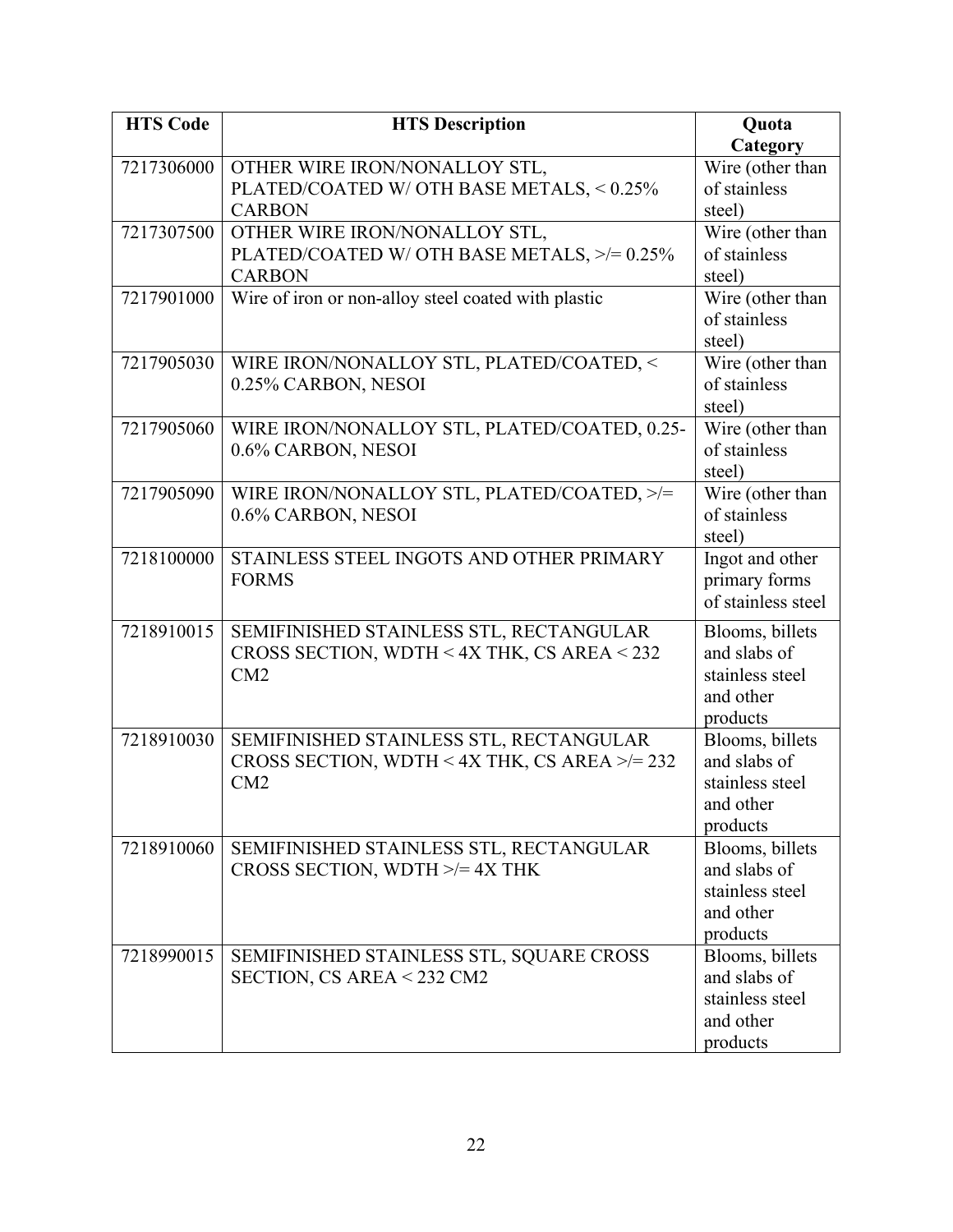| <b>HTS Code</b> | <b>HTS Description</b>                                                        | Quota                           |
|-----------------|-------------------------------------------------------------------------------|---------------------------------|
|                 |                                                                               | Category                        |
| 7218990030      | SEMIFINISHED STAINLESS STL, SQUARE CROSS<br>SECTION, CS AREA $\ge$ /= 232 CM2 | Blooms, billets<br>and slabs of |
|                 |                                                                               | stainless steel                 |
|                 |                                                                               | and other                       |
|                 |                                                                               | products                        |
| 7218990045      | SEMIFINISHED STAINLESS STL, CIRCULAR CROSS                                    | Blooms, billets                 |
|                 | SECTION, CS AREA < 232 CM2                                                    | and slabs of                    |
|                 |                                                                               | stainless steel                 |
|                 |                                                                               | and other                       |
|                 |                                                                               | products                        |
| 7218990060      | SEMIFINISHED STAINLESS STL, CIRCULAR CROSS                                    | Blooms, billets                 |
|                 | SECTION, CS AREA $\ge$ /= 232 CM2                                             | and slabs of                    |
|                 |                                                                               | stainless steel                 |
|                 |                                                                               | and other                       |
| 7218990090      | SEMIFINISHED STAINLESS STL, CROSS SECTION                                     | products<br>Blooms, billets     |
|                 | OTHER THAN RECT/SQ/CIRC, NESOI                                                | and slabs of                    |
|                 |                                                                               | stainless steel                 |
|                 |                                                                               | and other                       |
|                 |                                                                               | products                        |
| 7219110030      | FLAT-ROLLED STAINLESS STL, WDTH 600-1575MM,                                   | Hot-rolled plate                |
|                 | HOT-RLD, COILS, THK > 10MM                                                    | of stainless steel,             |
|                 |                                                                               | in coils, and                   |
|                 |                                                                               | other products,                 |
| 7219110060      | FLAT-ROLLED STAINLESS STL, WDTH > 1575MM,                                     | Hot-rolled plate                |
|                 | HOT-RLD, COILS, THK > 10MM                                                    | of stainless steel,             |
|                 |                                                                               | in coils, and                   |
|                 |                                                                               | other products,                 |
| 7219120002      | FLAT-ROLLED STAINLESS STL, WDTH >/= 600MM,                                    | Hot-rolled plate                |
|                 | HOT-RLD, COILS, THK 4.75-10MM, NOT                                            | of stainless steel,             |
|                 | <b>ANNEALED/PICKLED</b>                                                       | in coils, and                   |
|                 |                                                                               | other products,                 |
| 7219120006      | FLAT-ROLLED STAINLESS STL, WDTH >/= 600MM,                                    | Hot-rolled plate                |
|                 | HOT-RLD, COILS, THK 4.75-10MM, HIGH-NICKEL                                    | of stainless steel,             |
|                 | <b>ALLOY STL</b>                                                              | in coils, and                   |
|                 |                                                                               | other products,                 |
| 7219120021      | FLAT-ROLLED STAINLESS STL, WDTH 1370-                                         | Hot-rolled plate                |
|                 | 1575MM, HOT-RLD, COILS, THK 6.8-10MM                                          | of stainless steel,             |
|                 |                                                                               | in coils, and                   |
|                 |                                                                               | other products,                 |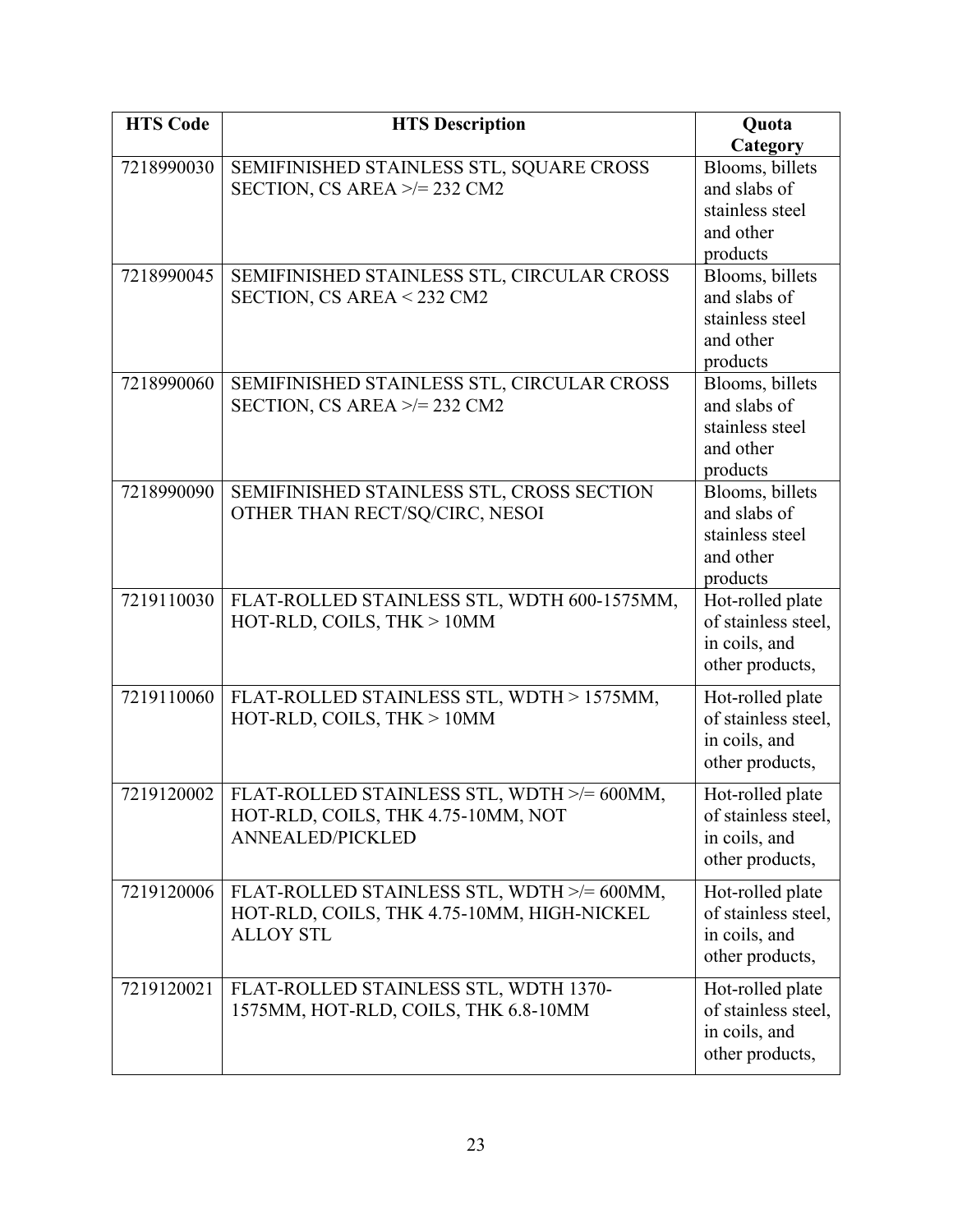| <b>HTS Code</b> | <b>HTS Description</b>                                                                                            | Quota                                                                                   |
|-----------------|-------------------------------------------------------------------------------------------------------------------|-----------------------------------------------------------------------------------------|
| 7219120026      | FLAT-ROLLED STAINLESS STL, WDTH > 1575MM,<br>HOT-RLD, COILS, THK 6.8-10MM                                         | Category<br>Hot-rolled plate<br>of stainless steel,<br>in coils, and<br>other products, |
| 7219120051      | FLAT-ROLLED STAINLESS STL, WDTH 1370-<br>1575MM, HOT-RLD, COILS, THK 4.75-6.8MM                                   | Hot-rolled plate<br>of stainless steel,<br>in coils, and<br>other products,             |
| 7219120056      | FLAT-ROLLED STAINLESS STL, WDTH > 1575MM,<br>HOT-RLD, COILS, THK 4.75-6.8MM                                       | Hot-rolled plate<br>of stainless steel,<br>in coils, and<br>other products,             |
| 7219120066      | FLAT-ROLLED STAINLESS STL, WDTH 600-1370MM,<br>HOT-RLD, COILS, THK 4.75-10MM, > 0.5% NICKEL,<br>1.5-5% MOLYBDENUM | Hot-rolled plate<br>of stainless steel,<br>in coils, and<br>other products,             |
| 7219120071      | FLAT-ROLLED STAINLESS STL, WDTH 600-1370MM,<br>HOT-RLD, COILS, THK 4.75-10MM, > 0.5% NICKEL,<br><b>NESOI</b>      | Hot-rolled plate<br>of stainless steel,<br>in coils, and<br>other products,             |
| 7219120081      | FLAT-ROLLED STAINLESS STL, WDTH 600-1370MM,<br>HOT-RLD, COILS, THK 4.75-10MM, NESOI                               | Hot-rolled plate<br>of stainless steel,<br>in coils, and<br>other products,             |
| 7219130002      | FLAT-ROLLED STAINLESS STL, WDTH >/= 600MM,<br>HOT-RLD, COILS, THK 3-4.75MM, NOT<br><b>ANNEALED/PICKLED</b>        | Hot-rolled sheet<br>of stainless steel                                                  |
| 7219130031      | FLAT-ROLLED STAINLESS STL, WDTH >/= 1370MM,<br>HOT-RLD, COILS, THK 3-4.75MM, NESOI                                | Hot-rolled sheet<br>of stainless steel                                                  |
| 7219130051      | FLAT-ROLLED STAINLESS STL, WDTH 600-1370MM,<br>HOT-RLD, COILS, THK 3-4.75MM, 0.5-24% NI, 1.5-5%<br><b>MO</b>      | Hot-rolled sheet<br>of stainless steel                                                  |
| 7219130071      | FLAT-ROLLED STAINLESS STL, WDTH 600-1370MM,<br>HOT-RLD, COILS, THK 3-4.75MM, 0.5-24% NI, NESOI                    | Hot-rolled sheet<br>of stainless steel                                                  |
| 7219130081      | FLAT-ROLLED STAINLESS STL, WDTH 600-1370MM,<br>HOT-RLD, COILS, THK 3-4.75MM, NESOI                                | Hot-rolled sheet<br>of stainless steel                                                  |
| 7219140030      | FLAT-ROLLED STAINLESS STL, WDTH >/= 1370MM,<br>HOT-RLD, COILS, THK < 3MM                                          | Hot-rolled sheet<br>of stainless steel                                                  |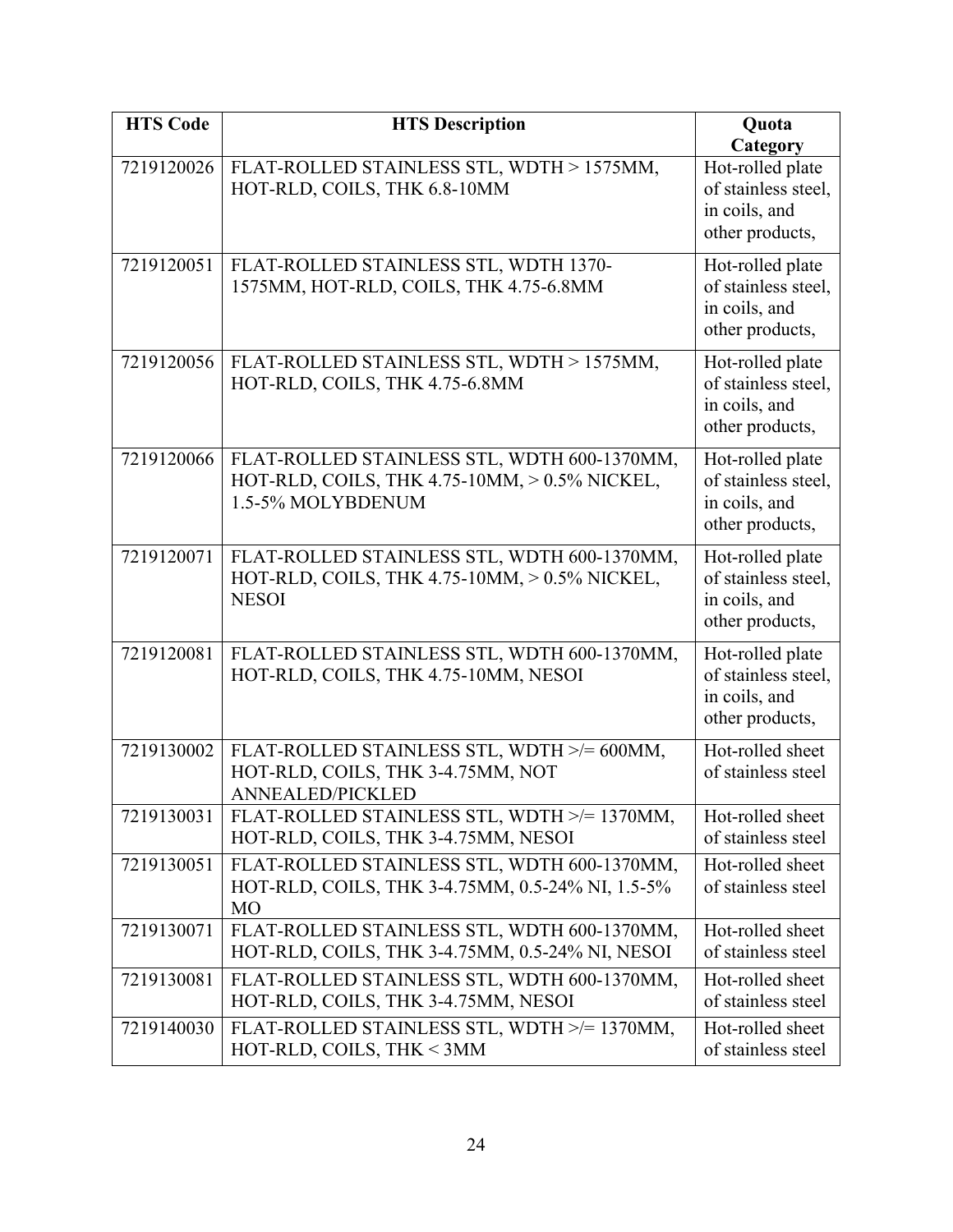| <b>HTS Code</b> | <b>HTS Description</b>                          | Quota              |
|-----------------|-------------------------------------------------|--------------------|
|                 |                                                 | Category           |
| 7219140065      | FLAT-ROLLED STAINLESS STL, WDTH 600-1370MM,     | Hot-rolled sheet   |
|                 | HOT-RLD, COILS, THK < 3MM, HIGH-NICKEL ALLOY    | of stainless steel |
|                 | <b>STL</b>                                      |                    |
| 7219140090      | FLAT-ROLLED STAINLESS STL, WDTH 600-1370MM,     | Hot-rolled sheet   |
|                 | HOT-RLD, COILS, THK < 3MM, NESOI                | of stainless steel |
| 7219210005      | FLAT-ROLLED STAINLESS STL, WDTH >/= 600MM,      | Flat-rolled        |
|                 | HOT-RLD, NOT COILS, THK > 10MM, HIGH-NICKEL     | products of        |
|                 | <b>ALLOY STL</b>                                | stainless steel    |
| 7219210020      | FLAT-ROLLED STAINLESS STL, WDTH 600-1575MM,     | Flat-rolled        |
|                 | HOT-RLD, NOT COILS, THK > 10MM                  | products of        |
|                 |                                                 | stainless steel    |
| 7219210040      | FLAT-ROLLED STAINLESS STL, WDTH 1575-           | Flat-rolled        |
|                 | 1880MM, HOT-RLD, NOT COILS, THK > 10MM          | products of        |
|                 |                                                 | stainless steel    |
| 7219210060      | FLAT-ROLLED STAINLESS STL, WDTH > 1880MM,       | Flat-rolled        |
|                 | HOT-RLD, NOT COILS, THK > 10MM                  | products of        |
|                 |                                                 | stainless steel    |
| 7219220005      | FLAT-ROLLED STAINLESS STL, WDTH >/= 600MM,      | Flat-rolled        |
|                 | HOT-RLD, NOT COILS, THK 4.75-10MM, HIGH-        | products of        |
|                 | NICKEL ALLOY STL                                | stainless steel    |
| 7219220015      | FLAT-ROLLED STAINLESS STL, WDTH 600-1575MM,     | Flat-rolled        |
|                 | HOT-RLD, NOT COILS, THK 4.75-10MM, > 0.5%       | products of        |
|                 | NICKEL, 1.5-5% MOLYBDENUM                       | stainless steel    |
| 7219220020      | FLAT-ROLLED STAINLESS STL, WDTH 1575-           | Flat-rolled        |
|                 | 1880MM, HOT-RLD, NOT COILS, THK 4.75-10MM, >    | products of        |
|                 | 0.5% NICKEL, 1.5-5% MOLYBDENUM                  | stainless steel    |
| 7219220025      | FLAT-ROLLED STAINLESS STL, WDTH > 1880MM,       | Flat-rolled        |
|                 | HOT-RLD, NOT COILS, THK 4.75-10MM, $> 0.5\%$    | products of        |
|                 | NICKEL, 1.5-5% MOLYBDENUM                       | stainless steel    |
| 7219220035      | FLAT-ROLLED STAINLESS STL, WDTH 600-1575MM,     | Flat-rolled        |
|                 | HOT-RLD, NOT COILS, THK 4.75-10MM, > 0.5%       | products of        |
|                 | NICKEL, NESOI                                   | stainless steel    |
| 7219220040      | FLAT-ROLLED STAINLESS STL, WDTH 1575-           | Flat-rolled        |
|                 | 1880MM, HOT-RLD, NOT COILS, THK 4.75-10MM, >    | products of        |
|                 | 0.5% NICKEL, NESOI                              | stainless steel    |
| 7219220045      | FLAT-ROLLED STAINLESS STL, WDTH > 1880MM,       | Flat-rolled        |
|                 | HOT-RLD, NOT COILS, THK $4.75$ -10MM, $> 0.5\%$ | products of        |
|                 | NICKEL, NESOI                                   | stainless steel    |
| 7219220070      | FLAT-ROLLED STAINLESS STL, WDTH 600-1575MM,     | Flat-rolled        |
|                 | HOT-RLD, NOT COILS, THK 4.75-10MM, NESOI        | products of        |
|                 |                                                 | stainless steel    |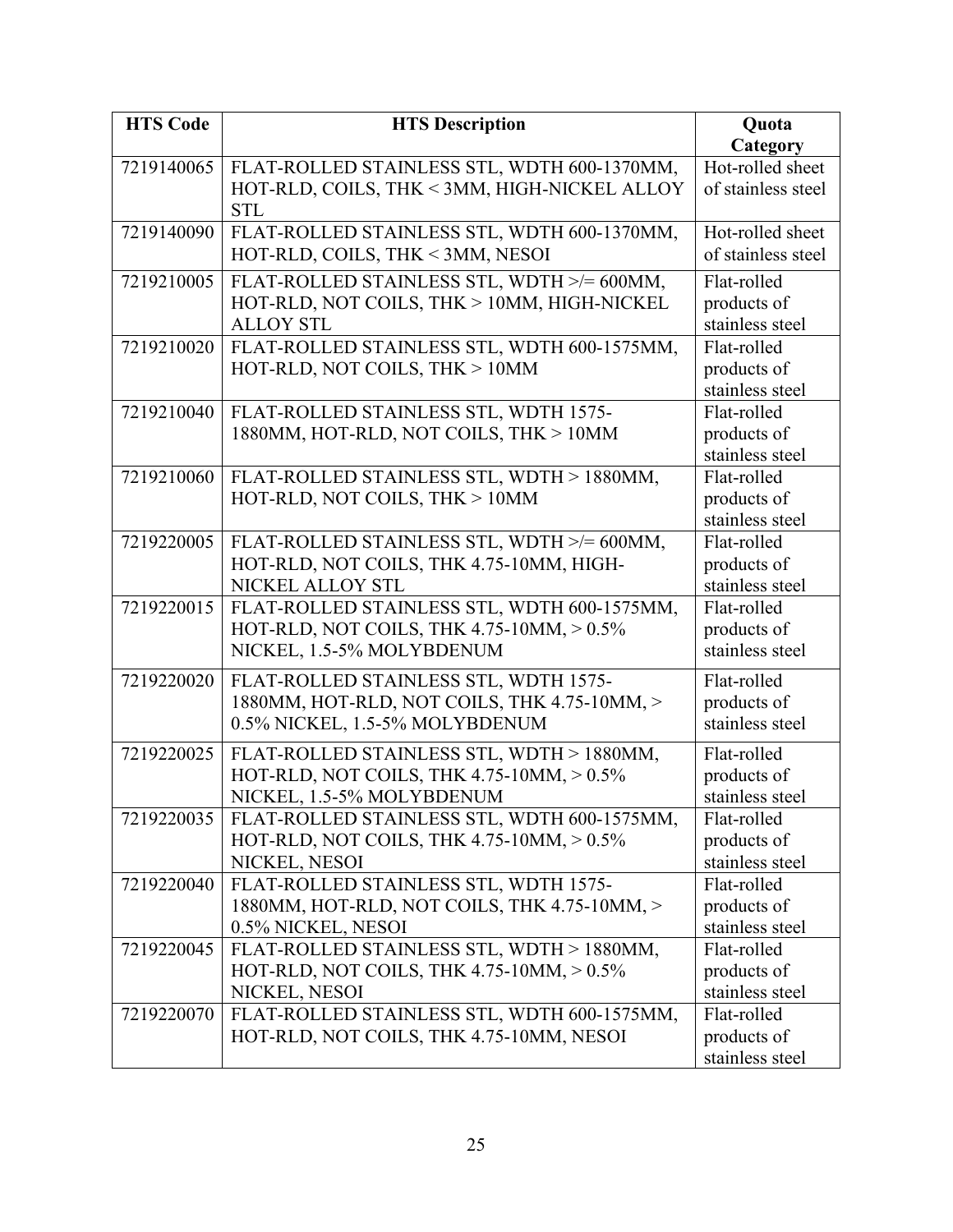| <b>HTS Code</b> | <b>HTS Description</b>                        | Quota                                    |
|-----------------|-----------------------------------------------|------------------------------------------|
|                 |                                               | Category                                 |
| 7219220075      | FLAT-ROLLED STAINLESS STL, WDTH 1575-         | Flat-rolled                              |
|                 | 1880MM, HOT-RLD, NOT COILS, THK 4.75-10MM,    | products of                              |
|                 | <b>NESOI</b>                                  | stainless steel                          |
| 7219220080      | FLAT-ROLLED STAINLESS STL, WDTH > 1880MM,     | Flat-rolled                              |
|                 | HOT-RLD, NOT COILS, THK 4.75-10MM, NESOI      | products of                              |
|                 |                                               | stainless steel                          |
| 7219230030      | FLAT-ROLLED STAINLESS STL, WDTH >/= 1370MM,   | Hot-rolled sheet                         |
|                 | HOT-RLD, NOT COILS, THK 3-4.75MM              | of stainless steel                       |
| 7219230060      | FLAT-ROLLED STAINLESS STL, WDTH 600-1370MM,   | Hot-rolled sheet                         |
|                 | HOT-RLD, NOT COILS, THK 3-4.75MM              | of stainless steel                       |
| 7219240030      | FLAT-ROLLED STAINLESS STL, WDTH >/= 1370MM,   | Hot-rolled sheet                         |
|                 | HOT-RLD, NOT COILS, THK < 3MM                 | of stainless steel                       |
| 7219240060      | FLAT-ROLLED STAINLESS STL, WDTH 600-1370MM,   | Hot-rolled sheet                         |
|                 | HOT-RLD, NOT COILS, THK < 3MM                 | of stainless steel                       |
| 7219310010      | FLAT-ROLLED STAINLESS STL, WDTH >/= 600MM,    |                                          |
|                 | COLD-RLD, THK $\ge$ /= 4.75MM, COILS          | Cold-rolled plate<br>of stainless steel, |
|                 |                                               | in coils                                 |
| 7219310050      | FLAT-ROLLED STAINLESS STL, WDTH >/= 600MM,    | Flat-rolled                              |
|                 | COLD-RLD, THK $\ge$ /= 4.75MM, NOT COILS      | products of                              |
|                 |                                               | stainless steel                          |
| 7219320005      | FLAT-ROLLED STAINLESS STL, WDTH >/= 1370MM,   | Cold-rolled                              |
|                 | COLD-RLD, THK 3-4.75MM, COILS, HIGH-NICKEL    | sheet of stainless                       |
|                 | <b>ALLOY STL</b>                              | steel                                    |
| 7219320020      | FLAT-ROLLED STAINLESS STL, WDTH >/= 1370MM,   | Cold-rolled                              |
|                 | COLD-RLD, THK 3-4.75MM, COILS, > 0.5% NICKEL  | sheet of stainless                       |
|                 |                                               | steel                                    |
| 7219320025      | FLAT-ROLLED STAINLESS STL, WDTH >/= 1370MM,   | Cold-rolled                              |
|                 | COLD-RLD, THK 3-4.75MM, COILS,                | sheet of stainless                       |
|                 |                                               | steel                                    |
| 7219320035      | FLAT-ROLLED STAINLESS STL, WDTH 600-1370MM,   | Cold-rolled                              |
|                 | COLD-RLD, THK 3-4.75MM, COILS, HIGH-NICKEL    | sheet of stainless                       |
|                 | <b>ALLOY STL</b>                              | steel                                    |
| 7219320036      | FLAT-ROLLED STAINLESS STL, WDTH 600-1370MM,   | Cold-rolled                              |
|                 | COLD-RLD, THK 3-4.75MM, COILS, > 0.5% NICKEL, | sheet of stainless                       |
|                 | 1.5-5% MOLYBDENUM                             | steel                                    |
| 7219320038      | FLAT-ROLLED STAINLESS STL, WDTH 600-1370MM,   | Cold-rolled                              |
|                 | COLD-RLD, THK 3-4.75MM, COILS, > 0.5% NICKEL, | sheet of stainless                       |
|                 | <b>NESOI</b>                                  | steel                                    |
| 7219320042      | FLAT-ROLLED STAINLESS STL, WDTH 600-1370MM,   | Cold-rolled                              |
|                 | COLD-RLD, THK 3-4.75MM, COILS,                | sheet of stainless                       |
|                 |                                               | steel                                    |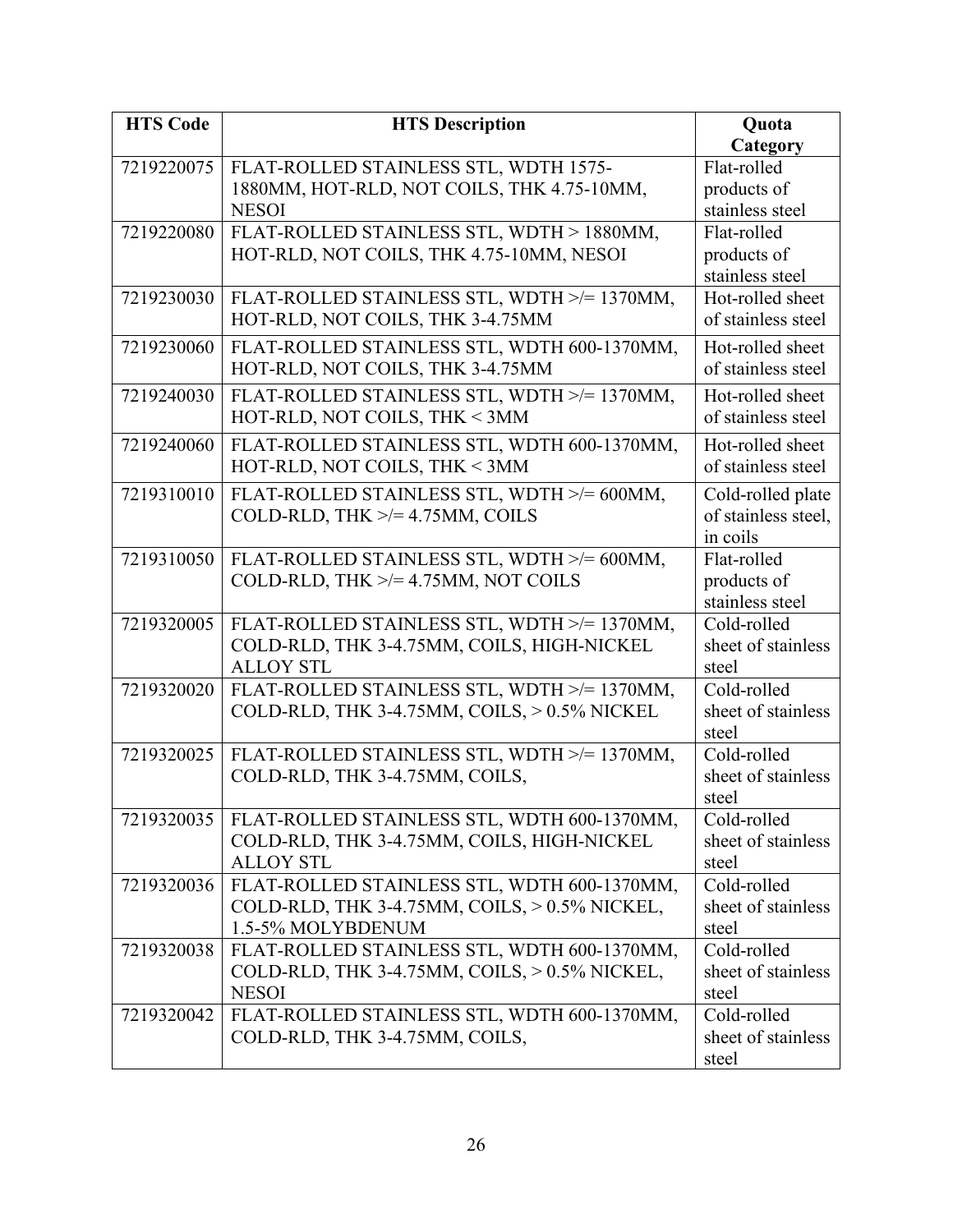| <b>HTS Code</b> | <b>HTS Description</b>                                                                         | Quota                |
|-----------------|------------------------------------------------------------------------------------------------|----------------------|
|                 |                                                                                                | Category             |
| 7219320044      | FLAT-ROLLED STAINLESS STL, WDTH 600-1370MM,                                                    | Cold-rolled          |
|                 | COLD-RLD, THK 3-4.75MM, COILS,                                                                 | sheet of stainless   |
|                 |                                                                                                | steel                |
| 7219320045      | FLAT-ROLLED STAINLESS STL, WDTH >/= 1370MM,                                                    | Cold-rolled          |
|                 | COLD-RLD, THK 3-4.75MM, NOT COILS                                                              | sheet of stainless   |
|                 |                                                                                                | steel                |
| 7219320060      | FLAT-ROLLED STAINLESS STL, WDTH 600-1370MM,                                                    | Cold-rolled          |
|                 | COLD-RLD, THK 3-4.75MM, NOT COILS                                                              | sheet of stainless   |
|                 |                                                                                                | steel                |
| 7219330005      | FLAT-ROLLED STAINLESS STL, WDTH >/= 1370MM,                                                    | Cold-rolled          |
|                 | COLD-RLD, THK 1-3MM, COILS, HIGH-NICKEL                                                        | sheet of stainless   |
|                 | <b>ALLOY STL</b>                                                                               | steel                |
| 7219330020      | FLAT-ROLLED STAINLESS STL, WDTH >/= 1370MM,                                                    | Cold-rolled          |
|                 | COLD-RLD, THK 1-3MM, COILS, > 0.5% NICKEL                                                      | sheet of stainless   |
|                 |                                                                                                | steel                |
| 7219330025      | FLAT-ROLLED STAINLESS STL, WDTH >/= 1370MM,                                                    | Cold-rolled          |
|                 | COLD-RLD, THK 1-3MM, COILS,                                                                    | sheet of stainless   |
|                 |                                                                                                | steel                |
| 7219330035      | FLAT-ROLLED STAINLESS STL, WDTH 600-1370MM,                                                    | Cold-rolled          |
|                 | COLD-RLD, THK 1-3MM, COILS, HIGH-NICKEL<br><b>ALLOY STL</b>                                    | sheet of stainless   |
|                 |                                                                                                | steel<br>Cold-rolled |
| 7219330036      | FLAT-ROLLED STAINLESS STL, WDTH 600-1370MM,<br>COLD-RLD, THK 1-3MM, COILS, > 0.5% NICKEL, 1.5- | sheet of stainless   |
|                 | 5% MOLYBDENUM                                                                                  | steel                |
| 7219330038      | FLAT-ROLLED STAINLESS STL, WDTH 600-1370MM,                                                    | Cold-rolled          |
|                 | COLD-RLD, THK 1-3MM, COILS, > 0.5% NICKEL,                                                     | sheet of stainless   |
|                 | <b>NESOI</b>                                                                                   | steel                |
| 7219330042      | FLAT-ROLLED STAINLESS STL, WDTH 600-1370MM,                                                    | Cold-rolled          |
|                 | COLD-RLD, THK 1-3MM, COILS,                                                                    | sheet of stainless   |
|                 |                                                                                                | steel                |
| 7219330044      | FLAT-ROLLED STAINLESS STL, WDTH 600-1370MM,                                                    | Cold-rolled          |
|                 | COLD-RLD, THK 1-3MM, COILS,                                                                    | sheet of stainless   |
|                 |                                                                                                | steel                |
| 7219330045      | FLAT-ROLLED STAINLESS STL, WDTH >/= 1370MM,                                                    | Cold-rolled          |
|                 | COLD-RLD, THK 1-3MM, NOT COILS                                                                 | sheet of stainless   |
|                 |                                                                                                | steel                |
| 7219330070      | FLAT-ROLLED STAINLESS STL, WDTH 600-1370MM,                                                    | Cold-rolled          |
|                 | COLD-RLD, THK 1-3MM, NOT COILS, 0.5-24%                                                        | sheet of stainless   |
|                 | <b>NICKEL</b>                                                                                  | steel                |
| 7219330080      | FLAT-ROLLED STAINLESS STL, WDTH 600-1370MM,                                                    | Cold-rolled          |
|                 | COLD-RLD, THK 1-3MM, NOT COILS, NESOI                                                          | sheet of stainless   |
|                 |                                                                                                | steel                |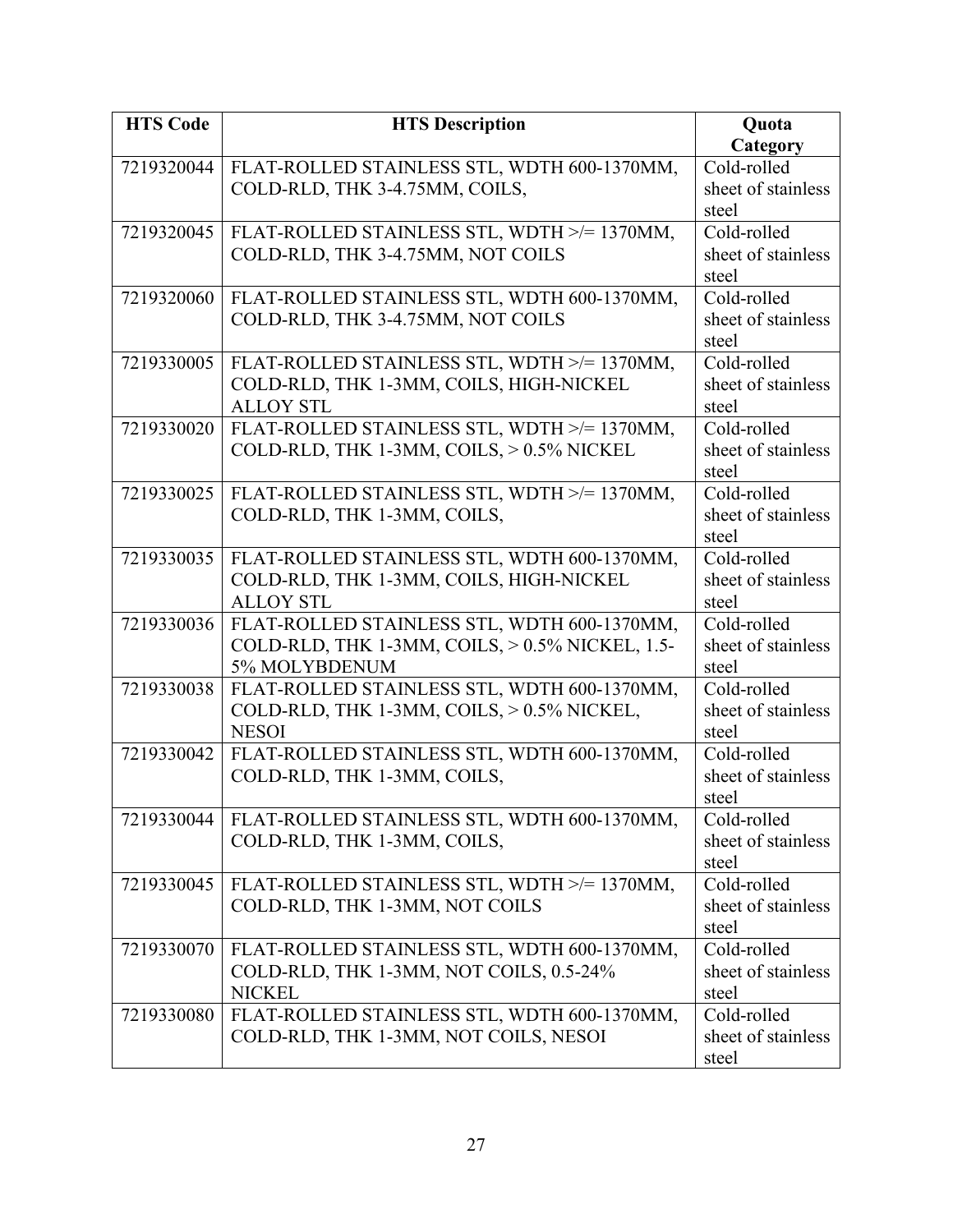| <b>HTS Code</b> | <b>HTS Description</b>                                                         | Quota                |
|-----------------|--------------------------------------------------------------------------------|----------------------|
|                 |                                                                                | Category             |
| 7219340005      | FLAT-ROLLED STAINLESS STL, WDTH >/= 600MM,                                     | Cold-rolled          |
|                 | COLD-RLD, THK 0.5-1MM, COILS, HIGH-NICKEL                                      | sheet of stainless   |
|                 | <b>ALLOY STL</b>                                                               | steel                |
| 7219340020      | FLAT-ROLLED STAINLESS STL, WDTH >/= 600MM,                                     | Cold-rolled          |
|                 | COLD-RLD, THK 0.5-1MM, COILS, > 0.5% NICKEL,                                   | sheet of stainless   |
|                 | 1.5-5% MOLYBDENUM                                                              | steel                |
| 7219340025      | FLAT-ROLLED STAINLESS STL, WDTH >/= 600MM,                                     | Cold-rolled          |
|                 | COLD-RLD, THK 0.5-1MM, COILS, > 0.5% NICKEL,                                   | sheet of stainless   |
|                 | <b>NESOI</b>                                                                   | steel                |
| 7219340030      | FLAT-ROLLED STAINLESS STL, WDTH >/= 600MM,                                     | Cold-rolled          |
|                 | COLD-RLD, THK 0.5-1MM, COILS,                                                  | sheet of stainless   |
|                 |                                                                                | steel                |
| 7219340035      | FLAT-ROLLED STAINLESS STL, WDTH >/= 600MM,                                     | Cold-rolled          |
|                 | COLD-RLD, THK 0.5-1MM, COILS,                                                  | sheet of stainless   |
|                 |                                                                                | steel<br>Cold-rolled |
| 7219340050      | FLAT-ROLLED STAINLESS STL, WDTH >/= 600MM,<br>COLD-RLD, THK 0.5-1MM, NOT COILS | sheet of stainless   |
|                 |                                                                                | steel                |
| 7219350005      | FLAT-ROLLED STAINLESS STL, WDTH >/= 600MM,                                     | Cold-rolled          |
|                 | COLD-RLD, THK < 0.5MM, COILS, 0.5-24% NICKEL,                                  | sheet of stainless   |
|                 | 1.5-5% MOLYBDENUM                                                              | steel                |
| 7219350015      | FLAT-ROLLED STAINLESS STL, WDTH >/= 600MM,                                     | Cold-rolled          |
|                 | COLD-RLD, THK < 0.5MM, COILS, 0.5-24% NICKEL,                                  | sheet of stainless   |
|                 | <b>NESOI</b>                                                                   | steel                |
| 7219350030      | FLAT-ROLLED STAINLESS STL, WDTH >/= 600MM,                                     | Cold-rolled          |
|                 | COLD-RLD, THK < 0.5MM, COILS, NICKEL CONTENT                                   | sheet of stainless   |
|                 | NESOI, <15% CHROMIUM                                                           | steel                |
| 7219350035      | FLAT-ROLLED STAINLESS STL, WDTH >/= 600MM,                                     | Cold-rolled          |
|                 | COLD-RLD, THK < 0.5MM, COILS, NICKEL CONTENT                                   | sheet of stainless   |
|                 | NESOI, NESOI                                                                   | steel                |
| 7219350050      | FLAT-ROLLED STAINLESS STL, WDTH >/= 600MM,                                     | Cold-rolled          |
|                 | COLD-RLD, THK < 0.5MM, NOT COILS                                               | sheet of stainless   |
|                 |                                                                                | steel                |
| 7219900010      | OTHER FLAT-ROLLED STAINLESS STL, WDTH >/=                                      | Cold-rolled          |
|                 | 600MM, FURTHER WORKED THAN COLD-RLD,                                           | sheet of stainless   |
|                 | HIGH-NICKEL ALLOY STL, NESOI                                                   | steel                |
| 7219900020      | OTHER FLAT-ROLLED STAINLESS STL, WDTH >/=                                      | Cold-rolled          |
|                 | 600MM, FURTH WRKD THAN COLD-RLD, > 0.5%                                        | sheet of stainless   |
|                 | NICKEL, 1.5-5% MOLYBDENUM, NESOI                                               | steel                |
| 7219900025      | OTHER FLAT-ROLLED STAINLESS STL, WDTH >/=                                      | Cold-rolled          |
|                 | 600MM, FURTHER WORKED THAN COLD-RLD, >                                         | sheet of stainless   |
|                 | 0.5% NICKEL, NESOI                                                             | steel                |
|                 |                                                                                |                      |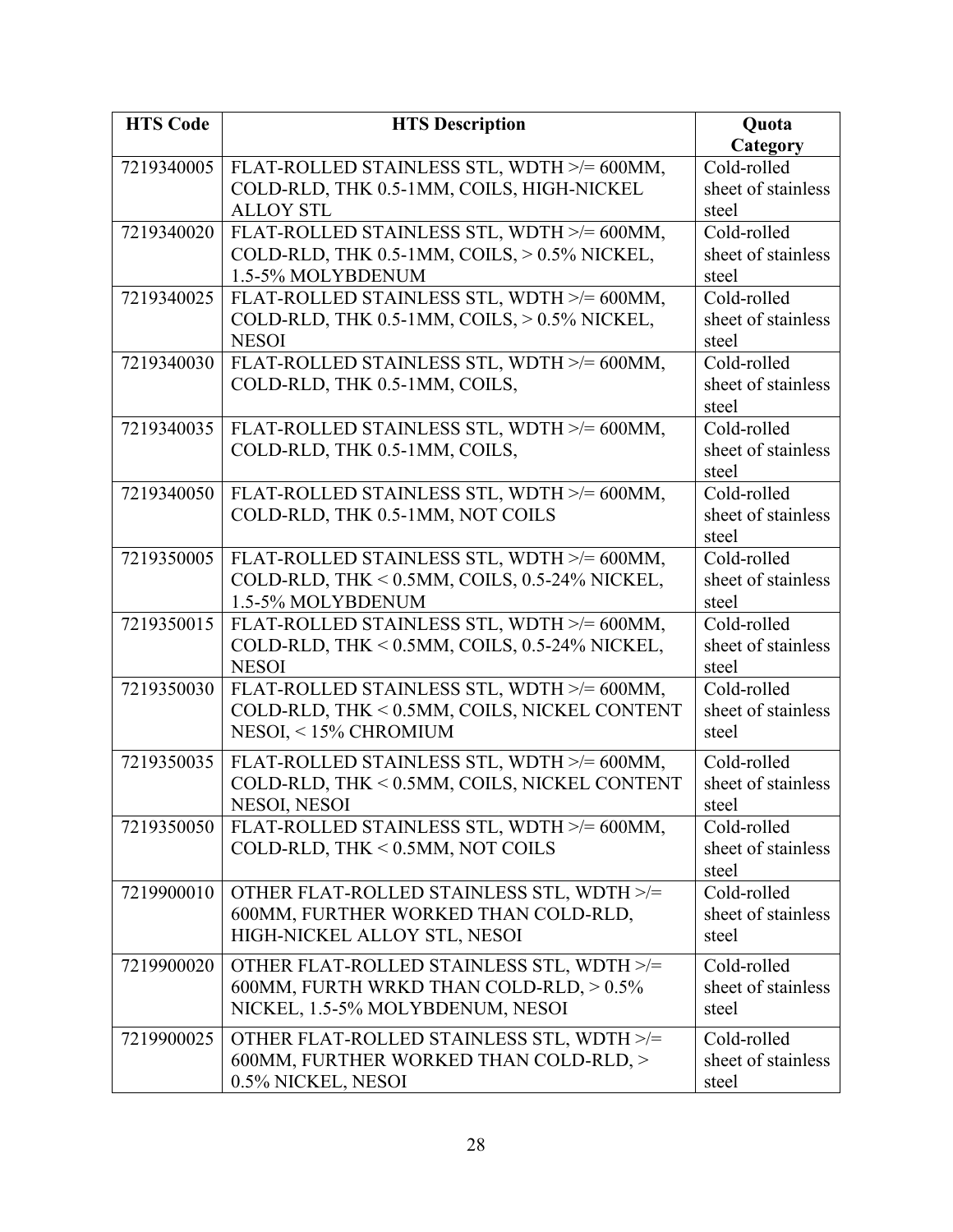| <b>HTS Code</b> | <b>HTS Description</b>                                  | Quota                                   |
|-----------------|---------------------------------------------------------|-----------------------------------------|
|                 |                                                         | Category                                |
| 7219900060      | OTHER FLAT-ROLLED STAINLESS STL, WDTH >/=               | Cold-rolled                             |
|                 | 600MM, FURTHER WORKED THAN COLD-RLD,                    | sheet of stainless                      |
|                 |                                                         | steel                                   |
| 7219900080      | OTHER FLAT-ROLLED STAINLESS STL, WDTH >/=               | Cold-rolled                             |
|                 | 600MM, FURTHER WORKED THAN COLD-RLD,                    | sheet of stainless                      |
|                 |                                                         | steel                                   |
| 7220110000      | FLAT-ROLLED STAINLESS STL, WDTH < 600MM,                | Flat-rolled                             |
|                 | HOT-RLD, THK $\ge$ /= 4.75MM                            | products of                             |
|                 |                                                         | stainless steel                         |
| 7220121000      | FLAT-ROLLED STAINLESS STL, WDTH 300-600MM,              | Hot-rolled strip                        |
|                 | HOT-RLD, THK $<$ 4.75MM                                 | of stainless steel                      |
|                 |                                                         | and other                               |
|                 |                                                         | products                                |
| 7220125000      | FLAT-ROLLED STAINLESS STL, WDTH < 300MM,                | Hot-rolled strip<br>of stainless steel  |
|                 | HOT-RLD, THK $<$ 4.75MM                                 | and other                               |
|                 |                                                         | products                                |
| 7220201010      | FLAT-ROLLED STAINLESS STL, WDTH 300-600MM,              | Cold-rolled strip                       |
|                 | COLD-RLD, 0.5-24% NICKEL, 1.5-5% MOLYBDENUM             | of stainless steel                      |
| 7220201015      | FLAT-ROLLED STAINLESS STL, WDTH 300-600MM,              | Cold-rolled strip                       |
|                 | COLD-RLD, 0.5-24% NICKEL, NESOI                         | of stainless steel                      |
|                 |                                                         |                                         |
| 7220201060      | FLAT-ROLLED STAINLESS STL, WDTH 300-600MM,              | Cold-rolled strip<br>of stainless steel |
|                 | COLD-RLD, NICKEL CONTENT NESOI, <15%<br><b>CHROMIUM</b> |                                         |
| 7220201080      | FLAT-ROLLED STAINLESS STL, WDTH 300-600MM,              | Cold-rolled strip                       |
|                 | COLD-RLD, NICKEL CONTENT NESOI, NESOI                   | of stainless steel                      |
| 7220206005      | FLAT-ROLLED STAINLESS STL, WDTH < 300MM,                | Cold-rolled strip                       |
|                 | COLD-RLD, THK > 1.25MM, HIGH-NICKEL ALLOY               | of stainless steel                      |
|                 | <b>STL</b>                                              |                                         |
| 7220206010      | FLAT-ROLLED STAINLESS STL, WDTH < 300MM,                | Cold-rolled strip                       |
|                 | COLD-RLD, THK > $1.25$ MM, > $0.5\%$ NICKEL, $1.5-5\%$  | of stainless steel                      |
|                 | <b>MOLYBDENUM</b>                                       |                                         |
| 7220206015      | FLAT-ROLLED STAINLESS STL, WDTH < 300MM,                | Cold-rolled strip                       |
|                 | COLD-RLD, THK $> 1.25$ MM, $> 0.5\%$ NICKEL, NESOI      | of stainless steel                      |
| 7220206060      | FLAT-ROLLED STAINLESS STL, WDTH < 300MM,                | Cold-rolled strip                       |
|                 | COLD-RLD, THK $> 1.25$ MM,                              | of stainless steel                      |
| 7220206080      | FLAT-ROLLED STAINLESS STL, WDTH < 300MM,                | Cold-rolled strip                       |
|                 | COLD-RLD, THK $> 1.25$ MM,                              | of stainless steel                      |
| 7220207005      | FLAT-ROLLED STAINLESS STL, WDTH < 300MM,                | Cold-rolled strip                       |
|                 | COLD-RLD, THK 0.25-1.25MM, HIGH-NICKEL ALLOY            | of stainless steel                      |
|                 | <b>STL</b>                                              |                                         |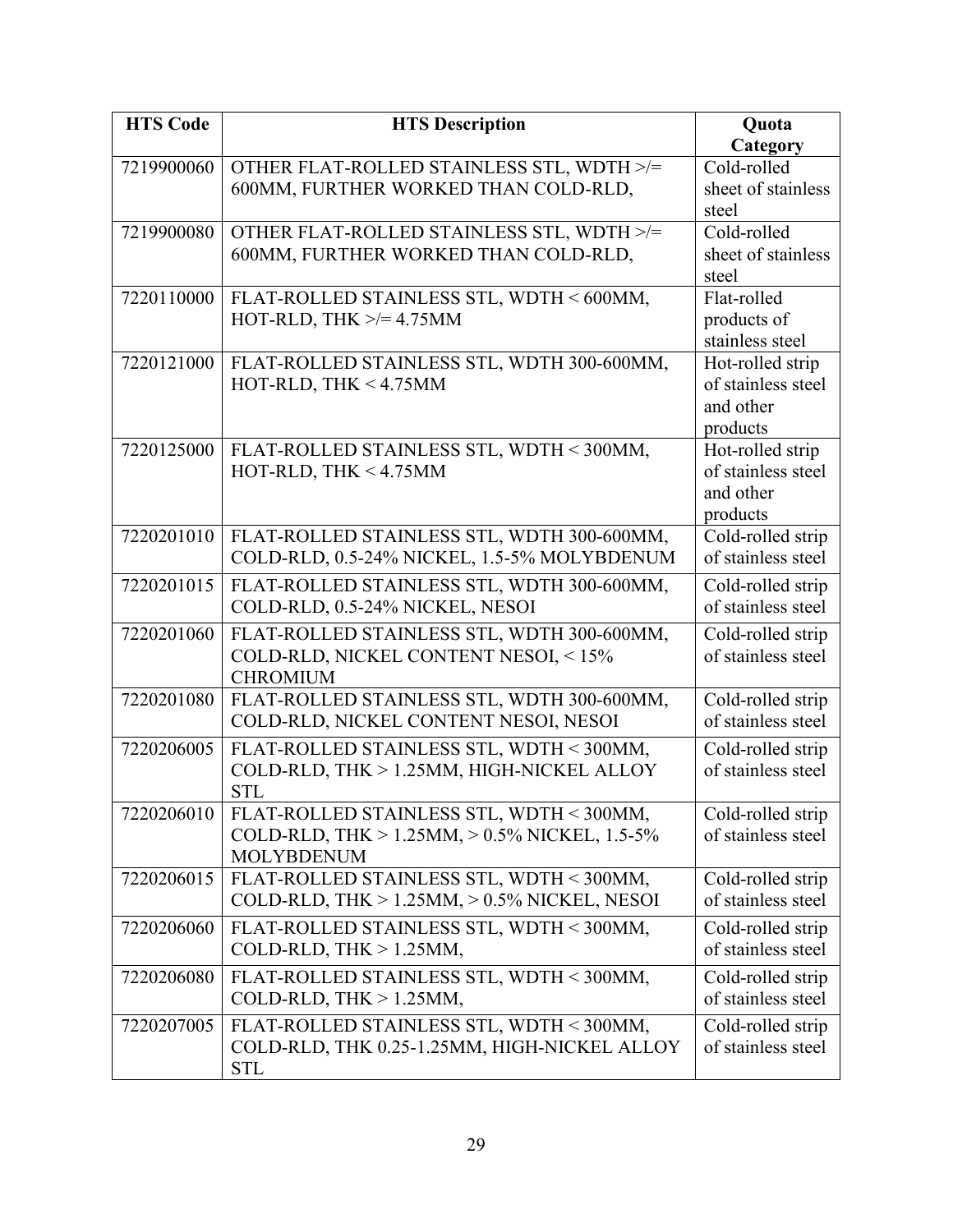| <b>HTS Code</b> | <b>HTS Description</b>                           | <b>Quota</b>                   |
|-----------------|--------------------------------------------------|--------------------------------|
|                 |                                                  | Category                       |
| 7220207010      | FLAT-ROLLED STAINLESS STL, WDTH < 300MM,         | Cold-rolled strip              |
|                 | COLD-RLD, THK 0.25-1.25MM, > 0.5% NICKEL, 1.5-5% | of stainless steel             |
|                 | <b>MOLYBDENUM</b>                                |                                |
| 7220207015      | FLAT-ROLLED STAINLESS STL, WDTH < 300MM,         | Cold-rolled strip              |
|                 | COLD-RLD, THK 0.25-1.25MM, > 0.5% NICKEL, NESOI  | of stainless steel             |
| 7220207060      | FLAT-ROLLED STAINLESS STL, WDTH < 300MM,         | Cold-rolled strip              |
|                 | COLD-RLD, THK 0.25-1.25MM,                       | of stainless steel             |
| 7220207080      | FLAT-ROLLED STAINLESS STL, WDTH < 300MM,         | Cold-rolled strip              |
|                 | COLD-RLD, THK 0.25-1.25MM,                       | of stainless steel             |
| 7220208000      | FLAT-ROLLED STAINLESS STL, WDTH < 300MM,         | Cold-rolled strip              |
|                 | COLD-RLD, THK                                    | of stainless steel             |
| 7220209030      | FLAT-ROLLED STAINLESS STL, WDTH < 300MM,         | Cold-rolled strip              |
|                 | COLD-RLD, THK                                    | of stainless steel             |
| 7220209060      | FLAT-ROLLED STAINLESS STL, WDTH < 300MM,         | Cold-rolled strip              |
|                 | COLD-RLD, THK                                    | of stainless steel             |
| 7220900010      | OTHER FLAT-ROLLED STAINLESS STL, WDTH <          | Cold-rolled strip              |
|                 | 600MM, FURTH WRKD THAN COLD-RLD, 0.5-24%         | of stainless steel             |
|                 | NICKEL, 1.5-5% MOLYBDENUM                        |                                |
| 7220900015      | OTHER FLAT-ROLLED STAINLESS STL, WDTH <          | Cold-rolled strip              |
|                 | 600MM, FURTH WRKD THAN COLD-RLD, 0.5-24%         | of stainless steel             |
|                 | NICKEL, NESOI                                    |                                |
| 7220900060      | OTHER FLAT-ROLLED STAINLESS STL, WDTH <          | Cold-rolled strip              |
|                 | 600MM, FURTH WRKD THAN COLD-RLD, NICKEL          | of stainless steel             |
|                 | CONTENT NESOI, < 15% CHROMIUM                    |                                |
| 7220900080      | OTHER FLAT-ROLLED STAINLESS STL, WDTH <          | Cold-rolled strip              |
|                 | 600MM, FURTH WRKD THAN COLD-RLD, NICKEL          | of stainless steel             |
|                 | CONTENT NESOI, NESOI                             |                                |
| 7221000005      | BARS/RODS STAINLESS STL, HOT-RLD, IRR COILS      | Bars and rods of               |
|                 | HIGH-NICKEL ALLOY STL                            | stainless steel,               |
|                 |                                                  | hot-rolled                     |
| 7221000015      | SS BARS/RODS COLIS CIRC CS DIAM LS THN 14MM,     | Bars and rods,                 |
|                 | <b>OTHER</b>                                     | hot-rolled, in                 |
|                 |                                                  | irregularly                    |
|                 |                                                  | wound coils, of                |
|                 |                                                  | stainless steel                |
| 7221000017      | BARS/RODS STAINLESS STL, IRR COILS, HOT-RLD,     | Bars and rods,                 |
|                 | NOT HIGH-NICKEL ALLOY STL, CIRC CS < 14MM        | hot-rolled, in                 |
|                 | $DIAM, < 8\%$ NICKEL                             | irregularly<br>wound coils, of |
|                 |                                                  | stainless steel                |
|                 |                                                  |                                |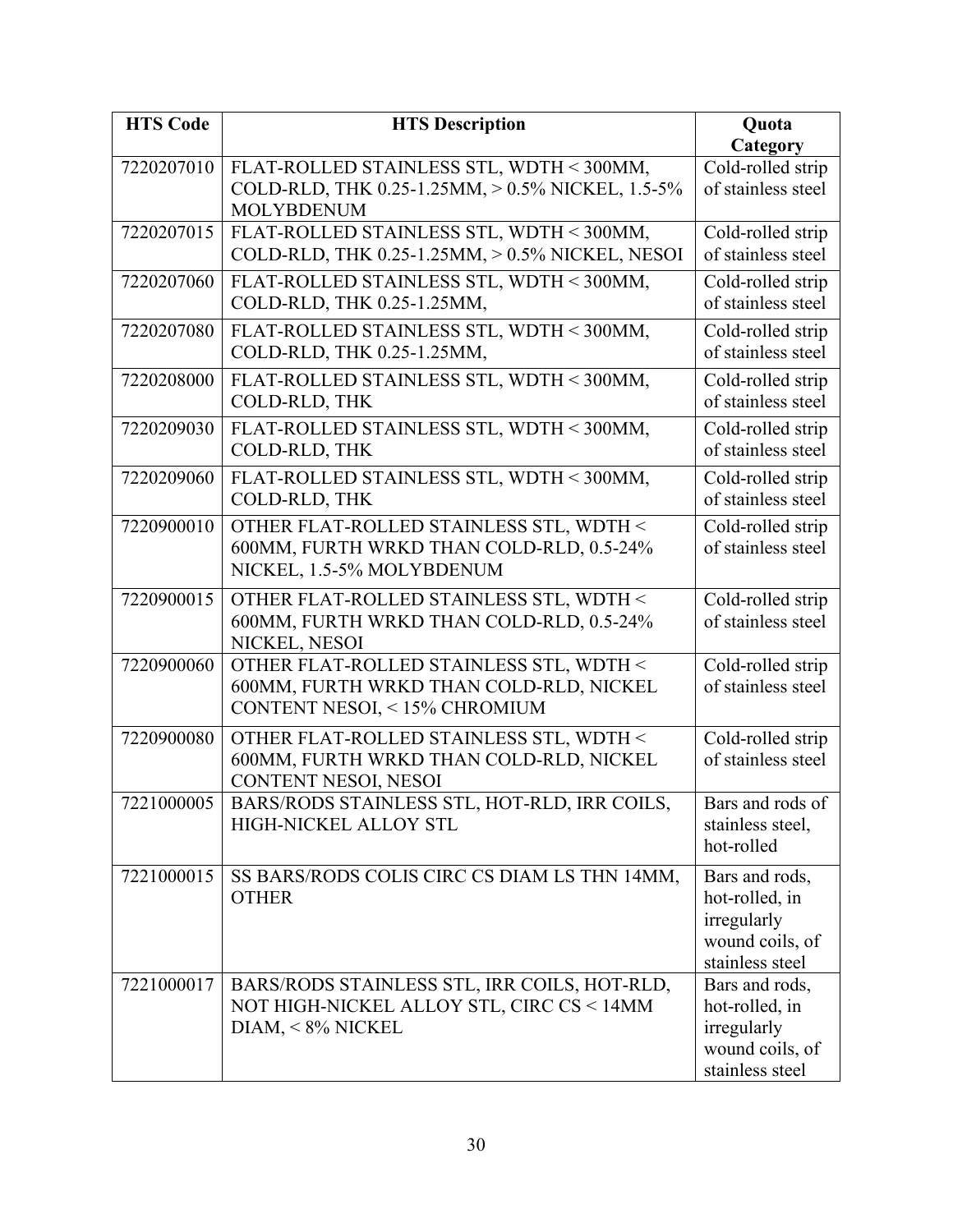| <b>HTS Code</b> | <b>HTS Description</b>                                                                     | Quota                            |
|-----------------|--------------------------------------------------------------------------------------------|----------------------------------|
|                 |                                                                                            | Category                         |
| 7221000018      | BARS/RODS STAINLESS STL, IRR COILS, HOT-RLD,                                               | Bars and rods,                   |
|                 | NOT HIGH-NICKEL ALLOY STL, CIRC CS < 14MM                                                  | hot-rolled, in                   |
|                 | DIAM, 8-24% NICKEL                                                                         | irregularly                      |
|                 |                                                                                            | wound coils, of                  |
|                 |                                                                                            | stainless steel                  |
| 7221000030      | BARS/RODS STAINLESS STL, IRR COILS, HOT-RLD,<br>NOT HIGH-NICKEL ALLOY STL, CIRC CS 14-19MM | Bars and rods,<br>hot-rolled, in |
|                 | DIAM, 8-24% NICKEL                                                                         | irregularly                      |
|                 |                                                                                            | wound coils, of                  |
|                 |                                                                                            | stainless steel                  |
| 7221000045      | BARS/RODS STAINLESS STL, HOT-RLD, IRR COILS,                                               | Bars and rods of                 |
|                 | NOT HIGH-NICKEL ALLOY, CIRC CS >/= 19MM DIAM                                               | stainless steel,                 |
|                 |                                                                                            | hot-rolled                       |
| 7221000075      | BARS/RODS STAINLESS STL, HOT-RLD, IRR COILS,                                               | Bars and rods of                 |
|                 | NOT HIGH-NICKEL ALLOY, NOT CIRC CS, NESOI                                                  | stainless steel,                 |
|                 |                                                                                            | hot-rolled                       |
| 7222110001      | OTHER BARS/RODS STAINLESS STL, HOT-                                                        | Bars and rods of                 |
|                 | RLD/DRWN/EXTRD, CIRC CS,                                                                   | stainless steel,                 |
|                 | ELECTROSLAG/VACUUM ARC REMELTED                                                            | hot-rolled                       |
| 7222110005      | BARS&RODS STAINL STL HOT-WKED HI-NI ALLOY                                                  | Bars and rods of                 |
|                 | <b>STL CIR</b>                                                                             | stainless steel,                 |
|                 |                                                                                            | hot-rolled                       |
| 7222110006      | OTHER BARS/RODS STAINLESS STL, HOT-                                                        | Bars and rods of                 |
|                 | RLD/DRWN/EXTRD, CIRCULAR CROSS SECTION,                                                    | stainless steel,                 |
|                 | <b>HIGH-NICKEL ALLOY STL</b>                                                               | hot-rolled                       |
| 7222110050      | BARS&RODS STAINL STL HOT-WKD CIR X-SECTION                                                 | Bars and rods of                 |
|                 | <b>NESOI</b>                                                                               | stainless steel,                 |
|                 |                                                                                            | hot-rolled                       |
| 7222110055      | BARS&RODS SS HT-WK CIR X-SEC MAX LT 152.4MM                                                | Bars and rods of                 |
|                 | <b>NESOI</b>                                                                               | stainless steel,                 |
|                 |                                                                                            | hot-rolled                       |
| 7222110056      | BARS RODS SS CIR XSEC MAX LT 152.4MM HOT-                                                  | Bars and rods of                 |
|                 | <b>WRK NESOI</b>                                                                           | stainless steel,                 |
|                 |                                                                                            | hot-rolled                       |
| 7222110057      | OTHER BARS/RODS STAINLESS STL, HOT-                                                        | Bars and rods of                 |
|                 | RLD/DRWN/EXTRD, CIRC CROSS SECTION <                                                       | stainless steel,                 |
|                 | $152.4$ MM, $\leq 8\%$ NICKEL                                                              | hot-rolled                       |
| 7222110059      | OTHER BARS/RODS STAINLESS STL, HOT-                                                        | Bars and rods of                 |
|                 | RLD/DRWN/EXTRD, CIRC CROSS SECTION <                                                       | stainless steel,                 |
|                 | 152.4MM, NESOI                                                                             | hot-rolled                       |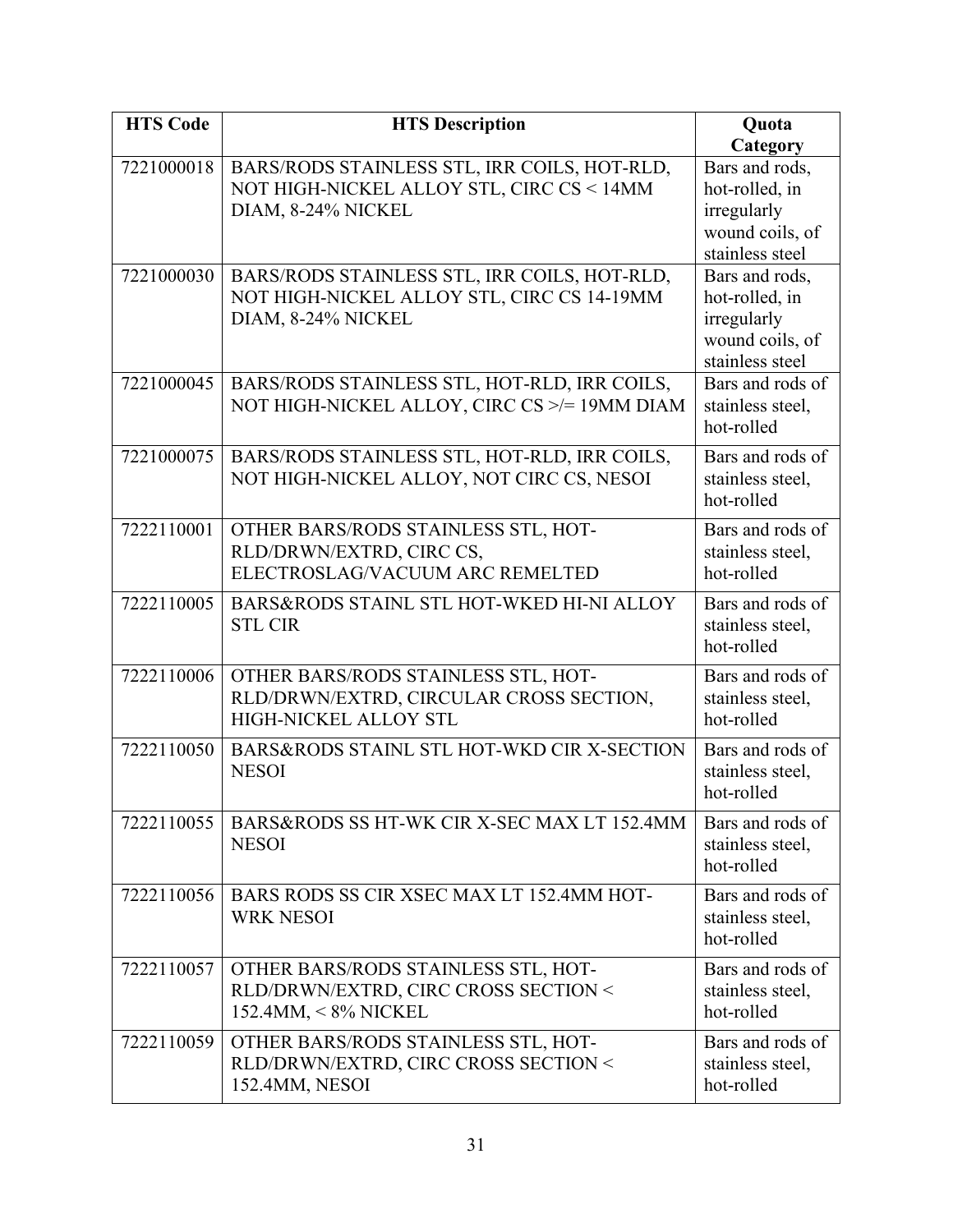| <b>HTS Code</b> | <b>HTS Description</b>                                                                                      | Quota<br>Category                                     |
|-----------------|-------------------------------------------------------------------------------------------------------------|-------------------------------------------------------|
| 7222110080      | BARS&RODS SS HT-WK CIR X-SEC MAX<br>GT=152.4MM NESOI                                                        | Bars and rods of<br>stainless steel,<br>hot-rolled    |
| 7222110081      | BARS RODS SS CIR XSEC MAX GT=152.4MM HOT-<br><b>WRK NESOI</b>                                               | Bars and rods of<br>stainless steel,<br>hot-rolled    |
| 7222110082      | OTHER BARS/RODS STAINLESS STL, HOT-<br>RLD/DRWN/EXTRD, CIRC CROSS SECTION >/=<br>152.4MM, < 8% NICKEL       | Bars and rods of<br>stainless steel,<br>hot-rolled    |
| 7222110084      | OTHER BARS/RODS STAINLESS STL, HOT-<br>RLD/DRWN/EXTRD, CIRC CROSS SECTION >/=<br>152.4MM, NESOI             | Bars and rods of<br>stainless steel,<br>hot-rolled    |
| 7222190001      | OTHER BARS/RODS STAINLESS STL, HOT-<br>RLD/DRWN/EXTRD, NOT CIRC CS,<br>ELECTROSLAG/VACUUM ARC REMELTED      | Bars and rods of<br>stainless steel,<br>hot-rolled    |
| 7222190005      | BARS&RODS STAINL STL HOT-WKD HI-NI ALLOY<br><b>ST NONCIR</b>                                                | Bars and rods of<br>stainless steel,<br>hot-rolled    |
| 7222190006      | OTHER BARS/RODS STAINLESS STL, HOT-<br>RLD/DRWN/EXTRD, NOT CIRCULAR CROSS<br>SECTION, HIGH-NICKEL ALLOY STL | Bars and rods of<br>stainless steel,<br>hot-rolled    |
| 7222190050      | BARS&RODS STAINL STL HOT-WKD NOT CIR X-<br><b>SECTI NESOI</b>                                               | Bars and rods of<br>stainless steel,<br>hot-rolled    |
| 7222190051      | BARS AND RODS OF STAINLESS STEEL, HOT-<br><b>WORKED NESOI</b>                                               | Bars and rods of<br>stainless steel,<br>hot-rolled    |
| 7222190052      | OTHER BARS/RODS STAINLESS STL, HOT-<br>RLD/DRWN/EXTRD, NOT CIRCULAR CROSS<br><b>SECTION, &lt; 8% NICKEL</b> | Bars and rods of<br>stainless steel,<br>hot-rolled    |
| 7222190054      | OTHER BARS/RODS STAINLESS STL, HOT-<br>RLD/DRWN/EXTRD, NOT CIRCULAR CROSS<br><b>SECTION, NESOI</b>          | Bars and rods of<br>stainless steel,<br>hot-rolled    |
| 7222200001      | OTHER BARS/RODS STAINLESS STL, COLD-<br>FORMED/FINISHED, ELECTROSLAG/VACUUM ARC<br><b>REMELTED</b>          | Bars and rods of<br>stainless steel,<br>cold finished |
| 7222200005      | OTH SS BARS/RODS COLD FORM O FINISH, HIGH-NI<br><b>ALLOY</b>                                                | Bars and rods of<br>stainless steel,<br>cold finished |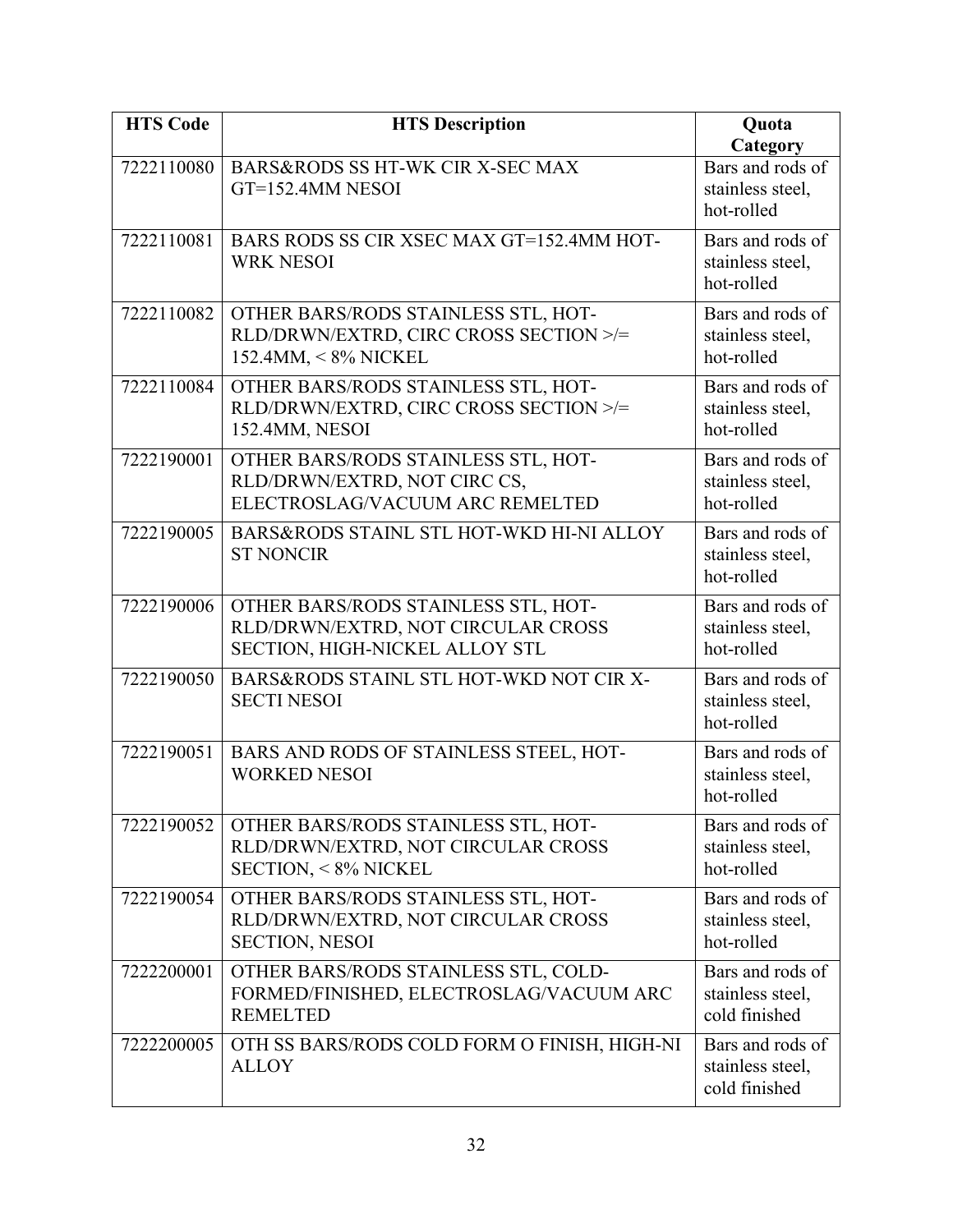| <b>HTS Code</b> | <b>HTS Description</b>                                                                                                   | Quota                                                             |
|-----------------|--------------------------------------------------------------------------------------------------------------------------|-------------------------------------------------------------------|
| 7222200006      | OTHER BARS/RODS STAINLESS STL, COLD-<br>FORMED/FINISHED, HIGH-NICKEL ALLOY STL                                           | Category<br>Bars and rods of<br>stainless steel,<br>cold finished |
| 7222200041      | OTHER BARS/RODS STAINLESS STL, COLD-<br>FORMED/FINISHED, MAX CIRCULAR CROSS<br>SECTION < 18MM, < 8% NICKEL               | Bars and rods of<br>stainless steel,<br>cold finished             |
| 7222200043      | OTHER BARS/RODS STAINLESS STL, COLD-<br>FORMED/FINISHED, MAX CIRCULAR CROSS<br>SECTION < 18MM, 8-24% NICKEL              | Bars and rods of<br>stainless steel,<br>cold finished             |
| 7222200045      | OTH SS BAR/ROD C-FRM O FIN MAX CS LS THN<br>18MM, OTH                                                                    | Bars and rods of<br>stainless steel,<br>cold finished             |
| 7222200046      | BARS RODS SS MAX XSECTION LT 18 MM COLD-<br><b>WRKD NESOI</b>                                                            | Bars and rods of<br>stainless steel,<br>cold finished             |
| 7222200047      | BAR ROD SS LT 8% WT NIC MAX XSEC LT 18 MM<br><b>CLD-WRKD</b>                                                             | Bars and rods of<br>stainless steel,<br>cold finished             |
| 7222200049      | BARS RODS SS MAX XSECTION LT 18 MM COLD-<br><b>WRKD NESOI</b>                                                            | Bars and rods of<br>stainless steel,<br>cold finished             |
| 7222200062      | OTHER BARS/RODS STAINLESS STL, COLD-<br>FORMED/FINISHED, MAX CIRCULAR CROSS<br><b>SECTION 18-152.4MM, &lt; 8% NICKEL</b> | Bars and rods of<br>stainless steel,<br>cold finished             |
| 7222200064      | OTHER BARS/RODS STAINLESS STL, COLD-<br>FORMED/FINISHED, MAX CIRCULAR CROSS<br><b>SECTION 18-152.4MM, 8-24% NICKEL</b>   | Bars and rods of<br>stainless steel,<br>cold finished             |
| 7222200067      | OTHER BARS/RODS STAINLESS STL, COLD-<br>FORMED/FINISHED, MAX CIRCULAR CROSS<br>$SECTION \geq 152.4$ MM, < 8% NICKEL      | Bars and rods of<br>stainless steel,<br>cold finished             |
| 7222200069      | OTHER BARS/RODS STAINLESS STL, COLD-<br>FORMED/FINISHED, MAX CIRCULAR CROSS<br>$SECTION \geq 152.4$ MM, 8-24% NICKEL     | Bars and rods of<br>stainless steel,<br>cold finished             |
| 7222200071      | OTHER BARS/RODS STAINLESS STL, COLD-<br>FORMED/FINISHED, NONCIRCULAR CROSS<br><b>SECTION, &lt; 8% NICKEL</b>             | Bars and rods of<br>stainless steel,<br>cold finished             |
| 7222200073      | OTHER BARS/RODS STAINLESS STL, COLD-<br>FORMED/FINISHED, NONCIRCULAR CROSS<br><b>SECTION, 8-24% NICKEL</b>               | Bars and rods of<br>stainless steel,<br>cold finished             |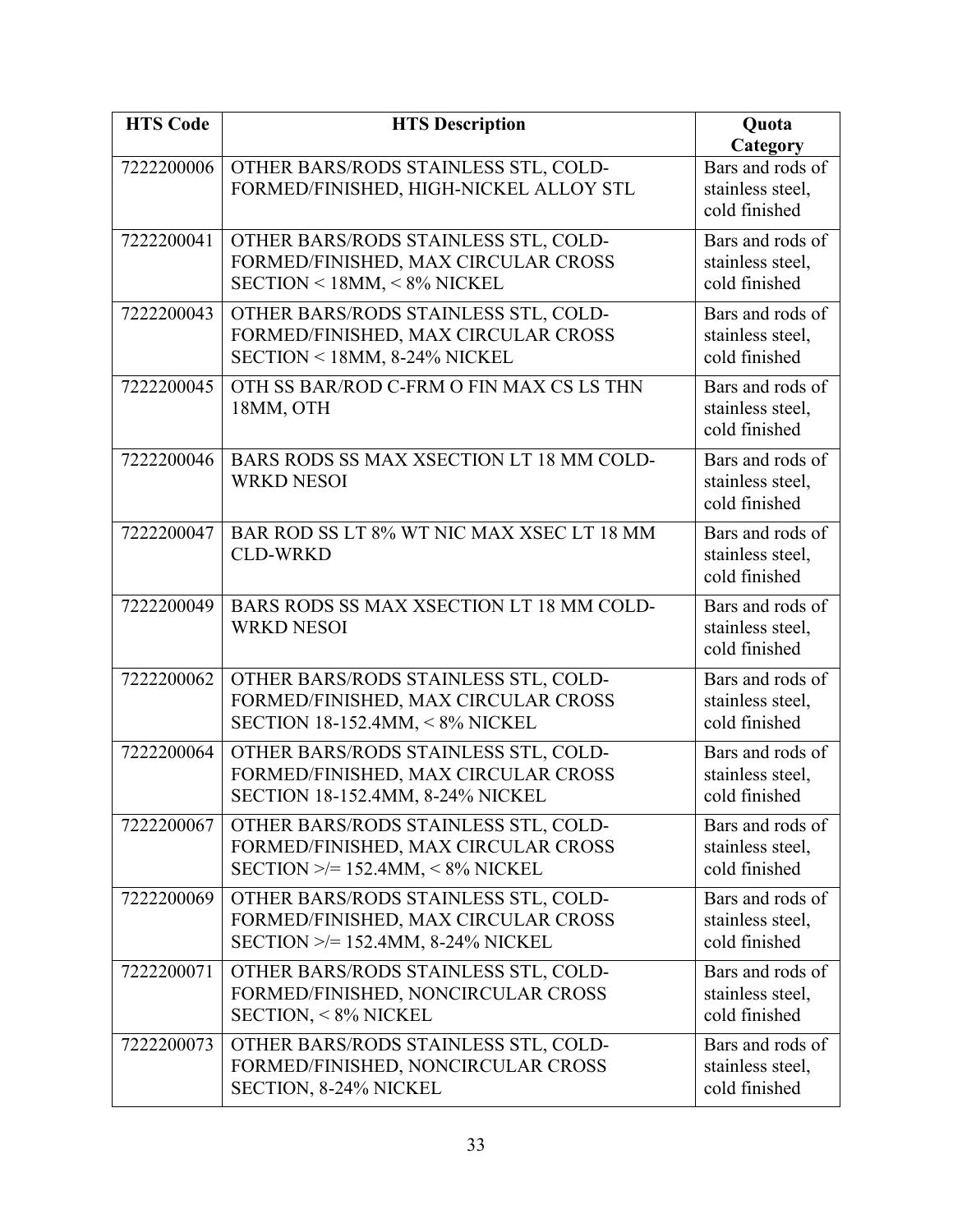| <b>HTS Code</b> | <b>HTS Description</b>                                                                                       | Quota<br>Category                                     |
|-----------------|--------------------------------------------------------------------------------------------------------------|-------------------------------------------------------|
| 7222200075      | OTH SS BARS/ROD COLD-FRM O FIN MAX CS 18MM<br><b>AOV OTH</b>                                                 | Bars and rods of<br>stainless steel,<br>cold finished |
| 7222200080      | BARS/ROD SS COLD-FRM/-FIN MAX C-S 18-152.4MM<br><b>NESOI</b>                                                 | Bars and rods of<br>stainless steel,<br>cold finished |
| 7222200081      | BARS RODS SS MAX XSEC 18-152.4MM COLD-<br><b>WORKED NESOI</b>                                                | Bars and rods of<br>stainless steel,<br>cold finished |
| 7222200082      | BAR ROD SS LT 8% WT NIC MX XSEC 18-152.4MM<br><b>COLD-WK</b>                                                 | Bars and rods of<br>stainless steel,<br>cold finished |
| 7222200084      | BARS RODS SS MAX XSEC 18-152.4MM COLD-<br><b>WORKED NESOI</b>                                                | Bars and rods of<br>stainless steel,<br>cold finished |
| 7222200085      | BARS/ROD SS COLD-FRM/-FIN MAX C-S<br>GT=152.4MM NESOI                                                        | Bars and rods of<br>stainless steel,<br>cold finished |
| 7222200086      | BARS RODS SS MAX XSEC GT=152.4MM COLD-<br><b>WORKED NESOI</b>                                                | Bars and rods of<br>stainless steel,<br>cold finished |
| 7222200087      | BAR ROD SS LT 8% WT NIC MX XSEC GT=152.4MM<br><b>COLD-WK</b>                                                 | Bars and rods of<br>stainless steel,<br>cold finished |
| 7222200089      | BARS RODS SS MAX XSEC GT=152.4MM COLD-<br><b>WORKED NESOI</b>                                                | Bars and rods of<br>stainless steel,<br>cold finished |
| 7222300000      | BARS AND RODS, STAINLESS STEEL, NESOI                                                                        | Bars and rods of<br>stainless steel,<br>cold finished |
| 7222300001      | OTHER BARS/RODS STAINLESS STL, FURTH WRKD<br>THAN COLD-FRMD/FNSHD,<br>ELECTROSLAG/VACUUM ARC REMELTED, NESOI | Bars and rods of<br>stainless steel,<br>cold finished |
| 7222300010      | BAR & RODS STNL STL MAX X-SEC DIM LT<br>152.4MM NESOI                                                        | Bars and rods of<br>stainless steel,<br>cold finished |
| 7222300011      | BARS RODS STNLS STL MAX XSEC DIM LT 152.4<br><b>MM NESOI</b>                                                 | Bars and rods of<br>stainless steel,<br>cold finished |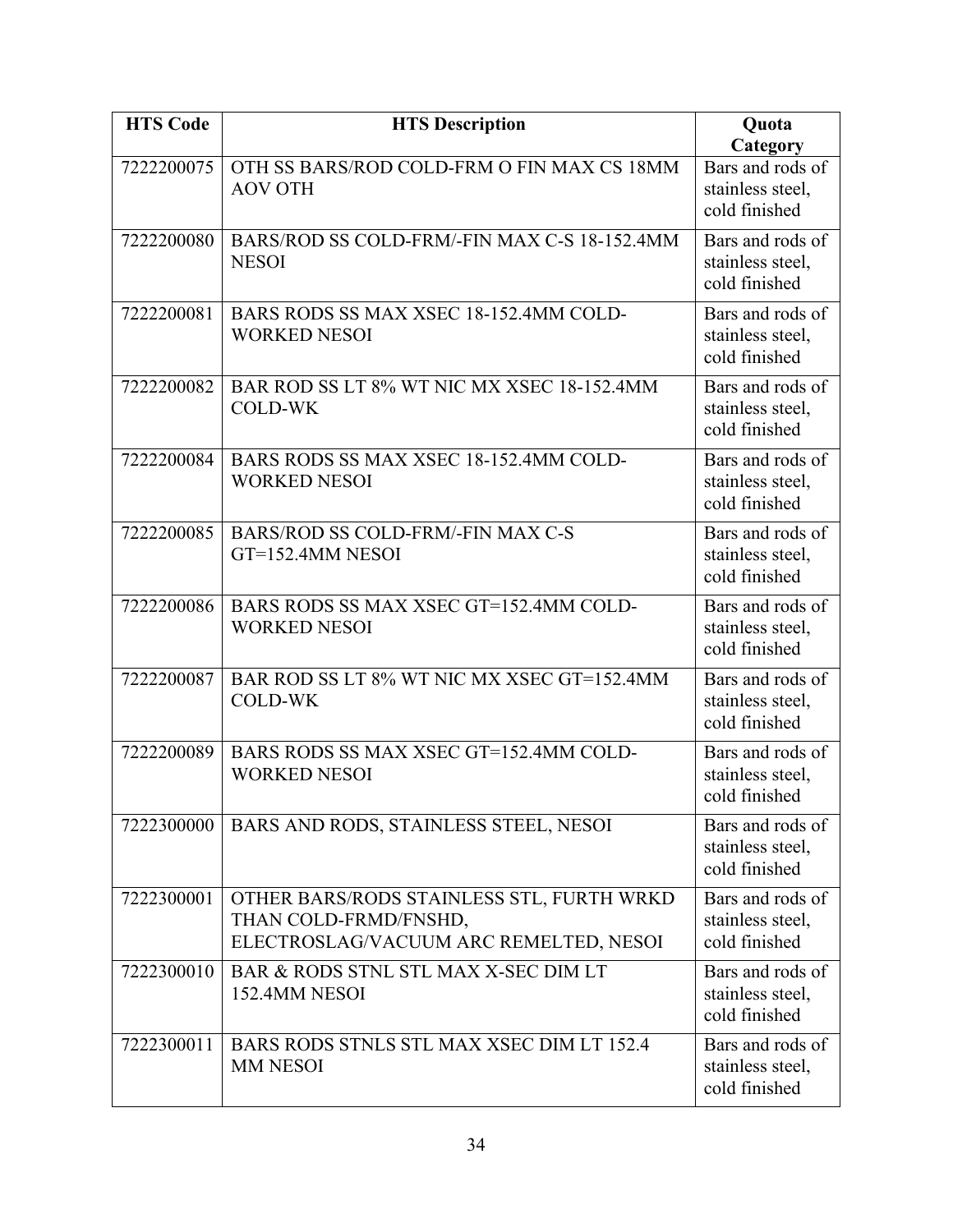| <b>HTS Code</b> | <b>HTS Description</b>                                                                                         | Quota                                                 |
|-----------------|----------------------------------------------------------------------------------------------------------------|-------------------------------------------------------|
|                 |                                                                                                                | Category                                              |
| 7222300012      | OTHER BARS/RODS STAINLESS STL, FURTH WRKD<br>THAN COLD-FRMD/FNSHD, HIGH-NICKEL ALLOY<br><b>STL, NESOI</b>      | Bars and rods of<br>stainless steel,<br>cold finished |
| 7222300022      | OTHER BARS/RODS STAINLESS STL, FURTH WRKD<br>THAN COLD-FRMD/FNSHD, MAX CS < 152.4MM, <<br>8% NICKEL, NESOI     | Bars and rods of<br>stainless steel,<br>cold finished |
| 7222300024      | OTHER BARS/RODS STAINLESS STL, FURTH WRKD<br>THAN COLD-FRMD/FNSHD, MAX CS < 152.4MM,<br><b>NESOI</b>           | Bars and rods of<br>stainless steel,<br>cold finished |
| 7222300080      | BAR & RODS STNL STL MAX X-SEC DIM<br>GT=152.4MM NESOI                                                          | Bars and rods of<br>stainless steel,<br>cold finished |
| 7222300081      | BARS RODS STNLS STL MAX XSEC DIM GT=152.4<br><b>MM NESOI</b>                                                   | Bars and rods of<br>stainless steel,<br>cold finished |
| 7222300082      | OTHER BARS/RODS STAINLESS STL, FURTH WRKD<br>THAN COLD-FRMD/FNSHD, MAX CS >/= 152.4 MM, <<br>8% NICKEL, NESOI  | Bars and rods of<br>stainless steel,<br>cold finished |
| 7222300084      | OTHER BARS/RODS STAINLESS STL, FURTH WRKD<br>THAN COLD-FRMD/FNSHD, MAX CS >/=152.4 MM,<br><b>NESOI</b>         | Bars and rods of<br>stainless steel,<br>cold finished |
| 7222403025      | ANGLES STAINLESS STL, HOT-RLD, NOT<br>DRILLED/PUNCHED/ADVANCED, MAX CROSS<br>$SECTION \ge 80$ MM               | Angles, shapes<br>and sections of<br>stainless steel  |
| 7222403045      | SHAPES/SECTIONS STAINLESS STL, HOT-RLD, NOT<br>DRILLED/PUNCHED/ADVANCED, MAX CS >/= 80MM                       | Angles, shapes<br>and sections of<br>stainless steel  |
| 7222403065      | ANGLES STAINLESS STL, HOT-RLD, NOT<br>DRILLED/PUNCHED/ADVANCED, MAX CROSS<br><b>SECTION &lt; 80MM</b>          | Bars and rods of<br>stainless steel,<br>hot-rolled    |
| 7222403085      | SHAPES/SECTIONS STAINLESS STL, HOT-RLD, NOT<br>DRILLED/PUNCHED/ADVANCED, MAX CROSS<br><b>SECTION &lt; 80MM</b> | Bars and rods of<br>stainless steel,<br>hot-rolled    |
| 7222406000      | Angles, shapes, and sections, other, of stainless steel                                                        | Angles, shapes<br>and sections of<br>stainless steel  |
| 7223001005      | SPRING ROUND WIRE OF STAINLESS STEEL                                                                           | Wire of stainless<br>steel, drawn                     |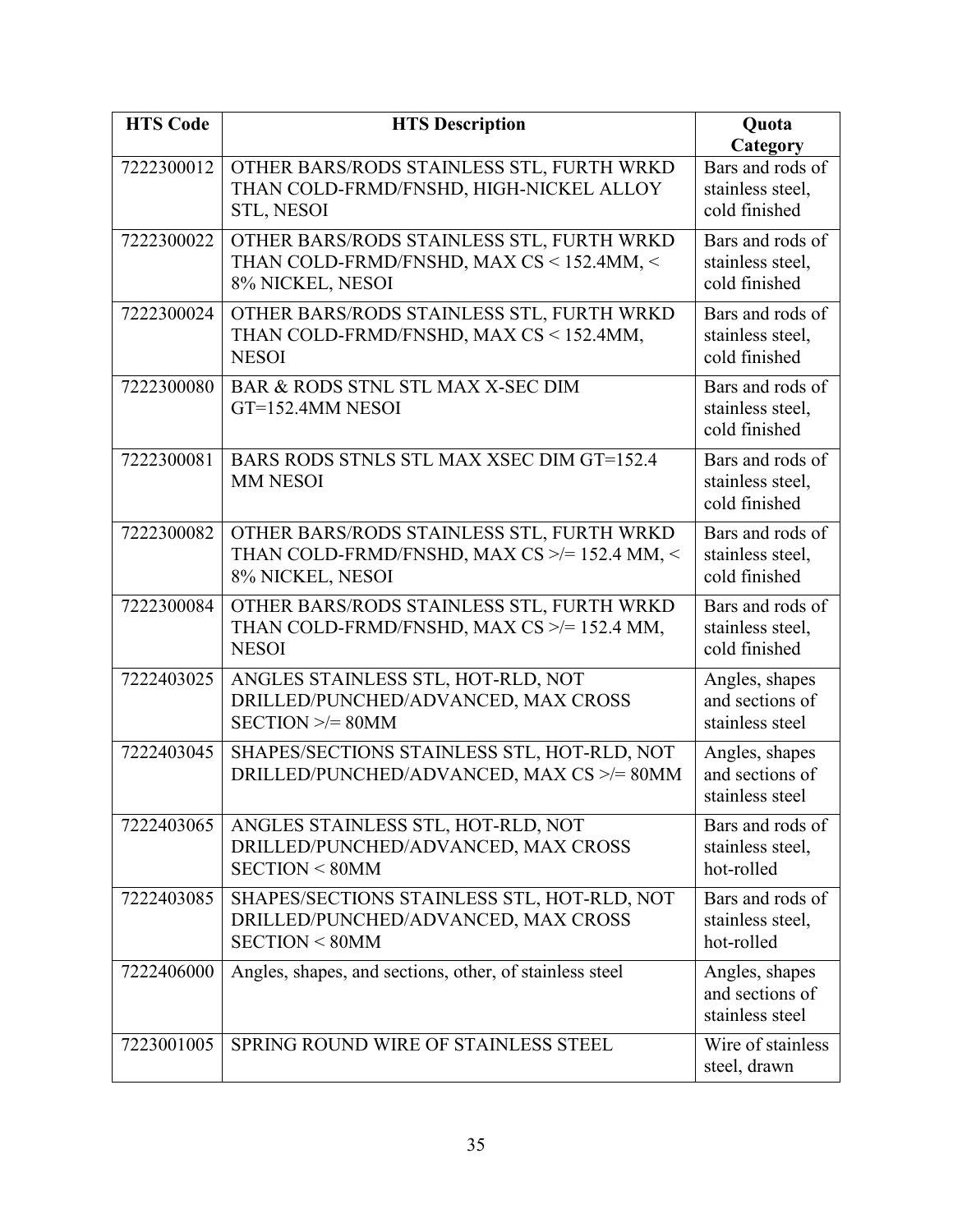| <b>HTS Code</b> | <b>HTS Description</b>                                        | Quota             |
|-----------------|---------------------------------------------------------------|-------------------|
|                 |                                                               | Category          |
| 7223001015      | WIRE STAINLESS STEEL ROUND UNDER 0.25MM<br><b>DIAMETER</b>    | Wire of stainless |
|                 |                                                               | steel, drawn      |
| 7223001016      | ROUND WIRE STAINLESS STL, DIAM < 0.25MM                       | Wire of stainless |
|                 |                                                               | steel, drawn      |
| 7223001030      | WIRE STAINLESS STEEL ROUND 0.25-UNDER                         | Wire of stainless |
|                 | 0.76MM DIAM                                                   | steel, drawn      |
| 7223001031      | ROUND WIRE STAINLESS STL, DIAM 0.25-0.76MM                    | Wire of stainless |
|                 |                                                               | steel, drawn      |
| 7223001045      | WIRE STAINLESS STEEL ROUND 0.76-UNDER                         | Wire of stainless |
|                 | 1.52MM DIAM                                                   | steel, drawn      |
| 7223001046      | ROUND WIRE STAINLESS STL, DIAM 0.76-1.52MM                    | Wire of stainless |
|                 |                                                               | steel, drawn      |
| 7223001060      | WIRE STAINLESS STEEL ROUND 1.52-UNDER 5.1MM                   | Wire of stainless |
|                 | <b>DIAM</b>                                                   | steel, drawn      |
| 7223001061      | ROUND WIRE STAINLESS STL, DIAM 1.52-5.1MM                     | Wire of stainless |
|                 |                                                               | steel, drawn      |
| 7223001075      | WIRE STAINLESS STEEL ROUND 5.1MM OR MORE                      | Wire of stainless |
|                 | <b>DIAMETER</b>                                               | steel, drawn      |
| 7223001076      | ROUND WIRE STAINLESS STL, DIAM >/= 5.1MM                      | Wire of stainless |
|                 |                                                               | steel, drawn      |
| 7223005000      | FLAT WIRE OF STAINLESS STEEL                                  | Wire of stainless |
|                 |                                                               | steel, drawn      |
| 7223009000      | WIRE STAINLESS STL, OTHER THAN ROUND OR                       | Wire of stainless |
|                 | <b>FLAT</b>                                                   | steel, drawn      |
| 7224100005      | INGOTS AND OTHER PRIMARY FORMS OF HIGH-                       | Ingots            |
|                 | NICKEL ALLOY STEEL                                            |                   |
| 7224100045      | INGOTS/PRIMARY FORMS OF TOOL STEEL                            | Products of tool  |
|                 |                                                               | steel and other   |
|                 |                                                               | products          |
| 7224100075      | INGOTS AND OTHER PRIMARY FORMS OF OTHER                       | Ingots            |
| 7224900005      | <b>ALLOY STEEL</b><br>OTHER SEMIFINISHED OTH ALLOY STL, HIGH- | Blooms, billets   |
|                 | NICKEL ALLOY STEEL                                            | and slabs, semi-  |
|                 |                                                               | finished          |
| 7224900015      | SEMIFINISHED OTH ALLOY STL, TOOL STEEL,                       | Products of tool  |
|                 | RECTANGULAR/SQUARE CROSS SECTION, WDTH <                      | steel and other   |
|                 | <b>4X THK</b>                                                 | products          |
| 7224900025      | SEMIFINISHED OTH ALLOY STL, TOOL STEEL,                       | Products of tool  |
|                 | RECTANGULAR/SQUARE CROSS SECTION, WDTH                        | steel and other   |
|                 | $\ge$ /= 4X THK                                               | products          |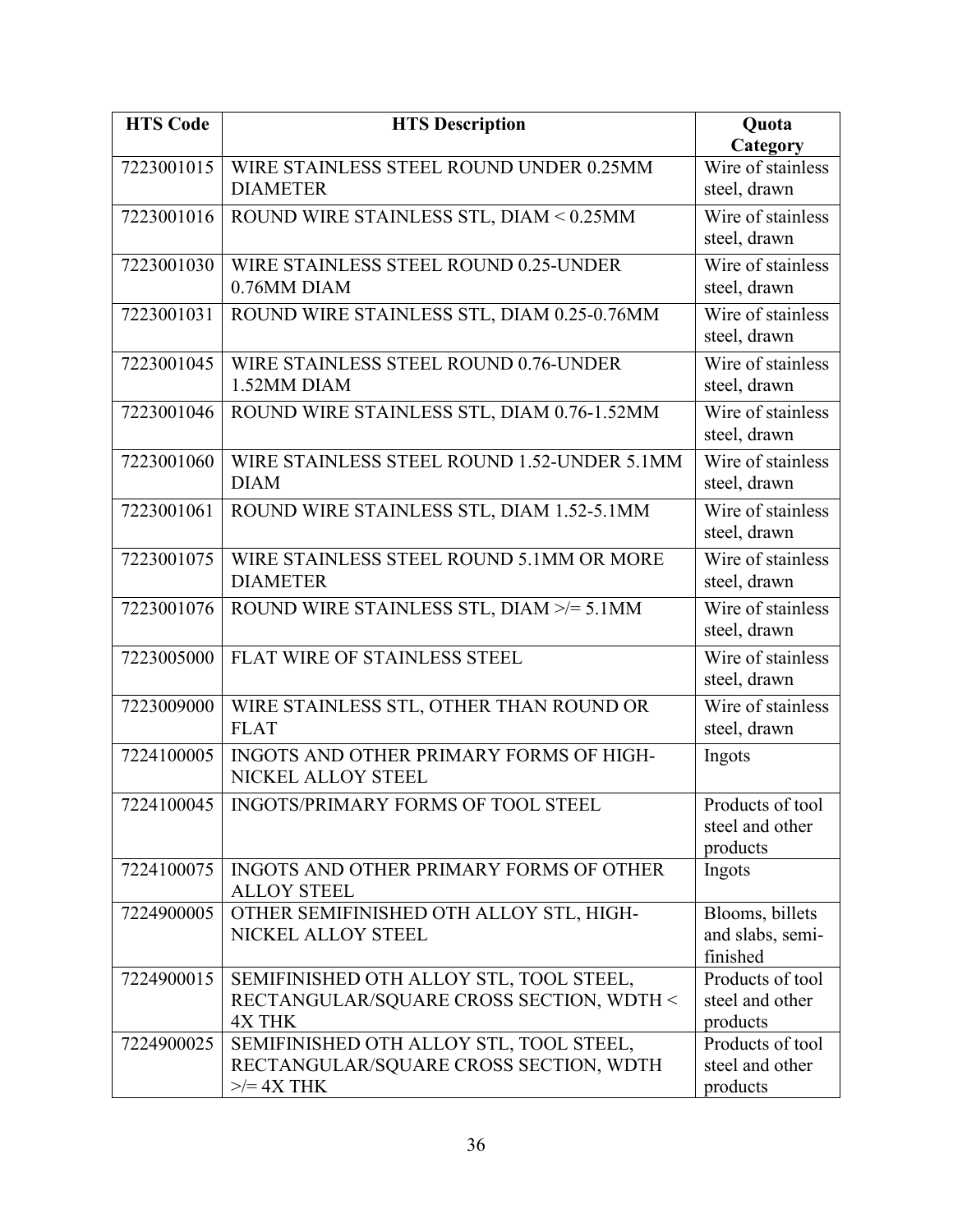| <b>HTS Code</b> | <b>HTS Description</b>                               | Quota              |
|-----------------|------------------------------------------------------|--------------------|
|                 |                                                      | Category           |
| 7224900035      | SEMIFINISHED OTH ALLOY STL, TOOL STEEL,              | Products of tool   |
|                 | OTHER THAN RECTANGULAR/SQUARE CROSS                  | steel and other    |
|                 | <b>SECTION</b>                                       | products           |
| 7224900045      | OTHER SEMIFINISHED OTH ALLOY STL, NOT TOOL           | Blooms, billets    |
|                 | STL, RECTANGULAR/SQUARE CROSS SECTION,               | and slabs, semi-   |
|                 | WDTH $<$ 4X THK                                      | finished           |
| 7224900055      | OTHER SEMIFINISHED OTH ALLOY STL, NOT TOOL           | Blooms, billets    |
|                 | STL, RECTANGULAR/SQUARE CROSS SECTION,               | and slabs, semi-   |
|                 | WDTH $\ge$ /= 4X THK                                 | finished           |
| 7224900065      | OTHER SEMIFINISHED OTH ALLOY STL, NOT TOOL           | Blooms, billets    |
|                 | STL, CIRCULAR CROSS SECTION                          | and slabs, semi-   |
|                 |                                                      | finished           |
| 7224900075      | OTHER SEMIFINISHED OTH ALLOY STL, NOT TOOL           | Blooms, billets    |
|                 | STL, CROSS SECTION OTHER THAN RECT/SQ/CIRC,          | and slabs, semi-   |
|                 | <b>NESOI</b>                                         | finished           |
| 7225110000      | FLAT-ROLLED OTH ALLOY STL, WDTH >/= 600MM,           | Silicon electrical |
|                 | SILICON ELECTRICAL STL, GRAIN-ORIENTED               | steel sheets and   |
|                 |                                                      | strip              |
| 7225190000      | FLAT-ROLLED OTH ALLOY STL, WDTH >/= 600MM,           | Silicon electrical |
|                 | SILICON ELECTRICAL STL, NOT GRAIN-ORIENTED           | steel sheets and   |
|                 |                                                      | strip              |
| 7225301110      | FLAT-ROLLED OTH ALLOY STL, WDTH >/= 600MM,           | Products of tool   |
|                 | HOT-RLD, COILS, THK >/= 4.75MM, TOOL STL, HIGH-      | steel and other    |
|                 | <b>SPEED STL</b>                                     | products           |
| 7225301180      | FLAT-ROLLED OTH ALLOY STL, WDTH >/= 600MM,           | Products of tool   |
|                 | HOT-RLD, COILS, THK $\ge$ /= 4.75MM, TOOL STL, NESOI | steel and other    |
|                 |                                                      | products           |
| 7225303005      | FLAT-ROLLED OTH ALLOY STL, WDTH >/= 600MM,           | Hot-rolled plate,  |
|                 | HOT-RLD, COILS, THK >/= 4.75MM, HIGH-NICKEL          | in coils           |
|                 | <b>ALLOY STL</b>                                     |                    |
| 7225303050      | FLAT-ROLLED OTH ALLOY STL, WDTH >/= 600MM,           | Hot-rolled plate,  |
|                 | HOT-RLD, COILS, THK $\ge$ /= 4.75MM, NESOI           | in coils           |
| 7225305110      | FLAT-ROLLED OTH ALLOY STL, WDTH >/= 600MM,           | Products of tool   |
|                 | HOT-RLD, COILS, THK < 4.75MM, TOOL STL, HIGH-        | steel and other    |
|                 | <b>SPEED STL</b>                                     | products           |
| 7225305130      | FR BLL-BRG STL 600MM W AO HR CLS UN 4.75MM           | Products of tool   |
|                 | <b>THCK</b>                                          | steel and other    |
|                 |                                                      | products           |
| 7225305160      | FR OTH TOOL STL 600MM W AO HR CLS UN 4.75MM          | Products of tool   |
|                 | <b>THCK</b>                                          | steel and other    |
|                 |                                                      | products           |
| 7225305180      | FLAT-ROLLED OTH ALLOY STL, WDTH >/= 600MM,           | Products of tool   |
|                 | HOT-RLD, COILS, THK < 4.75MM, TOOL STL, NESOI        | steel and other    |
|                 |                                                      | products           |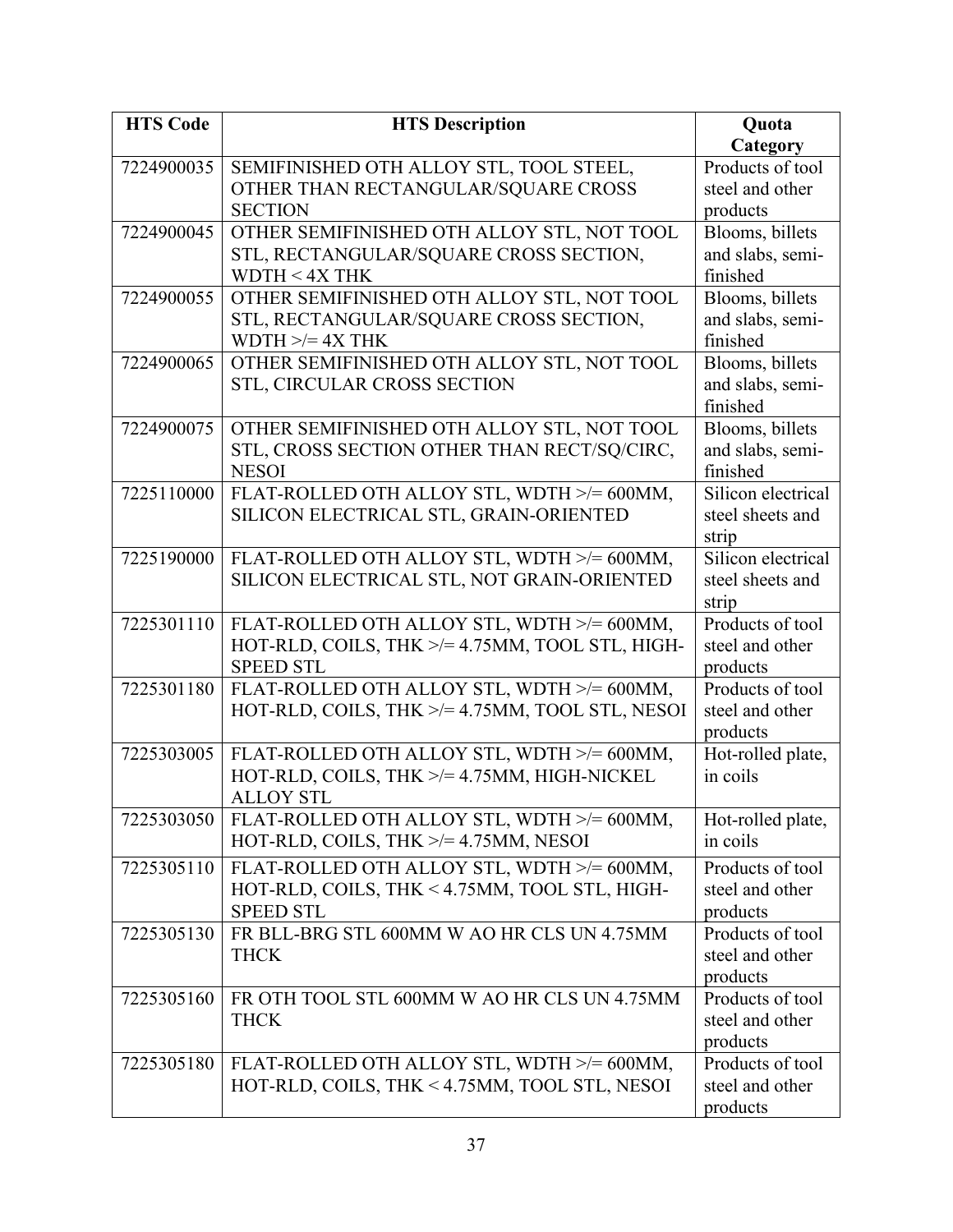| <b>HTS Code</b> | <b>HTS Description</b>                                   | Quota            |
|-----------------|----------------------------------------------------------|------------------|
|                 |                                                          | Category         |
| 7225307000      | FLAT-ROLLED OTH ALLOY STL, WDTH >/= 600MM,               | Hot-rolled sheet |
|                 | HOT-RLD, COILS, THK < 4.75MM, NOT TOOL STL,              |                  |
|                 | <b>NESOI</b>                                             |                  |
| 7225401110      | FLAT-ROLLED OTH ALLOY STL, WDTH >/= 600MM,               | Products of tool |
|                 | HOT-RLD, NOT COILS, THK $\ge$ /= 4.75MM, TOOL STL,       | steel and other  |
|                 | <b>HIGH-SPEED STL</b>                                    | products         |
| 7225401180      | FLAT-ROLLED OTH ALLOY STL, WDTH >/= 600MM,               | Products of tool |
|                 | HOT-RLD, NOT COILS, THK $\ge$ = 4.75MM, TOOL STL,        | steel and other  |
|                 | <b>NESOI</b>                                             | products         |
| 7225401190      | FR OTH TOOL STL 600MM W AO HR NCL 4.75MM AO              | Products of tool |
|                 | <b>THCK</b>                                              | steel and other  |
|                 |                                                          | products         |
| 7225403005      | FLAT-ROLLED OTH ALLOY STL, WDTH >/= 600MM,               | Plate in cut     |
|                 | HOT-RLD, NOT COILS, THK $\ge$ /= 4.75MM, HIGH-           | lengths          |
|                 | NICKEL ALLOY STL                                         |                  |
| 7225403050      | FLAT-ROLLED OTH ALLOY STL, WDTH >/= 600MM,               | Plate in cut     |
|                 | HOT-RLD, NOT COILS, THK $\ge$ /= 4.75MM, NESOI           | lengths          |
| 7225405110      | FLAT-ROLLED OTH ALLOY STL, WDTH >/= 600MM,               | Products of tool |
|                 | HOT-RLD, NOT COILS, THK < 4.75MM, TOOL STL,              | steel and other  |
|                 | <b>HIGH-SPEED STL</b>                                    | products         |
| 7225405130      | FLAT-ROLLED OTH ALLOY STL, WDTH >/= 600MM,               | Products of tool |
|                 | HOT-RLD, NOT COILS, THK < 4.75MM, TOOL STL,              | steel and other  |
|                 | <b>BALL-BEARING STL</b>                                  | products         |
| 7225405160      | FLAT-ROLLED OTH ALLOY STL, WDTH >/= 600MM,               | Products of tool |
|                 | HOT-RLD, NOT COILS, THK < 4.75MM, TOOL STL,              | steel and other  |
|                 | <b>NESOI</b>                                             | products         |
| 7225407000      | FLAT-ROLLED OTH ALLOY STL, WDTH >/= 600MM,               | Hot-rolled sheet |
|                 | HOT-RLD, NOT COILS, THK < 4.75MM, NOT TOOL<br>STL, NESOI |                  |
| 7225501110      | FLAT-ROLLED OTH ALLOY STL, WDTH >/= 600MM                | Products of tool |
|                 | COLD-RLD, TOOL STEEL, HIGH-SPEED STL                     | steel and other  |
|                 |                                                          | products         |
| 7225501130      | FLAT-ROLLED OTH ALLOY STL, WDTH >/= 600MM,               | Products of tool |
|                 | COLD-RLD, TOOL STEEL, BALL-BEARING STL                   | steel and other  |
|                 |                                                          | products         |
| 7225501160      | FLAT-ROLLED OTH ALLOY STL, WDTH >/= 600MM,               | Products of tool |
|                 | COLD-RLD, TOOL STEEL, NESOI                              | steel and other  |
|                 |                                                          | products         |
| 7225506000      | FLAT-ROLLED OTH ALLOY STL, WDTH >/= 600MM,               | Plate in cut     |
|                 | COLD-RLD, THK $\ge$ /= 4.75MM, NESOI                     | lengths          |
| 7225507000      | FLAT-ROLLED OTH ALLOY STL, WDTH >/= 600MM,               | Cold-rolled      |
|                 | COLD-RLD, THK < 4.75MM, HEAT-RESISTING STL               | sheet, and other |
|                 |                                                          | products         |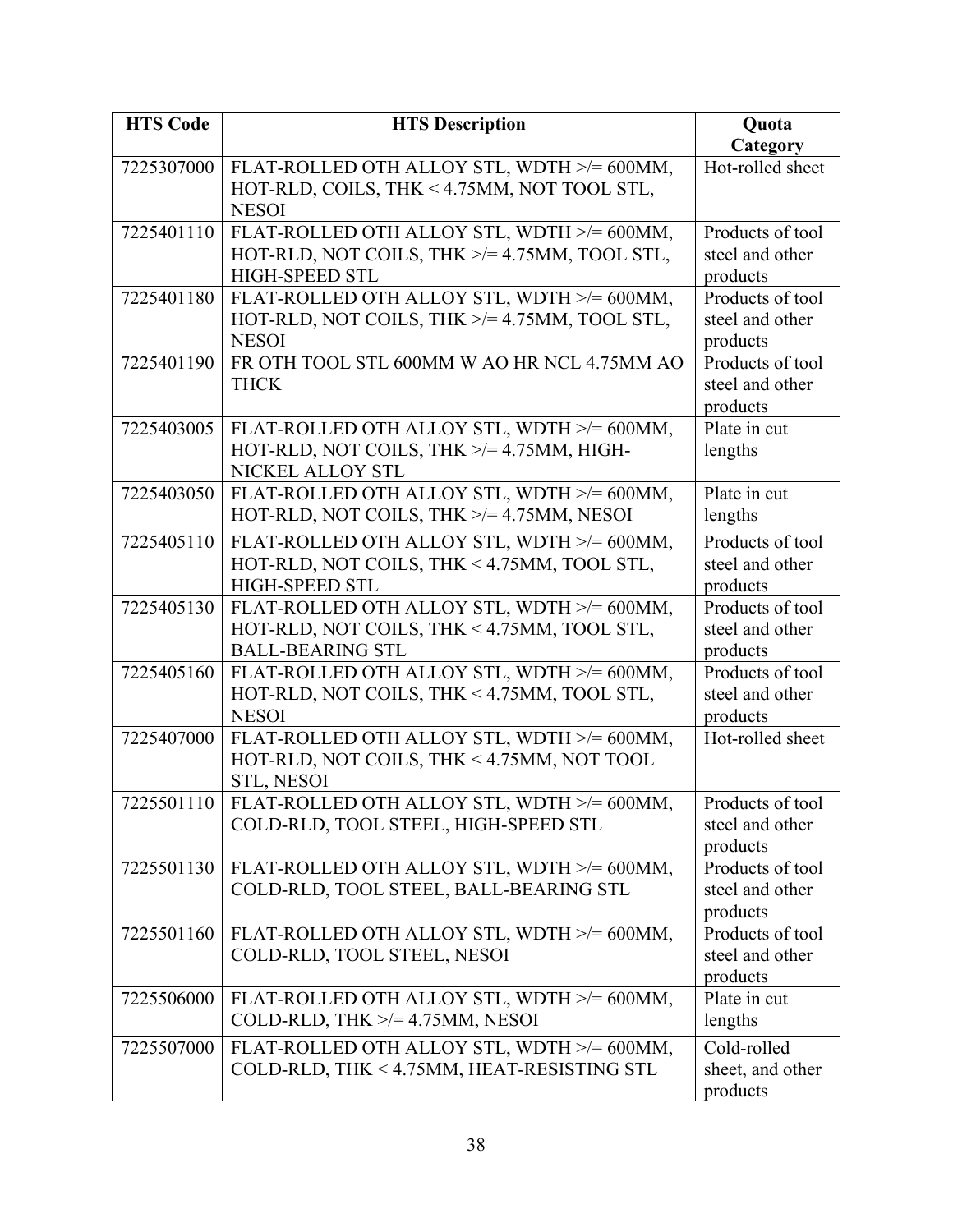| <b>HTS Code</b> | <b>HTS Description</b>                      | Quota              |
|-----------------|---------------------------------------------|--------------------|
|                 |                                             | Category           |
| 7225508010      | FLAT-ROLLED OTH ALLOY STL, WDTH >/= 600MM,  | Cold-rolled        |
|                 | COLD-RLD, THK < 4.75MM, HIGH-NICKEL ALLOY   | sheet, and other   |
|                 | <b>STL</b>                                  | products           |
| 7225508080      | FLAT-ROLLED OTH ALLOY STL, WDTH >/= 600MM,  | Cold-rolled        |
|                 | COLD-RLD, THK < 4.75MM, NESOI               | sheet, and other   |
|                 |                                             | products           |
| 7225508085      | FR ALLOY STL NT TOOL 600MM AO CR UN4.75MM   | Cold-rolled        |
|                 | <b>THK NESO</b>                             | sheet, and other   |
|                 |                                             | products           |
| 7225910000      | FLAT-ROLLED OTH ALLOY STL, WDTH >/= 600MM,  | Sheets and strip   |
|                 | FURTH WRKD THAN COLD-RLD,                   | electrolytically   |
|                 | ELECTROLYTICALLY PLATD/COATD W/ZINC,        | coated or plated   |
|                 | <b>NESOI</b>                                | with zinc          |
| 7225920000      | FLAT-ROLLED OTH ALLOY STL, WDTH >/= 600MM,  | Flat-rolled        |
|                 | FURTH WRKD THAN COLD-RLD, PLATD/COATD W/    | products, hot-     |
|                 | ZINC (NOT ELETROLYTICALLY), NESOI           | dipped             |
| 7225990010      | OTHER FLAT-ROLLED OTH ALLOY STL, WDTH >/=   | Cold-rolled        |
|                 | 600MM, FURTH WRKD THAN COLD-RLD, HIGH-      | sheet, and other   |
|                 | NICKEL ALLOY STL, NESOI                     | products           |
| 7225990090      | OTHER FLAT-ROLLED OTH ALLOY STL, WDTH >/=   | Cold-rolled        |
|                 | 600MM, FURTH WRKD THAN COLD-RLD, NOT HIGH-  | sheet, and other   |
|                 | NICKEL ALLOY STL, NESOI                     | products           |
| 7226111000      | FLAT-ROLLED OTH ALLOY STL, WDTH 300-600MM,  | Silicon electrical |
|                 | SILICON ELECTRICAL STL, GRAIN-ORIENTED      | steel sheets and   |
|                 |                                             | strip              |
| 7226119030      | FLAT-ROLLED OTH ALLOY STL, WDTH < 300MM,    | Silicon electrical |
|                 | SILICON ELECTRICAL STL, GRAIN-ORIENTED, THK | steel sheets and   |
|                 |                                             | strip              |
| 7226119060      | FLAT-ROLLED OTH ALLOY STL, WDTH < 300MM,    | Silicon electrical |
|                 | SILICON ELECTRICAL STL, GRAIN-ORIENTED, THK | steel sheets and   |
|                 | $> 0.25$ MM                                 | strip              |
| 7226191000      | FLAT-ROLLED OTH ALLOY STL, WDTH 300-600MM,  | Silicon electrical |
|                 | SILICON ELECTRICAL STL, NOT GRAIN-ORIENTED  | steel sheets and   |
|                 |                                             | strip              |
| 7226199000      | FLAT-ROLLED OTH ALLOY STL, WDTH < 300MM,    | Silicon electrical |
|                 | SILICON ELECTRICAL STL, NOT GRAIN-ORIENTED  | steel sheets and   |
|                 |                                             | strip              |
| 7226200000      | FLAT-ROLLED OTH ALLOY STL, WDTH < 600MM,    | Products of tool   |
|                 | <b>HIGH-SPEED STL</b>                       | steel and other    |
|                 |                                             | products           |
| 7226910500      | FLAT-ROLLED OTH ALLOY STL, WDTH < 600MM,    | Products of tool   |
|                 | HOT-RLD, TOOL STEEL OTH THAN HIGH-SPEED,    | steel and other    |
|                 | <b>CHIPPER KNIFE STL</b>                    | products           |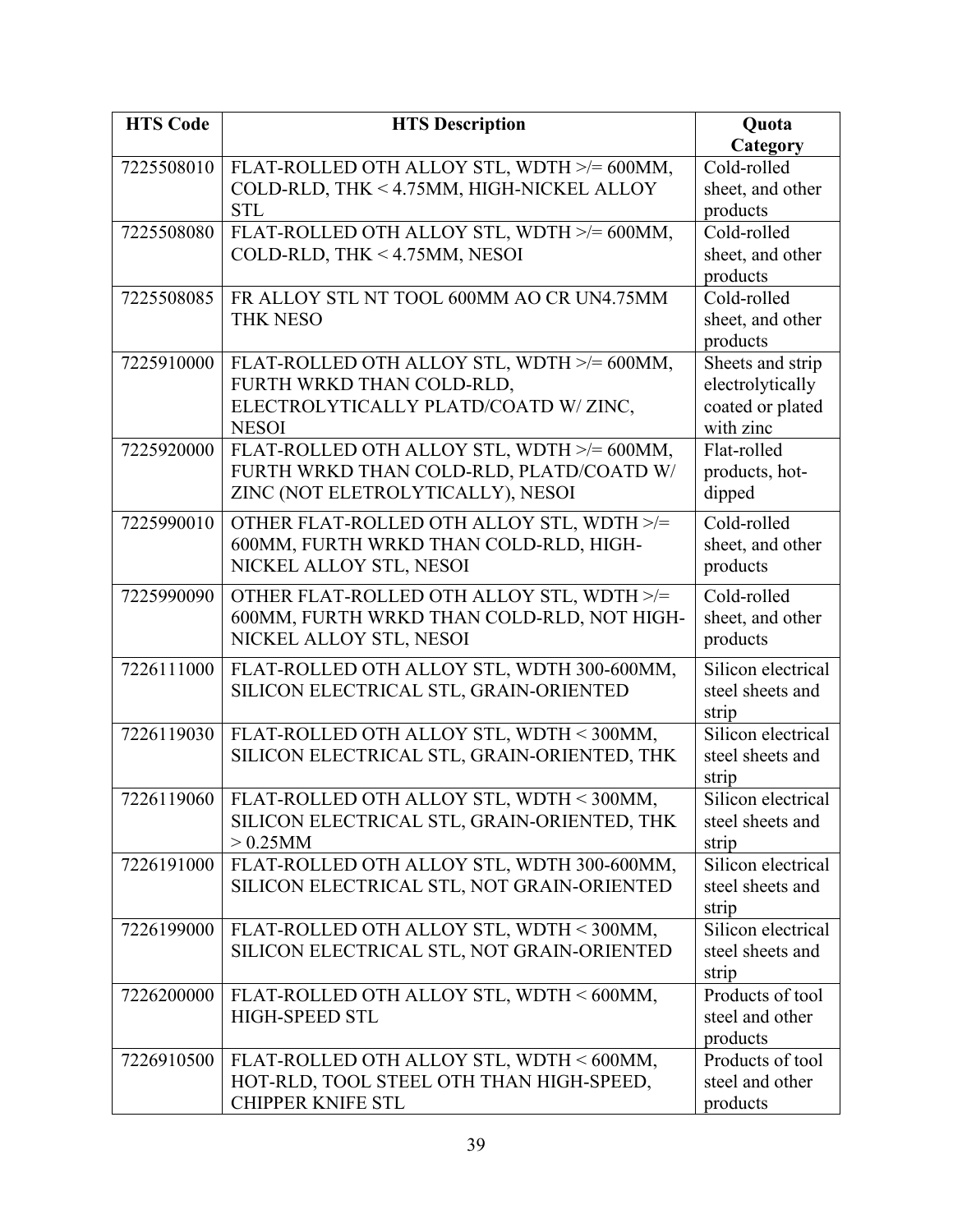| <b>HTS Code</b> | <b>HTS Description</b>                                                          | Quota                        |
|-----------------|---------------------------------------------------------------------------------|------------------------------|
|                 |                                                                                 | Category                     |
| 7226911530      | FLAT-ROLLED OTH ALLOY STL, WDTH 300-600MM,                                      | Products of tool             |
|                 | HOT-RLD, TOOL STEEL OTH THAN HIGH-SPEED,                                        | steel and other              |
|                 | <b>BALL-BEARING STL</b>                                                         | products                     |
| 7226911560      | FLAT-ROLLED OTH ALLOY STL, WDTH 300-600MM,                                      | Products of tool             |
|                 | HOT-RLD, TOOL STEEL OTH THAN HIGH-SPEED,                                        | steel and other              |
|                 | <b>NESOI</b>                                                                    | products                     |
| 7226912530      | FLAT-ROLLED OTH ALLOY STL, WDTH < 300MM,                                        | Products of tool             |
|                 | HOT-RLD, TOOL STEEL OTH THAN HIGH-SPEED,                                        | steel and other              |
|                 | <b>BALL-BEARING STL</b>                                                         | products                     |
| 7226912560      | FLAT-ROLLED OTH ALLOY STL, WDTH < 300MM,                                        | Products of tool             |
|                 | HOT-RLD, TOOL STEEL OTH THAN HIGH-SPEED,                                        | steel and other              |
|                 | <b>NESOI</b>                                                                    | products<br>Plate in cut     |
| 7226915000      | FLAT-ROLLED OTH ALLOY STL, WDTH < 600MM,<br>HOT-RLD, THK $\ge$ /= 4.75MM, NESOI |                              |
|                 |                                                                                 | lengths                      |
| 7226917000      | FLAT-ROLLED OTH ALLOY STL, WDTH 300-600MM,                                      | Hot-rolled strip             |
|                 | HOT-RLD, NOT TOOL STL, THK < 4.75MM                                             |                              |
| 7226918000      | FLAT-ROLLED OTH ALLOY STL, WDTH < 300MM,                                        | Hot-rolled strip             |
|                 | HOT-RLD, NOT TOOL STL, THK < 4.75MM                                             |                              |
| 7226921030      | FLAT-ROLLED OTH ALLOY STL, WDTH 300-600MM,                                      | Products of tool             |
|                 | COLD-RLD, TOOL STEEL OTH THAN HIGH-SPEED,                                       | steel and other              |
|                 | <b>BALL-BEARING STL</b>                                                         | products                     |
| 7226921060      | FLAT-ROLLED OTH ALLOY STL, WDTH 300-600MM,                                      | Products of tool             |
|                 | COLD-RLD, TOOL STEEL OTH THAN HIGH-SPEED,                                       | steel and other              |
|                 | <b>NESOI</b>                                                                    | products                     |
| 7226923030      | FLAT-ROLLED OTH ALLOY STL, WDTH < 300MM,                                        | Products of tool             |
|                 | COLD-RLD, TOOL STEEL OTH THAN HIGH-SPEED,                                       | steel and other              |
|                 | <b>BALL-BEARING STL</b>                                                         | products                     |
| 7226923060      | FLAT-ROLLED OTH ALLOY STL, WDTH < 300MM,                                        | Products of tool             |
|                 | COLD-RLD, TOOL STEEL OTH THAN HIGH-SPEED,                                       | steel and other              |
|                 | <b>NESOI</b>                                                                    | products                     |
| 7226925000      | FLAT-ROLLED OTH ALLOY STL, WDTH 300-600MM,                                      | Cold-rolled                  |
|                 | COLD-RLD, NOT TOOL STL                                                          | strip, and other<br>products |
| 7226927005      | FLAT-ROLLED OTH ALLOY STL, WDTH < 300MM,                                        | Cold-rolled                  |
|                 | COLD-RLD, NOT TOOL STL, THK                                                     | strip, and other             |
|                 |                                                                                 | products                     |
| 7226927050      | FLAT-ROLLED OTH ALLOY STL, WDTH < 300MM,                                        | Cold-rolled                  |
|                 | COLD-RLD, NOT TOOL STL, THK                                                     | strip, and other             |
|                 |                                                                                 | products                     |
| 7226928005      | FLAT-ROLLED OTH ALLOY STL, WDTH < 300MM,                                        | Cold-rolled                  |
|                 | COLD-RLD, NOT TOOL STL, THK > 0.25MM, HIGH-                                     | strip, and other             |
|                 | NICKEL ALLOY STL                                                                | products                     |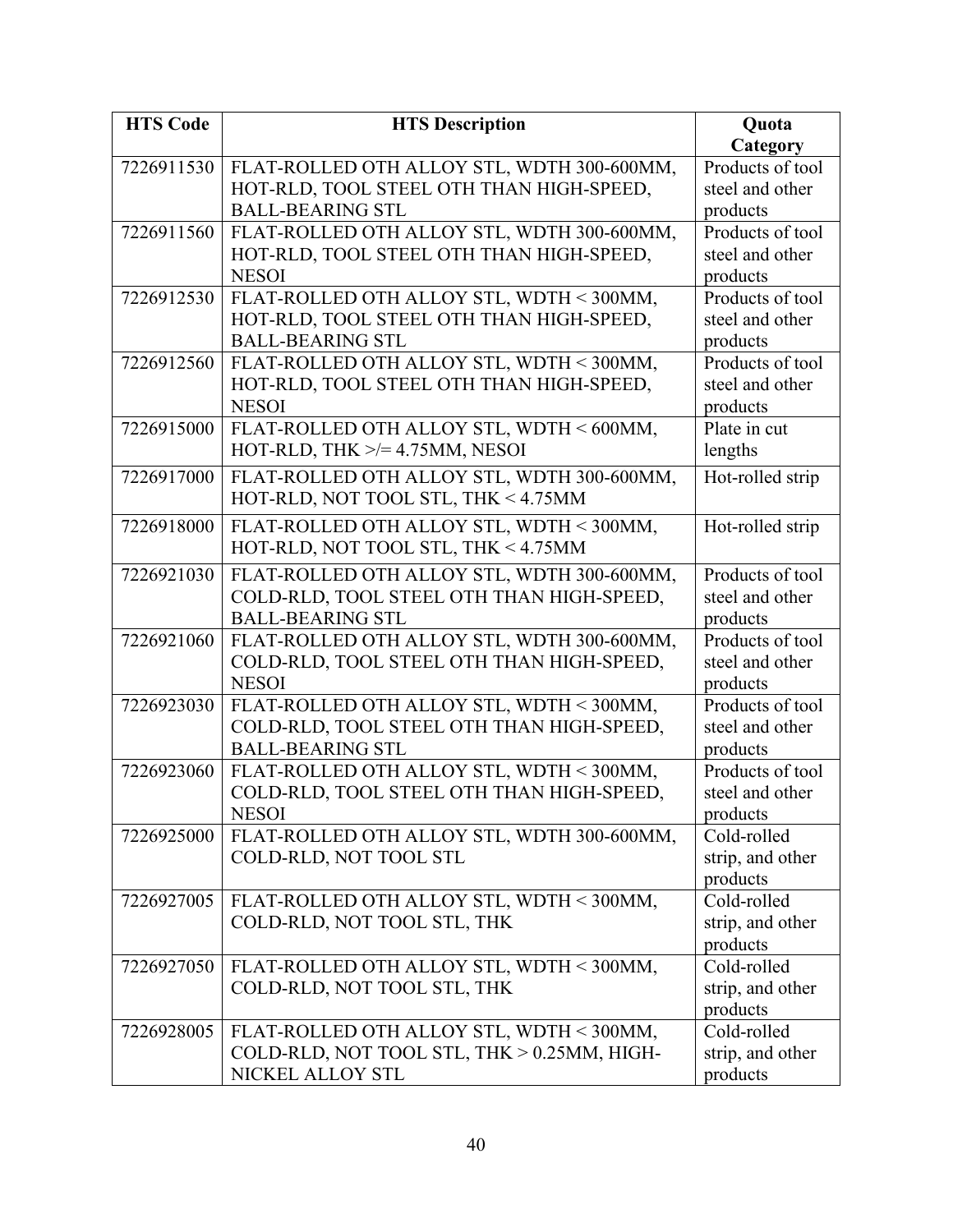| <b>HTS Code</b> | <b>HTS Description</b>                       | Quota                            |
|-----------------|----------------------------------------------|----------------------------------|
|                 |                                              | Category                         |
| 7226928050      | FLAT-ROLLED OTH ALLOY STL, WDTH < 300MM,     | Cold-rolled                      |
|                 | COLD-RLD, NOT TOOL STL, THK > 0.25MM, NESOI  | strip, and other                 |
|                 |                                              | products                         |
| 7226990110      | FLAT-ROLLED OTH ALLOY STL, WDTH < 600MM,     | Sheets and strip                 |
|                 | FURTH WRKD THAN COLD-RLD,                    | electrolytically                 |
|                 | ELECTROLYTICALLY PLATD/COATD W/ZINC,         | coated or plated                 |
|                 | <b>NESOI</b>                                 | with zinc                        |
| 7226990130      | FLAT-ROLLED OTH ALLOY STL, WDTH < 600MM,     | Flat-rolled                      |
|                 | FURTH WRKD THAN COLD-RLD, PLATD/COATD W/     | products, hot-                   |
|                 | ZINC (NOT ELECTROLYTICALLY), NESOI           | dipped                           |
| 7226990180      | OTHER FLAT-ROLLED OTH ALLOY STL, WDTH <      | Cold-rolled                      |
|                 | 600MM, FURTHER WORKED THAN COLD-RLD,         | strip, and other                 |
|                 | <b>NESOI</b>                                 | products                         |
| 7227100000      | BARS/RODS OTH ALLOY STL, HOT-RLD, IRR COILS, | Products of tool                 |
|                 | <b>HIGH-SPEED STL</b>                        | steel and other                  |
|                 |                                              | products                         |
| 7227200000      | BARS&RODS SILICO-MANGANESE STEEL, OTHER      | Bars and rods,                   |
|                 |                                              | hot-rolled, in                   |
|                 |                                              | irregularly                      |
|                 |                                              | wound coils                      |
| 7227200030      | BARS/RODS SILICO-MANGANESE STL, IRR COILS,   | Bars and rods,                   |
|                 | HOT-RLD, WELDING QUALITY WIRE RODS, STAT     | hot-rolled, in                   |
|                 | NOTE <sub>6</sub>                            | irregularly                      |
| 7227200080      | BARS/RODS SILICO-MANGANESE STL, HOT-RLD,     | wound coils<br>Bars, hot-rolled, |
|                 | <b>IRR COILS, NESOI</b>                      | not of stainless                 |
|                 |                                              | steel                            |
| 7227901030      | BARS/RODS TOOL STL (NOT HIGH-SPEED), HOT-    | Products of tool                 |
|                 | RLD, IRR COILS, NOT TEMPRD/TREATD/PARTLY     | steel and other                  |
|                 | MFTD, BALL-BEARING STL                       | products                         |
| 7227901060      | BARS/RODS TOOL STL (NOT HIGH-SPEED), HOT-    | Products of tool                 |
|                 | RLD, IRR COILS, NOT TEMPRD/TREATD/PARTLY     | steel and other                  |
|                 | MFTD, NESOI                                  | products                         |
| 7227902030      | BARS/RODS TOOL STL (NOT HIGH-SPEED), HOT-    | Products of tool                 |
|                 | RLD, IRR COILS, OTH TEMPRD/TREATD/PARTLY     | steel and other                  |
|                 | MFTD, BALL-BEARING STL                       | products                         |
| 7227902060      | BARS/RODS TOOL STL (NOT HIGH-SPEED), HOT-    | Products of tool                 |
|                 | RLD, IRR COILS, OTH TEMPRD/TREATD/PARTLY     | steel and other                  |
|                 | MFTD, NESOI                                  | products                         |
| 7227906005      | BARS/RODS OTHER ALLOY STL, HOT-RLD, IRR      | Bars, hot-rolled,                |
|                 | COILS, NOT TOOL STL, HIGH-NICKEL ALLOY STL   | not of stainless                 |
|                 |                                              | steel                            |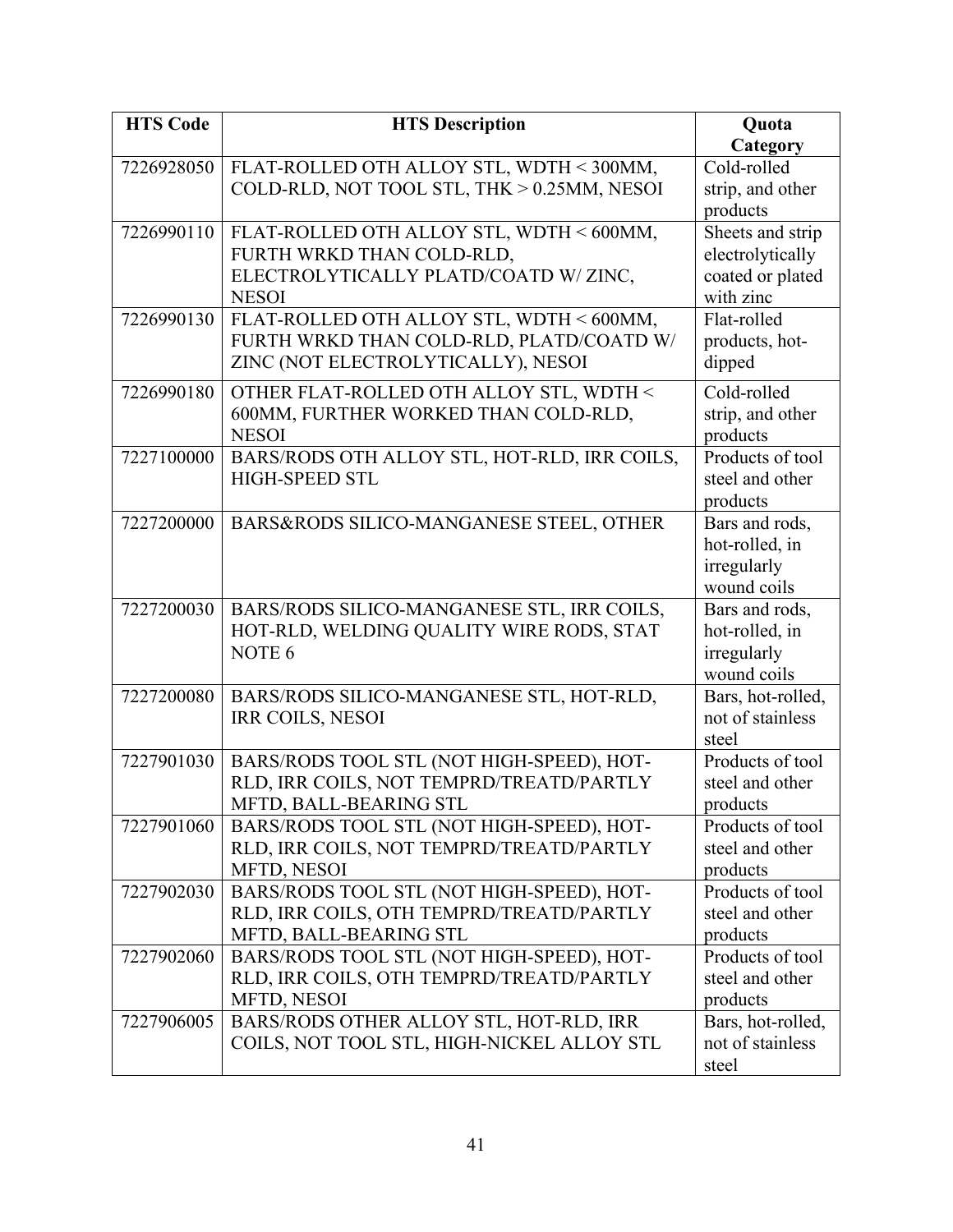| <b>HTS Code</b> | <b>HTS Description</b>                       | Quota                               |
|-----------------|----------------------------------------------|-------------------------------------|
|                 |                                              | Category                            |
| 7227906010      | BARS/RODS OTHER ALLOY STL, HOT-RLD, IRR      | Bars, hot-rolled,                   |
|                 | COILS, NOT TOOL STL, COLD HEADING QUALITY    | not of stainless                    |
|                 | <b>STL, STAT NOTE 5</b>                      | steel                               |
| 7227906020      | BARS/RODS OTHER ALLOY STL, IRR COILS, HOT-   | Bars and rods,                      |
|                 | RLD, NOT TOOL STL, WELDING QUALITY WIRE      | hot-rolled, in                      |
|                 | <b>RODS</b>                                  | irregularly                         |
|                 |                                              | wound coils                         |
| 7227906030      | BARS/RODS OTHER ALLOY STL, IRR COILS, HOT-   | Bars and rods,                      |
|                 | RLD, NOT TOOL STL, CIRC CS, DIAM < 14MM      | hot-rolled, in                      |
|                 |                                              | irregularly                         |
|                 |                                              | wound coils                         |
| 7227906035      | BARS/RODS OTHER ALLOY STL, IRR COILS, HOT-   | Bars and rods,                      |
|                 | RLD, NOT TOOL STL, CIRC CS, DIAM 14-19MM     | hot-rolled, in                      |
|                 |                                              | irregularly                         |
|                 |                                              | wound coils                         |
| 7227906040      | BARS/RODS OTHER ALLOY STL, HOT-RLD, IRR      | Bars, hot-rolled,                   |
|                 | COILS, NOT TOOL STL, CIRC CS, DIAM >/= 19MM  | not of stainless                    |
|                 |                                              | steel                               |
| 7227906080      | BARS/RODS ALLOY STEEL, HOT-ROLL, IRREG COIL, | Bars, hot-rolled,                   |
|                 | <b>NESOI</b>                                 | not of stainless                    |
|                 |                                              | steel                               |
| 7227906085      | BARS/RODS ALLOY STEEL, HOT-ROLL, IRREG COIL, | Bars, hot-rolled,                   |
|                 | <b>NESOI</b>                                 | not of stainless                    |
|                 |                                              | steel                               |
| 7227906090      | BARS/RODS OTHER ALLOY STL, HOT-RLD, IRR      | Bars, hot-rolled,                   |
|                 | COILS, NOT TOOL STL, NESOI                   | not of stainless                    |
|                 |                                              | steel                               |
| 7228100010      | OTHER BARS/RODS OTH ALLOY STL, HIGH-SPEED    | Products of tool                    |
|                 | STL, NOT COLD-FORMED                         | steel and other                     |
|                 | OTHER BARS/RODS OTH ALLOY STL, HIGH-SPEED    | products                            |
| 7228100030      | STL, COLD-FORMED, MAX CROSS SECTION < 18MM   | Products of tool<br>steel and other |
|                 |                                              | products                            |
| 7228100060      | OTHER BARS/RODS OTH ALLOY STL, HIGH-SPEED    | Products of tool                    |
|                 | STL, COLD-FORMED, MAX CROSS SECTION >/=      | steel and other                     |
|                 | 18MM                                         | products                            |
| 7228201000      | OTHER BARS/RODS SILICO-MANGANESE STL, NOT    | Bars, hot-rolled,                   |
|                 | <b>COLD-FORMED</b>                           | not of stainless                    |
|                 |                                              | steel                               |
| 7228205000      | OTHER BARS/RODS SILICO-MANGANESE STL,        | Bars, cold-                         |
|                 | <b>COLD-FORMED</b>                           | finished, not of                    |
|                 |                                              | stainless steel                     |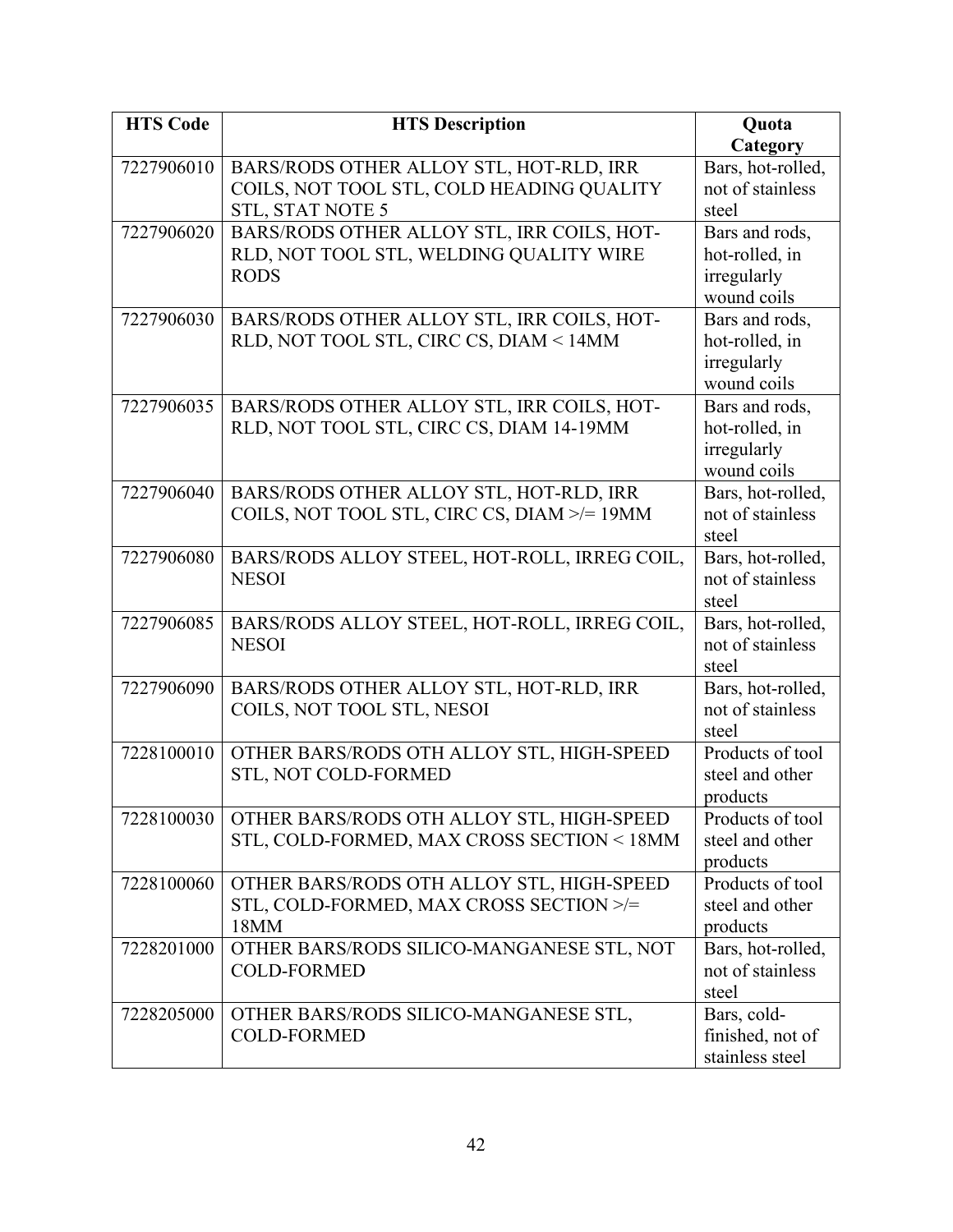| <b>HTS Code</b> | <b>HTS Description</b>                       | Quota                     |
|-----------------|----------------------------------------------|---------------------------|
|                 |                                              | Category                  |
| 7228302000      | OTHER BARS/RODS OTH ALLOY STL, HOT-          | Products of tool          |
|                 | RLD/DRWN/EXTRD, TOOL STEEL (NOT HIGH-        | steel and other           |
|                 | SPEED), BALL-BEARING STL                     | products                  |
| 7228304000      | OTH BARS/RODS OTH ALLOY STL, HOT-            | Products of tool          |
|                 | RLD/DRWN/EXTRD, TOOL STL (NOT HI-SPEED), NOT | steel and other           |
|                 | CLD-FRMD, CHPPER KNIFE STL                   | products                  |
| 7228306000      | OTHER BARS/RODS OTH ALLOY STL, HOT-          | Products of tool          |
|                 | RLD/DRWN/EXTRD, TOOL STEEL (NOT HIGH-        | steel and other           |
|                 | SPEED), NESOI                                | products                  |
| 7228308005      | OTHER BARS/RODS OTHER ALLOY STL, HOT-        | Bars, hot-rolled,         |
|                 | ROLLED/DRAWN/EXTRUDED, HIGH-NICKEL ALLOY     | not of stainless          |
|                 | <b>STL</b>                                   | steel                     |
| 7228308010      | CONCRETE REINFORCING BARS/RODS OTH ALLOY     | Reinforcing bars          |
|                 | STL, HOT-RLD/DRAWN/EXTRUDED                  |                           |
| 7228308015      | OTHER BARS/RODS OTHER ALLOY STL, HOT-        | Bars, hot-rolled,         |
|                 | ROLLED/DRAWN/EXTRUDED, DIAM < 76MM           | not of stainless          |
|                 |                                              | steel                     |
| 7228308040      | BARS/RODS ALY STEEL HOT-ROLL/DRW DI 76-      | Bars, hot-rolled,         |
|                 | 228MM NESOI                                  | not of stainless          |
|                 |                                              | steel                     |
| 7228308041      | OTHER BARS/RODS OTHER ALLOY STL, HOT-        | Bars, hot-rolled,         |
|                 | ROLLED/DRAWN/EXTRUDED, DIAM 76-152MM         | not of stainless          |
|                 |                                              | steel                     |
| 7228308045      | OTHER BARS/RODS OTHER ALLOY STL, HOT-        | Bars, hot-rolled,         |
|                 | ROLLED/DRAWN/EXTRUDED, DIAM 152-228MM        | not of stainless          |
|                 |                                              | steel                     |
| 7228308050      | OTHER BARS/RODS OF OTHER ALLOY STEEL, HOT-   | Bars, hot-rolled,         |
|                 | <b>WORKED</b>                                | not of stainless          |
|                 |                                              | steel                     |
| 7228308060      | <b>BARS/RODS OF OTHER ALLOY STEEL, HOT-</b>  | Bars, hot-rolled.         |
|                 | <b>WORKED, NESOI</b>                         | not of stainless          |
|                 |                                              | steel                     |
| 7228308070      | OTHER BARS/RODS OTHER ALLOY STL, HOT-        | Bars, hot-rolled,         |
|                 | ROLLED/DRAWN/EXTRUDED, DIAM > 228MM          | not of stainless          |
|                 |                                              | steel                     |
| 7228400000      | OTHER BARS/RODS OTHER ALLOY STL, FORGED      | Bars, hot-rolled,         |
|                 |                                              | not of stainless<br>steel |
| 7228501010      | OTHER BARS/RODS OTH ALLOY STL, COLD-         | Products of tool          |
|                 | FRMD/FNSHD, TOOL STEEL (NOT HIGH-SPEED),     | steel and other           |
|                 | <b>BALL-BEARING STL</b>                      | products                  |
|                 |                                              |                           |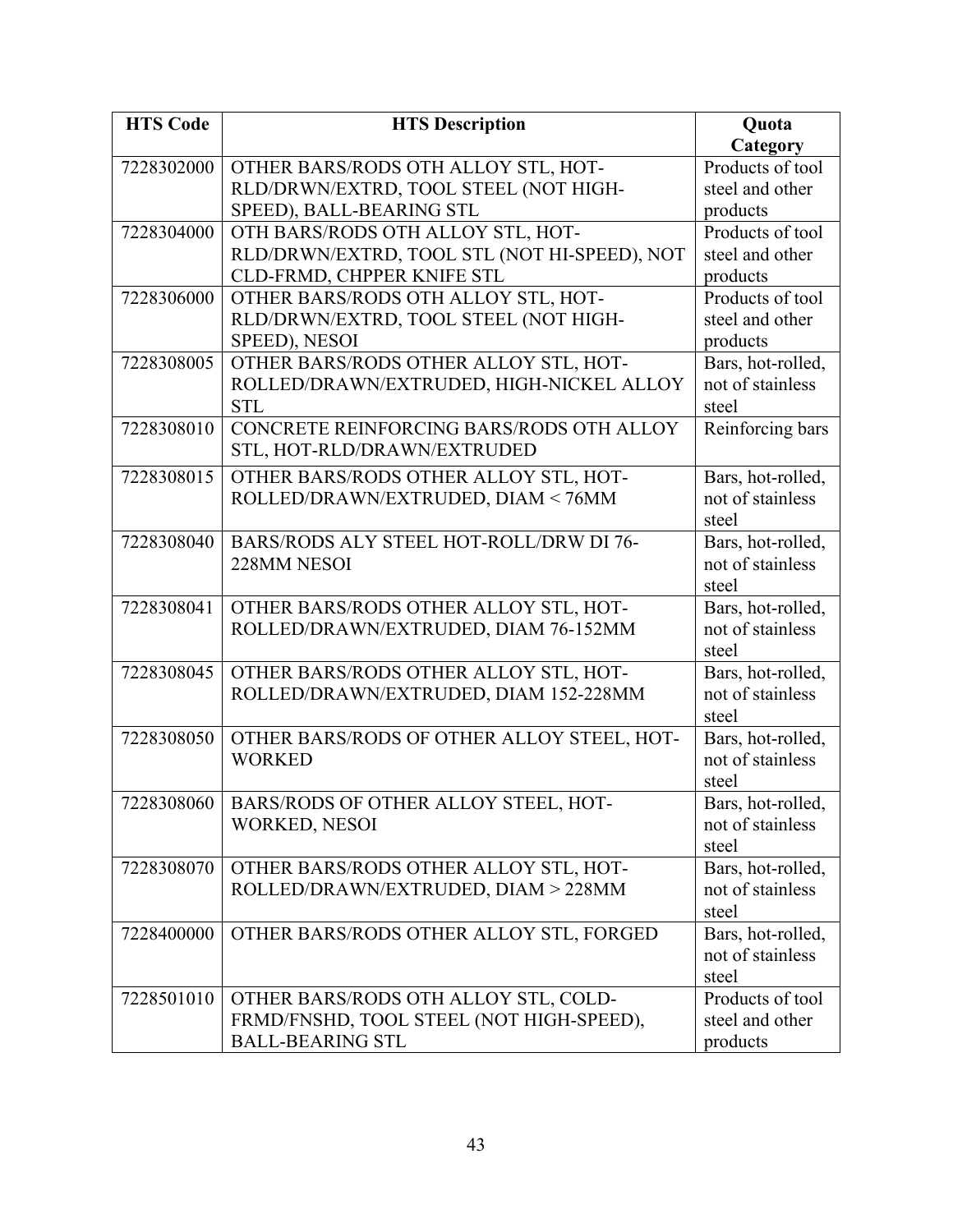| <b>HTS Code</b> | <b>HTS Description</b>                       | Quota                     |
|-----------------|----------------------------------------------|---------------------------|
|                 |                                              | Category                  |
| 7228501020      | OTHER BARS/RODS TOOL STL (NOT HIGH-SPEED),   | Products of tool          |
|                 | COLD-FRMD/FNSHD, ROUND/RECT CS < 18MM,       | steel and other           |
|                 | <b>GRND/MLLD/PLSHD SURFACE</b>               | products                  |
| 7228501040      | OTHER BARS/RODS TOOL STL (NOT HIGH-SPEED),   | Products of tool          |
|                 | COLD-FRMD/FNSHD, MAX CS < 18MM, NESOI        | steel and other           |
|                 |                                              | products                  |
| 7228501060      | OTHER BARS/RODS TOOL STL (NOT HIGH-SPEED),   | Products of tool          |
|                 | COLD-FRMD/FNSHD, ROUND/RECT CS >/= 18MM,     | steel and other           |
|                 | <b>GRND/MLLD/PLSHD SURFACE</b>               | products                  |
| 7228501080      | OTHER BARS/RODS TOOL STL (NOT HIGH-SPEED),   | Products of tool          |
|                 | COLD-FRMD/FNSHD, MAX CROSS SECTION >/=       | steel and other           |
|                 | 18MM, NESOI                                  | products                  |
| 7228505005      | OTHER BARS/RODS OTH ALLOY STL, COLD-         | Bars, cold-               |
|                 | FORMED/FINISHED, HIGH-NICKEL ALLOY STL       | finished, not of          |
|                 |                                              | stainless steel           |
| 7228505015      | OTHER BARS/RODS OTH ALLOY STL, COLD-         | Bars, cold-               |
|                 | FORMED/FINISHED, DIAM < 76MM                 | finished, not of          |
|                 |                                              | stainless steel           |
| 7228505040      | OTHER BARS/RODS OTH ALLOY STL, COLD-         | Bars, cold-               |
|                 | FORMED/FINISHED, DIAM 76-228MM               | finished, not of          |
|                 |                                              | stainless steel           |
| 7228505050      | OTH BRS RDS OTH ALY ST COLD-FRMD OR COLD-    | Bars, cold-               |
|                 | <b>FNSHD OTH</b>                             | finished, not of          |
|                 |                                              | stainless steel           |
| 7228505070      | OTHER BARS/RODS OTH ALLOY STL, COLD-         | Bars, cold-               |
|                 | FORMED/FINISHED, DIAM > 228MM                | finished, not of          |
|                 |                                              | stainless steel           |
| 7228601030      | OTHER BARS/RODS OTH TOOL STEEL (NOT HIGH-    | Products of tool          |
|                 | SPEED), BALL-BEARING STEEL, NESOI            | steel and other           |
|                 |                                              | products                  |
| 7228601060      | OTHER BARS/RODS OTH TOOL STEEL (NOT HIGH-    | Products of tool          |
|                 | SPEED), NESOI                                | steel and other           |
|                 |                                              | products                  |
| 7228606000      | OTHER BARS/RODS OTHER ALLOY STL, NOT TOOL    | Bars, hot-rolled,         |
|                 | STL, NOT COLD-FORMED, NESOI                  | not of stainless<br>steel |
| 7228608000      | OTHER BARS/RODS OTH ALLOY STL, NOT TOOL      | Bars, cold-               |
|                 | STL, COLD-FORMED, NESOI                      | finished, not of          |
|                 |                                              | stainless steel           |
| 7228703010      | U, I, H AND T SECTIONS OTHER ALLOY STL, HOT- | Angles, shapes            |
|                 | RLD, NOT DRILLED/PUNCHED/ADVANCED            | and sections              |
|                 |                                              |                           |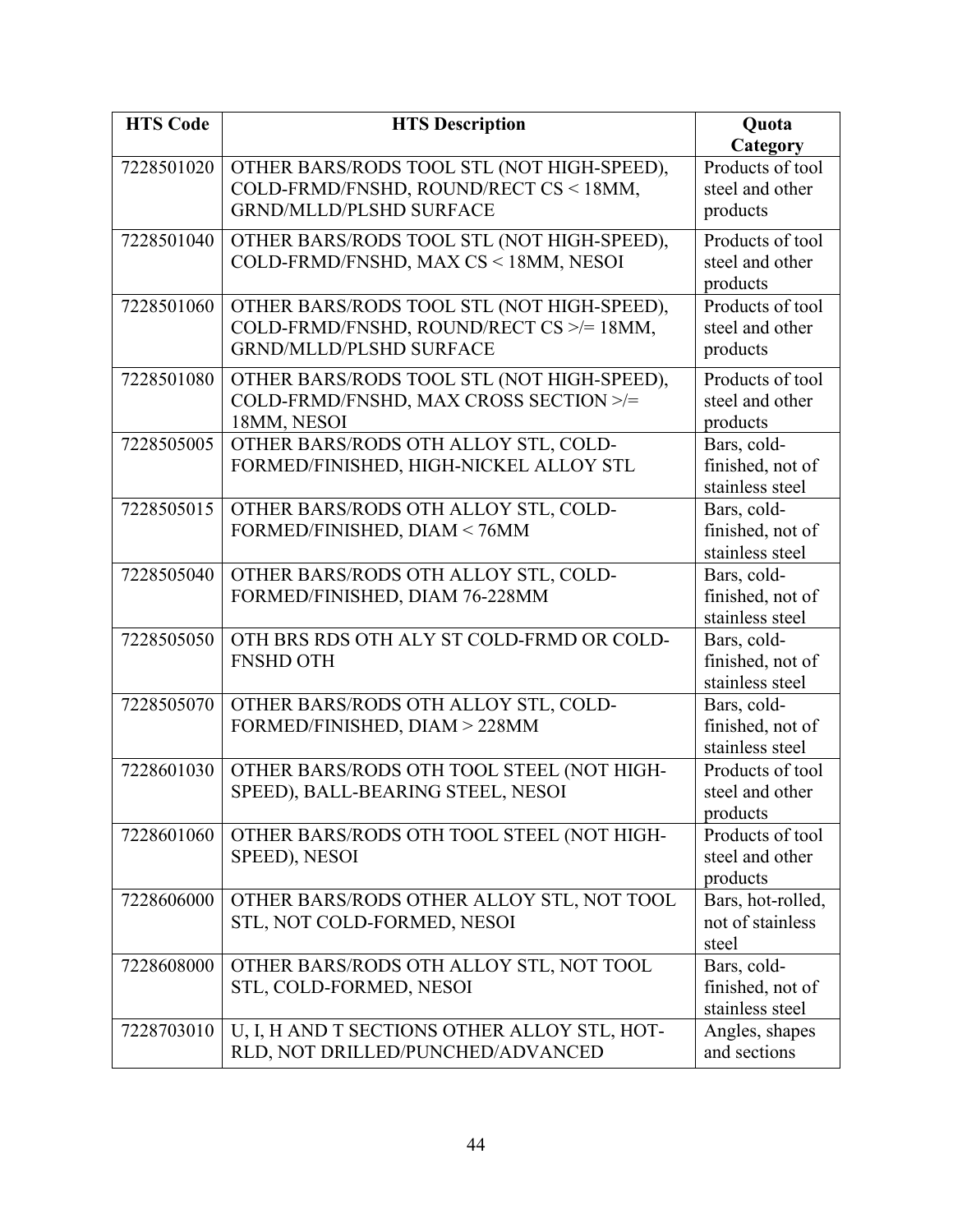| <b>HTS Code</b> | <b>HTS Description</b>                                                                                      | Quota                                                                                                |
|-----------------|-------------------------------------------------------------------------------------------------------------|------------------------------------------------------------------------------------------------------|
|                 |                                                                                                             | Category                                                                                             |
| 7228703020      | ANGLES OTHER ALLOY STL, HOT-RLD, NOT<br>DRILLED/PUNCHED/ADVANCED, MAX CROSS<br>$SECTION \geq 76MM$          | Angles, shapes<br>and sections                                                                       |
| 7228703041      | SHAPES/SECTIONS OTHER ALLOY STL, HOT-RLD,<br>NOT DRILLED/PUNCHED/ADVANCED, MAX CS <<br>76MM, NESOI          | Angles, shapes<br>and sections                                                                       |
| 7228703060      | ANGLES OTH ALLOY STL, HOT-RLD, NOT<br>DRILLED/PUNCHED/ADVANCED, MAX CROSS<br>SECTION < 76MM                 | Angles, shapes<br>and sections of a<br>type known as<br>"light-shaped<br>bars" and other<br>products |
| 7228703081      | SHAPES/SECTIONS OTH ALLOY STL, HOT-RLD, NOT<br>DRILLED/PUNCHED/ADVANCED, MAX CROSS<br>SECTION < 76MM        | Angles, shapes<br>and sections of a<br>type known as<br>"light-shaped<br>bars" and other<br>products |
| 7228706000      | Angles, shapes, and sections of other alloy steel, not<br>stainless                                         | Angles, shapes<br>and sections                                                                       |
| 7228800000      | HOLLOW DRILL BARS AND RODS OF ALLOY OR<br>NON-ALLOY STL, NESOI                                              | Bars, hot-rolled,<br>not of stainless<br>steel                                                       |
| 7229200010      | ROUND WIRE SI-MN STL, DIAM 0.9% MN, > 0.6% SI,<br>FOR ELEC ARC WELDING, PLATD/COATD W/<br><b>COPPER</b>     | Wire (other than<br>of stainless<br>steel)                                                           |
| 7229200015      | ROUND WIRE SI-MN STL, DIAM 0.9% MN, > 0.6% SI,<br>FOR ELEC ARC WELDING, NOT PLATD/COATD W/<br><b>COPPER</b> | Wire (other than<br>of stainless<br>steel)                                                           |
| 7229200090      | WIRE OF SILICO-MANGANESE STEEL, NESOI                                                                       | Wire (other than<br>of stainless<br>steel)                                                           |
| 7229900500      | WIRE OF HIGH-SPEED STEEL                                                                                    | Products of tool<br>steel and other<br>products                                                      |
| 7229901000      | FLAT WIRE OF OTHER ALLOY STEEL                                                                              | Wire (other than<br>of stainless<br>steel)                                                           |
| 7229905006      | ROUND WIRE OTH ALLOY STL, DIAM 0.3% NI OR ><br>0.08% MO, FOR ELEC ARC WELD, PLATD/COATD W/<br><b>COPPER</b> | Wire (other than<br>of stainless<br>steel)                                                           |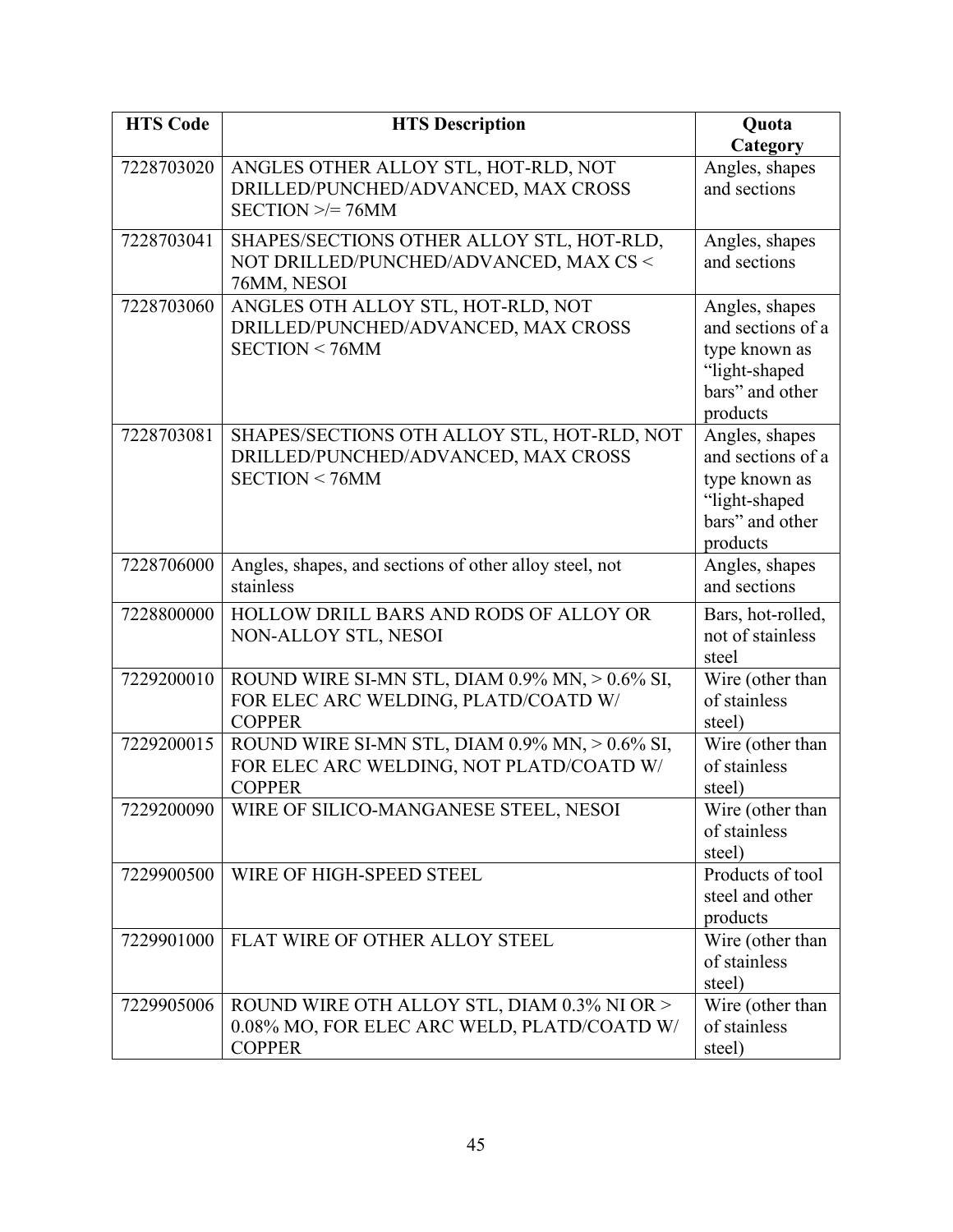| <b>HTS Code</b> | <b>HTS Description</b>                                               | Quota                              |
|-----------------|----------------------------------------------------------------------|------------------------------------|
|                 |                                                                      | Category                           |
| 7229905008      | ROUND WIRE OTH ALLOY STL, DIAM 0.3% NI OR >                          | Wire (other than                   |
|                 | 0.08% MO, FOR ELEC ARC WELD, NOT                                     | of stainless                       |
|                 | PLATD/COATD W/ CU                                                    | steel)                             |
| 7229905016      | ROUND WIRE OTHER ALLOY STL, DIAM < 1.0MM                             | Wire (other than                   |
|                 |                                                                      | of stainless                       |
|                 |                                                                      | steel)                             |
| 7229905031      | ROUND WIRE OTHER ALLOY STL, DIAM 1.0-1.5MM                           | Wire (other than                   |
|                 |                                                                      | of stainless                       |
|                 |                                                                      | steel)                             |
| 7229905051      | ROUND WIRE OTHER ALLOY STL, DIAM >/= 1.5MM                           | Wire (other than<br>of stainless   |
|                 |                                                                      | steel)                             |
| 7229909000      | OTHER WIRE OTHER ALLOY STL, NESOI                                    | Wire (other than                   |
|                 |                                                                      | of stainless                       |
|                 |                                                                      | steel)                             |
| 7301100000      | SHEET PILING OF IRON OR STEEL                                        | Sheet piling                       |
| 7302101010      | RAILS IRON/NONALLOY STL, NEW, NOT HEAT                               | Rails known as                     |
|                 | TREATED, STANDARD TEE > 30KG/M                                       | "standard rails"                   |
| 7302101015      | OTHER RAILS IRON/NONALLOY STL, NEW, NOT                              | Rails other than                   |
|                 | HEAT TREATED, > 30KG/M                                               | those known as                     |
|                 |                                                                      | "standard rails"                   |
| 7302101025      | OTHER RAILS IRON/NONALLOY STL, NEW, NOT                              | Rails other than                   |
|                 | HEAT TREATED,                                                        | those known as                     |
|                 |                                                                      | "standard rails"                   |
| 7302101035      |                                                                      | Rails known as                     |
|                 | RAILS IRON/NONALLOY STL, NEW, HEAT<br>TREATED, STANDARD TEE > 30KG/M | "standard rails"                   |
|                 |                                                                      |                                    |
| 7302101045      | OTHER RAILS IRON/NONALLOY STL, NEW, HEAT                             | Rails other than<br>those known as |
|                 | $TREATED$ , $>$ 30KG/M                                               | "standard rails"                   |
|                 |                                                                      |                                    |
| 7302101055      | OTHER RAILS IRON/NONALLOY STL, NEW, HEAT                             | Rails other than                   |
|                 | TREATED,                                                             | those known as                     |
|                 |                                                                      | "standard rails"                   |
| 7302101065      | USED RAILWAY RAILS FOR REROLLING                                     | Rails known as                     |
|                 |                                                                      | "standard rails"                   |
| 7302101075      | USED RAILWAY RAILS FOR REROLLING, OTHER                              | Rails known as                     |
|                 |                                                                      | "standard rails"                   |
| 7302105020      | <b>RAILS OF ALLOY STEEL, NEW</b>                                     | Rails known as                     |
|                 |                                                                      | "standard rails"                   |
| 7302105040      | USED RAILWAY RAILS FOR REROLLING, OF ALLOY                           | Rails known as                     |
|                 | <b>STEEL; AND</b>                                                    | "standard rails"                   |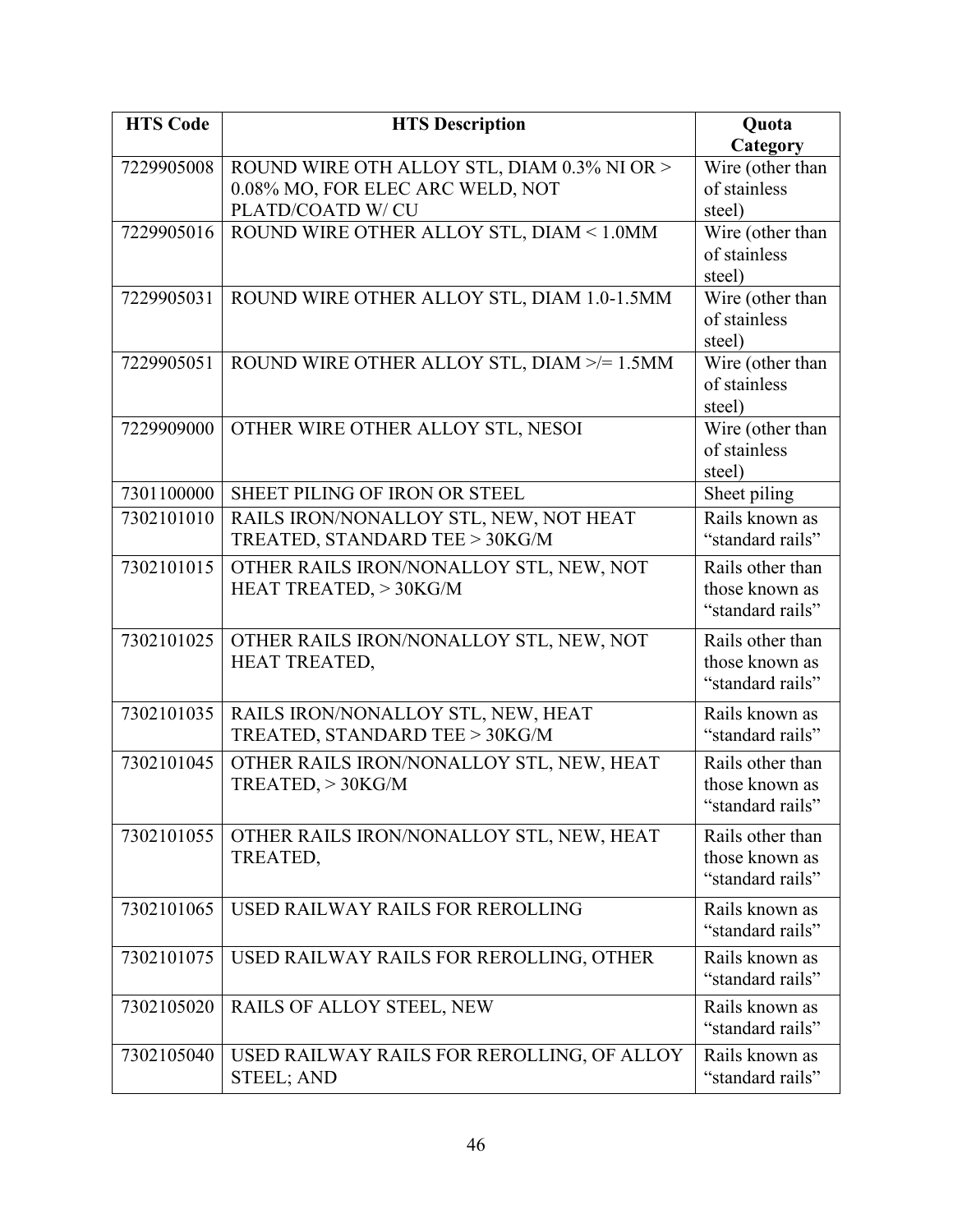| <b>HTS Code</b> | <b>HTS Description</b>                                                                                           | Quota<br>Category                                             |
|-----------------|------------------------------------------------------------------------------------------------------------------|---------------------------------------------------------------|
| 7302105060      | USED RAILWAY RAILS FOR REROLLING, OF ALLOY<br><b>STEEL, OTHER</b>                                                | Rails known as<br>"standard rails"                            |
| 7302400000      | FISH PLATES AND SOLE PLATES OF IRON OR STEEL                                                                     | Nonumerated<br>railroad goods                                 |
| 7302901000      | SLEEPERS (CROSS-TIES) OF IRON OR STEEL                                                                           | Nonumerated<br>railroad goods                                 |
| 7302909000      | RAILWAY OR TRAMWAY TRACK CONSTRUCTION<br><b>MATERIAL OF IRON OR STEEL</b>                                        | Nonumerated<br>railroad goods                                 |
| 7304110020      | LINE PIPE (OIL/GAS PIPELINES) STAINLESS STL,<br>SEAMLESS, OUTSIDE DIAM                                           | Line pipe of<br>stainless steel                               |
| 7304110050      | LINE PIPE (OIL/GAS PIPELINES) STAINLESS STL,<br>SEAMLESS, OUTSIDE DIAM 114.3-406.4MM                             | Line pipe of<br>stainless steel                               |
| 7304110080      | LINE PIPE (OIL/GAS PIPELINES) STAINLESS STL,<br>SEAMLESS, OUTSIDE DIAM > 406.4MM                                 | Line pipe of<br>stainless steel                               |
| 7304191020      | LINE PIPE (OIL/GAS PIPELINES) IRON/NONALLOY<br>STL, SEAMLESS, OUTSIDE DIAM                                       | Line pipe not<br>exceeding 406.4<br>mm in outside<br>diameter |
| 7304191030      | LINE PIPE (OIL/GAS PIPELINES) IRON/NONALLOY<br>STL, SEAMLESS, OUTSIDE DIAM 114.3-215.9MM                         | Line pipe not<br>exceeding 406.4<br>mm in outside<br>diameter |
| 7304191045      | LINE PIPE (OIL/GAS PIPELINES) IRON/NONALLOY<br>STL, SEAMLESS, OUTSIDE DIAM 215.9-406.4MM,<br>WALL THK $<$ 12.7MM | Line pipe not<br>exceeding 406.4<br>mm in outside<br>diameter |
| 7304191060      | LINE PIPE (OIL/GAS PIPELINES) IRON/NONALLOY<br>STL, SEAMLESS, OUTSIDE DIAM 215.9-406.4MM,<br>WALL THK >/= 12.7MM | Line pipe not<br>exceeding 406.4<br>mm in outside<br>diameter |
| 7304191080      | LINE PIPE (OIL/GAS PIPELINES) IRON/NONALLOY<br>STL, SEAMLESS, OUTSIDE DIAM > 406.4MM                             | Line pipe<br>exceeding 406.4<br>mm in outside<br>diameter     |
| 7304195020      | LINE PIPE (OIL/GAS PIPELINES) OTH ALLOY STL,<br>SEAMLESS, OUTSIDE DIAM                                           | Line pipe not<br>exceeding 406.4<br>mm in outside<br>diameter |
| 7304195050      | LINE PIPE (OIL/GAS PIPELINES) OTH ALLOY STL,<br>SEAMLESS, OUTSIDE DIAM 114.3-406.4MM                             | Line pipe not<br>exceeding 406.4<br>mm in outside<br>diameter |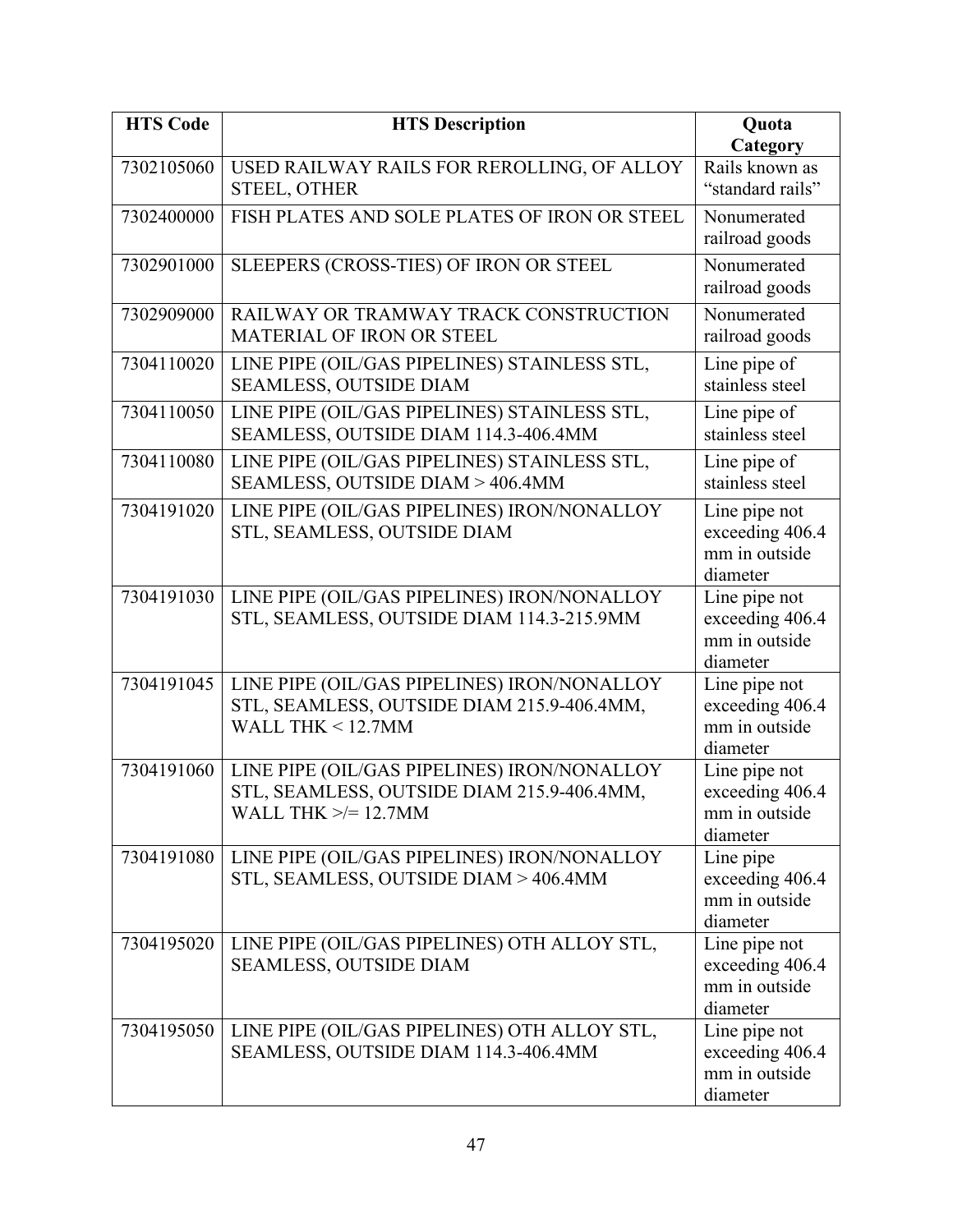| <b>HTS Code</b> | <b>HTS Description</b>                       | Quota                           |
|-----------------|----------------------------------------------|---------------------------------|
|                 |                                              | Category                        |
| 7304195080      | LINE PIPE (OIL/GAS PIPELINES) OTH ALLOY STL, | Line pipe                       |
|                 | SEAMLESS, OUTSIDE DIAM > 406.4MM             | exceeding 406.4                 |
|                 |                                              | mm in outside                   |
|                 |                                              | diameter                        |
| 7304220030      | DRILL PIPE (OIL/GAS DRILLING) STAINLESS STL, | Oil country pipe                |
|                 | <b>SEAMLESS, OUTSIDE DIAM</b>                | and tube goods                  |
|                 |                                              | of stainless steel              |
|                 |                                              | and other                       |
|                 |                                              | products                        |
| 7304220045      | DRILL PIPE (OIL/GAS DRILLING) STAINLESS STL, | Oil country pipe                |
|                 | SEAMLESS, OUTSIDE DIAM 9.5MM                 | and tube goods                  |
|                 |                                              | of stainless steel              |
|                 |                                              | and other                       |
| 7304220060      | DRILL PIPE (OIL/GAS DRILLING) STAINLESS STL, | products<br>Oil country pipe    |
|                 | SEAMLESS, OUTSIDE DIAM > 168.3MM             | and tube goods                  |
|                 |                                              | of stainless steel              |
|                 |                                              | and other                       |
|                 |                                              | products                        |
| 7304233000      | OTHER DRILL PIPE (OIL/GAS DRILLING)          | Oil country pipe                |
|                 | IRON/NONALLOY STL, SEAMLESS                  | and tube goods                  |
| 7304236030      | OTHER DRILL PIPE (OIL/GAS DRILLING) ALLOY    | Oil country pipe                |
|                 | STL, SEAMLESS, OUTSIDE DIAM                  | and tube goods                  |
|                 |                                              |                                 |
| 7304236045      | OTHER DRILL PIPE (OIL/GAS DRILLING) ALLOY    | Oil country pipe                |
|                 | STL, SEAMLESS, OUTSIDE DIAM 9.5MM            | and tube goods                  |
| 7304236060      | OTHER DRILL PIPE (OIL/GAS DRILLING) ALLOY    | Oil country pipe                |
|                 | STL, SEAMLESS, OUTSIDE DIAM > 168.3MM        | and tube goods                  |
| 7304243010      | CASING (OIL/GAS DRILLING) STAINLESS STL,     | Oil country pipe                |
|                 | SEAMLESS, THREADED/COUPLED, OUTSIDE DIAM <   | and tube goods                  |
|                 | 215.9MM, WALL THK < 12.7MM                   | of stainless steel              |
|                 |                                              | and other                       |
|                 |                                              | products                        |
| 7304243020      | CASING (OIL/GAS DRILLING) STAINLESS STL,     | Oil country pipe                |
|                 | SEAMLESS, THREADED/COUPLED, OUTSIDE DIAM <   | and tube goods                  |
|                 | 215.9MM, WALL THK >/= 12.7MM                 | of stainless steel              |
|                 |                                              | and other                       |
|                 |                                              | products                        |
| 7304243030      | CASING (OIL/GAS DRILLING) STAINLESS STL,     | Oil country pipe                |
|                 | SEAMLESS, THREADED/COUPLED, OUTSIDE DIAM     | and tube goods                  |
|                 | 215.9-285.8MM, WALL THK < 12.7MM             | of stainless steel<br>and other |
|                 |                                              |                                 |
|                 |                                              | products                        |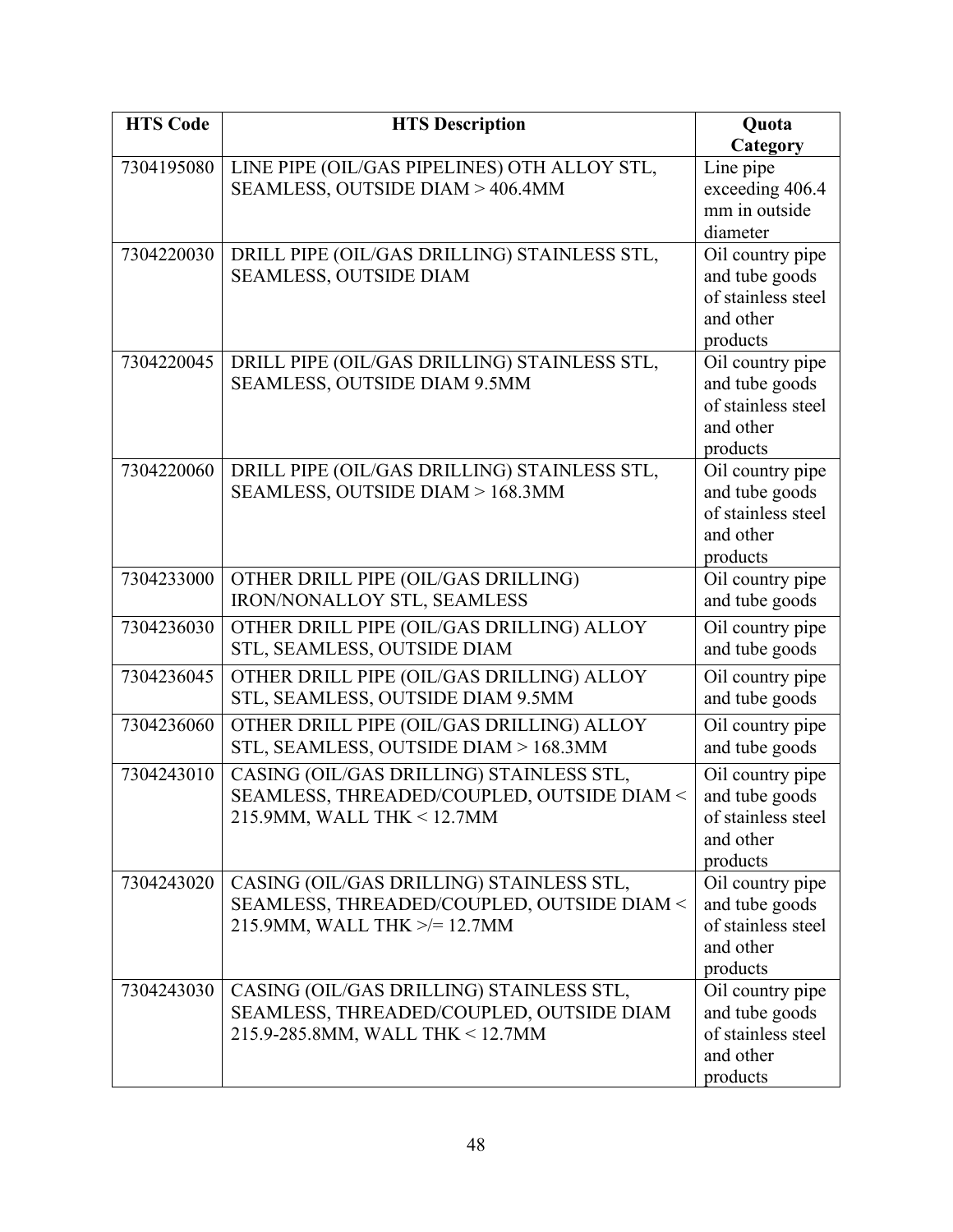| <b>HTS Code</b> | <b>HTS Description</b>                                    | Quota                                |
|-----------------|-----------------------------------------------------------|--------------------------------------|
|                 |                                                           | Category                             |
| 7304243040      | CASING (OIL/GAS DRILLING) STAINLESS STL,                  | Oil country pipe                     |
|                 | SEAMLESS, THREADED/COUPLED, OUTSIDE DIAM                  | and tube goods                       |
|                 | 215.9-285.8MM, WALL THK>/=12.7MM                          | of stainless steel                   |
|                 |                                                           | and other                            |
|                 |                                                           | products                             |
| 7304243045      | CASING (OIL/GAS DRILLING) STAINLESS STL,                  | Oil country pipe                     |
|                 | SEAMLESS, THREADED/COUPLED, OUTSIDE DIAM                  | and tube goods                       |
|                 | 285.8-406.4MM                                             | of stainless steel                   |
|                 |                                                           | and other                            |
|                 |                                                           | products                             |
| 7304243050      | CASING, SMLES, STN, THRD, DIA 285.8-<br>406.4, THK<12.7MM | Oil country pipe<br>and tube goods   |
|                 |                                                           | of stainless steel                   |
|                 |                                                           | and other                            |
|                 |                                                           | products                             |
| 7304243060      | CASING, SMLES, STN, THRD, DIA 285.8-                      | Oil country pipe                     |
|                 | 406.4, THK >= 12.7 MM                                     | and tube goods                       |
|                 |                                                           | of stainless steel                   |
|                 |                                                           | and other                            |
|                 |                                                           | products                             |
| 7304243080      | CASING (OIL/GAS DRILLING) STAINLESS STL,                  | Oil country pipe                     |
|                 | SEAMLESS, THREADED/COUPLED, OUTSIDE DIAM >                | and tube goods                       |
|                 | 406.4MM                                                   | of stainless steel                   |
|                 |                                                           | and other                            |
|                 |                                                           | products                             |
| 7304244010      | CASING (OIL/GAS DRILLING) STAINLESS STL,                  | Oil country pipe                     |
|                 | SEAMLESS, NOT THREADED/COUPLED, OS DIAM <                 | and tube goods                       |
|                 | 215.9MM, WALL THK < 12.7MM                                | of stainless steel                   |
|                 |                                                           | and other                            |
|                 |                                                           | products                             |
| 7304244020      | CASING (OIL/GAS DRILLING) STAINLESS STL,                  | Oil country pipe                     |
|                 | SEAMLESS, NOT THREADED/COUPLED, OS DIAM <                 | and tube goods<br>of stainless steel |
|                 | 215.9MM, WALL THK >/= 12.7MM                              | and other                            |
|                 |                                                           | products                             |
| 7304244030      | CASING (OIL/GAS DRILLING) STAINLESS STL,                  | Oil country pipe                     |
|                 | SEAMLESS, NOT THREADED/COUPLED, OS DIAM                   | and tube goods                       |
|                 | 215.9-285.8MM, WALL THK < 12.7MM                          | of stainless steel                   |
|                 |                                                           | and other                            |
|                 |                                                           | products                             |
| 7304244040      | CASING (OIL/GAS DRILLING) STAINLESS STL,                  | Oil country pipe                     |
|                 | SEAMLESS, NOT THREADED/COUPLED, OS DIAM                   | and tube goods                       |
|                 | 215.9-285.8MM, WALL THK>/=12.7MM                          | of stainless steel                   |
|                 |                                                           |                                      |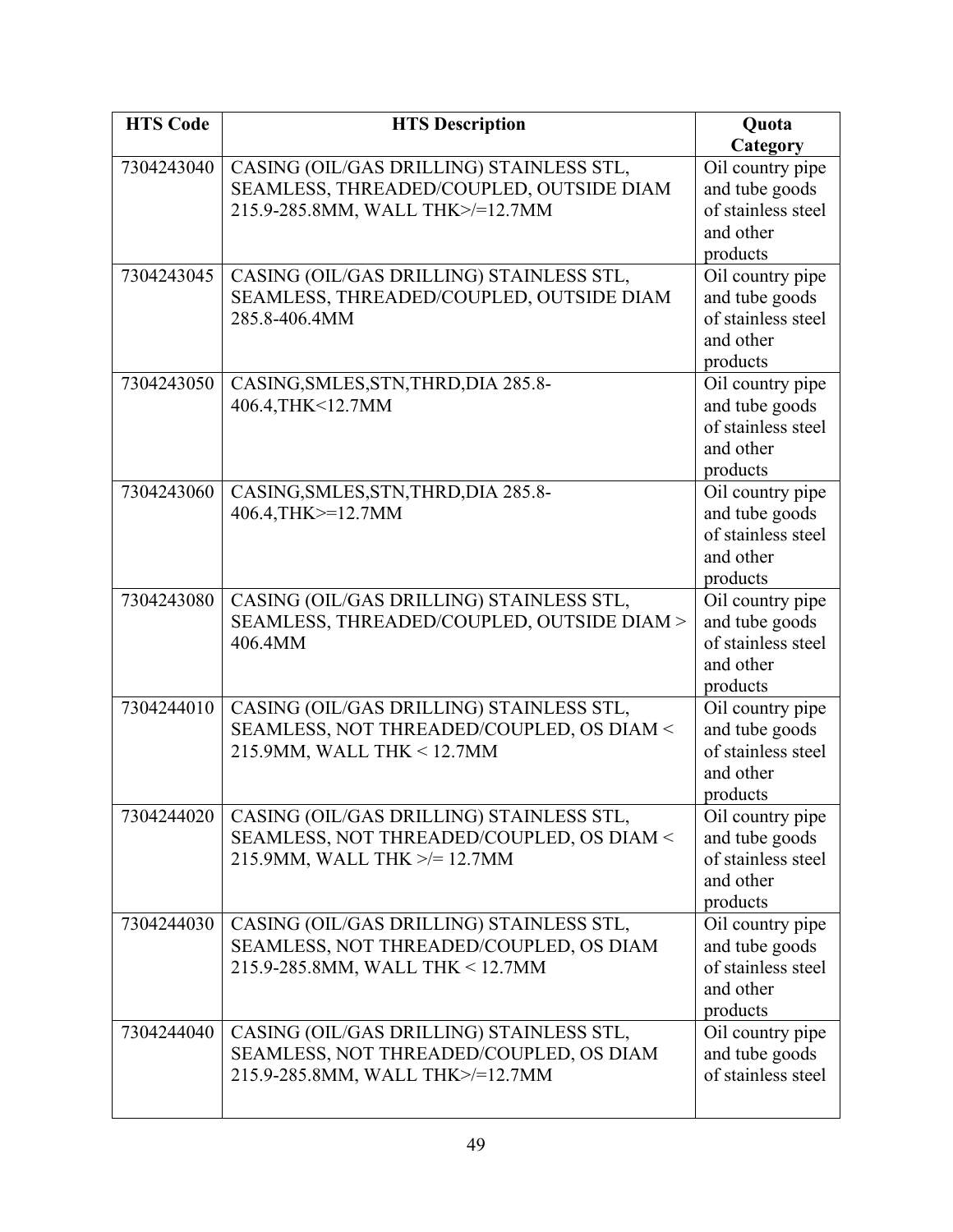| <b>HTS Code</b> | <b>HTS Description</b>                                    | Quota                                |
|-----------------|-----------------------------------------------------------|--------------------------------------|
|                 |                                                           | Category                             |
|                 |                                                           | and other                            |
|                 |                                                           | products                             |
|                 |                                                           |                                      |
|                 |                                                           |                                      |
| 7304244050      | CASING (OIL/GAS DRILLING) STAINLESS STL,                  | Oil country pipe                     |
|                 | SEAMLESS, NOT THREADED/COUPLED, OS DIAM                   | and tube goods                       |
|                 | 285.8-406.4MM, WALL THK < 12.7MM                          | of stainless steel                   |
|                 |                                                           | and other                            |
|                 |                                                           | products                             |
| 7304244060      | CASING (OIL/GAS DRILLING) STAINLESS STL,                  | Oil country pipe                     |
|                 | SEAMLESS, NOT THREADED/COUPLED, OS DIAM                   | and tube goods                       |
|                 | 285.8-406.4MM, WALL THK>/=12.7MM                          | of stainless steel                   |
|                 |                                                           | and other                            |
|                 |                                                           | products                             |
| 7304244080      | CASING (OIL/GAS DRILLING) STAINLESS STL,                  | Oil country pipe                     |
|                 | SEAMLESS, NOT THREADED/COUPLED, OUTSIDE<br>DIAM > 406.4MM | and tube goods<br>of stainless steel |
|                 |                                                           | and other                            |
|                 |                                                           | products                             |
| 7304246015      | TUBING (OIL/GAS DRILLING) STAINLESS STL,                  | Oil country pipe                     |
|                 | <b>SEAMLESS, OUTSIDE DIAM</b>                             | and tube goods                       |
|                 |                                                           | of stainless steel                   |
|                 |                                                           | and other                            |
|                 |                                                           | products                             |
| 7304246030      | TUBING (OIL/GAS DRILLING) STAINLESS STL,                  | Oil country pipe                     |
|                 | SEAMLESS, OUTSIDE DIAM 9.5MM                              | and tube goods                       |
|                 |                                                           | of stainless steel                   |
|                 |                                                           | and other                            |
|                 |                                                           | products                             |
|                 | 7304246045   TUBING (OIL/GAS DRILLING) STAINLESS STL,     | Oil country pipe                     |
|                 | SEAMLESS, OUTSIDE DIAM 114.3-215.9MM                      | and tube goods                       |
|                 |                                                           | of stainless steel                   |
|                 |                                                           | and other                            |
|                 |                                                           | products                             |
| 7304246060      | TUBING (OIL/GAS DRILLING) STAINLESS STL,                  | Oil country pipe                     |
|                 | SEAMLESS, OUTSIDE DIAM 215.9-406.4MM                      | and tube goods                       |
|                 |                                                           | of stainless steel<br>and other      |
|                 |                                                           | products                             |
| 7304246075      | TUBING (OIL/GAS DRILLING) STAINLESS STL,                  | Oil country pipe                     |
|                 | SEAMLESS, OUTSIDE DIAM > 406.4MM                          | and tube goods                       |
|                 |                                                           | of stainless steel                   |
|                 |                                                           | and other                            |
|                 |                                                           | products                             |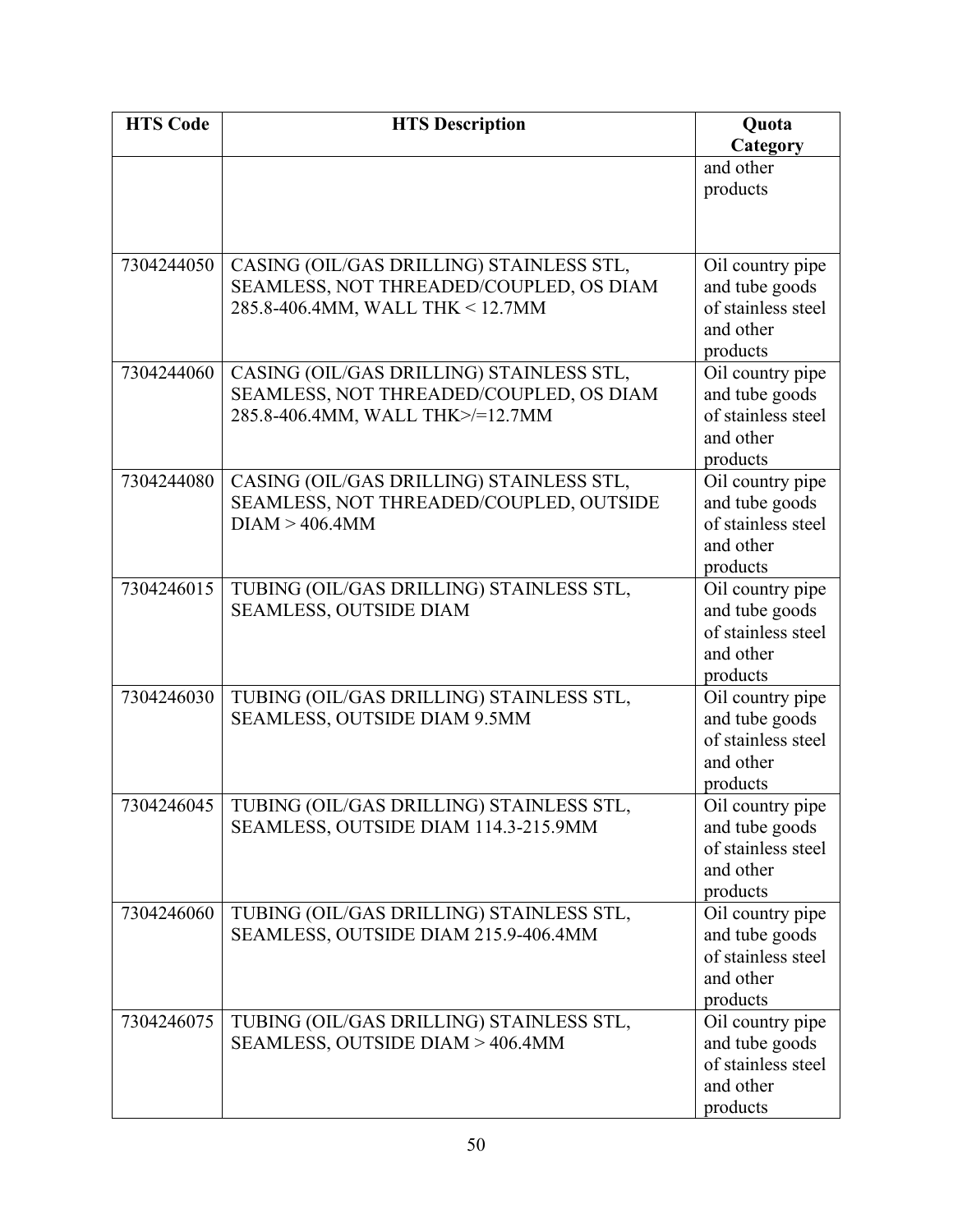| <b>HTS Code</b> | <b>HTS Description</b>                                                                                                   | Quota                                          |
|-----------------|--------------------------------------------------------------------------------------------------------------------------|------------------------------------------------|
| 7304291010      | CASING (OIL/GAS DRILLING) IRON/NONALLOY STL,<br>SEAMLESS, THREADED/COUPLED, OS DIAM <<br>215.9MM, WALL THK < 12.7MM      | Category<br>Oil country pipe<br>and tube goods |
| 7304291020      | CASING (OIL/GAS DRILLING) IRON/NONALLOY STL,<br>SEAMLESS, THREADED/COUPLED, OS DIAM <<br>215.9MM, WALL THK >/= 12.7MM    | Oil country pipe<br>and tube goods             |
| 7304291030      | CASING (OIL/GAS DRILLING) IRON/NONALLOY STL,<br>SEAMLESS, THREADED/COUPLED, OS DIAM 215.9-<br>285.8MM, WALL THK < 12.7MM | Oil country pipe<br>and tube goods             |
| 7304291040      | CASING (OIL/GAS DRILLING) IRON/NONALLOY STL,<br>SEAMLESS, THREADED/COUPLED, OS DIAM 215.9-<br>285.8MM, WALL THK>/=12.7MM | Oil country pipe<br>and tube goods             |
| 7304291050      | CASING (OIL/GAS DRILLING) IRON/NONALLOY STL,<br>SEAMLESS, THREADED/COUPLED, OS DIAM 285.8-<br>406.4MM, WALL THK < 12.7MM | Oil country pipe<br>and tube goods             |
| 7304291060      | CASING (OIL/GAS DRILLING) IRON/NONALLOY STL,<br>SEAMLESS, THREADED/COUPLED, OS DIAM 285.8-<br>406.4MM, WALL THK>/=12.7MM | Oil country pipe<br>and tube goods             |
| 7304291080      | CASING (OIL/GAS DRILLING) IRON/NONALLOY STL,<br>SEAMLESS, THREADED/COUPLED, OUTSIDE DIAM ><br>406.4MM                    | Oil country pipe<br>and tube goods             |
| 7304292010      | CASING (OIL/GAS DRILLING) IRON/NA STL,<br>SEAMLESS, NOT THREADED/COUPLED, OS DIAM <<br>215.9MM, WALL THK < 12.7MM        | Oil country pipe<br>and tube goods             |
| 7304292020      | CASING (OIL/GAS DRILLING) IRON/NA STL,<br>SEAMLESS, NOT THREADED/COUPLED, OS DIAM <<br>215.9MM, WALL THK >/= 12.7MM      | Oil country pipe<br>and tube goods             |
| 7304292030      | CASING (OIL/GAS DRILLING) IRON/NA STL,<br>SEAMLESS, NOT THREADED/COUPLED, OS DIAM<br>215.9-285.8MM, WALL THK < 12.7MM    | Oil country pipe<br>and tube goods             |
| 7304292040      | CASING (OIL/GAS DRILLING) IRON/NA STL,<br>SEAMLESS, NOT THREADED/COUPLED, OS DIAM<br>215.9-285.8MM, WALL THK >/= 12.7MM  | Oil country pipe<br>and tube goods             |
| 7304292050      | CASING (OIL/GAS DRILLING) IRON/NA STL,<br>SEAMLESS, NOT THREADED/COUPLED, OS DIAM<br>285.8-406.4MM, WALL THK < 12.7MM    | Oil country pipe<br>and tube goods             |
| 7304292060      | CASING (OIL/GAS DRILLING) IRON/NA STL,<br>SEAMLESS, NOT THREADED/COUPLED, OS DIAM<br>285.8-406.4MM, WALL THK >/= 12.7MM  | Oil country pipe<br>and tube goods             |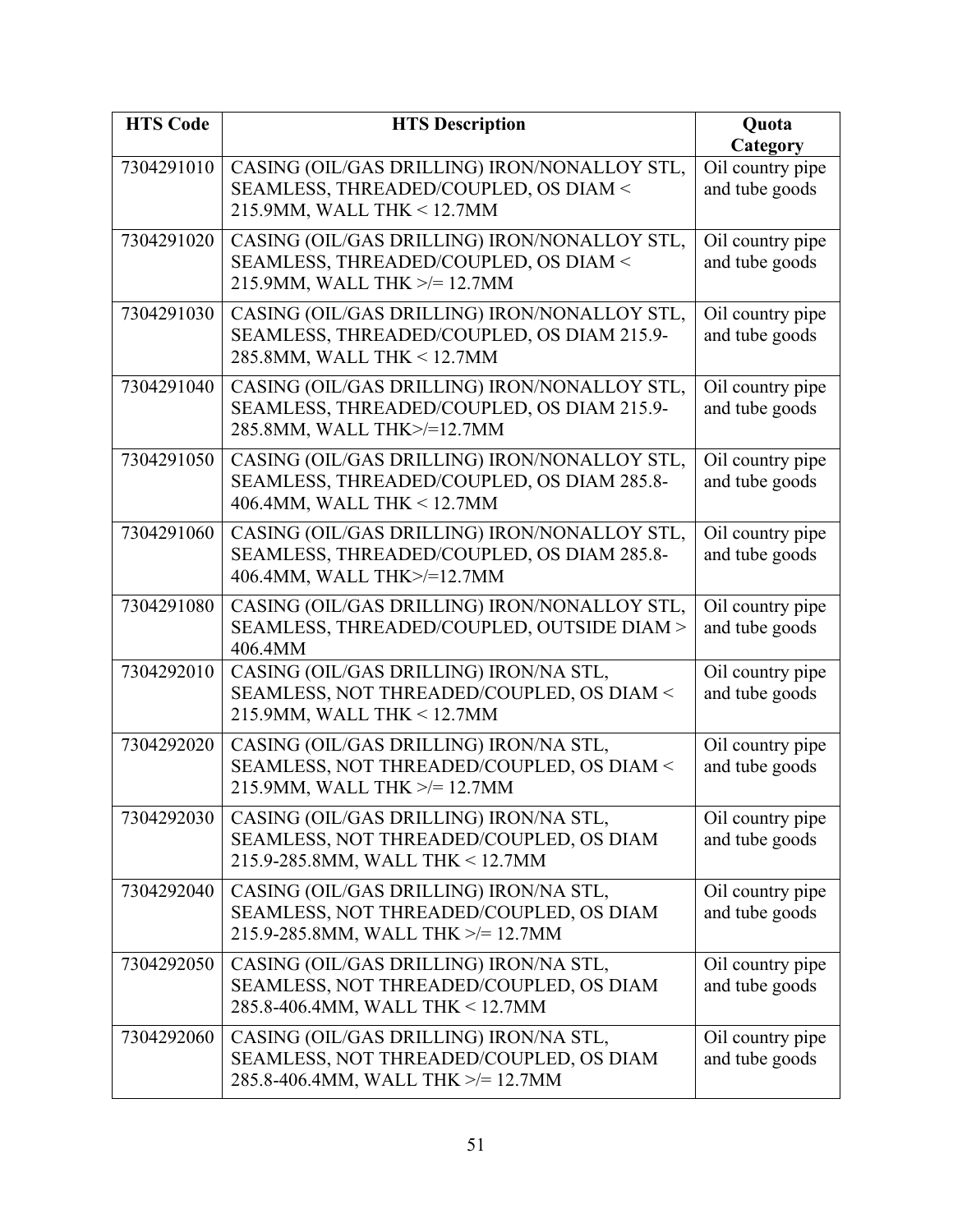| <b>HTS Code</b> | <b>HTS Description</b>                                                                                                  | Quota                                          |
|-----------------|-------------------------------------------------------------------------------------------------------------------------|------------------------------------------------|
| 7304292080      | CASING (OIL/GAS DRILLING) IRON/NONALLOY STL,<br>SEAMLESS, NOT THREADED/COUPLED, OUTSIDE<br>DIAM > 406.4MM               | Category<br>Oil country pipe<br>and tube goods |
| 7304293110      | CASING (OIL/GAS DRILLING) OTH ALLOY STL,<br>SEAMLESS, THREADED/COUPLED, OS DIAM <<br>215.9MM, WALL THK < 12.7MM         | Oil country pipe<br>and tube goods             |
| 7304293120      | CASING (OIL/GAS DRILLING) OTH ALLOY STL,<br>SEAMLESS, THREADED/COUPLED, OS DIAM <<br>215.9MM, WALL THK >/= 12.7MM       | Oil country pipe<br>and tube goods             |
| 7304293130      | CASING (OIL/GAS DRILLING) OTH ALLOY STL,<br>SEAMLESS, THREADED/COUPLED, OS DIAM 215.9-<br>285.8MM, WALL THK < 12.7MM    | Oil country pipe<br>and tube goods             |
| 7304293140      | CASING (OIL/GAS DRILLING) OTH ALLOY STL,<br>SEAMLESS, THREADED/COUPLED, OS DIAM 215.9-<br>285.8MM, WALL THK >/= 12.7MM  | Oil country pipe<br>and tube goods             |
| 7304293150      | CASING (OIL/GAS DRILLING) OTH ALLOY STL,<br>SEAMLESS, THREADED/COUPLED, OS DIAM 285.8-<br>406.4MM, WALL THK < 12.7MM    | Oil country pipe<br>and tube goods             |
| 7304293160      | CASING (OIL/GAS DRILLING) OTH ALLOY STL,<br>SEAMLESS, THREADED/COUPLED, OS DIAM 285.8-<br>406.4MM, WALL THK >/= 12.7MM  | Oil country pipe<br>and tube goods             |
| 7304293180      | CASING (OIL/GAS DRILLING) OTH ALLOY STL,<br>SEAMLESS, THREADED/COUPLED, OUTSIDE DIAM ><br>406.4MM                       | Oil country pipe<br>and tube goods             |
| 7304294110      | CASING (OIL/GAS DRILLING) OTH ALLOY STL,<br>SEAMLESS, NOT THREADED/COUPLED, OS DIAM <<br>215.9MM, WALL THK < 12.7MM     | Oil country pipe<br>and tube goods             |
| 7304294120      | CASING (OIL/GAS DRILLING) OTH ALLOY STL,<br>SEAMLESS, NOT THREADED/COUPLED, OS DIAM <<br>215.9MM, WALL THK >/= 12.7MM   | Oil country pipe<br>and tube goods             |
| 7304294130      | CASING (OIL/GAS DRILLING) OTH ALLOY STL,<br>SEAMLESS, NOT THREADED/COUPLED, OS DIAM<br>215.9-285.8MM, WALL THK < 12.7MM | Oil country pipe<br>and tube goods             |
| 7304294140      | CASING (OIL/GAS DRILLING) OTH ALLOY STL,<br>SEAMLESS, NOT THREADED/COUPLED, OS DIAM<br>215.9-285.8MM, WALL THK>/=12.7MM | Oil country pipe<br>and tube goods             |
| 7304294150      | CASING (OIL/GAS DRILLING) OTH ALLOY STL,<br>SEAMLESS, NOT THREADED/COUPLED, OS DIAM<br>285.8-406.4MM, WALL THK < 12.7MM | Oil country pipe<br>and tube goods             |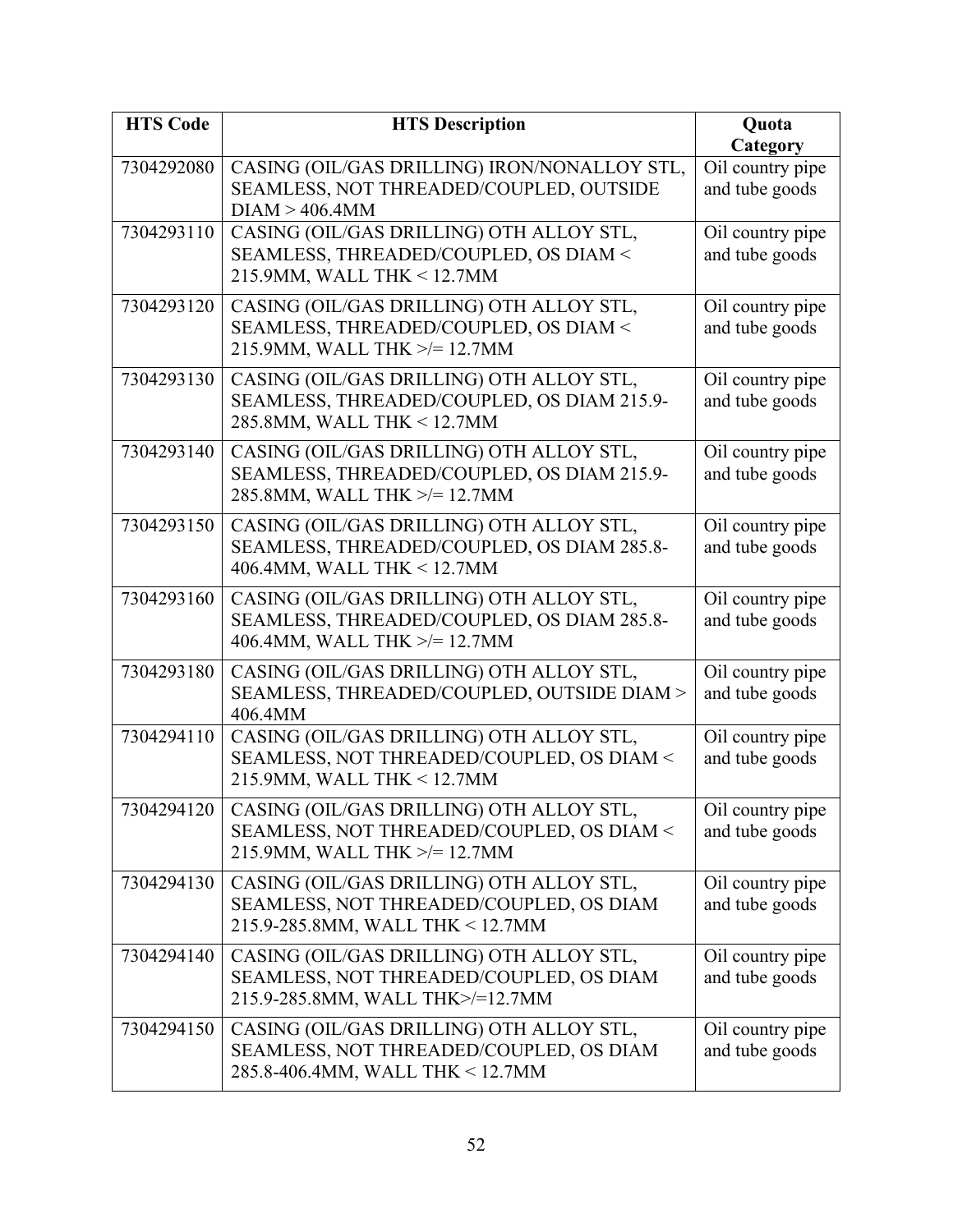| <b>HTS Code</b> | <b>HTS Description</b>                       | Quota            |
|-----------------|----------------------------------------------|------------------|
|                 |                                              | Category         |
| 7304294160      | CASING (OIL/GAS DRILLING) OTH ALLOY STL,     | Oil country pipe |
|                 | SEAMLESS, NOT THREADED/COUPLED, OS DIAM      | and tube goods   |
|                 | 285.8-406.4MM, WALL THK>/=12.7MM             |                  |
| 7304294180      | CASING (OIL/GAS DRILLING) OTH ALLOY STL,     | Oil country pipe |
|                 | SEAMLESS, NOT THREADED/COUPLED, OUTSIDE      | and tube goods   |
|                 | DIAM > 406.4MM                               |                  |
| 7304295015      | TUBING (OIL/GAS DRILLING) IRON/NONALLOY STL, | Oil country pipe |
|                 | SEAMLESS, OUTSIDE DIAM                       | and tube goods   |
| 7304295030      | TUBING (OIL/GAS DRILLING) IRON/NONALLOY STL, | Oil country pipe |
|                 | SEAMLESS, OUTSIDE DIAM 9.5MM                 | and tube goods   |
| 7304295045      | TUBING (OIL/GAS DRILLING) IRON/NONALLOY STL, | Oil country pipe |
|                 | SEAMLESS, OUTSIDE DIAM 114.3-215.9MM         | and tube goods   |
| 7304295060      | TUBING (OIL/GAS DRILLING) IRON/NONALLOY STL, | Oil country pipe |
|                 | SEAMLESS, OUTSIDE DIAM 215.9-406.4MM         | and tube goods   |
| 7304295075      | TUBING (OIL/GAS DRILLING) IRON/NONALLOY STL, | Oil country pipe |
|                 | SEAMLESS, OUTSIDE DIAM > 406.4MM             | and tube goods   |
| 7304296115      | TUBING (OIL/GAS DRILLING) OTH ALLOY STL,     | Oil country pipe |
|                 | SEAMLESS, OUTSIDE DIAM < 114.3MM, WALL THK   | and tube goods   |
| 7304296130      | TUBING (OIL/GAS DRILLING) OTH ALLOY STL,     | Oil country pipe |
|                 | SEAMLESS, OUTSIDE DIAM < 114.3MM, WALL THK > | and tube goods   |
|                 | 9.5MM                                        |                  |
| 7304296145      | TUBING (OIL/GAS DRILLING) OTH ALLOY STL,     | Oil country pipe |
|                 | SEAMLESS, OUTSIDE DIAM 114.3-215.9MM         | and tube goods   |
| 7304296160      | TUBING (OIL/GAS DRILLING) OTH ALLOY STL,     | Oil country pipe |
|                 | SEAMLESS, OUTSIDE DIAM 215.9-406.4MM         | and tube goods   |
| 7304296175      | TUBING (OIL/GAS DRILLING) OTH ALLOY STL,     | Oil country pipe |
|                 | SEAMLESS, OUTSIDE DIAM > 406.4MM             | and tube goods   |
| 7304313000      | HOLLOW BARS IRON/NONALLOY STL, SEAMLESS,     | Mechanical       |
|                 | CIRCULAR CROSS SECTION, COLD-                | tubing and other |
|                 | DRAWN/ROLLED                                 | products         |
| 7304316010      | TUBES/PIPES/HOLLOW PROFILES IRON/NA STL,     | Pressure tubing  |
|                 | SEAMLESS, CIRC CS, COLD-DRWN/RLD, SUITABLE   | and other        |
|                 | <b>FOR BOILERS ETC</b>                       | products         |
| 7304316050      | TUBES/PIPES/HOLLOW PROFILES IRON/NA STL,     | Mechanical       |
|                 | SEAMLESS, CIRC CS, COLD-DRWN/RLD, NOT        | tubing and other |
|                 | <b>SUITABLE FOR BOILERS ETC</b>              | products         |
| 7304390002      | TUBES/PIPES/HLLW PRFLS IRON/NA STL, SMLESS,  | Pressure tubing  |
|                 | CIRC CS, NOT COLD-TRTD, SUITABLE FOR BOILERS | and other        |
|                 | ETC, OS DIAM $<$ 38.1MM                      | products         |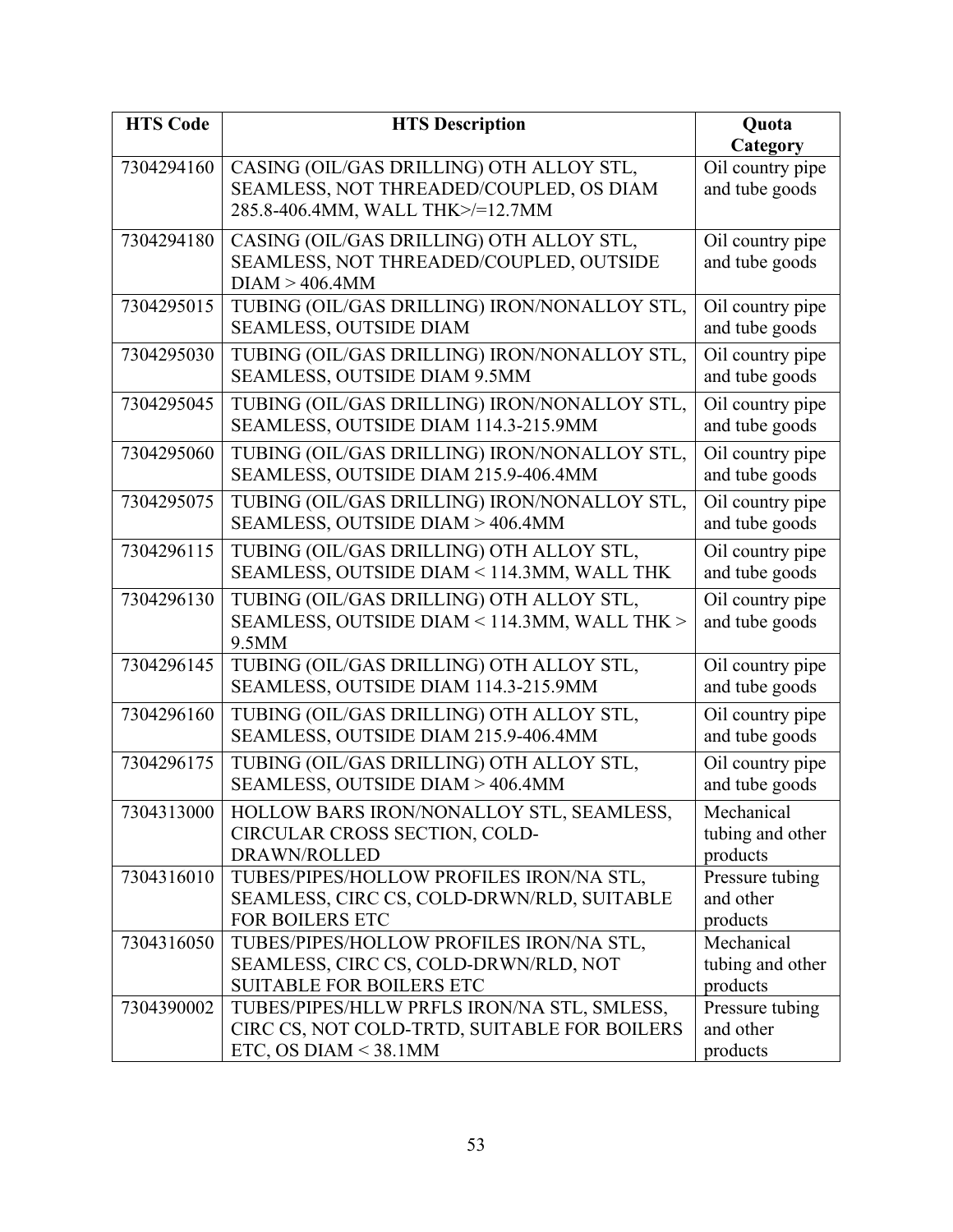| <b>HTS Code</b> | <b>HTS Description</b>                                                                                                        | Quota                                                |
|-----------------|-------------------------------------------------------------------------------------------------------------------------------|------------------------------------------------------|
| 7304390004      | TUBES/PIPES/HLLW PRFLS IRON/NA STL, SMLESS,<br>CIRC CS, NOT COLD-TRTD, SUITABLE FOR BOILERS<br>ETC, OS DIAM 38.1-190.5MM      | Category<br>Pressure tubing<br>and other<br>products |
| 7304390006      | TUBES/PIPES/HLLW PRFLS IRON/NA STL, SMLESS,<br>CIRC CS, NOT COLD-TRTD, SUITABLE FOR BOILERS<br>ETC, OS DIAM 190.5-285.8MM     | Pressure tubing<br>and other<br>products             |
| 7304390008      | TUBES/PIPES/HLLW PRFLS IRON/NA STL, SMLESS,<br>CIRC CS, NOT COLD-TRTD, SUITABLE FOR BOILERS<br>ETC, OS DIAM $> 285.8$ MM      | Pressure tubing<br>and other<br>products             |
| 7304390016      | TUBES/PIPES/HOLLOW PROFILES IRON/NA STL,<br>SEAMLESS, CIRC CS, NOT COLD-TRTD,<br><b>GALVANIZED, OS DIAM</b>                   | Standard pipe                                        |
| 7304390020      | TUBES/PIPES/HOLLOW PROFILES IRON/NA STL,<br>SEAMLESS, CIRC CS, NOT COLD-TRTD, NOT<br>GALVANIZED, OS DIAM < 38.1MM             | Standard pipe                                        |
| 7304390024      | TUBES/PIPES/H PRFLS IRON/NA STL, SMLESS, CIRC<br>CS, NOT CLD-TRTD, NOT GLVNZD, OS DIAM 38.1-<br>114.3MM, WALL THK<6.4MM       | Standard pipe                                        |
| 7304390028      | TUBES/PIPES/HLLW PRFLS IRON/NA STL, SMLESS,<br>CIRC CS, NOT CLD-TRTD, NOT GLVNZD, OS DIAM<br>38.1-114.3MM, WLL THK 6.4-12.7MM | Mechanical<br>tubing and other<br>products           |
| 7304390032      | TUBES/PIPES/HLLW PRFLS IRON/NA STL, SMLESS,<br>CIRC CS, NOT CLD-TRTD, NOT GLVNZD, OS DIAM<br>38.1-114.3MM, WLL THK>/=12.7MM   | Mechanical<br>tubing and other<br>products           |
| 7304390036      | TUBES/PIPES/H PRFLS IRON/NA STL, SMLESS, CIRC<br>CS, NOT CLD-TRTD, NOT GLVNZD, OS DIAM 114.3-<br>190.5MM, WALL THK<12.7MM     | Standard pipe                                        |
| 7304390040      | TUBES/PIPES/HLLW PRFLS IRON/NA STL, SMLESS.<br>CIRC CS, NOT CLD-TRTD, NOT GLVNZD, OS DIAM<br>114.3-190.5MM, WLL THK 12.7-19MM | Mechanical<br>tubing and other<br>products           |
| 7304390044      | TUBES/PIPES/HLLW PRFLS IRON/NA STL, SMLESS,<br>CIRC CS, NOT CLD-TRTD, NOT GLVNZD, OS DIAM<br>114.3-190.5MM, WLL THK>/=19MM    | Mechanical<br>tubing and other<br>products           |
| 7304390048      | TUBES/PIPES/H PRFLS IRON/NA STL, SMLESS, CIRC<br>CS, NOT CLD-TRTD, NOT GLVNZD, OS DIAM 190.5-<br>285.8MM, WALL THK<12.7MM     | Standard pipe                                        |
| 7304390052      | TUBES/PIPES/HLLW PRFLS IRON/NA STL, SMLESS,<br>CIRC CS, NOT CLD-TRTD, NOT GLVNZD, OS DIAM<br>190.5-285.8MM, WLL THK 12.7-19MM | Mechanical<br>tubing and other<br>products           |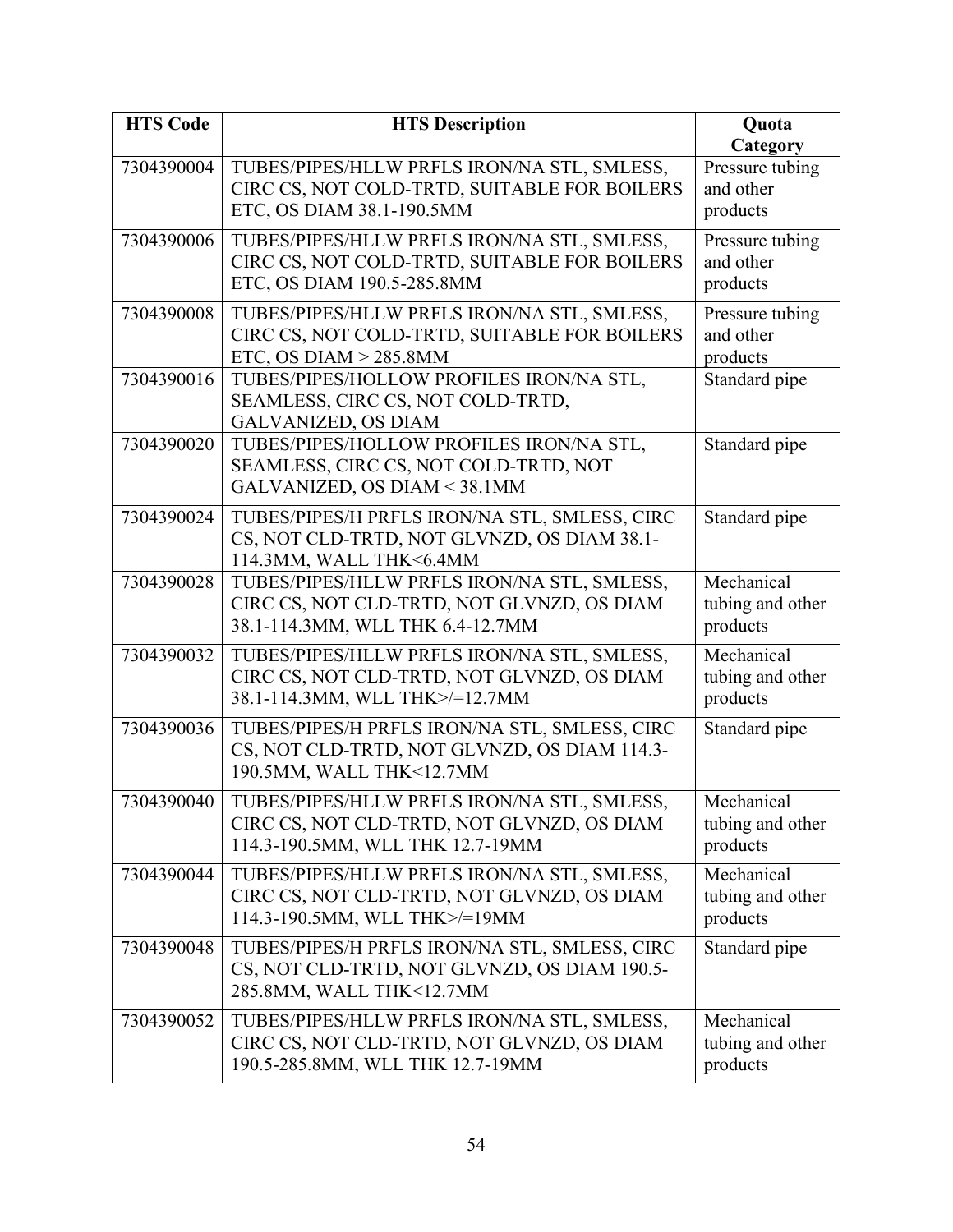| <b>HTS Code</b> | <b>HTS Description</b>                             | Quota              |
|-----------------|----------------------------------------------------|--------------------|
|                 |                                                    | Category           |
| 7304390056      | TUBES/PIPES/HLLW PRFLS IRON/NA STL, SMLESS,        | Mechanical         |
|                 | CIRC CS, NOT CLD-TRTD, NOT GLVNZD, OS DIAM         | tubing and other   |
|                 | 190.5-285.8MM, WLL THK>/=19MM                      | products           |
| 7304390062      | TUBES/PIPES/H PRFLS IRON/NA STL, SMLESS, CIRC      | Standard pipe      |
|                 | CS, NOT CLD-TRTD, NOT GLVNZD, OS DIAM 285.8-       |                    |
|                 | 406.4MM, WALL THK<12.7MM                           |                    |
| 7304390068      | TUBES/PIPES/HLLW PRFLS IRON/NA STL, SMLESS,        | Mechanical         |
|                 | CIRC CS, NOT CLD-TRTD, NOT GLVNZD, OS DIAM         | tubing and other   |
|                 | 285.8-406.4MM, WLL THK 12.7-19MM                   | products           |
| 7304390072      | TUBES/PIPES/HLLW PRFLS IRON/NA STL, SMLESS,        | Mechanical         |
|                 | CIRC CS, NOT CLD-TRTD, NOT GLVNZD, OS DIAM         | tubing and other   |
|                 | 285.8-406.4MM, WLL THK>/=19MM                      | products           |
| 7304390076      | TUBES/PIPES/H PRFLS IRON/NA STL, SMLESS, CIRC      | Standard pipe      |
|                 | CS, NOT CLD-TRTD, NOT GLVNZD, OS                   |                    |
|                 | DIAM>406.4MM, WALL THK<19MM                        |                    |
| 7304390080      | TUBES/PIPES/H PRFLS IRON/NA STL, SMLESS, CIRC      | Standard pipe      |
|                 | CS, NOT CLD-TRTD, NOT GLVNZD, OS                   |                    |
|                 | DIAM>406.4MM, WALL THK>/=19MM                      |                    |
| 7304413005      | TUBES/PIPES/HOLLOW PRFLS STAINLESS STL,            | Pipes and tubes    |
|                 | SEAMLESS, CIRC CS, COLD-DRWN/RLD, EXT DIAM         | of stainless steel |
|                 | <19MM, HIGH-NICKEL ALLOY STL                       |                    |
| 7304413015      | TUBES/PIPES/HLLW PRFLS STAINLESS STL,              | Pipes and tubes    |
|                 | SEAMLESS, CIRC CS, COLD-DRWN/RLD, EXT              | of stainless steel |
|                 | DIAM<19MM, SUITABLE FOR BOILERS ETC                |                    |
| 7304413045      | TUBES/PIPES/HLLW PRFLS STAINLESS STL,              | Pipes and tubes    |
|                 | SEAMLESS, CIRC CS, COLD-DRWN/RLD, EXT              | of stainless steel |
|                 | DIAM<19MM, NOT SUIT FOR BOILERS ETC                |                    |
|                 | 7304416005   TUBES/PIPES/HLLW PRFLS STAINLESS STL, | Pipes and tubes    |
|                 | SEAMLESS, CIRC CS, COLD-DRWN/RLD, EXT              | of stainless steel |
|                 | DIAM>/=19MM, HIGH-NICKEL ALLOY STL                 |                    |
| 7304416015      | TUBES/PIPES/HLLW PRFLS STAINLESS STL,              | Pipes and tubes    |
|                 | SEAMLESS, CIRC CS, COLD-DRWN/RLD, EXT              | of stainless steel |
|                 | DIAM>/=19MM, SUITABLE FOR BOILERS ETC              |                    |
| 7304416045      | TUBES/PIPES/HLLW PRFLS STAINLESS STL,              | Pipes and tubes    |
|                 | SEAMLESS, CIRC CS, COLD-DRWN/RLD, EXT              | of stainless steel |
|                 | DIAM>/=19MM, NOT SUIT FOR BOILERS ETC              |                    |
| 7304490005      | TUBES/PIPES/HOLLOW PROFILES STAINLESS STL,         | Pipes and tubes    |
|                 | SEAMLESS, CIRC CS, NOT COLD-DRWN/RLD, HIGH-        | of stainless steel |
|                 | NICKEL ALLOY STL                                   |                    |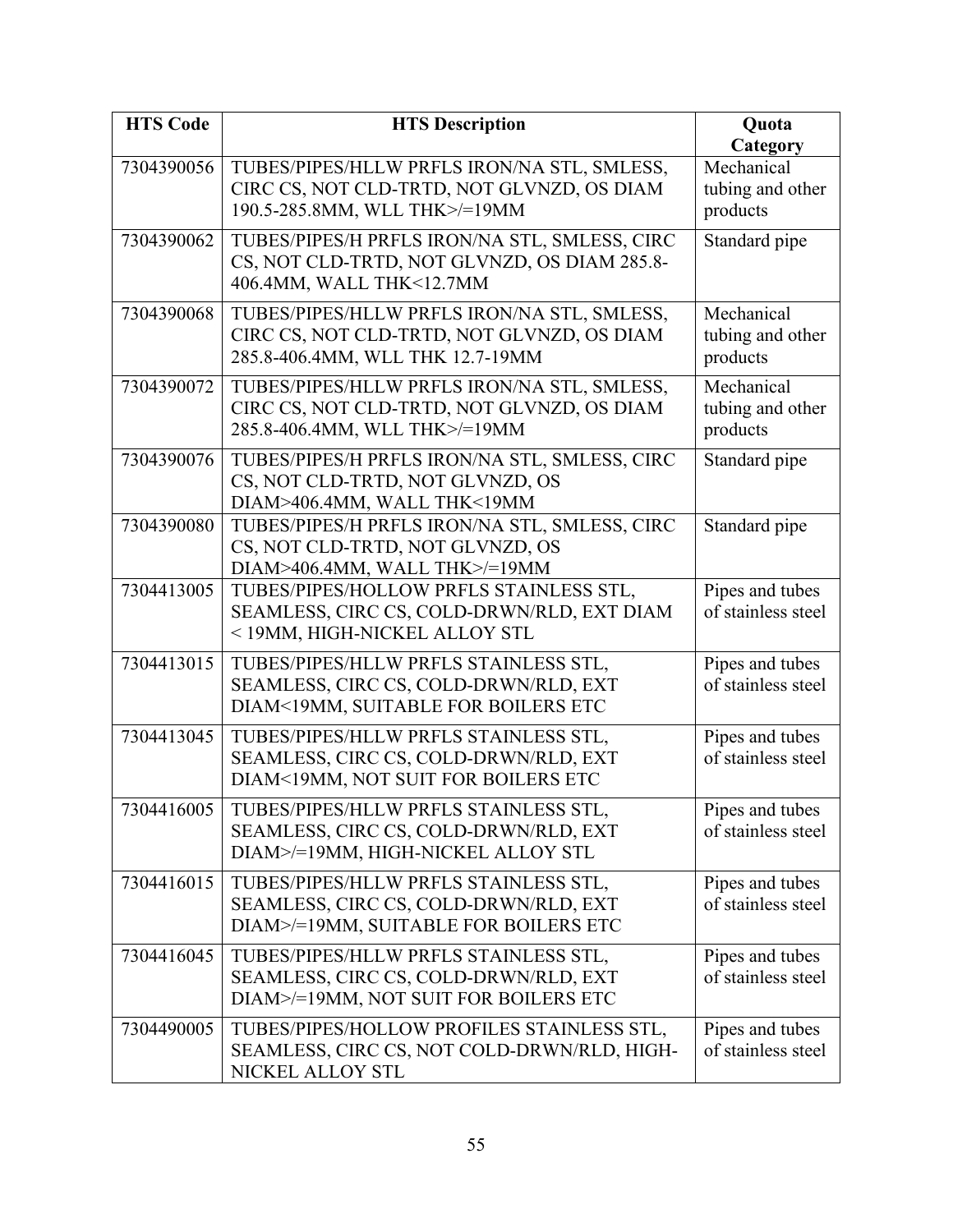| <b>HTS Code</b> | <b>HTS Description</b>                                                                   | Quota                                 |
|-----------------|------------------------------------------------------------------------------------------|---------------------------------------|
|                 |                                                                                          | Category                              |
| 7304490015      | HOLLOW BARS STAINLESS STL, SEAMLESS,<br>CIRCULAR CROSS SECTION, NOT COLD-                | Pipes and tubes<br>of stainless steel |
|                 | DRAWN/ROLLED, NESOI                                                                      |                                       |
| 7304490045      | TUBES/PIPES/HOLLOW PROFILES STAINLESS STL,                                               | Pipes and tubes                       |
|                 | SEAMLESS, CIRC CS, NOT COLD-DRWN/RLD,                                                    | of stainless steel                    |
|                 | <b>SUITABLE FOR BOILERS ETC</b>                                                          |                                       |
| 7304490060      | TUBES/PIPES/HOLLOW PROFILES STAINLESS STL,                                               | Pipes and tubes                       |
|                 | SEAMLESS, CIRC CS, NOT COLD-DRWN/RLD, NOT                                                | of stainless steel                    |
|                 | <b>SUIT FOR BOILERS ETC</b>                                                              |                                       |
| 7304511000      | TUBES/PIPES/HOLLOW PROFILES OTH ALLOY STL,                                               | Mechanical                            |
|                 | SEAMLESS, CIRC CS, COLD-DRWN/RLD, SUITABLE                                               | tubing and other                      |
|                 | <b>FOR BALL/ROLL BEARINGS</b>                                                            | products                              |
| 7304515005      | TUBES/PIPES/HOLLOW PROFILES OTH ALLOY STL,                                               | Pipes and tubes,                      |
|                 | SEAMLESS, CIRC CS, COLD-DRWN/RLD, HIGH-                                                  | not specially                         |
|                 | NICKEL ALLOY STL                                                                         | provided for                          |
| 7304515015      | TUBES/PIPES/HLLW PRFLS OTH ALLOY STL,                                                    | Pressure tubing                       |
|                 | SEAMLESS, CIRC CS, COLD-DRWN/RLD, SUIT FOR<br>BOILERS ETC, HEAT-RESISTING STL            | and other                             |
|                 |                                                                                          | products                              |
| 7304515045      | TUBES/PIPES/HLLW PRFLS OTH ALLOY STL,                                                    | Pressure tubing                       |
|                 | SEAMLESS, CIRC CS, COLD-DRWN/RLD, SUIT FOR                                               | and other                             |
|                 | BOILERS ETC, NOT HEAT-RESIST STL                                                         | products                              |
| 7304515060      | TUBES/PIPES/HOLLOW PROFILES OTH ALLOY STL,                                               | Mechanical                            |
|                 | SEAMLESS, CIRC CS, COLD-DRWN/RLD, NOT SUIT                                               | tubing and other                      |
| 7304591000      | FOR BOILERS ETC, NESOI                                                                   | products<br>Mechanical                |
|                 | TUBES/PIPES/HOLLOW PROFILES OTH ALLOY STL,<br>SEAMLESS, CIRC CS, NOT COLD-DRWN/RLD, SUIT | tubing and other                      |
|                 | FOR BALL/ROLL BEARINGS                                                                   | products                              |
|                 |                                                                                          |                                       |
| 7304592030      | TUBES/PIPES/HLLW PRFLS OTH ALLOY STL,                                                    | Pressure tubing                       |
|                 | SMLESS, CIRC CS, NOT COLD-TRTD, SUITABLE FOR<br><b>BOILERS ETC, HEAT-RESISTING STL</b>   | and other<br>products                 |
|                 |                                                                                          |                                       |
| 7304592040      | TUBES/PIPES/HLLW PRFLS ALLOY STL, SMLESS,                                                | Pressure tubing                       |
|                 | CIRC CS, NOT COLD-TRTD, SUIT FOR BOILERS ETC,<br>NOT HT-RSST STL, OS DIAM<38.1MM         | and other<br>products                 |
|                 |                                                                                          |                                       |
| 7304592045      | TUBES/PIPES/H PRFLS ALLOY STL, SMLSS, CIRC CS,                                           | Pressure tubing                       |
|                 | NOT COLD-TRTD, SUIT FOR BOILERS ETC, NOT HT-<br>RSST STL, OS DIAM 38.1-114.3MM           | and other                             |
|                 |                                                                                          | products                              |
| 7304592055      | TUBES/PIPES/H PRFLS ALLOY STL, SMLSS, CIRC CS,                                           | Pressure tubing                       |
|                 | NOT COLD-TRTD, SUIT FOR BOILERS ETC, NOT HT-                                             | and other                             |
|                 | RSST STL, OS DIAM 114.3-190.5MM                                                          | products                              |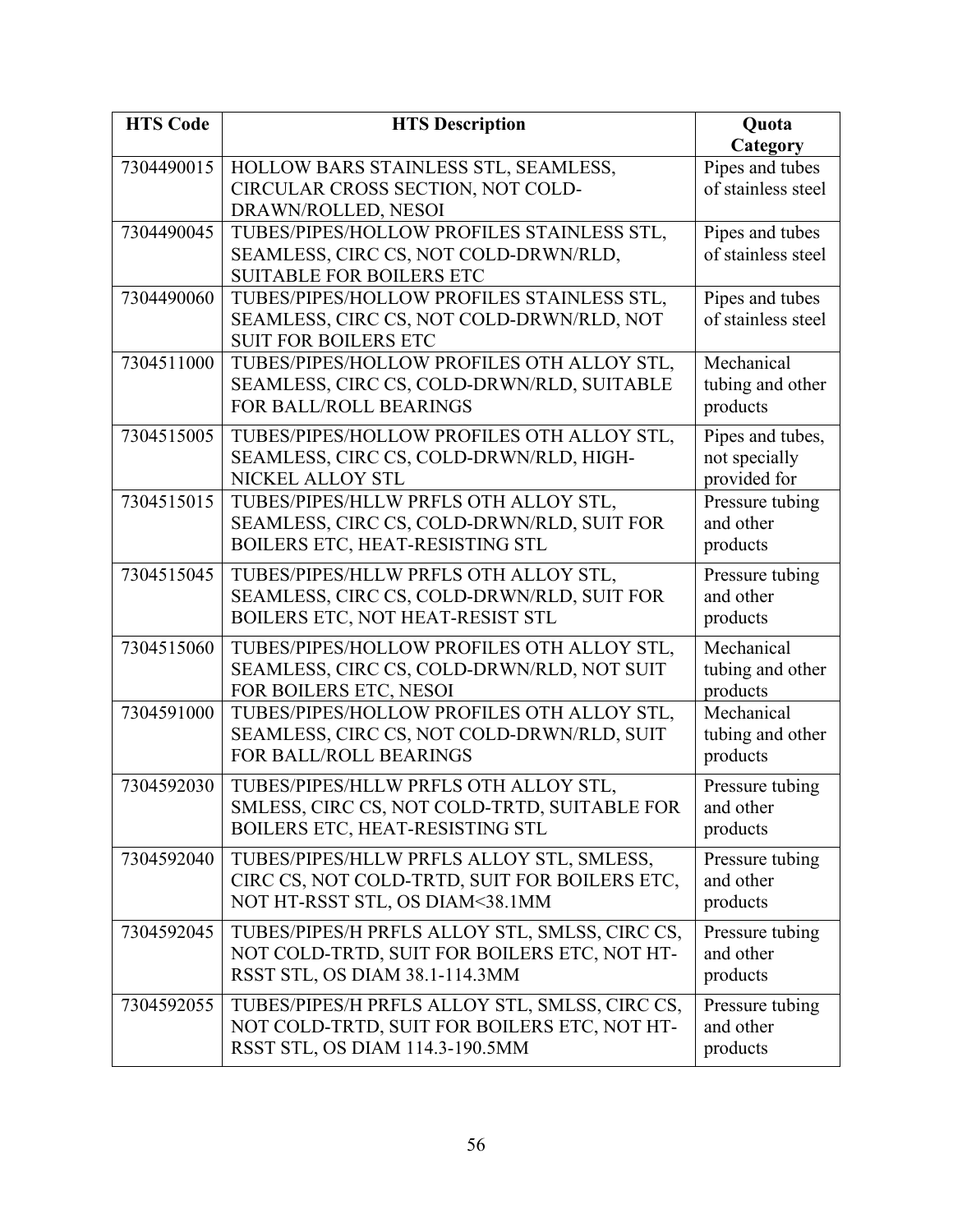| <b>HTS Code</b> | <b>HTS Description</b>                                                                                                            | <b>Quota</b><br>Category                   |
|-----------------|-----------------------------------------------------------------------------------------------------------------------------------|--------------------------------------------|
| 7304592060      | TUBES/PIPES/H PRFLS ALLOY STL, SMLSS, CIRC CS,<br>NOT COLD-TRTD, SUIT FOR BOILERS ETC, NOT HT-<br>RSST STL, OS DIAM 190.5-285.8MM | Pressure tubing<br>and other<br>products   |
| 7304592070      | TUBES/PIPES/H PRFLS ALLOY STL, SMLSS, CIRC CS,<br>NOT COLD-TRTD, SUIT FOR BOILERS ETC, NOT HT-<br>RSST STL, OS DIAM 285.8-406.4MM | Pressure tubing<br>and other<br>products   |
| 7304592080      | TUBES/PIPES/H PRFLS ALLOY STL, SMLSS, CIRC CS,<br>NOT COLD-TRTD, SUIT FOR BOILERS ETC, NOT HT-<br>RSST STL, OS DIAM > 406.4MM     | Pressure tubing<br>and other<br>products   |
| 7304596000      | TUBES/PIPES/HLLW PRFLS OTH ALLOY STL,<br>SMLESS, CIRC CS, NOT COLD-DRWN/RLD, NOT SUIT<br>FOR BOILERS ETC, HEAT-RESIST STL         | Mechanical<br>tubing and other<br>products |
| 7304598010      | TUBES/PIPES/HOLLOW PROFILES OTH ALLOY STL,<br>SEAMLESS, CIRC CS, NOT COLD-TREATED,<br><b>OUTSIDE DIAM &lt; 38.1MM, NESOI</b>      | Standard pipe                              |
| 7304598015      | TUBES/PIPES/HLLW PRFLS OTH ALLOY STL,<br>SMLESS, CIRC CS, NOT CLD-TRTD, OS DIAM 38.1-<br>114.3MM, WALL THK<6.4MM, NESOI           | Standard pipe                              |
| 7304598020      | TUBES/PIPES/HLLW PRFLS ALLOY STL, SMLESS,<br>CIRC CS, NOT COLD-TRTD, OS DIAM 38.1-114.3MM,<br>WALL THK 6.4-12.7MM, NESOI          | Mechanical<br>tubing and other<br>products |
| 7304598025      | TUBES/PIPES/HLLW PRFLS ALLOY STL, SMLESS,<br>CIRC CS, NOT COLD-TRTD, OS DIAM 38.1-114.3MM,<br>WALL THK>12.7MM, NESOI              | Mechanical<br>tubing and other<br>products |
| 7304598030      | TUBES/PIPES/HLLW PRFLS OTH ALLOY STL,<br>SMLESS, CIRC CS, NOT CLD-TRTD, OS DIAM 114.3-<br>190.5MM, WALL THK<12.7MM, NESOI         | Standard pipe                              |
| 7304598035      | TUBES/PIPES/HLLW PRFLS ALLOY STL, SMLESS,<br>CIRC CS, NOT COLD-TRTD, OS DIAM 114.3-190.5MM,<br>WALL THK 12.7-19MM, NESOI          | Mechanical<br>tubing and other<br>products |
| 7304598040      | TUBES/PIPES/HLLW PRFLS ALLOY STL, SMLESS,<br>CIRC CS, NOT COLD-TRTD, OS DIAM 114.3-190.5MM,<br>WALL THK>/=19MM, NESOI             | Mechanical<br>tubing and other<br>products |
| 7304598045      | TUBES/PIPES/HLLW PRFLS OTH ALLOY STL,<br>SMLESS, CIRC CS, NOT CLD-TRTD, OS DIAM 190.5-<br>285.8MM, WALL THK<12.7MM, NESOI         | Standard pipe                              |
| 7304598050      | TUBES/PIPES/HLLW PRFLS ALLOY STL, SMLESS,<br>CIRC CS, NOT COLD-TRTD, OS DIAM 190.5-285.8MM,<br>WALL THK 12.7-19MM, NESOI          | Mechanical<br>tubing and other<br>products |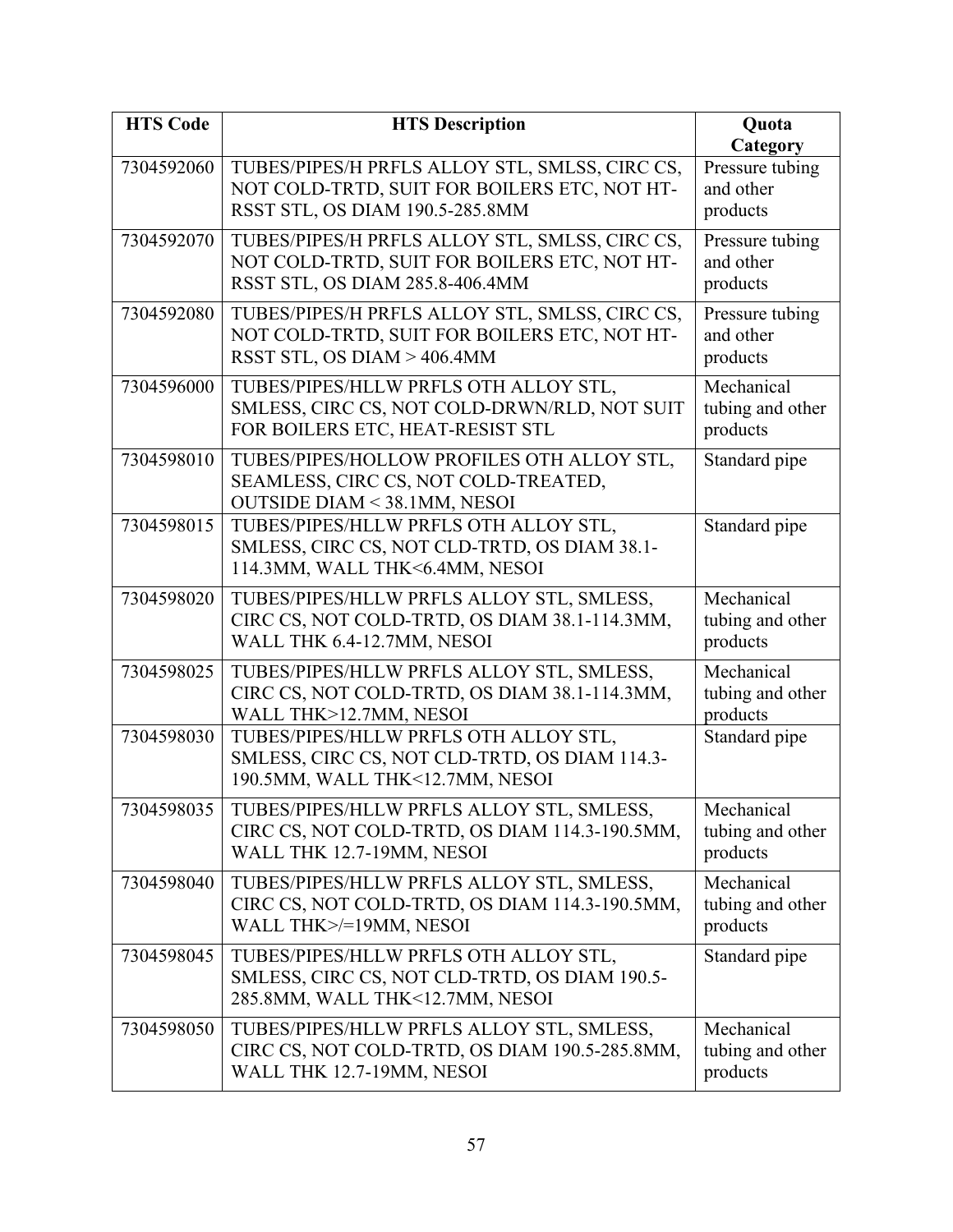| <b>HTS Code</b> | <b>HTS Description</b>                                                                                                        | <b>Quota</b><br>Category                                  |
|-----------------|-------------------------------------------------------------------------------------------------------------------------------|-----------------------------------------------------------|
| 7304598055      | TUBES/PIPES/HLLW PRFLS ALLOY STL, SMLESS,<br>CIRC CS, NOT COLD-TRTD, OS DIAM 190.5-285.8MM,<br>WALL THK>/=19MM, NESOI         | Mechanical<br>tubing and other<br>products                |
| 7304598060      | TUBES/PIPES/HLLW PRFLS OTH ALLOY STL,<br>SMLESS, CIRC CS, NOT CLD-TRTD, OS DIAM 285.8-<br>406.4MM, WALL THK<12.7MM, NESOI     | Standard pipe                                             |
| 7304598065      | TUBES/PIPES/HLLW PRFLS ALLOY STL, SMLESS,<br>CIRC CS, NOT COLD-TRTD, OS DIAM 285.8-406.4MM,<br>WALL THK 12.7-19MM, NESOI      | Mechanical<br>tubing and other<br>products                |
| 7304598070      | TUBES/PIPES/HLLW PRFLS ALLOY STL, SMLESS,<br>CIRC CS, NOT COLD-TRTD, OS DIAM 285.8-406.4MM,<br>WALL THK>/=19MM, NESOI         | Mechanical<br>tubing and other<br>products                |
| 7304598080      | TUBES/PIPES/HOLLOW PROFILES OTH ALLOY STL,<br>SEAMLESS, CIRC CS, NOT COLD-TREATED,<br><b>OUTSIDE DIAM &gt; 406.4MM, NESOI</b> | Standard pipe                                             |
| 7304901000      | TUBES/PIPES/HOLLOW PROFILES IRON/NONALLOY<br>STL, SEAMLESS, NONCIRCULAR CROSS SECTION,<br>WALL THK $\ge$ /= 4MM               | Structural pipe<br>and tube                               |
| 7304903000      | TUBES/PIPES/HOLLOW PROFILES ALLOY STL,<br>SEAMLESS, NONCIRCULAR CROSS SECTION, WALL<br>THK $\ge$ /= 4MM                       | Structural pipe<br>and tube                               |
| 7304905000      | TUBES/PIPES/HOLLOW PROFILES IRON/NONALLOY<br>STL, SEAMLESS, NOT CIRCULAR CS, WALL THK <<br>4MM, NESOI                         | Mechanical<br>tubing and other<br>products                |
| 7304907000      | TUBES/PIPES/HOLLOW PROFILES ALLOY STL,<br>SEAMLESS, NOT CIRCULAR CS, WALL THK < 4MM,<br><b>NESOI</b>                          | Mechanical<br>tubing and other<br>products                |
| 7305111030      | LINE PIPE (OIL/GAS PIPELINES) IRON/NONALLOY<br>STL, CIRC CS, LONGITUDINALLY SUB ARC<br>WELDED, EXT DIAM 406.4-609.6MM         | Line pipe<br>exceeding 406.4<br>mm in outside<br>diameter |
| 7305111060      | LINE PIPE (OIL/GAS PIPELINES) IRON/NONALLOY<br>STL, CIRC CS, LONGITUDINALLY SUB ARC<br>WELDED, EXT DIAM > 609.6MM             | Line pipe<br>exceeding 406.4<br>mm in outside<br>diameter |
| 7305115000      | LINE PIPE (OIL/GAS PIPELINES) ALLOY STL, CIRC<br>CS, EXT DIAM > 406.4MM, LONGITUDINALLY SUB<br><b>ARC WELDED</b>              | Line pipe<br>exceeding 406.4<br>mm in outside<br>diameter |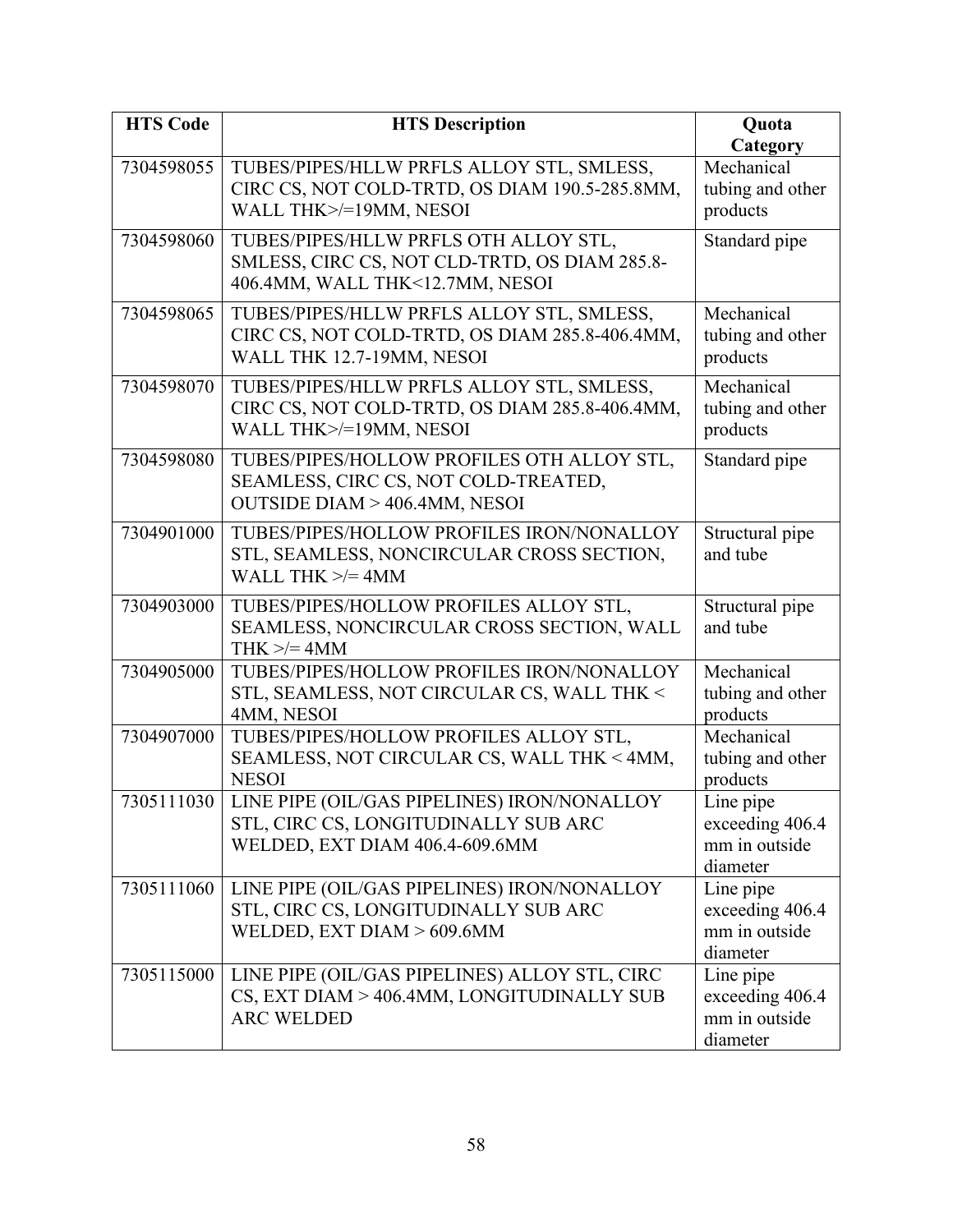| <b>HTS Code</b> | <b>HTS Description</b>                                                    | Quota                              |
|-----------------|---------------------------------------------------------------------------|------------------------------------|
|                 |                                                                           | Category                           |
| 7305121030      | LINE PIPE (OIL/GAS PIPELINES) IRON/NONALLOY                               | Line pipe                          |
|                 | STL, CIRC CS, OTHER LONGITUDINALLY WELDED,                                | exceeding 406.4                    |
|                 | EXT DIAM 406.4-609.6MM                                                    | mm in outside                      |
|                 |                                                                           | diameter                           |
| 7305121060      | LINE PIPE (OIL/GAS PIPELINES) IRON/NONALLOY                               | Line pipe                          |
|                 | STL, CIRC CS, OTHER LONGITUDINALLY WELDED,                                | exceeding 406.4                    |
|                 | EXT DIAM $> 609.6$ MM                                                     | mm in outside<br>diameter          |
| 7305125000      | LINE PIPE (OIL/GAS PIPELINES) ALLOY STL,                                  | Line pipe                          |
|                 | CIRCULAR CS, EXT DIAM > 406.4MM, OTHER                                    | exceeding 406.4                    |
|                 | LONGITUDINALLY WELDED                                                     | mm in outside                      |
|                 |                                                                           | diameter                           |
| 7305191030      | LINE PIPE (OIL/GAS PIPELINES) IRON/NONALLOY                               | Line pipe                          |
|                 | STL, WELDED/RIVETED/SIM CLOSED, CIRC CS, EXT                              | exceeding 406.4                    |
|                 | DIAM 406.4-609.6MM, NESOI                                                 | mm in outside                      |
|                 |                                                                           | diameter                           |
| 7305191060      | LINE PIPE (OIL/GAS PIPELINES) IRON/NONALLOY                               | Line pipe                          |
|                 | STL, WELDED/RIVETED/SIM CLOSED, CIRC CS, EXT                              | exceeding 406.4                    |
|                 | DIAM > 609.6MM, NESOI                                                     | mm in outside                      |
|                 |                                                                           | diameter                           |
| 7305195000      | LINE PIPE (OIL/GAS PIPELINES) ALLOY STL,                                  | Line pipe                          |
|                 | WELDED/RIVETED/SIM CLOSED, CIRC CS, EXT                                   | exceeding 406.4                    |
|                 | DIAM > 406.4MM, NESOI                                                     | mm in outside<br>diameter          |
| 7305202000      | CASING (OIL/GAS DRILLING) IRON/NA STL,                                    | Oil country pipe                   |
|                 | WELDED/RIVETED/SIM CLOSED, CIRC CS, EXT                                   | and tube goods                     |
|                 | DIAM > 406.4, THREADED/COUPLED                                            |                                    |
| 7305204000      | CASING (OIL/GAS DRILLING) IRON/NA STL,                                    |                                    |
|                 | WELDED/RIVETED/SIM CLOSED, CIRC CS, EXT                                   | Oil country pipe<br>and tube goods |
|                 | DIAM > 406.4, NOT THREADED/COUPLED                                        |                                    |
|                 |                                                                           |                                    |
| 7305206000      | CASING (OIL/GAS DRILLING) OTH ALLOY STL,                                  | Oil country pipe                   |
|                 | WELDED/RIVETED/SIM CLOSED, CIRC CS, EXT<br>DIAM > 406.4, THREADED/COUPLED | and tube goods                     |
|                 |                                                                           |                                    |
| 7305208000      | CASING (OIL/GAS DRILLING) OTH ALLOY STL,                                  | Oil country pipe                   |
|                 | WELDED/RIVETED/SIM CLOSED, CIRC CS, EXT                                   | and tube goods                     |
|                 | DIAM > 406.4, NOT THREADED/COUPLED                                        |                                    |
| 7305312000      | TAPERED STL PIPES/TUBES (PARTS OF                                         | Structural pipe                    |
|                 | ILLUMINATING ARTICLES), CIRC CS, EXT DIAM >                               | and tube                           |
|                 | 406.4MM, LONGITUDINALLY WELDED                                            |                                    |
| 7305314000      | OTHER TUBES/PIPES IRON/NONALLOY STL, CIRC                                 | Structural pipe                    |
|                 | CS, EXT DIAM > 406.4MM, LONGITUDINALLY                                    | and tube                           |
|                 | WELDED, NESOI                                                             |                                    |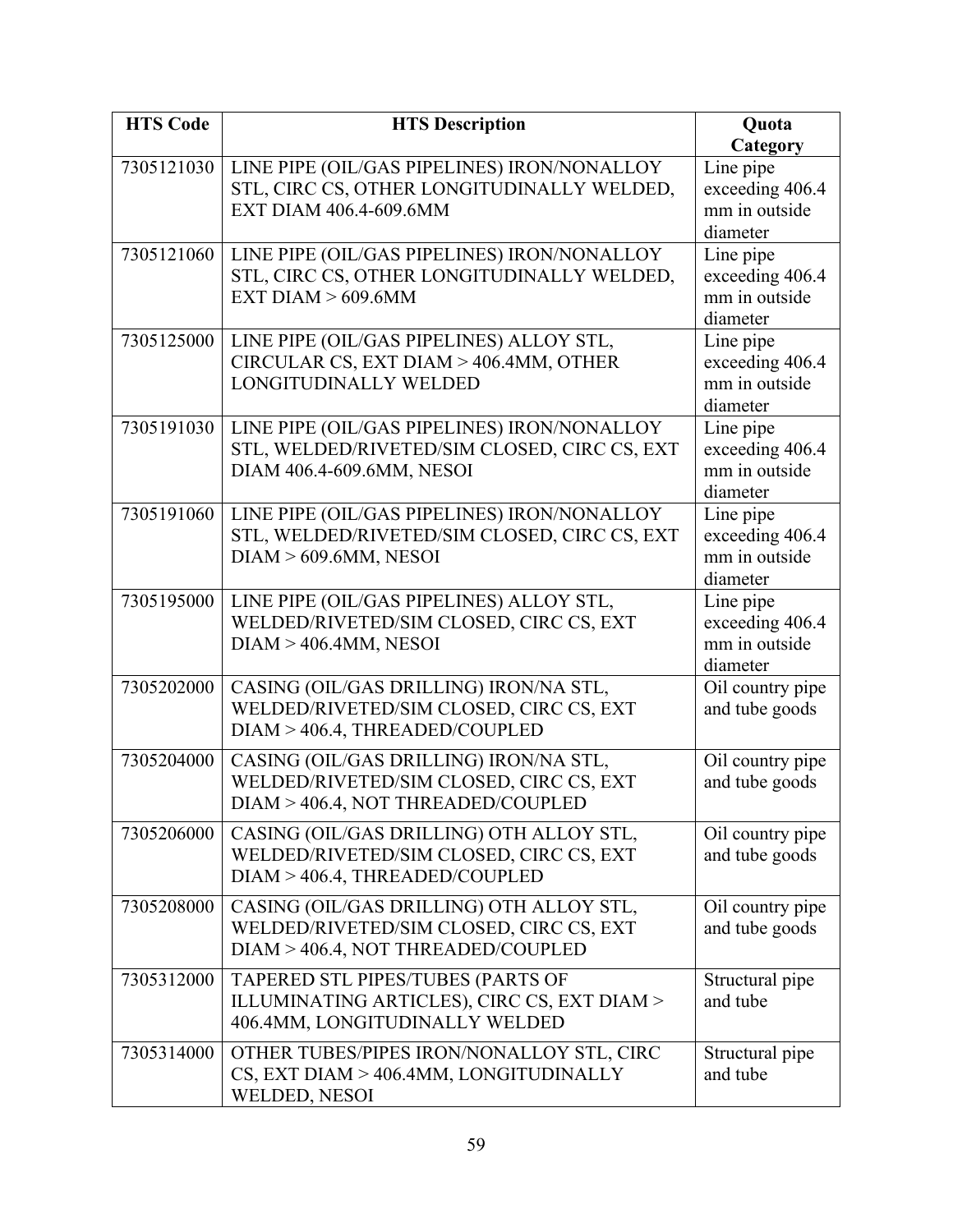| <b>HTS Code</b> | <b>HTS Description</b>                                                                                               | Quota                                                         |
|-----------------|----------------------------------------------------------------------------------------------------------------------|---------------------------------------------------------------|
| 7305316000      | TUBES, PIPES NESOI LONGITUD WELDED OF<br><b>ALLOY STEEL</b>                                                          | Category<br>Structural pipe<br>and tube                       |
| 7305316010      | OTHER TUBES/PIPES STAINLESS STL, CIRC CS, EXT<br>DIAM > 406.4MM, LONGITUDINALLY WELDED,<br><b>NESOI</b>              | Pipes and tubes<br>of stainless steel                         |
| 7305316090      | OTHER TUBES/PIPES ALLOY STL (NOT STAINLESS),<br>CIRC CS, EXT DIAM > 406.4MM, LONGITUDINALLY<br>WELDED, NESOI         | Structural pipe<br>and tube                                   |
| 7305391000      | OTHER TUBES/PIPES IRON/NONALLOY STL, CIRC<br>CS, EXT DIAM > 406.4MM, WELDED OTH THAN<br>LONGITUDINALLY, NESOI        | Tubes or pipes<br>for piling and<br>other products            |
| 7305395000      | OTHER TUBES/PIPES ALLOY STL, CIRC CS, EXT<br>DIAM > 406.4MM, WELDED OTH THAN<br>LONGITUDINALLY, NESOI                | Tubes or pipes<br>for piling and<br>other products            |
| 7305901000      | OTHER TUBES/PIPES IRON/NONALLOY STL,<br>RIVETED/SIMILARLY CLOSED (NOT WELDED), CIRC<br>CS, EXT DIAM > 406.4MM, NESOI | Pipes and tubes,<br>not specially<br>provided for             |
| 7305905000      | OTHER TUBES/PIPES ALLOY STL,<br>RIVETED/SIMILARLY CLOSED (NOT WELDED), CIRC<br>CS, EXT DIAM > 406.4MM, NESOI         | Pipes and tubes,<br>not specially<br>provided for             |
| 7306110010      | LINE PIPE (OIL/GAS PIPELINES) STAINLESS STL,<br>WELDED, OUTSIDE DIAM                                                 | Line pipe of<br>stainless steel                               |
| 7306110050      | LINE PIPE (OIL/GAS PIPELINES) STAINLESS STL,<br>WELDED, OUTSIDE DIAM > 114.3MM                                       | Line pipe of<br>stainless steel                               |
| 7306191010      | LINE PIPE (OIL/GAS PIPELINES) IRON/NONALLOY<br>STL, WELDED/RIVETED/SIM CLOSED, OUTSIDE<br><b>DIAM</b>                | Line pipe not<br>exceeding 406.4<br>mm in outside<br>diameter |
| 7306191050      | LINE PIPE (OIL/GAS PIPELINES) IRON/NONALLOY<br>STL, WELDED/RIVETED/SIM CLOSED, OUTSIDE<br>DIAM > 114.3MM             | Other line pipe                                               |
| 7306195110      | LINE PIPE (OIL/GAS PIPELINES) ALLOY STL,<br>WELDED/RIVETED/SIM CLOSED, OUTSIDE DIAM                                  | Line pipe not<br>exceeding 406.4<br>mm in outside<br>diameter |
| 7306195150      | LINE PIPE (OIL/GAS PIPELINES) ALLOY STL,<br>WELDED/RIVETED/SIM CLOSED, OUTSIDE DIAM ><br>114.3MM                     | Other line pipe                                               |
| 7306213000      | CASING (OIL/GAS DRILLING) STAINLESS STL,<br>WELDED, THREADED/COUPLED                                                 | Oil country pipe<br>and tube goods<br>of stainless steel      |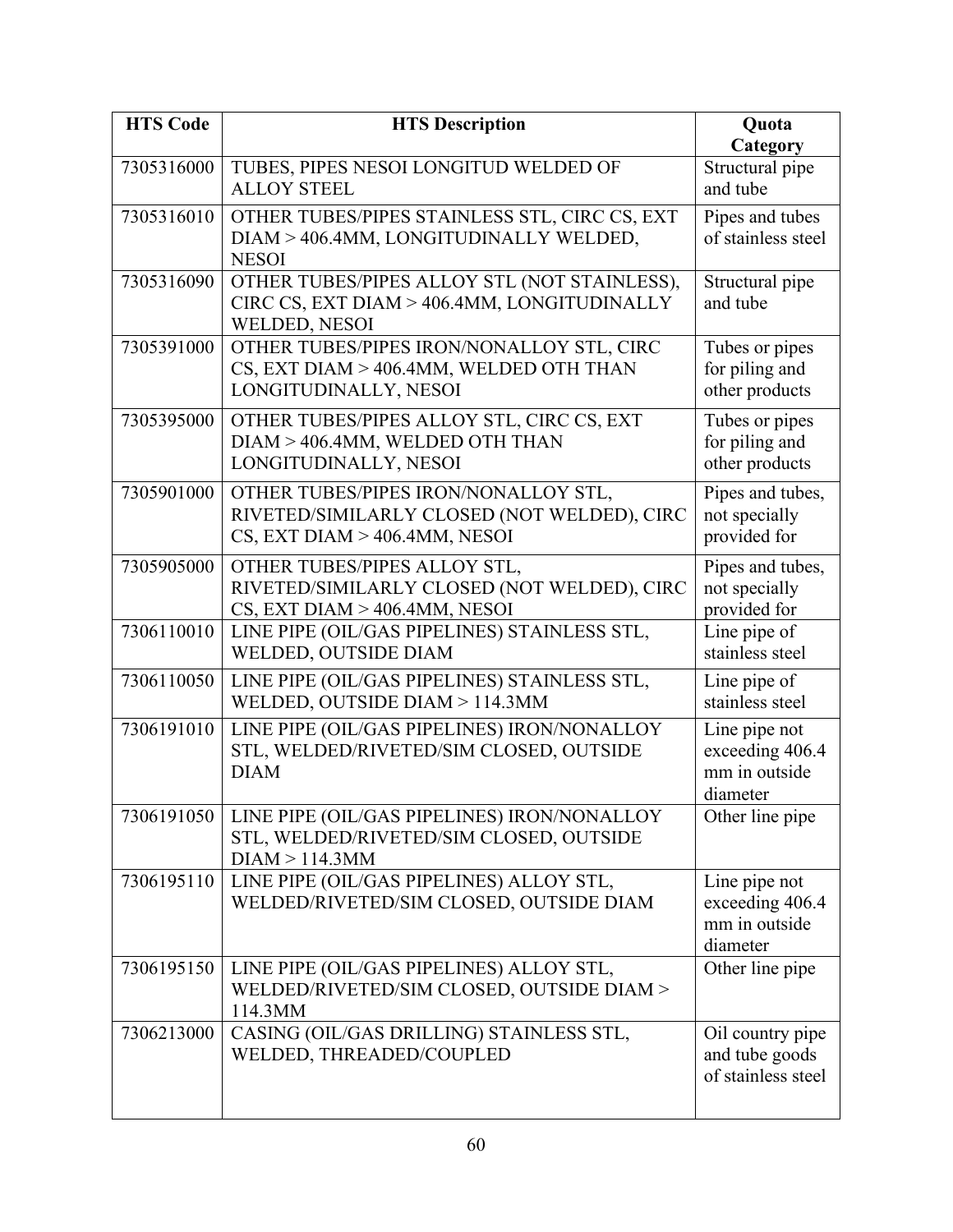| <b>HTS Code</b> | <b>HTS Description</b>                                                                                               | Quota                                                                             |
|-----------------|----------------------------------------------------------------------------------------------------------------------|-----------------------------------------------------------------------------------|
|                 |                                                                                                                      | Category                                                                          |
|                 |                                                                                                                      | and other                                                                         |
|                 |                                                                                                                      | products                                                                          |
|                 |                                                                                                                      |                                                                                   |
| 7306214000      | CASING (OIL/GAS DRILLING) STAINLESS STL,<br>WELDED, NOT THREADED/COUPLED                                             | Oil country pipe<br>and tube goods<br>of stainless steel<br>and other<br>products |
| 7306218010      | TUBING (OIL/GAS DRILLING) STAINLESS STL,<br>WELDED, IMPORTED WITH COUPLING                                           | Oil country pipe<br>and tube goods<br>of stainless steel<br>and other<br>products |
| 7306218050      | TUBING (OIL/GAS DRILLING) STAINLESS STL,<br>WELDED, NOT IMPORTED WITH COUPLING                                       | Oil country pipe<br>and tube goods<br>of stainless steel<br>and other<br>products |
| 7306291030      | OTHER CASING (OIL/GAS DRILLING) IRON/NA STL,<br>WELDED/RIVETED/CLOSED, THREADED/COUPLED,<br><b>IMP WITH COUPLING</b> | Oil country pipe<br>and tube goods                                                |
| 7306291090      | OTHER CASING (OIL/GAS DRILLING) IRON/NA STL,<br>WELDED/RIVETED/CLOSED, THREADED/COUPLED,<br>NOT IMP WITH COUPLING    | Oil country pipe<br>and tube goods                                                |
| 7306292000      | OTHER CASING (OIL/GAS DRILLING)<br>IRON/NONALLOY STL,<br>WELDED/RIVETED/SIMILARLY CLOSED, NOT<br>THREADED/COUPLED    | Oil country pipe<br>and tube goods                                                |
| 7306293100      | OTHER CASING (OIL/GAS DRILLING) OTH ALLOY<br>STL, WELDED/RIVETED/SIMILARLY CLOSED,<br>THREADED/COUPLED               | Oil country pipe<br>and tube goods                                                |
| 7306294100      | OTHER CASING (OIL/GAS DRILLING) OTH ALLOY<br>STL, WELDED/RIVETED/SIMILARLY CLOSED, NOT<br>THREADED/COUPLED           | Oil country pipe<br>and tube goods                                                |
| 7306296010      | OTHER TUBING (OIL/GAS DRILLING)<br>IRON/NONALLOY STL,<br>WELDED/RIVETED/SIMILARLY CLOSED, IMPORTED<br>WITH COUPLING  | Oil country pipe<br>and tube goods                                                |
| 7306296050      | OTHER TUBING (OIL/GAS DRILLING)<br>IRON/NONALLOY STL,                                                                | Oil country pipe<br>and tube goods                                                |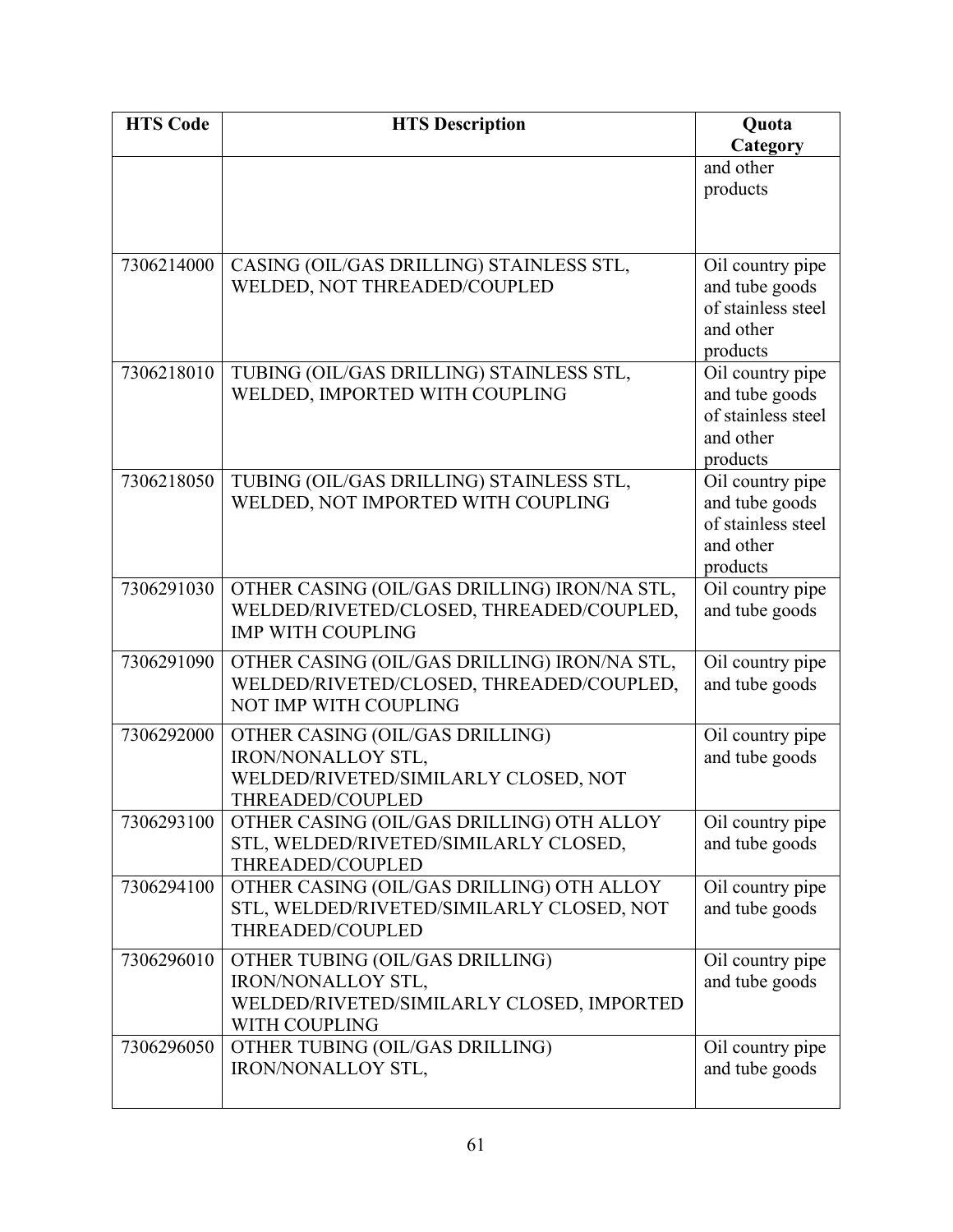| <b>HTS Code</b> | <b>HTS Description</b>                                                                                                  | Quota<br>Category                          |
|-----------------|-------------------------------------------------------------------------------------------------------------------------|--------------------------------------------|
|                 | WELDED/RIVETED/SIMILARLY CLOSED, NOT<br><b>IMPORTED WITH COUPLING</b>                                                   |                                            |
| 7306298110      | OTHER TUBING (OIL/GAS DRILLING) OTH ALLOY<br>STL, WELDED/RIVETED/SIMILARLY CLOSED,<br><b>IMPORTED WITH COUPLING</b>     | Oil country pipe<br>and tube goods         |
| 7306298150      | OTHER TUBING (OIL/GAS DRILLING) OTH ALLOY<br>STL, WELDED/RIVETED/SIMILARLY CLOSED, NOT<br><b>IMPORTED WITH COUPLING</b> | Oil country pipe<br>and tube goods         |
| 7306301000      | OTHER TUBES/PIPES/HOLLOW PROFILES<br>IRON/NONALLOY STL, WELDED, CIRCULAR CS,<br>WALL THK $< 1.65$ MM                    | Mechanical<br>tubing and other<br>products |
| 7306303000      | TAPERED STL PIPES/TUBES (PARTS OF<br>ILLUMINATING ARTICLES) IRON/NA STL, WELDED,<br>CIRC CS, WALL THK $\ge$ /= 1.65MM   | Structural pipe<br>and tube                |
| 7306305010      | OTH TUBES/PIPES/HOLLOW PROFILES IRON/NA<br>STL, WELDED, CIRC CS, WALL THK >/=1.65MM,<br><b>SUITABLE FOR BOILERS ETC</b> | Pressure tubing<br>and other<br>products   |
| 7306305015      | OTH TUBES/PIPES/HLLW PRFLS IRON/NA STL,<br>WELDED, CIRC CS, WALL THK>/=1.65MM, NOT SUIT<br>FOR BOILERS ETC, COLD-DRWN   | Mechanical<br>tubing and other<br>products |
| 7306305020      | OTH TUBES/PIPES/HLLW PRFLS IRON/NA STL,<br>WELDED, CIRC CS, WALL THK 1.65-2.54MM, NOT<br>SUIT FOR BOILERS ETC, COLD-RLD | Mechanical<br>tubing and other<br>products |
| 7306305025      | OTH TUBES/PIPES/H PRFLS IRON/NA STL, WELDED,<br>CIRC CS, WALL THK>/=1.65MM, OS DIAM                                     | Standard pipe                              |
| 7306305028      | OTH TUBES/PIPES/H PRFLS IRON/NA STL, WELDED,<br>CIRC CS, WALL THK>/=1.65MM, OS DIAM                                     | Standard pipe                              |
| 7306305032      | OTH TUBES/PIPES/H PRFLS IRON/NA STL, WELDED,<br>CIRC CS, WALL THK>/=1.65MM, OS DIAM                                     | Standard pipe                              |
| 7306305035      | TUBE/PIPE HOLLOWS (REDRAWING) IRON/NA STL,<br>WELDED, CIRC CS, WALL THK>/=1.65MM, OS DIAM                               | Mechanical<br>tubing and other<br>products |
| 7306305040      | OTH TUBES/PIPES/H PRFLS IRON/NA STL, WELDED,<br>CIRC CS, WALL THK>/=1.65MM, OS DIAM                                     | Standard pipe                              |
| 7306305055      | OTH TUBES/PIPES/H PRFLS IRON/NA STL, WELDED,<br>CIRC CS, WALL THK>/=1.65MM, OS DIAM                                     | Standard pipe                              |
| 7306305085      | OTH TUBES/PIPES/H PRFLS IRON/NA STL, WELDED,<br>CIRC CS, WALL THK>/=1.65MM, OS DIAM 114.3-<br>406.4MM, GALVANIZED       | Standard pipe                              |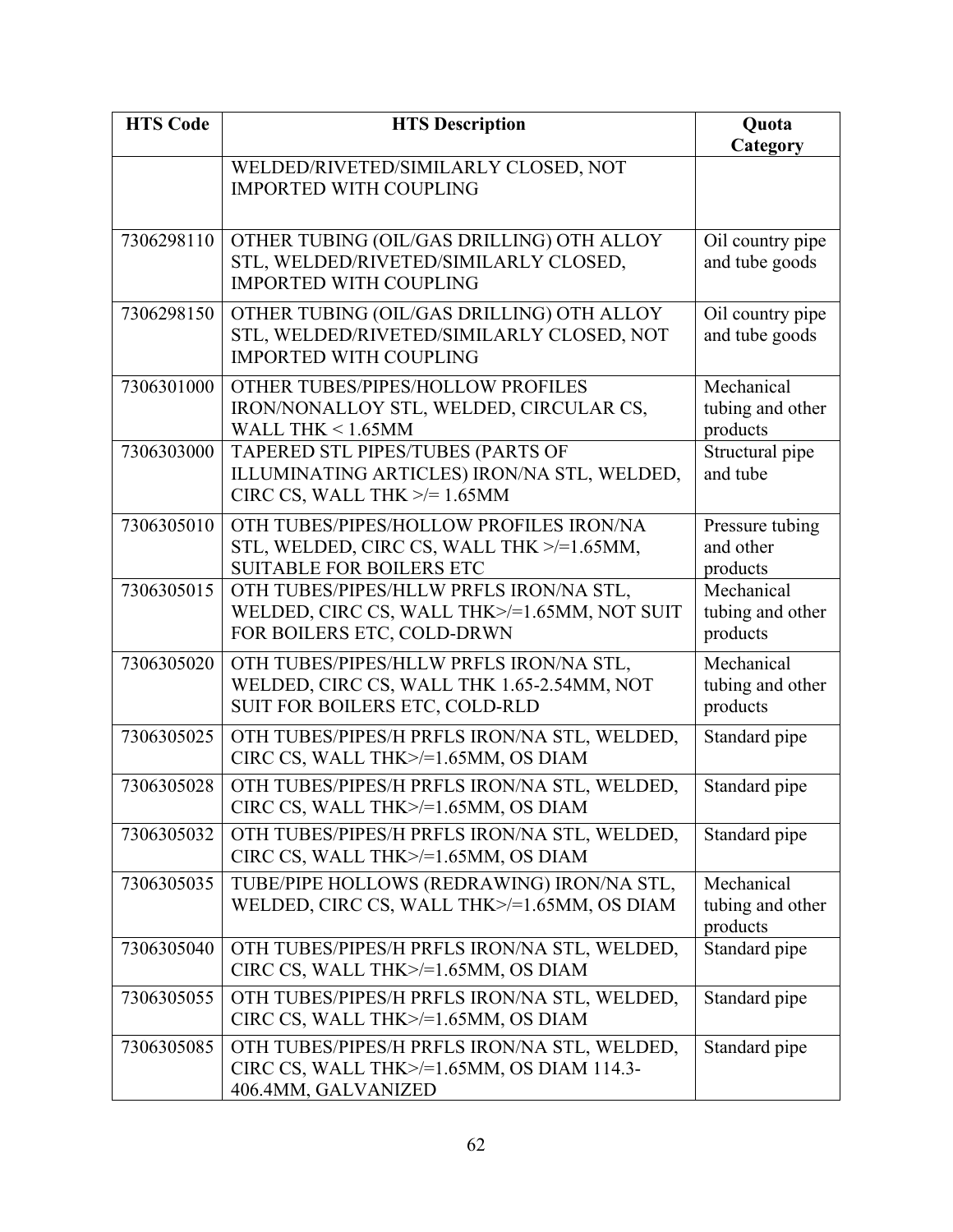| <b>HTS Code</b> | <b>HTS Description</b>                                                                         | Quota                                 |
|-----------------|------------------------------------------------------------------------------------------------|---------------------------------------|
|                 |                                                                                                | Category                              |
| 7306305090      | OTH TUBES/PIPES/H PRFLS IRON/NA STL, WELDED,<br>CIRC CS, WALL THK>/=1.65MM, OS DIAM 114.3-     | Standard pipe                         |
|                 | 406.4MM, NOT GALVANIZED                                                                        |                                       |
| 7306401010      | OTH TUBES/PIPES/HOLLOW PRFLS STAINLESS STL,                                                    | Pipes and tubes                       |
|                 | WELDED, CIRC CS, WALL THK < $1.65$ MM, $> 0.5\%$<br>NICKEL, 1.5-5% MOLYBDENUM                  | of stainless steel                    |
| 7306401015      | OTH TUBES/PIPES/HOLLOW PRFLS STAINLESS STL,                                                    | Pipes and tubes                       |
|                 | WELDED, CIRC CS, WALL THK < $1.65$ MM, $> 0.5\%$<br>NICKEL, NESOI                              | of stainless steel                    |
| 7306401090      | OTH TUBES/PIPES/HOLLOW PRFLS STAINLESS STL,                                                    | Pipes and tubes                       |
|                 | WELDED, CIRC CS, WALL THK < 1.65MM,                                                            | of stainless steel                    |
| 7306405005      | OTH TUBES/PIPES/HOLLOW PRFLS STAINLESS STL,                                                    | Pipes and tubes                       |
|                 | WELDED, CIRC CS, WALL THK >/= 1.65MM, HIGH-<br>NICKEL ALLOY STL                                | of stainless steel                    |
| 7306405015      | OTH TUBES/PIPES/HOLLOW PRFLS STAINLESS STL,                                                    | Pipes and tubes                       |
|                 | WELDED, CIRC CS, WALL THK $\ge$ /= 1.65MM,                                                     | of stainless steel                    |
|                 | <b>SUITABLE FOR BOILERS ETC</b>                                                                |                                       |
| 7306405040      | OTH TUBES/PIPES/HOLLOW PRFLS STAINLESS STL,                                                    | Pipes and tubes                       |
|                 | WELDED, CIRC CS, WALL THK >/= 1.65MM, COLD                                                     | of stainless steel                    |
|                 | DRWN/RLD, 0.5-24% NICKEL                                                                       |                                       |
| 7306405042      | OTH TUBES/PIPES/HOLLOW PRFLS STAINLESS STL,                                                    | Pipes and tubes                       |
|                 | WELDED, CIRC CS, WALL THK >/= 1.65MM, COLD<br>DRWN/RLD, <15% CHROMIUM                          | of stainless steel                    |
| 7306405044      |                                                                                                |                                       |
|                 | OTH TUBES/PIPES/HOLLOW PRFLS STAINLESS STL,<br>WELDED, CIRC CS, WALL THK $\ge$ /= 1.65MM, COLD | Pipes and tubes<br>of stainless steel |
|                 | DRWN/RLD, NESOI                                                                                |                                       |
| 7306405062      | OTH TUBES/PIPES/HLLW PRFLS STAINLESS STL,                                                      | Pipes and tubes                       |
|                 | WELDED, CIRC CS, WALL THK>/=1.65MM, OS DIAM                                                    | of stainless steel                    |
| 7306405064      | OTH TUBES/PIPES/HLLW PRFLS STAINLESS STL,                                                      | Pipes and tubes                       |
|                 | WELDED, CIRC CS, WALL THK>/=1.65MM, OS DIAM                                                    | of stainless steel                    |
| 7306405080      | OTH TUBES/PIPES/HLLW PRFLS STAINLESS STL,                                                      | Pipes and tubes                       |
|                 | WELDED, CIRC CS, WALL THK>/=1.65MM, OS DIAM                                                    | of stainless steel                    |
| 7306405085      | OTH TUBES/PIPES/HLLW PRFLS STAINLESS STL,                                                      | Pipes and tubes                       |
|                 | WELDED, CIRC CS, WALL THK>/=1.65MM, OS DIAM<br>114.3-406.4MM, 0.5-24% NICKEL                   | of stainless steel                    |
|                 |                                                                                                |                                       |
| 7306405090      | OTH TUBES/PIPES/HLLW PRFLS STAINLESS STL,<br>WELDED, CIRC CS, WALL THK>/=1.65MM, OS DIAM       | Pipes and tubes<br>of stainless steel |
|                 | 114.3-406.4MM,                                                                                 |                                       |
| 7306501000      | OTH TUBES/PIPES/HOLLOW PROFILES OTH ALLOY                                                      | Mechanical                            |
|                 | STL, WELDED, CIRCULAR CS, WALL THK < 1.65MM                                                    | tubing and other                      |
|                 |                                                                                                | products                              |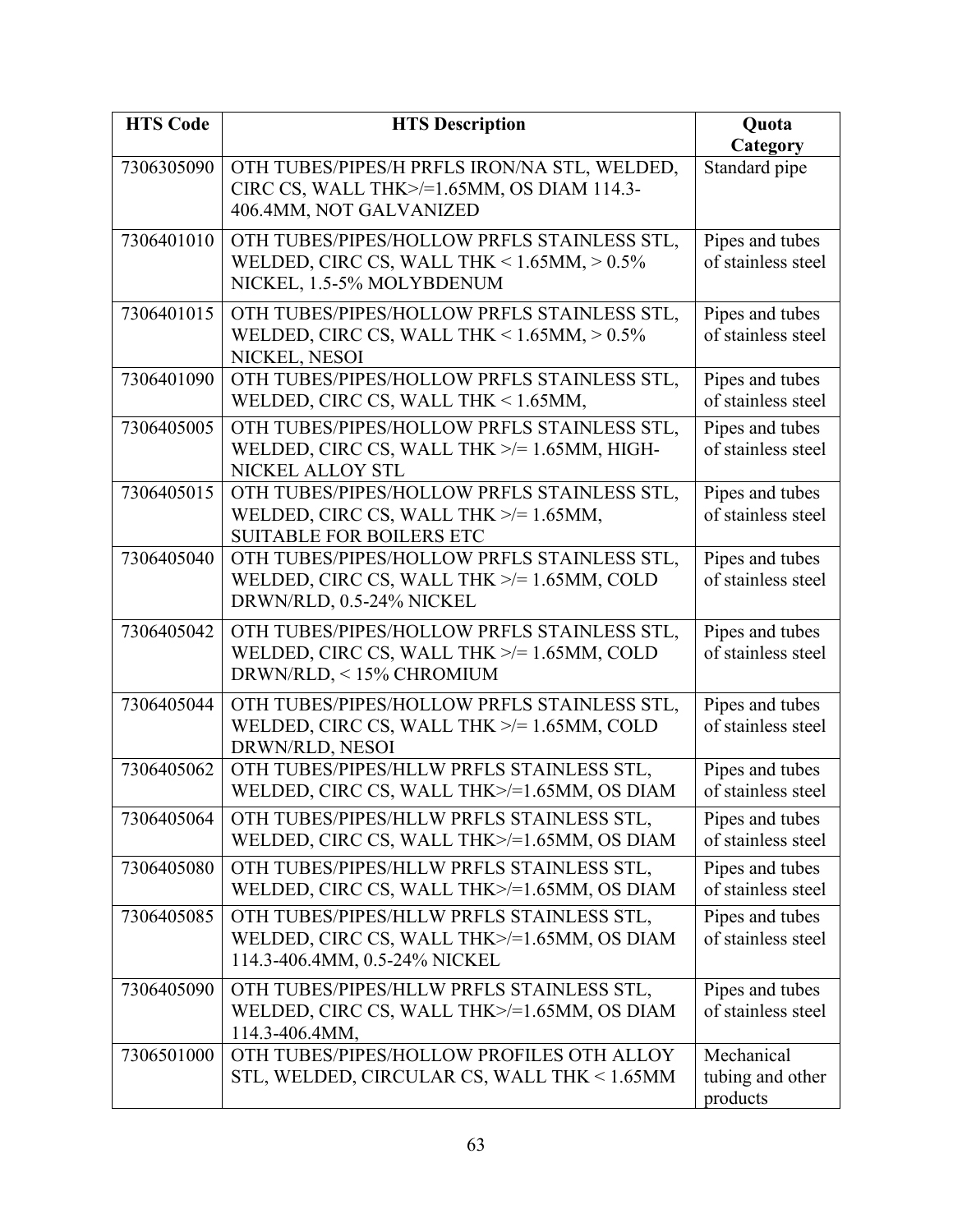| <b>HTS Code</b> | <b>HTS Description</b>                                                                | Quota                       |
|-----------------|---------------------------------------------------------------------------------------|-----------------------------|
|                 |                                                                                       | Category                    |
| 7306503000      | TAPERED STL PIPES/TUBES (PARTS OF                                                     | Structural pipe             |
|                 | ILLUMINATING ARTICLES) OTH ALLOY STL,                                                 | and tube                    |
|                 | WELDED, CIRC CS, WALL THK $\ge$ /= 1.65MM                                             |                             |
| 7306505010      | OTH TUBES/PIPES/HOLLOW PROFILES OTH ALLOY                                             | Pressure tubing             |
|                 | STL, WELDED, CIRC CS, WALL THK >/= 1.65MM,                                            | and other                   |
|                 | <b>SUITALBE FOR BOILERS ETC</b>                                                       | products                    |
| 7306505030      | OTH TUBES/PIPES/HLLW PRFLS ALLOY STL,                                                 | Mechanical                  |
|                 | WELDED, CIRC CS, WALL THK $\ge$ /= 1.65MM, NOT                                        | tubing and other            |
|                 | SUIT FOR BOILERS ETC, COLD-DRWN/RLD                                                   | products                    |
| 7306505050      | OTH TUBES/PIPES/HOLLOW PRFLS ALLOY STL,                                               | Mechanical                  |
|                 | WELDED, CIRC CS, WALL THK $\ge$ /= 1.65MM, OS DIAM                                    | tubing and other            |
|                 |                                                                                       | products                    |
| 7306505070      | OTH TUBES/PIPES/HOLLOW PRFLS ALLOY STL,                                               | Mechanical                  |
|                 | WELDED, CIRC CS, WALL THK >/= 1.65MM, OS DIAM                                         | tubing and other            |
|                 | 114.3-406.4MM, NESOI                                                                  | products                    |
| 7306611000      | OTH TUBES/PIPES/HOLLOW PROFILES                                                       | Structural pipe             |
|                 | IRON/NONALLOY STL, WELDED,                                                            | and tube                    |
|                 | SQUARE/RECTANGULAR CS, WALL THK >/= 4MM                                               |                             |
| 7306613000      | OTH TUBES/PIPES/HOLLOW PROFILES ALLOY STL,<br>WELDED, SQUARE/RECTANGULAR CS, WALL THK | Structural pipe<br>and tube |
|                 | $\geq$ = 4MM                                                                          |                             |
| 7306615000      | OTH TUBES/PIPES/HOLLOW PROFILES                                                       | Mechanical                  |
|                 | IRON/NONALLOY STL, WELDED,                                                            | tubing and other            |
|                 | SQUARE/RECTANGULAR CS, WALL THK < 4MM                                                 | products                    |
| 7306617030      | OTH TUBES/PIPES/HOLLOW PROFILES STAINLESS                                             | Pipes and tubes             |
|                 | STL, WELDED, SQUARE/RECTANGULAR CS, WALL                                              | of stainless steel          |
|                 | THK < 4MM                                                                             |                             |
| 7306617060      | OTH TUBES/PIPES/HOLLOW PROFILES OTH ALLOY                                             | Mechanical                  |
|                 | STL (NOT STAINLESS), WELDED, SQ/RECT CS,                                              | tubing and other            |
|                 | <b>WALL THK &lt;4MM</b>                                                               | products                    |
| 7306691000      | OTH TUBES/PIPES/HOLLOW PROFILES                                                       | Structural pipe             |
|                 | IRON/NONALLOY STL, WELDED, OTHER                                                      | and tube                    |
|                 | NONCIRCULAR CS, WALL THK $\ge$ /= 4MM                                                 |                             |
| 7306693000      | OTH TUBES/PIPES/HOLLOW PROFILES ALLOY STL,                                            | Structural pipe             |
|                 | WELDED, OTHER NONCIRCULAR CS, WALL THK >/=<br>4MM                                     | and tube                    |
| 7306695000      | OTH TUBES/PIPES/HOLLOW PROFILES                                                       | Mechanical                  |
|                 | IRON/NONALLOY STL, WELDED, OTH                                                        | tubing and other            |
|                 | NONCIRCULAR CS, WALL THK < 4MM                                                        | products                    |
| 7306697030      | OTH TUBES/PIPES/HOLLOW PROFILES STAINLESS                                             | Pipes and tubes             |
|                 | STL, WELDED, OTHER NONCIRCULAR CS, WALL                                               | of stainless steel          |
|                 | THK < 4MM                                                                             |                             |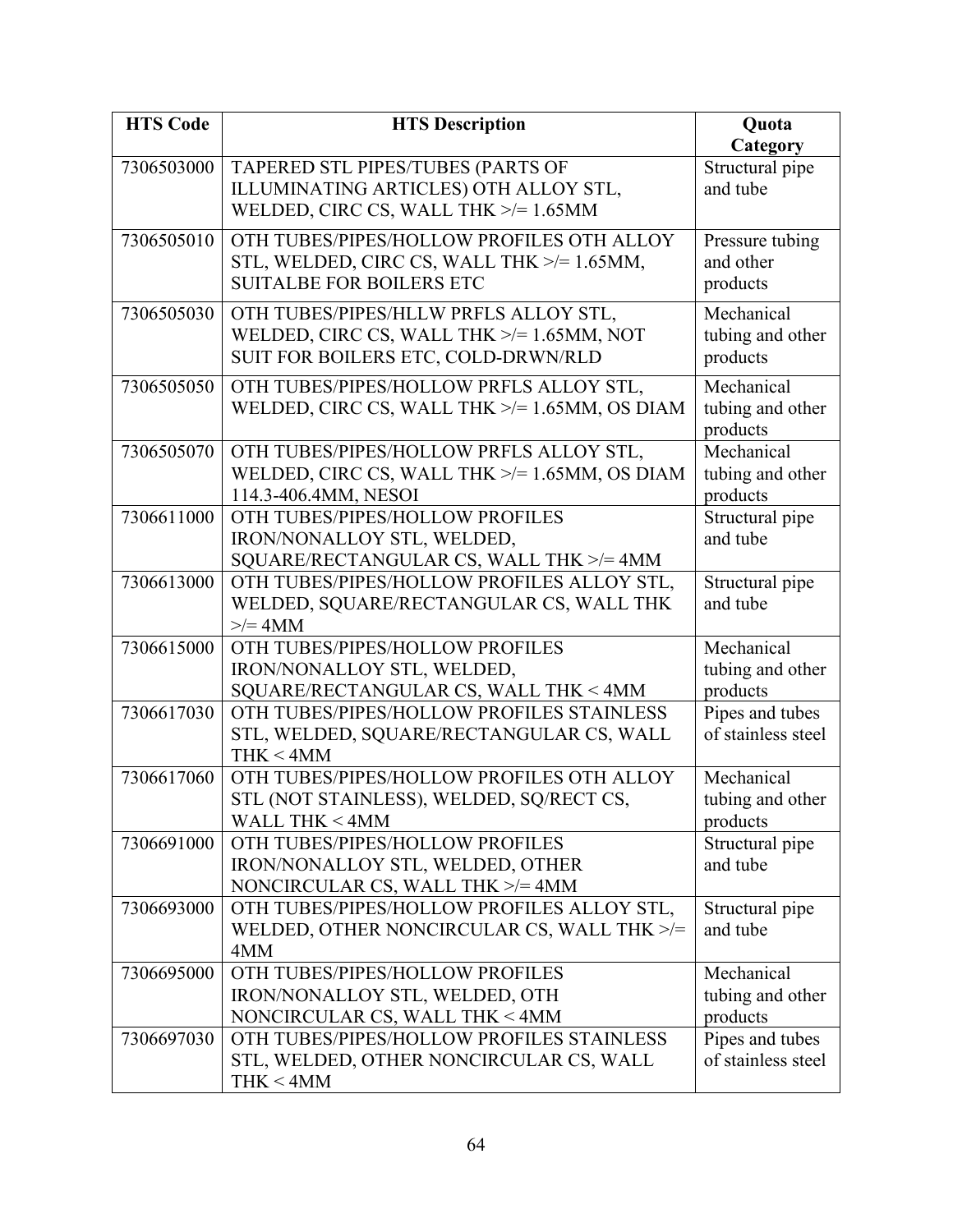| <b>HTS Code</b> | <b>HTS Description</b>                       | Quota            |
|-----------------|----------------------------------------------|------------------|
|                 |                                              | Category         |
| 7306697060      | OTH TUBES/PIPES/HOLLOW PROFILES OTH ALLOY    | Mechanical       |
|                 | STL (NOT STAINLESS), WELDED, OTH             | tubing and other |
|                 | NONCIRCULAR CS, WALL THK < 4MM               | products         |
|                 | 7306901000   OTH TUBES/PIPES/HOLLOW PROFILES | Pipes and tubes, |
|                 | IRON/NONALLOY STL, RIVETED/SIMILARLY         | not specially    |
|                 | CLOSED (NOT WELDED), NESOI                   | provided for     |
| 7306905000      | OTH TUBES/PIPES/HOLLOW PROFILES ALLOY STL,   | Pipes and tubes, |
|                 | RIVETED/SIMILARLY CLOSED (NOT WELDED),       | not specially    |
|                 | <b>NESOI</b>                                 | provided for     |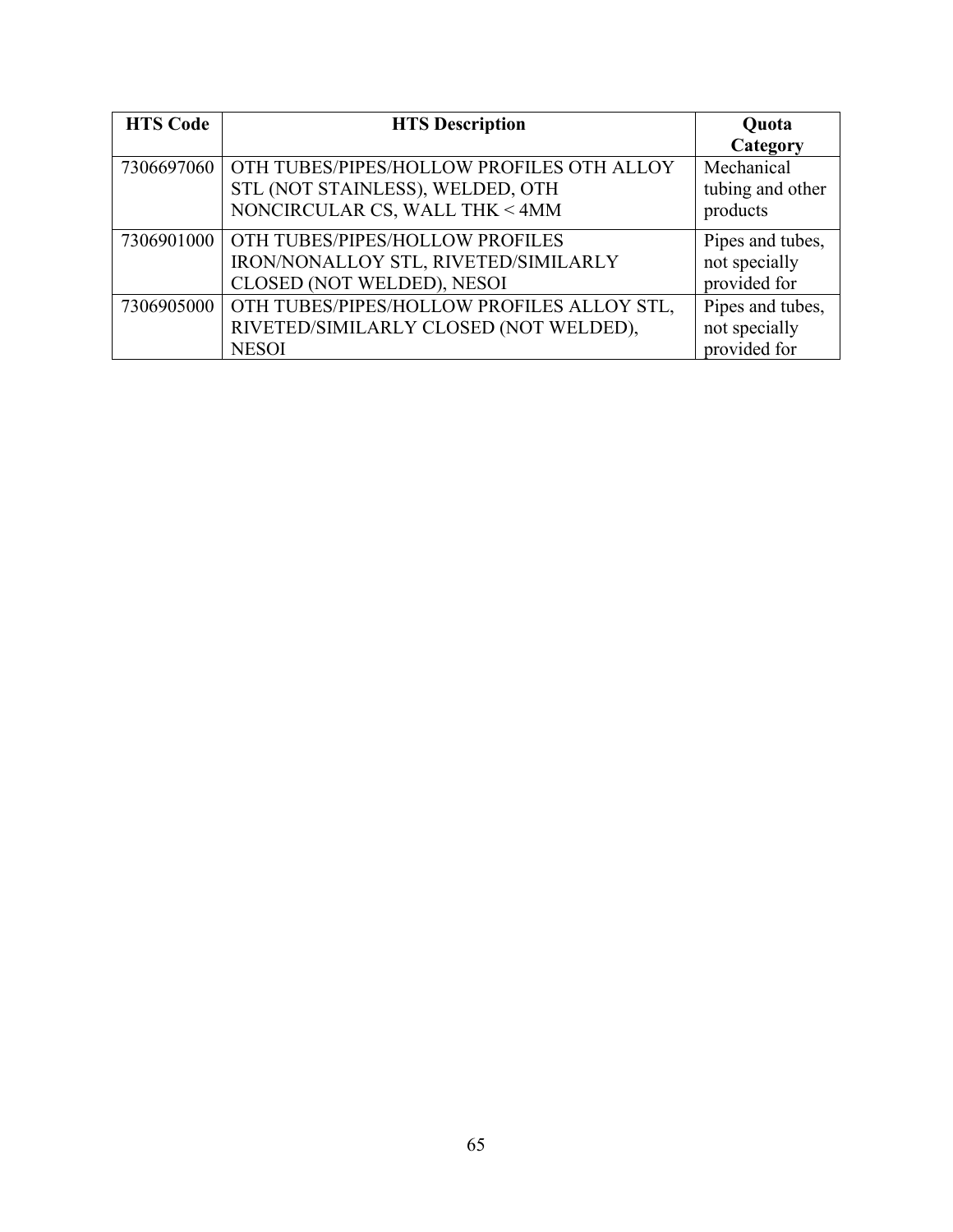# **ANNEX 2: PRODUCT CATEGORIES FOR ALUMINUM**

| <b>HTS Code</b> | <b>HTS Description</b>                                     | <b>Quota Category</b>  |
|-----------------|------------------------------------------------------------|------------------------|
| 7601103000      | Unwrought aluminum, not alloyed, of uniform cross          | Unwrought, not         |
|                 | section throughout its length, the least cross-sectional   | alloyed                |
|                 | dimension of which is not greater than 9.5 mm, in coils    |                        |
| 7601106000      | UNWROUGHT ALUMINUM NOT ALLOYED NESOI                       | Unwrought, not         |
|                 |                                                            | alloyed                |
| 7601106030      | Unwrought aluminum, not alloyed, of greater than 99.8      | Unwrought, not         |
|                 | percent aluminum                                           | alloyed                |
| 7601106090      | Unwrought aluminum, not alloyed, other                     | Unwrought, not         |
|                 |                                                            | alloyed                |
| 7601203000      | Unwrought aluminum alloy of uniform cross section          | Unwrought Alloy        |
|                 | throughout its length, the least cross-sectional dimension |                        |
|                 | of which is not greater than 9.5 mm, in coils              |                        |
| 7601206000      | Unwrought aluminum alloy, containing 25% or more by        | <b>Unwrought Alloy</b> |
|                 | weight of silicon                                          |                        |
| 7601209030      | Unwrought aluminum alloy, aluminum vanadium master         | Unwrought Alloy        |
|                 | alloy                                                      |                        |
| 7601209045      | Other unwrought aluminum alloy, of uniform cross           | <b>Unwrought Alloy</b> |
|                 | section throughout its length, the foregoing comprised of  |                        |
|                 | billets, not in coils                                      |                        |
| 7601209060      | Other unwrought aluminum alloy, containing 0.03            | Unwrought Alloy        |
|                 | percent or more by weight of lead (secondary aluminum)     |                        |
| 7601209075      | Unwrought aluminum alloy, remelt scrap ingot               | Unwrought Alloy        |
| 7601209080      | Unwrought aluminum alloy, sheet ingot (slab) of a kind     | <b>Unwrought Alloy</b> |
|                 | described in statistical note 3 to this chapter            |                        |
| 7601209085      | Unwrought aluminum alloy, foundry ingot of a kind          | <b>Unwrought Alloy</b> |
|                 | described in statistical note 4 to this chapter            |                        |
| 7601209090      | ALMN ALLOY UNWRT NESOI                                     | Unwrought Alloy        |
| 7601209095      | Unwrought aluminum alloy, other                            | Unwrought Alloy        |
| 7604101000      | Aluminum profiles, not alloyed                             | Bars, rods, and        |
|                 |                                                            | profiles, non-alloy    |
| 7604103000      | Aluminum bars and rods, not alloyed, having a round        | Bars, rods, and        |
|                 | cross section                                              | profiles, non-alloy    |
| 7604103010      | AL BAR, ROD, NT ALOY RND C-S OTSD DIA OF                   | Bars, rods, and        |
|                 | <b>LES THN 1</b>                                           | profiles, non-alloy    |
| 7604103050      | AL BAR, ROD, NT ALOY RND C-S OTSD DIA OF                   | Bars, rods, and        |
|                 | 10MM OR M                                                  | profiles, non-alloy    |
| 7604105000      | Aluminum bars and rods, not alloyed, other                 | Bars, rods, and        |
|                 |                                                            | profiles, non-alloy    |
| 7604105030      | AL BR-RD NT AL HA OT TH R C-S W MX C-S DI L                | Bars, rods, and        |
|                 | <b>T10MM</b>                                               | profiles, non-alloy    |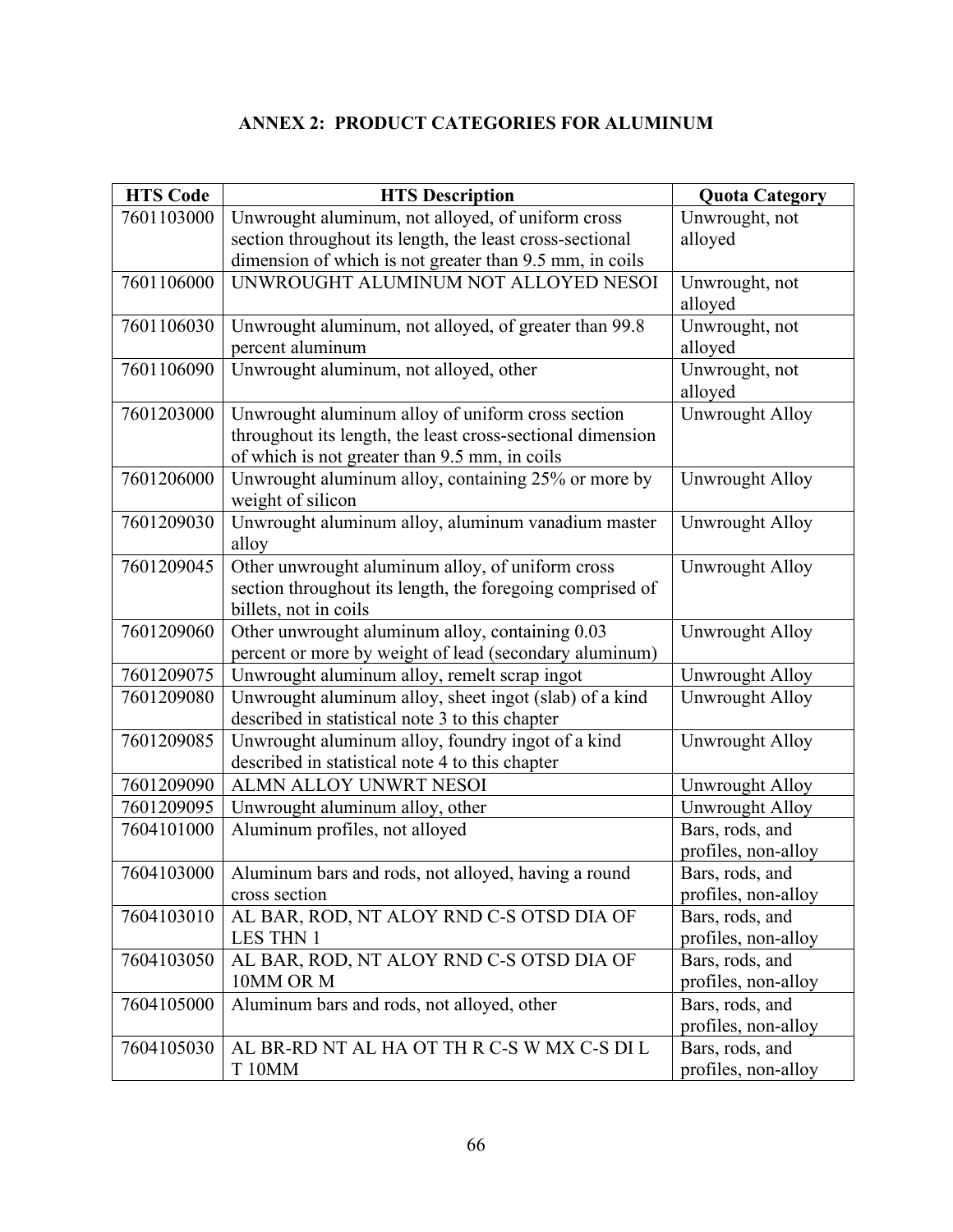| <b>HTS Code</b> | <b>HTS Description</b>                                                                                    | <b>Quota Category</b>                      |
|-----------------|-----------------------------------------------------------------------------------------------------------|--------------------------------------------|
| 7604105060      | AL BR-RD N AL HA OT TH R C-S W M C-S D 10MM                                                               | Bars, rods, and                            |
|                 | O MORE                                                                                                    | profiles, non-alloy                        |
| 7604210000      | ALUMINUM ALLOY HOLLOW PROFILES                                                                            | Hollow profiles,                           |
|                 |                                                                                                           | alloyed                                    |
| 7604210010      | Hollow profiles of aluminum alloys, of heat-treatable                                                     | Hollow profiles,                           |
|                 | industrial alloys of a kind described in statistical note 6 to<br>this chapter                            | alloyed                                    |
| 7604210090      | Hollow profiles of aluminum alloys, other                                                                 | Hollow profiles,                           |
|                 |                                                                                                           | alloyed                                    |
| 7604291000      | ALUMINUM ALLOY PROFILES NOT HOLLOW                                                                        | Bars, Rods, and Solid<br>profiles, alloyed |
| 7604291010      | Non-hollow profiles of aluminum alloys, of heat-                                                          | Bars, Rods, and Solid                      |
|                 | treatable industrial alloys of a kind described in statistical                                            | profiles, alloyed                          |
|                 | note 6 to this chapter                                                                                    |                                            |
| 7604291090      | Non-hollow profiles of aluminum alloys, other                                                             | Bars, Rods, and Solid<br>profiles, alloyed |
| 7604293010      | AL ALY BR-RD HA RD C-S WI OTSI DIA OF LES                                                                 | Bars, Rods, and Solid                      |
|                 | TH 10MM                                                                                                   | profiles, alloyed                          |
| 7604293030      | Bars and rods of aluminum alloys, having a round cross                                                    | Bars, Rods, and Solid                      |
|                 | section, of high-strength heat-treatable alloys of a kind                                                 | profiles, alloyed                          |
|                 | described in statistical note 5 to this chapter                                                           |                                            |
| 7604293050      | AL ALY BR-RD HA RD C-S WI OTSI DIA OF 10MM                                                                | Bars, Rods, and Solid                      |
|                 | OR MORE                                                                                                   | profiles, alloyed                          |
| 7604293060      | Bars and rods of aluminum alloys, having a round cross                                                    | Bars, Rods, and Solid                      |
|                 | section, of heat-treatable industrial alloys of a kind                                                    | profiles, alloyed                          |
| 7604293090      | described in statistical note 6 to this chapter<br>Bars and rods of aluminum alloys, having a round cross | Bars, Rods, and Solid                      |
|                 | section, other                                                                                            | profiles, alloyed                          |
| 7604295020      | Other bars and rods of aluminum alloys, having other                                                      | Bars, Rods, and Solid                      |
|                 | than a round cross section, of high-strength heat-treatable                                               | profiles, alloyed                          |
|                 | alloys of a kind described in statistical note 5 to this                                                  |                                            |
|                 | chapter                                                                                                   |                                            |
| 7604295030      | ALM AL BR RDS NT R CRS MX DM UN 10MM                                                                      | Bars, Rods, and Solid<br>profiles, alloyed |
| 7604295050      | Other bars and rods of aluminum alloys, having other                                                      | Bars, Rods, and Solid                      |
|                 | than a round cross section, of heat-treatable industrial                                                  | profiles, alloyed                          |
|                 | alloys of a kind described in statistical note 6 to this                                                  |                                            |
|                 | chapter                                                                                                   |                                            |
| 7604295060      | AL ALY HA OT TH RD C-S W MX C-S DIM OF                                                                    | Bars, Rods, and Solid                      |
|                 | 10MM OR MOR                                                                                               | profiles, alloyed                          |
| 7604295090      | Other bars and rods of aluminum alloys, having other                                                      | Bars, Rods, and Solid                      |
|                 | than a round cross section, other                                                                         | profiles, alloyed                          |
| 7605110000      | Aluminum wire, not alloyed, of which the maximum                                                          | Redraw Rod                                 |
|                 | cross-sectional dimension exceeds 7 mm                                                                    |                                            |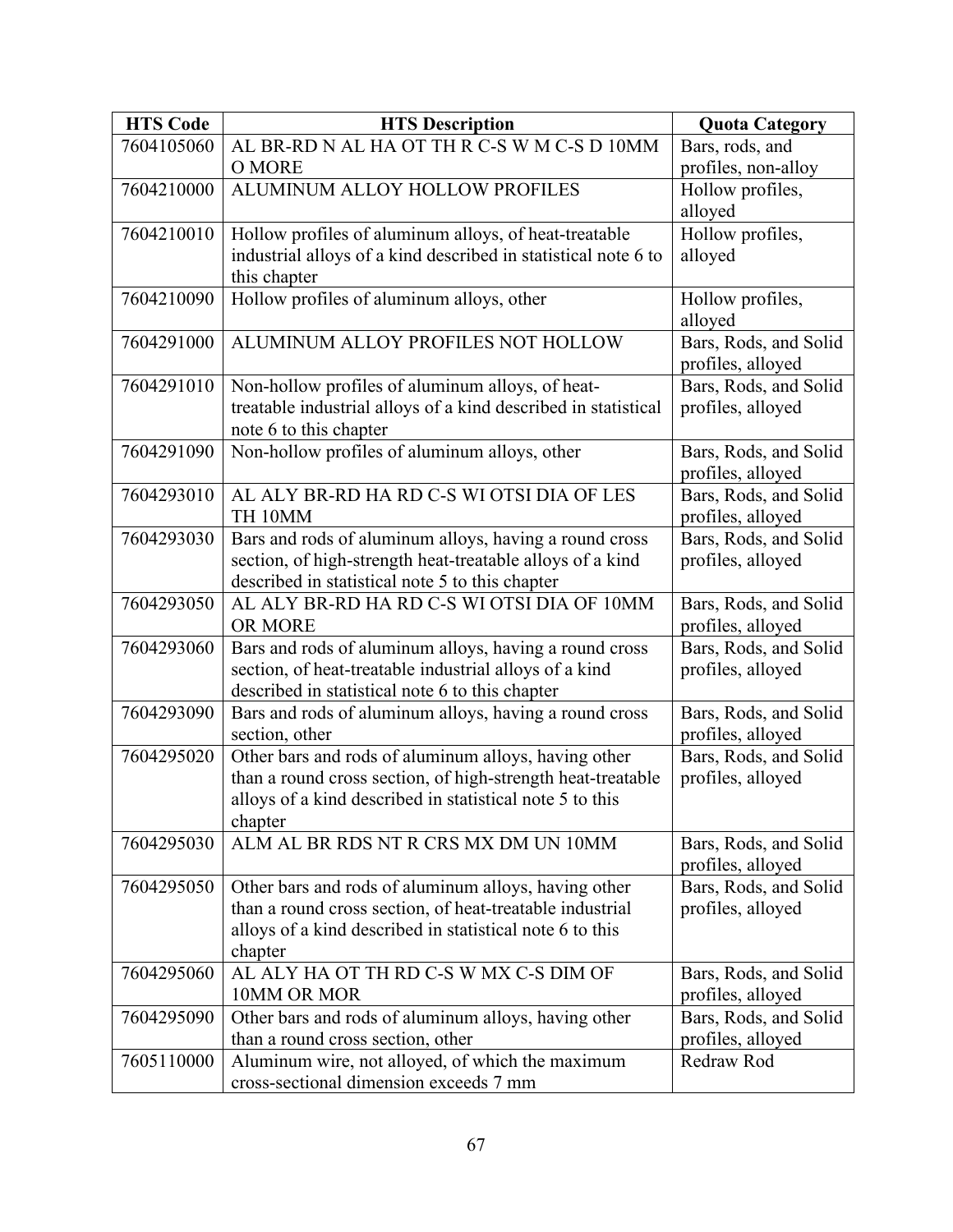| <b>HTS Code</b> | <b>HTS Description</b>                                                                                           | <b>Quota Category</b> |
|-----------------|------------------------------------------------------------------------------------------------------------------|-----------------------|
| 7605110030      | AL WIR NT ALY OF WHI TH MAX C-S DIM                                                                              | Redraw Rod            |
|                 | <b>EXCEEDS 9.5MM</b>                                                                                             |                       |
| 7605110090      | AL WIR NT ALY OF WHI TH MAX C-S DIM IS 7-                                                                        | Wire                  |
|                 | 9.5MM                                                                                                            |                       |
| 7605190000      | Aluminum wire, not alloyed, other                                                                                | Wire                  |
| 7605210000      | Wire of aluminum alloys, of which the maximum cross-                                                             | Redraw Rod            |
|                 | sectional dimension exceeds 7 mm                                                                                 |                       |
| 7605210030      | AL WIR ALLOY OF WHI TH MAX C-S DIM                                                                               | Redraw Rod            |
|                 | <b>EXCEEDS 9.5MM</b>                                                                                             |                       |
| 7605210090      | AL WIR ALY OF WHI TH MAX C-S DIM IS 7-9.5MM                                                                      | Wire                  |
| 7605290000      | Wire of aluminum alloys, other                                                                                   | Wire                  |
| 7606113030      | Rectangular (including square), of aluminum, not                                                                 | Plate                 |
|                 | alloyed, not clad, more than 6.3 mm in thickness                                                                 |                       |
| 7606113060      | Rectangular (including square), of aluminum sheet, not                                                           | Sheet                 |
|                 | alloyed, not clad, 6.3 mm or less in thickness                                                                   |                       |
| 7606116000      | Rectangular (including square), of aluminum, not                                                                 | Sheet                 |
| 7606123015      | alloyed, clad                                                                                                    | Plate                 |
|                 | Rectangular (including square), of aluminum alloys, not<br>clad, with a thickness of more than 6.3mm, with high- |                       |
|                 | strength heat-treatable alloys of a kind described in                                                            |                       |
|                 | statistical note 5 to this chapter                                                                               |                       |
| 7606123025      | Rectangular (including square), of aluminum alloys, not                                                          | Plate                 |
|                 | clad, with a thickness of more than 6.3mm, with heat-                                                            |                       |
|                 | treatable industrial alloys of a kind described in statistical                                                   |                       |
|                 | note 6 to this chapter                                                                                           |                       |
| 7606123030      | ALUM PLT SHT STRP REC O SQR ALY NT CL OV                                                                         | Plate                 |
|                 | 6.3MM THK                                                                                                        |                       |
| 7606123035      | Rectangular (including square), of aluminum alloys, not                                                          | Plate                 |
|                 | clad, other                                                                                                      |                       |
| 7606123045      | Aluminum alloy can stock, not clad, body stock                                                                   | Can Stock             |
| 7606123055      | Aluminum alloy can stock, not clad, lid stock                                                                    | Can Stock             |
| 7606123090      | AL PL SH A ST RE SQ NT CLD 6.3MM OL THK                                                                          | Sheet                 |
|                 | <b>NESOI</b>                                                                                                     |                       |
| 7606123091      | Aluminum alloys, not clad, with a thickness of 6.3 mm or                                                         | Sheet                 |
|                 | less, other, of heat-treatable industrial alloys                                                                 |                       |
| 7606123096      | Aluminum alloys, not clad, with a thickness of 6.3 mm or                                                         | Sheet                 |
|                 | less, other, other                                                                                               |                       |
| 7606126000      | Rectangular (including square), of aluminum alloys, clad                                                         | Sheet                 |
| 7606913030      | CRCLS A DSCS AL NT AL NT CLD OVR 6.3MM                                                                           | Plate                 |
|                 | <b>THCK</b>                                                                                                      |                       |
| 7606913055      | Circles and disks of aluminum, not alloyed, not clad, with                                                       | Plate                 |
|                 | a thickness more than 6.3 mm<br>AL P S S NESOI NT ALD NT CLD OVR 6.3MM                                           |                       |
| 7606913060      | <b>THCK</b>                                                                                                      | Plate                 |
|                 |                                                                                                                  |                       |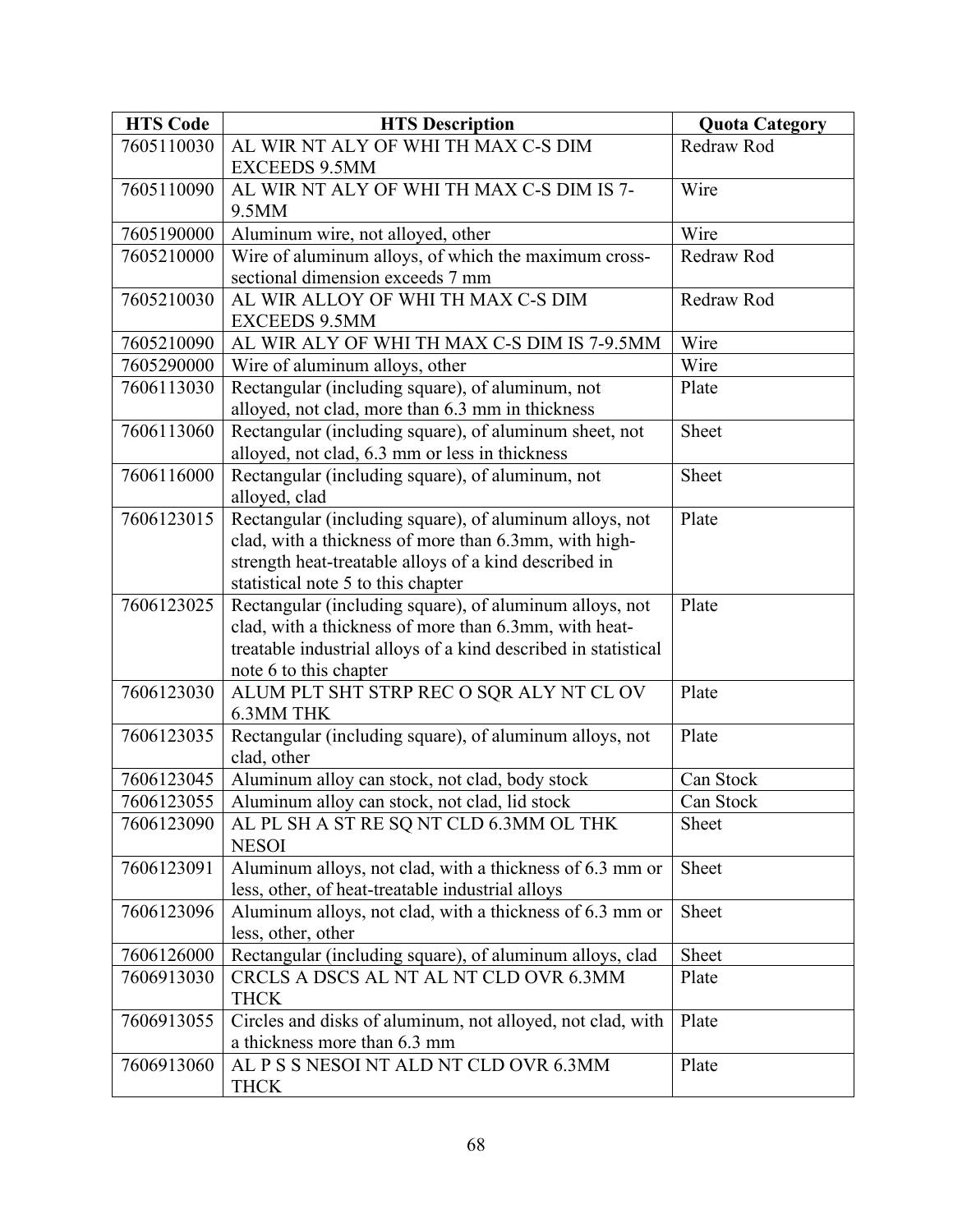| <b>HTS Code</b> | <b>HTS Description</b>                                                                    | <b>Quota Category</b>       |
|-----------------|-------------------------------------------------------------------------------------------|-----------------------------|
| 7606913075      | CRCLS A DSCS AL NT ALYD NT CLD THCKNS                                                     | Sheet                       |
|                 | 6.3MM O LESS                                                                              |                             |
| 7606913090      | AL P S S NESOI NT ALYD NT CLD THCKNSS                                                     | Sheet                       |
|                 | 6.3MM O LESS                                                                              |                             |
| 7606913095      | Circles and disks of aluminum, not alloyed, not clad, with                                | Sheet                       |
|                 | a thickness of 6.3 mm or less                                                             |                             |
| 7606916020      | CRCS A DSCS ALU NT AL CLD OV 6.3 MM THICK                                                 | Plate                       |
| 7606916040      | AL PL SHT STRP NESOI NT ALYD CLAD OV 6.3<br>MM THICK                                      | Plate                       |
| 7606916055      | Aluminum plates, not alloyed, clad, with a thickness                                      | Plate                       |
|                 | more than 6.3 mm                                                                          |                             |
| 7606916060      | CRCLS A DSCS CLD ALU NT AL 6.3MM OR LESS                                                  | Sheet                       |
|                 | <b>THICK</b>                                                                              |                             |
| 7606916080      | ALUM PL SH STR NT ALYD CLAD 6.3MM OR LS                                                   | Sheet                       |
|                 | <b>THCK NESOI</b>                                                                         |                             |
| 7606916095      | Aluminum sheets, not alloyed, clad, with a thickness of                                   | Sheet                       |
|                 | 6.3 mm or less                                                                            |                             |
| 7606923025      | Circles and disks of aluminum alloys, not clad, with a                                    | Plate                       |
|                 | thickness more than 6.3 mm                                                                |                             |
| 7606923030      | CIRCLES AND DISCS NT CLAD OF ALUM ALYS                                                    | Plate                       |
|                 | OV 6.3MM TH                                                                               |                             |
| 7606923035      | Circles and disks of aluminum alloys, not clad, with a                                    | Sheet                       |
|                 | thickness of 6.3 mm or less                                                               |                             |
| 7606923060      | AL PL SHT STR NOT CLAD, ALLOY, NESOI OV<br><b>6.3MM THCK</b>                              | Plate                       |
| 7606923075      | CIRCLS A DISCS NT CLAD, OF ALU AL 6.3MM OR                                                | Sheet                       |
|                 | <b>LS THCK</b>                                                                            |                             |
| 7606923090      | AL P S S NESOI ALOY NT CLD 6.3MM OR LESS                                                  | Sheet                       |
|                 | <b>THICK</b>                                                                              |                             |
| 7606926020      | ALUM ALY CRCLS A DSCS NESOI CLD OV 6.3 MM                                                 | Plate                       |
|                 | <b>THICK</b>                                                                              |                             |
| 7606926040      | ALUM AL PL SHT STRP CLD NESOI OV 6.3 MM                                                   | Plate                       |
|                 | <b>THICK</b>                                                                              |                             |
| 7606926055      | Circles and disks of aluminum alloys, clad, with a                                        | Plate                       |
|                 | thickness of more than 6.3 mm                                                             |                             |
| 7606926060      | CRCLS A DSCS ALU AL CLD NESOI OV 0.2 BT UN                                                | Sheet                       |
|                 | 6.3MM T                                                                                   |                             |
| 7606926080      | ALM AL P S S OTH NESOI CLD OV 0.2MM-UN                                                    | Sheet                       |
|                 | <b>6.3MM THCK</b>                                                                         |                             |
| 7606926095      | Circles and disks of aluminum alloys, clad, with a                                        | Sheet                       |
|                 | thickness of 6.3 mm or less                                                               |                             |
| 7607113000      | Aluminum foil, not backed, rolled but not further                                         | Not Backed                  |
|                 | worked, of a thickness not exceeding 0.01 mm<br>AL FL NT BCKD ETC OV 0.01MM BT NT OV 0.15 | Aluminum Foil<br>Not Backed |
| 7607116000      | <b>THCK</b>                                                                               | Aluminum Foil               |
|                 |                                                                                           |                             |